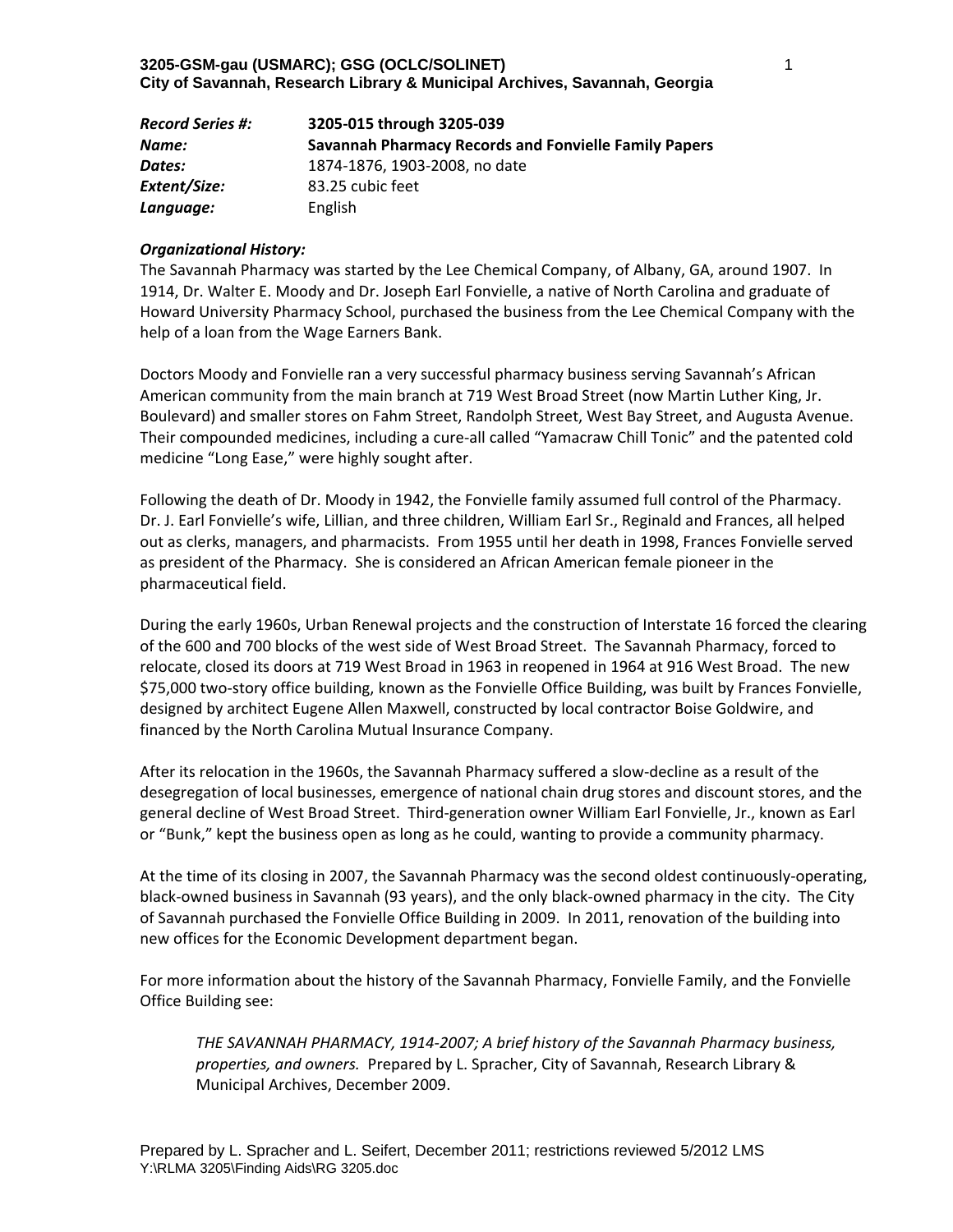## *Scope and Content:*

Record Series 3205‐015 through 3205‐039, Savannah Pharmacy Records and Fonvielle Family Papers (1874‐1876, 1903‐2008, no date), includes over 83 cubic feet of records maintained by the Fonvielle Family in the operation of the Savannah Pharmacy business in Savannah, Georgia. The records include textual and visual materials arranged into series by record type and media format. Family and business records were inter‐mingled and efforts have been made to differentiate between the two, however there is still overlap in correspondence, legal, financial, and photographic records. See the Scope and Content notes for each series for further information about the content and arrangement of the materials.

## *System of Arrangement and Ordering:*

The Savannah Pharmacy Records and Fonvielle Family Papers are arranged according to record type and media format into the following series:

Record Series 3205‐015 Savannah Pharmacy – Prescription Records **[see Series Restriction note]** Record Series 3205‐016 Savannah Pharmacy – Poison Dispensing Records Record Series 3205‐017 Savannah Pharmacy – Financial Records **[see Series Restriction note]** Record Series 3205‐018 Savannah Pharmacy – Proprietary Pharmaceutical Records Record Series 3205‐019 Savannah Pharmacy – Pharmaceutical Reference Record Series 3205‐020 Savannah Pharmacy – Prescription Forms **[see Series Restriction note]** Record Series 3205‐021 Savannah Pharmacy – Signature Stamps Record Series 3205‐022 Savannah Pharmacy – Correspondence, News Clippings, Advertising Record Series 3205‐023 Savannah Pharmacy – Legal Records Record Series 3205‐024 Savannah Pharmacy – Pharmaceutical Tools Record Series 3205‐025 Savannah Pharmacy – Pharmaceutical Products Record Series 3205‐026 Savannah Pharmacy – Furniture, Architectural Elements, Artifacts Record Series 3205‐027 Fonvielle Family – Photographs and Artwork Record Series 3205‐028 Fonvielle Family – Correspondence Record Series 3205‐029 Fonvielle Family – Legal Records **[see Series Restriction note]** Record Series 3205‐030 Fonvielle Family – Financial Records **[see Series Restriction note]** Record Series 3205‐031 Fonvielle Family – Certificates, Awards, Diplomas Record Series 3205‐033 Fonvielle Family – Sheet Music and Recordings Record Series 3205‐034 Fonvielle Family – Miscellaneous Businesses Records **[see Series Restriction note]** Record Series 3205‐035 Fonvielle Family – Fonvielle Office Building Records Record Series 3205‐036 Savannah Pharmacy – Product Catalogs Record Series 3205‐037 Savannah Pharmacy – Savannah Development and Renewal Authority Record Series 3205‐038 Fonvielle Family – Guardsmen of Savannah Records Record Series 3205‐039 Fonvielle Family – Artifacts

## *Conditions Governing Access:*

Certain record series, identified above, have restrictions regarding public access due to legal restrictions on releasing personal medical information, Social Security numbers, and confidential tax information [O.C.G.A. 50‐18‐72(a)(20)(A); 50‐18‐72(a)(43)]. In addition, some series, or portions of series, have been closed for 75 years to protect the privacy of living individuals [O.C.G.A. 50‐18‐72(a)(13)]. Please see the individual Record Series restriction notes in the finding aid to determine access restrictions in place. These restrictions will be reviewed in 2032.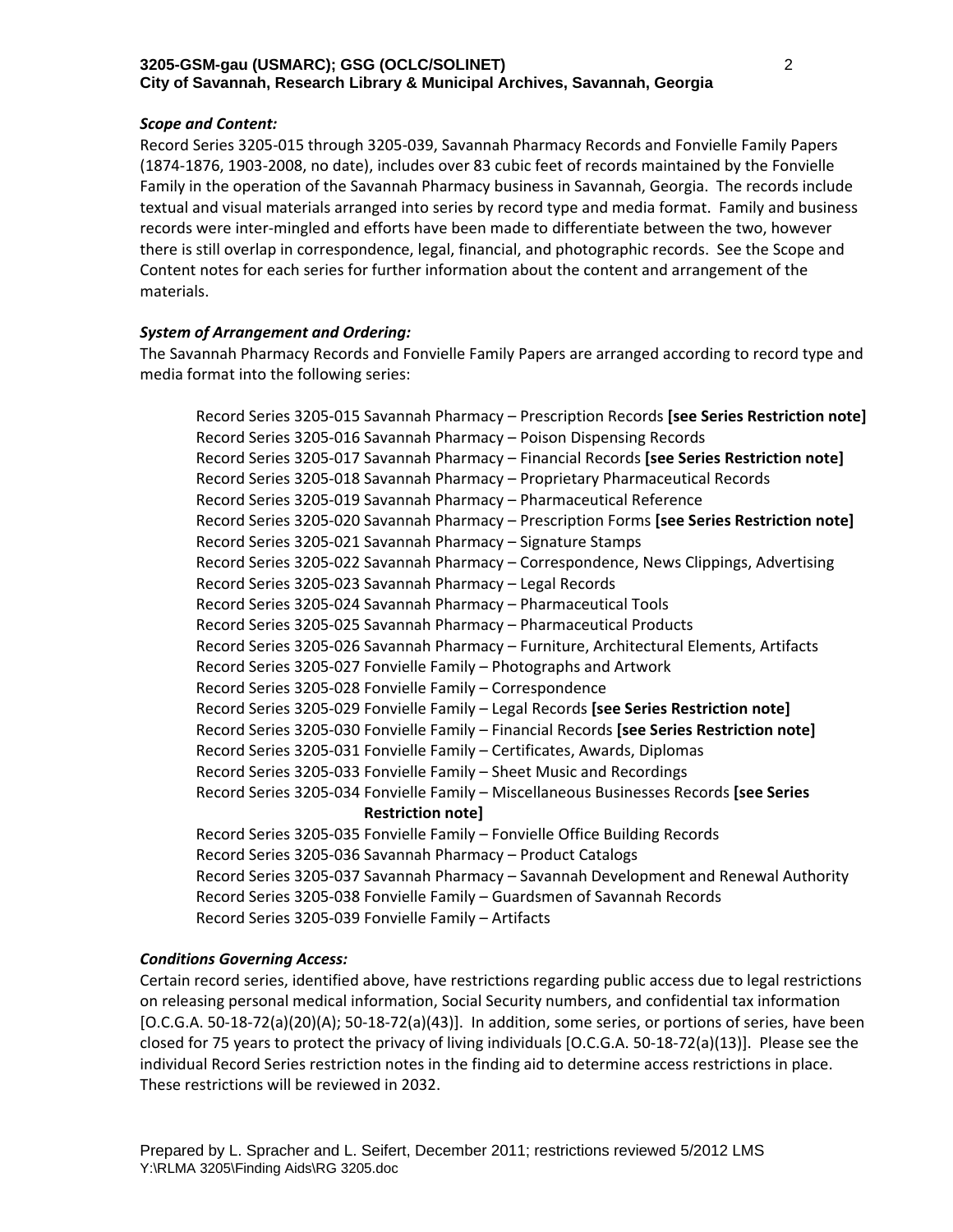### *Conditions Governing Reproduction and Use:*

Please read carefully the statement on copyright below. *Permission to reproduce does not constitute permission to publish.* Researchers who plan publication are asked to discuss this with the archivist first for written permission. While most of the City of Savannah, Research Library & Municipal Archives' collections are public records and in the public domain, not all are, and the Library & Archives may not be the owner of copyright for all its archival materials. Researchers are responsible for obtaining any necessary permission to publish from the holder of copyright. In the event that the Library & Archives becomes a source for publication, a copy of the publication is requested for the Library & Archives.

## **NOTICE: WARNING CONCERNING COPYRIGHT RESTRICTIONS**

The copyright law of the United States (Title 17, United States Code) governs the making of photocopies or other reproductions of copyrighted material.

Under certain conditions specified in the law, libraries and archives are authorized to furnish a photocopy or other reproduction. One of these specified conditions is that the photocopy or reproduction is not to be "used for any purpose other than private study, scholarship, or research." If a user makes a request for, or later uses, a photocopy or reproduction for purposes in excess of "fair use," that user may be liable for copyright infringement.

This institution reserves the right to refuse to accept a copying order if, in its judgment, fulfillment of the order would involve a violation of copyright law.

## *Access Points:*

African American business enterprises‐‐Georgia‐‐Savannah. African American pharmacists. Drugstores‐‐Georgia‐‐Savannah. Fonvielle family. Fonvielle, Frances E., ca. 1921‐1998. Fonvielle, Joseph Earl, ca. 1888‐1954. Fonvielle, Lillian P., ca. 1890‐1980. Fonvielle, William Earl, Jr., 1947‐. Moody, Walter E. ‐1942. Pharmacies—Georgia—Savannah. Pharmacists—Georgia—Savannah. Savannah (Ga.)—Drugstores. Savannah Pharmacy (Savannah, Ga.).

#### *Sponsors/Funding:*

Partial funding provided by the City of Savannah Economic Development Department.

## *Preferred Citation:*

Record Group 3205, Savannah Pharmacy Records and Fonvielle Family Papers. City of Savannah, Research Library & Municipal Archives, Savannah, Georgia.

## *Processing Notes:*

This collection was processed implementing minimal processing strategies, resulting in arrangement that should be considered roughly chronological or roughly alphabetical in some series and sub‐series. Efforts have been made to identify all series which contain sensitive or restricted information, however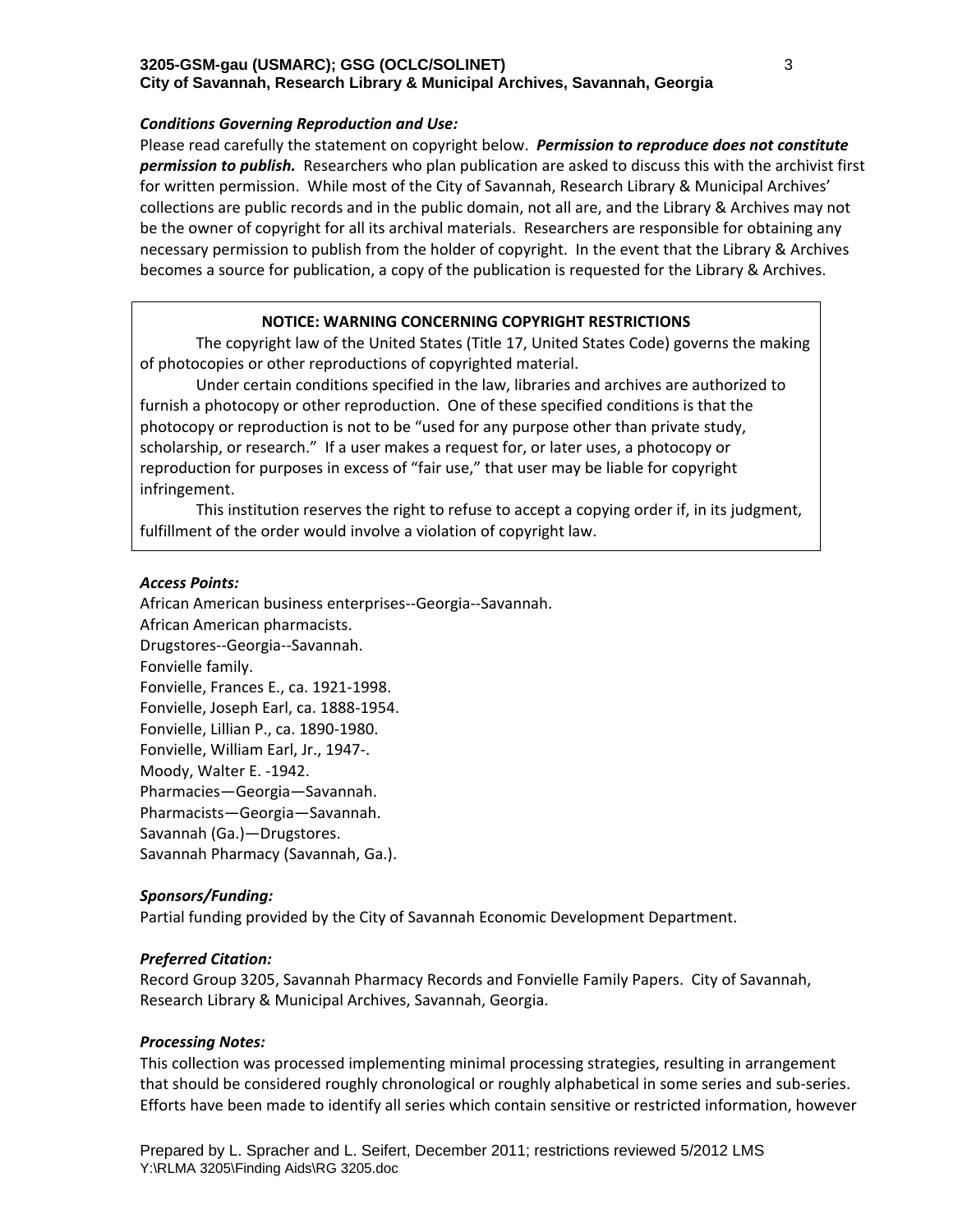because of the intermingling of records and the minimal processing strategy, some sensitive records may have been missed. Please inform the Archivist immediately if you run across sensitive medical information, financial information, or Social Security numbers.

#### *Processed by:*

L. Spracher and L. Seifert, December 2011.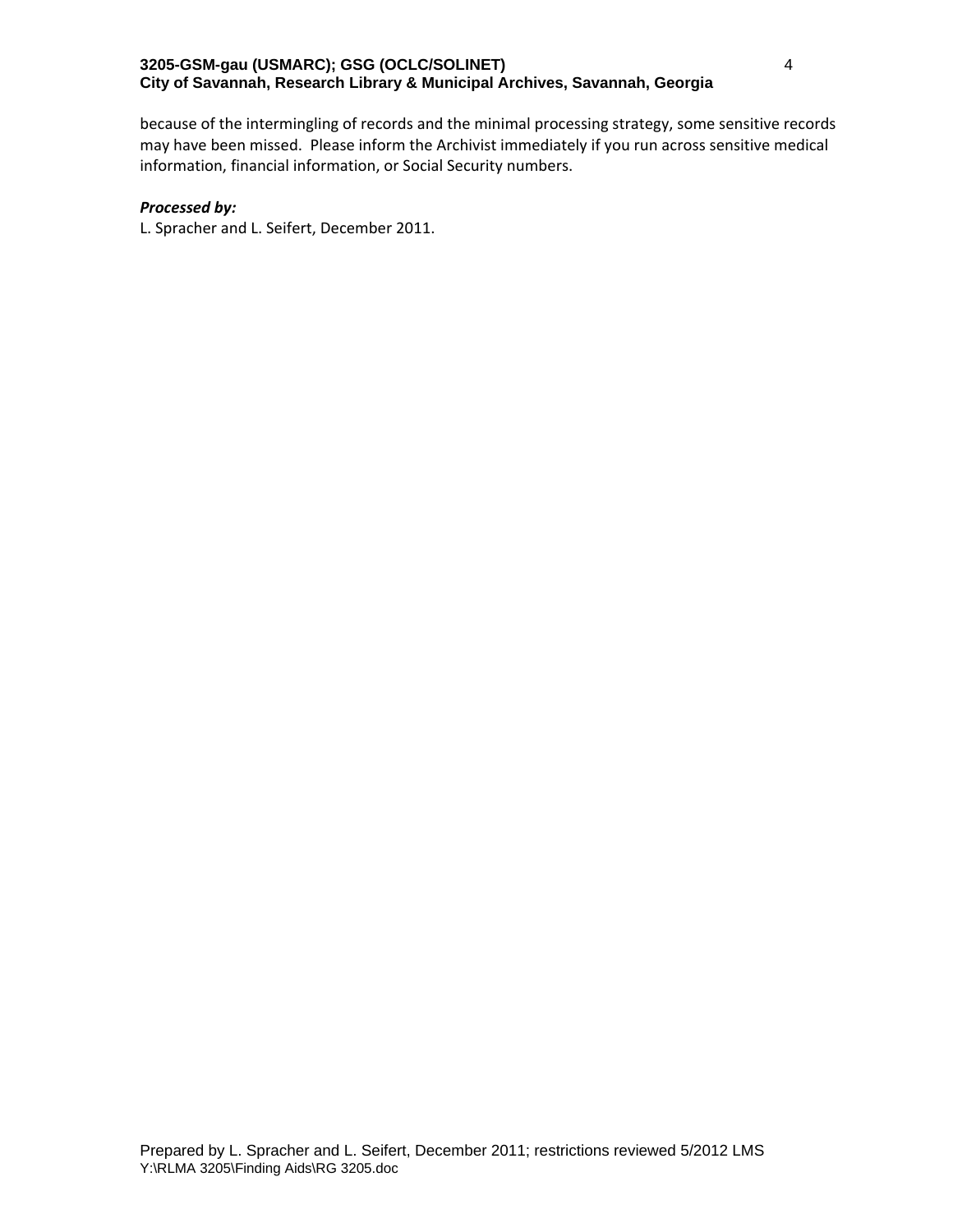| <b>Record Series #:</b> | 3205-015                                                |
|-------------------------|---------------------------------------------------------|
| Name:                   | <b>Savannah Pharmacy Records - Prescription Records</b> |
| Dates:                  | 1930. 1957-2007*                                        |
| Extent/Size:            | 9 records cartons (9.0 cubic feet)                      |

#### *Scope and Content:*

Record Series 3205‐015, Savannah Pharmacy Records – Prescription Records (1930, 1957‐2007\*) includes records of prescriptions filled by the Savannah Pharmacy. The records include original doctor's prescriptions turned in to the pharmacist and filled prescription tickets. The prescriptions include doctor's name, patient's name and address, and prescribed drug.

**RESTRICTED ACCESS:** Personal medical information is protected from disclosure [O.C.G.A. 50‐18‐ 72(a)(20)(A). To protect the privacy of living individuals, this series is closed for 75 years [O.C.G.A. 50‐ 18‐72(a)(13). These restrictions will be reviewed in 2032.

*Arrangement:* chronologically by fill date and numerically by prescription number

\*Sampled approximately every 5-10 years based on extant records: 1930; 1957-1958; 1962-1964; 1968-*1970; 1975; 1981‐1982; 1987; 1997‐1998; 2003; 2007*

# *Inventory:*

| Folder 1       | 1930, August 1957                  | #669149-669889    |
|----------------|------------------------------------|-------------------|
| Folder 2       | August-September 1957              | #669226-670147    |
| Folder 3       | September 1957                     | #669259-669984    |
| Folder 4       | November-December 1957             | #673233-673518    |
| Folder 5       | December 1957                      | #673519-673839    |
| Folder 6       | December 1957-January 1958         | #673840-674098    |
| Folder 7       | January 1958                       | #674106-674781    |
| Folder 8       | January 1958                       | #674864-675073    |
| Folder 9       | May 1958                           | #679044-679479    |
| Folder 10      | May-June 1958                      | #679480-679926    |
| Folder 11      | December 1958                      | #685309-685613    |
| Folder 12      | December 1958                      | #685614-685905    |
| Folder 13      | January 4, 1962-May 16, 1962       | #DD98763-DD99380  |
| Folder 14      | May 16, 1962-October 28, 1962      | #DD99380-DD100582 |
| Box 3205-015-2 |                                    |                   |
| Folder 1       | July 28, 1962-September 1, 1962    | #721013-721928    |
| Folder 2       | August 22, 1963-September 26, 1963 | #730975-731844    |

| Folder 2 | August 22, 1963-September 26, 1963  | #730975-731844 |
|----------|-------------------------------------|----------------|
| Folder 3 | October 27, 1964-November 23, 1964  | #740984-741768 |
| Folder 4 | December 18, 1969-February 16, 1970 | #V6731-V7497   |
| Folder 5 | May 1, 1970-June 25, 1970           | #V8628-V9417   |
| Folder 6 | August 27, 1970-October 27, 1970    | #V10222-V11023 |
| Folder 7 | October 28, 1970-December 31, 1970  | #V11024-V11885 |
|          |                                     |                |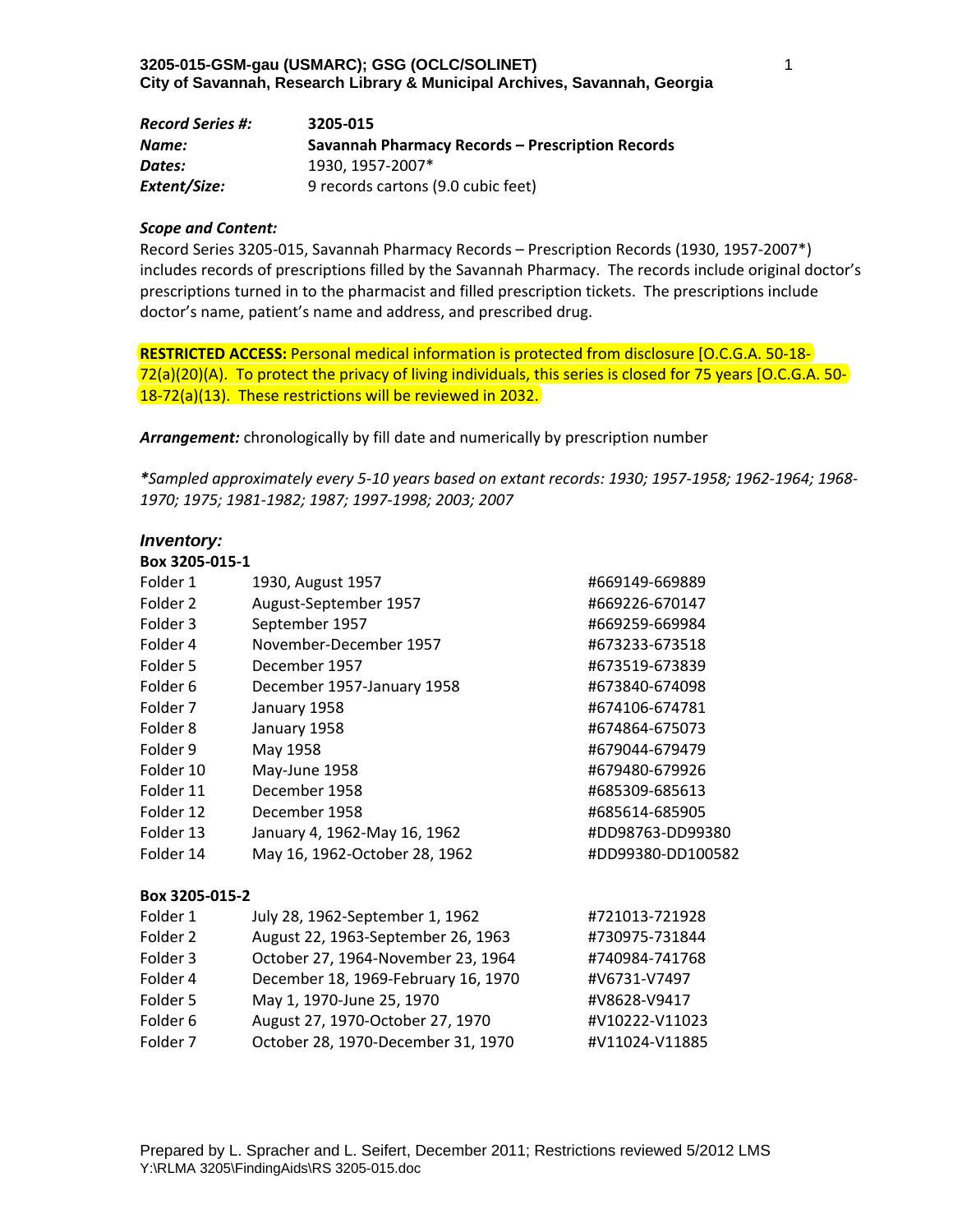# **Box 3205‐015‐3**

| Folder 1            | November 11, 1970-December 11, 1970  | #819259-820096 |
|---------------------|--------------------------------------|----------------|
| Folder <sub>2</sub> | February 14, 1975-April 2, 1975      | #35767-36489   |
| Folder <sub>3</sub> | May 16, 1975-June 30, 1975           | #37328-38117   |
| Folder 4            | June 30, 1975-August 25, 1975        | #38118-39021   |
| Folder 5            | August 25, 1975-October 14, 1975     | #39022-39789   |
| Folder <sub>6</sub> | October 14, 1975-December 9, 1975    | #39790-40455   |
| Folder 7            | March 6, 1975-April 10, 1975         | #879428-880400 |
| Folder <sub>8</sub> | May 15, 1975-June 18, 1975           | #881401-882400 |
| Box 3205-015-4      |                                      |                |
| Folder 1            | June 18, 1975-July 21, 1975          | #882401-883400 |
| Folder <sub>2</sub> | August 29, 1975-October 2, 1975      | #884401-885400 |
| Folder 3            | October 2, 1975-November 4, 1975     | #885401-886400 |
| Folder 4            | November 6, 1975-December 8, 1975    | #886401-887400 |
| Folder 5            | December 8, 1975-December 31, 1975   | #887401-888054 |
| Folder <sub>6</sub> | July 14, 1981-September 16, 1981     | #60800-61283   |
| Folder 7            | September 16, 1981-December 11, 1981 | #61284-61876   |
| Folder 8            | March 20, 1982-May 5, 1982           | #944216-944945 |
| Box 3205-015-5      |                                      |                |
| Folder 1            | May 3, 1982-June 14, 1982            | #944946-945640 |
| Folder <sub>2</sub> | June 14, 1982-August 2, 1982         | #945641-946350 |
| Folder 3            | August 2, 1982-September 14, 1982    | #946351-947000 |
| Folder 4            | September 15, 1982-November 8, 1982  | #947001-947800 |
| Folder 5            | November 8, 1982-December 21, 1982   | #947801-948550 |
| Folder <sub>6</sub> | December 21, 1982-December 31, 1982  | #948551-948684 |
| Folder 7            | July 8, 1987-July 20, 1987           | #310161-310454 |
| Folder <sub>8</sub> | July 20, 1987-August 10, 1987        | #310456-310865 |
| Folder 9            | August 10, 1987-August 22, 1987      | #310866-311188 |
| Folder 10           | August 22, 1987-September 4, 1987    | #311189-311492 |
| Box 3205-015-6      |                                      |                |
| Folder 1            | September 4, 1987-September 21, 1987 | #311493-311878 |
| Folder 2            | September 21, 1987-October 2, 1987   | #311879-312168 |
| Folder 3            | October 2, 1987-October 13, 1987     | #312169-312478 |
| Folder 4            | October 13, 1987-October 27, 1987    | #312479-312873 |
| Folder 5            | October 27, 1987-November 13, 1987   | #312874-313355 |
| Folder 6            | November 13, 1987-December 1, 1987   | #313356-313703 |
| Folder <sub>7</sub> | November 25, 1997-December 23, 1997  | #367500-367799 |
| Folder <sub>8</sub> | December 23, 1997-January 26, 1998   | #367800-368099 |

Folder 9 January 26, 1998‐February 24, 1998 #368100‐368399 Folder 10 February 24, 1998‐March 19, 1998 #368400‐368699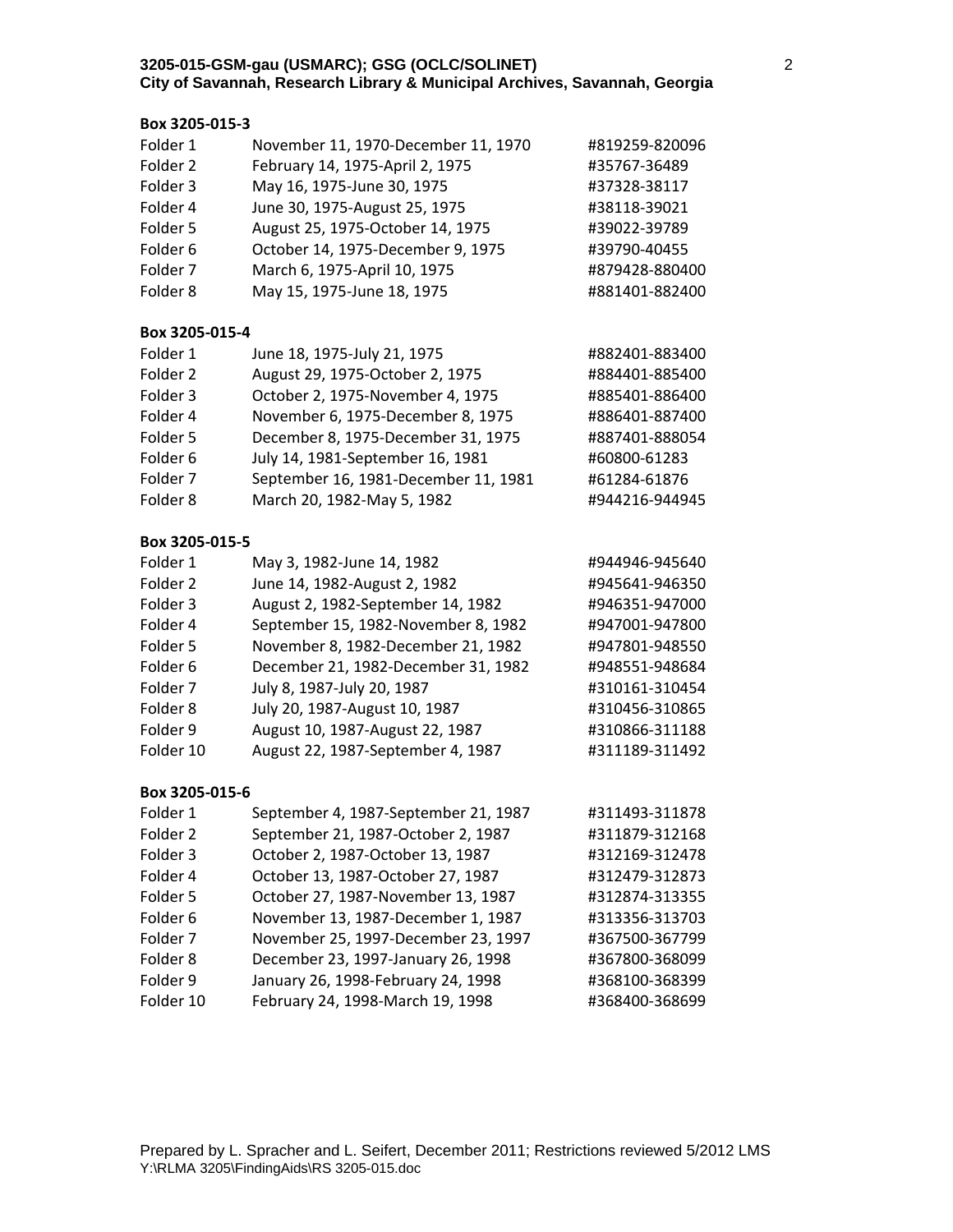## **Box 3205‐015‐7**

| Folder 1            | March 19, 1998-April 14, 1998       | #368700-368999 |
|---------------------|-------------------------------------|----------------|
| Folder <sub>2</sub> | April 14, 1998-May 8, 1998          | #369000-369299 |
| Folder 3            | May 8, 1998-May 28, 1998            | #369300-369499 |
| Folder 4            | June 23, 1998-July 30, 1998         | #369800-370099 |
| Folder 5            | July 30, 1998-August 31, 1998       | #370100-370399 |
| Folder 6            | August 31, 1998-September 25, 1998  | #370400-370699 |
| Folder <sub>7</sub> | September 28, 1998-October 9, 1998  | #370700-370899 |
| Folder 8            | October 19, 1998-November 4, 1998   | #371000-371299 |
| Folder 9            | November 4, 1998-November 25, 1998  | #371300-371599 |
| Folder 10           | November 25, 1998-December 22, 1998 | #371600-371899 |
| Folder 11           | December 22, 1998-January 2, 1999   | #371900-371999 |
| Folder 12           | December 30, 2002-January 16, 2003  | #394400-394699 |
| Folder 13           | January 16, 2003-January 31, 2003   | #394700-394999 |
|                     |                                     |                |

## **Box 3205‐015‐8**

| Folder 1  | January 31, 2003-February 12, 2003  | #395000-395299 |
|-----------|-------------------------------------|----------------|
| Folder 2  | February 12, 2003-February 28, 2003 | #395300-395599 |
| Folder 3  | February 28, 2003-March 14, 2003    | #395600-395899 |
| Folder 4  | March 14, 2003-March 27, 2003       | #395900-396199 |
| Folder 5  | March 27, 2003-April 14, 2003       | #396200-396499 |
| Folder 6  | April 14, 2003-May 5, 2003          | #396500-396799 |
| Folder 7  | May 5, 2003-May 23, 2003            | #396800-397099 |
| Folder 8  | May 23, 2003-June 12, 2003          | #397100-397399 |
| Folder 9  | June 12, 2003-July 2, 2003          | #397400-397699 |
| Folder 10 | July 2, 2003-July 23, 2003          | #397700-397999 |
| Folder 11 | July 23, 2003-August 8, 2003        | #398000-398299 |
| Folder 12 | August 9, 2003-September 2, 2003    | #398300-398599 |

| Folder 1            |                                | September 2, 2003-September 15, 2003 | #398600-398899 |
|---------------------|--------------------------------|--------------------------------------|----------------|
| Folder 2            |                                | September 15, 2003-October 3, 2003   | #398900-399199 |
| Folder 3            |                                | October 3, 2003-October 15, 2003     | #399200-399399 |
| Folder 4            |                                | November 3, 2003-November 18, 2003   | #399700-399999 |
| Folder 5            |                                | November 18, 2003-December 8, 2003   | #400000-400299 |
| Folder 6            |                                | December 8, 2003-December 22, 2003   | #400300-400599 |
| Folder <sub>7</sub> |                                | December 23, 2003-February 9, 2004   | #400600-400699 |
| Folder 8            |                                | December 13, 2006-February 6, 2007   | #415200-415499 |
|                     | <b>Class II Prescriptions:</b> |                                      |                |
| Folder 9            | 1992                           | #347357-352488                       |                |
|                     | 1994                           | #352534-355159                       |                |

| Folder 9  | 1992      | #347357-352488 |
|-----------|-----------|----------------|
|           | 1994      | #352534-355159 |
|           | 1994-1995 | #355160-357677 |
| Folder 10 | 1995      | #357694-360374 |
|           | 1996      | #360394-363330 |
|           | 1996-1997 | #363359-365241 |
| Folder 11 | 1997      | #365246-367830 |
|           | 1998      | #368625-369996 |
|           | 1998      | #370303-371602 |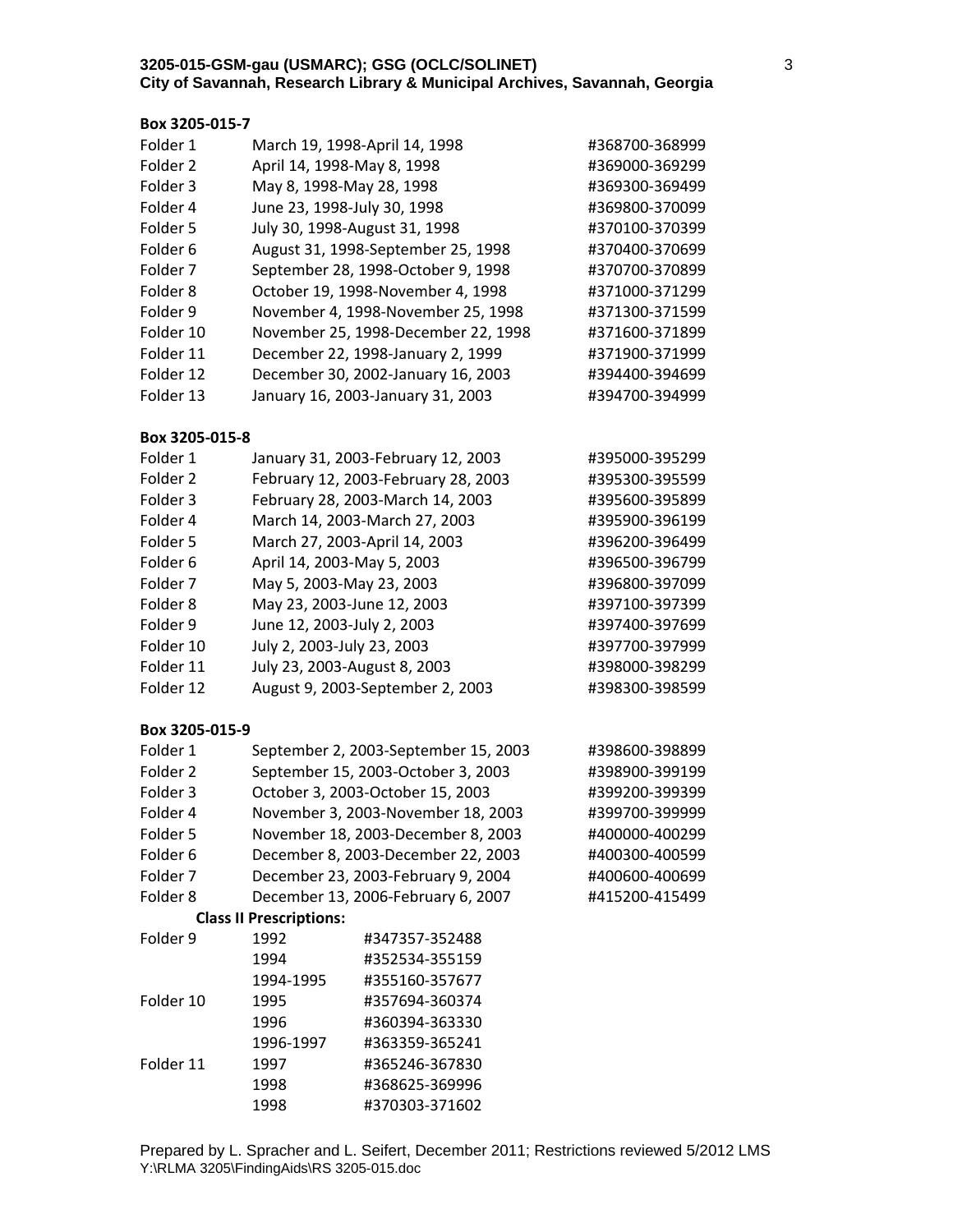| Folder 12 | 1998-1999 | #371730-373182 |
|-----------|-----------|----------------|
|           | 2002-2003 | #394308-396889 |
|           | 2003-2004 | #397020-400905 |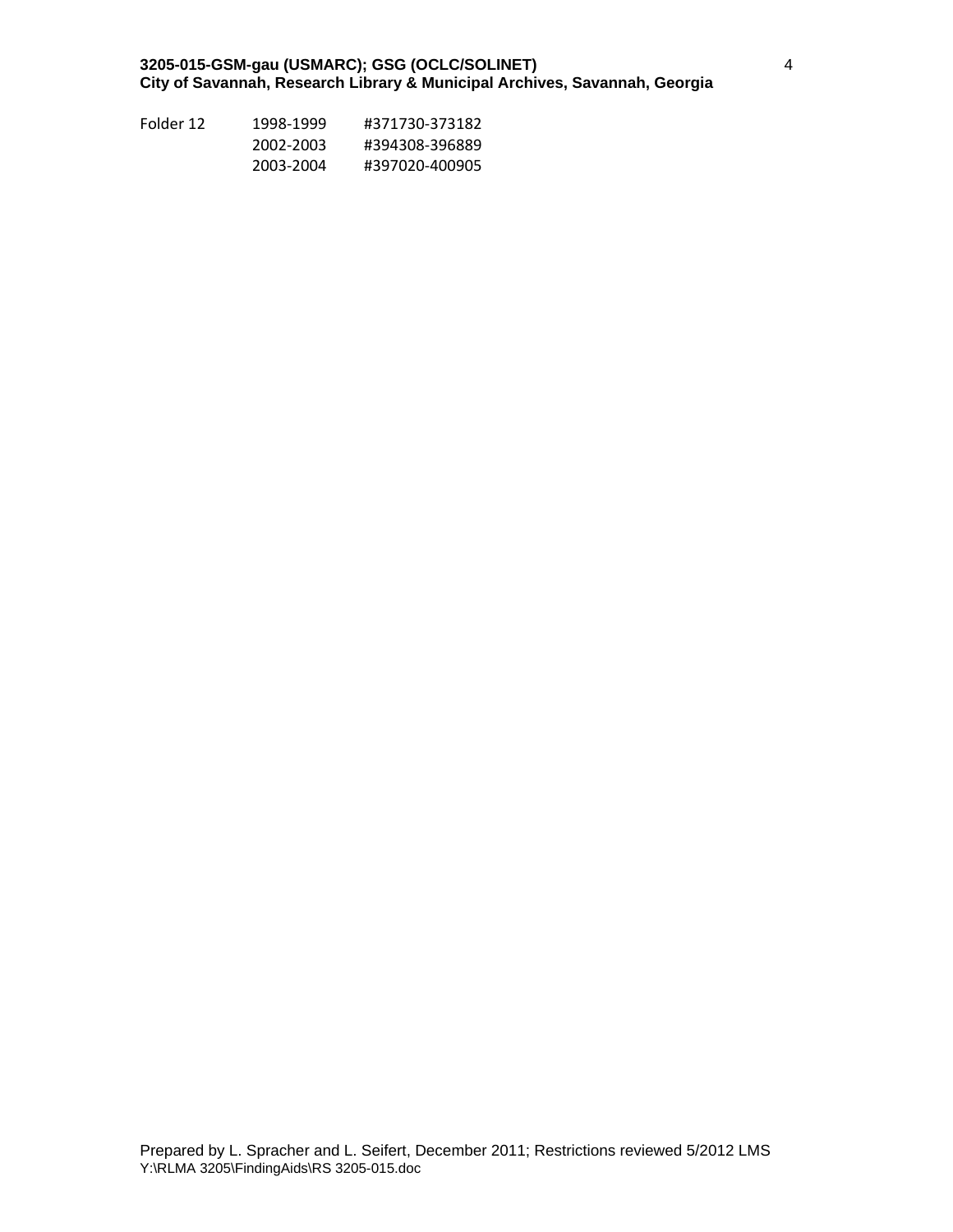| <b>Record Series #:</b> | 3205-016                                              |
|-------------------------|-------------------------------------------------------|
| Name:                   | Savannah Pharmacy Records – Poison Dispensing Records |
| Dates:                  | 1918-2007                                             |
| Extent/Size:            | 15 folders (0.65 cubic feet)                          |

#### *Scope and Content:*

Record Series 3205‐016, Savannah Pharmacy Records – Poison Dispensing Records (1918‐2007) includes inventories, order forms and correspondence regarding the purchase and sale of regulated controlled substances and pharmaceutical drugs.

## *Arrangement:* chronologically

## *Inventory:*

| Folder 1            | Box 3205-016-1 [housed in Box 3205-000-4]<br>Inventories of Controlled Substances, 1918, 1926, 1928, 1952, 1953, 1975, 1979, 1981-<br>1983, 1985                                                                                                                                                          |
|---------------------|-----------------------------------------------------------------------------------------------------------------------------------------------------------------------------------------------------------------------------------------------------------------------------------------------------------|
| Folder 2            | Order Form Books for Controlled Substances, 1956-1958                                                                                                                                                                                                                                                     |
| Folder 3            | Order Form Books for Controlled Substances, 1958-1960                                                                                                                                                                                                                                                     |
| Folder 4            | Order Form Books for Controlled Substances, 1960-1965                                                                                                                                                                                                                                                     |
| Folder 5            | Order Form Books for Controlled Substances, 1965-1967                                                                                                                                                                                                                                                     |
| Folder 6            | Order Form Books for Controlled Substances, 1967-1971                                                                                                                                                                                                                                                     |
| Folder 7            | Order Forms for Controlled Substances, 1972, 1976-1977                                                                                                                                                                                                                                                    |
| Folder <sub>8</sub> | Monthly DEA Reports, 1976-1977                                                                                                                                                                                                                                                                            |
| Folder 9            | Order Forms for Controlled Substances, 1978-1980, 1982-1986                                                                                                                                                                                                                                               |
| Folder 10           | Order Forms for Controlled Substances, 1985-1987, 2005                                                                                                                                                                                                                                                    |
| Folder 11           | Voided Order Forms for Controlled Substances, 1982-2003                                                                                                                                                                                                                                                   |
| Folder 12           | Applications for Registration and Renewals, US Department of Justice, Bureau of<br>Narcotics and Dangerous Drugs, 1971-1996 (circa)                                                                                                                                                                       |
| Folder 13           | Controlled Substances Registration Certificates, 1972-1991, 2006<br>- Controlled Substances Registration Certificates, 1972-1974, 1978-1988, 1991, 2006<br>- Correspondence about certificates<br>- Special Tax Stamp for Opium, Coca Leaves, Marihuana, [sic] etc. (tax receipt- not a<br>license), 1971 |
| Folder 14           | Correspondence and Other Forms, 1980-2007                                                                                                                                                                                                                                                                 |

- Registrants Inventory of Drugs Surrendered, circa 1980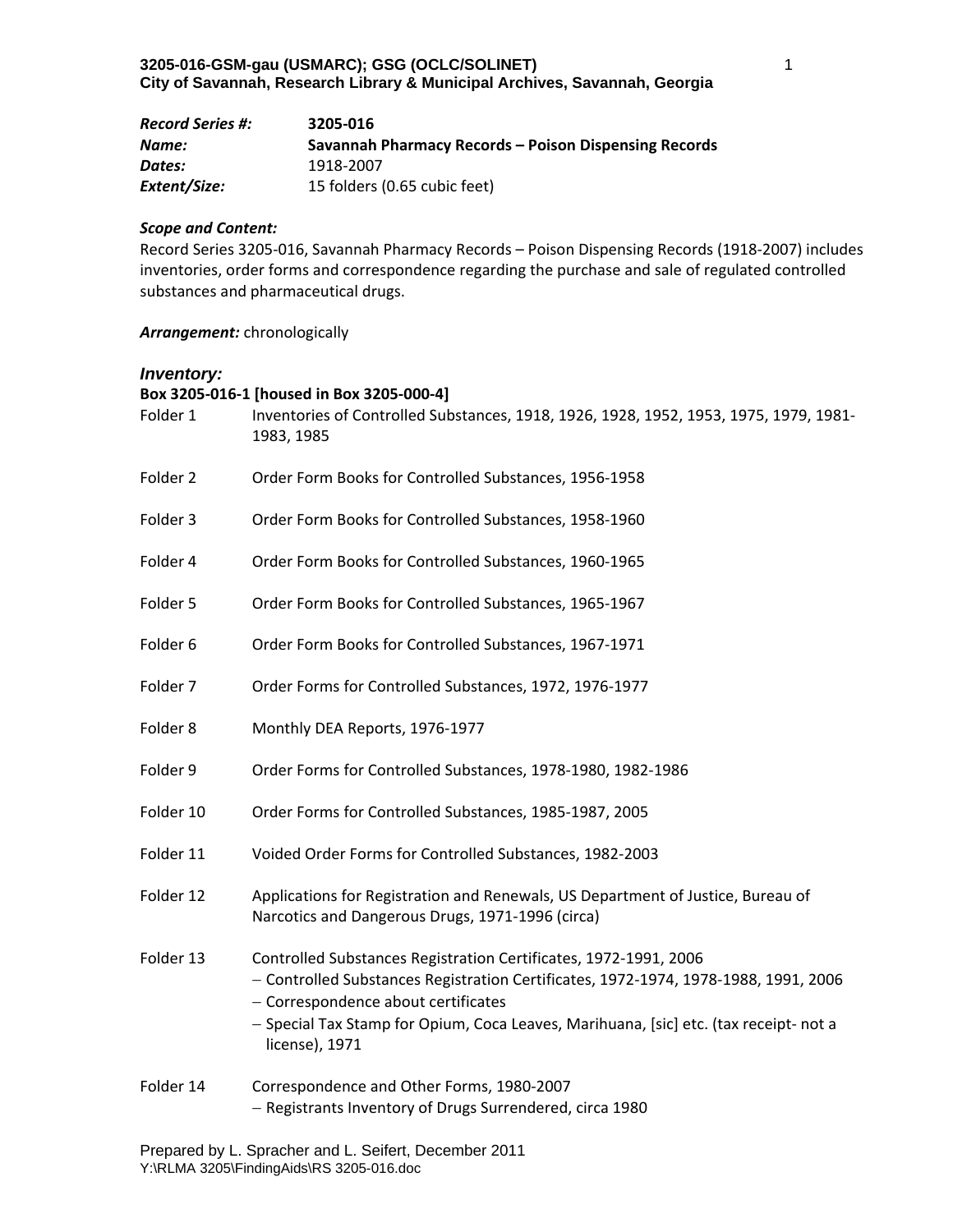- Correspondence and Return forms, Eli Lilly and Company, 1981‐1982
- Correspondence about new licenses because Savannah Pharmacy was incorporated, 1982
- Correspondence about Savannah Pharmacy in violation of Georgia Law, 1987
- Request for Controlled Substances, 1988
- Correspondence, new DEA procedures, 1996
- Correspondence warning about forged prescriptions, 2005
- $-$  Required training for the DEA, 2005
- Correspondence warning about proper disposal of personal health information, 2006
- Pharmacy Permit Inspection Form, 2007
- Folder 15 Controlled Substance Inventory Lists from the DEA, 1975, 1979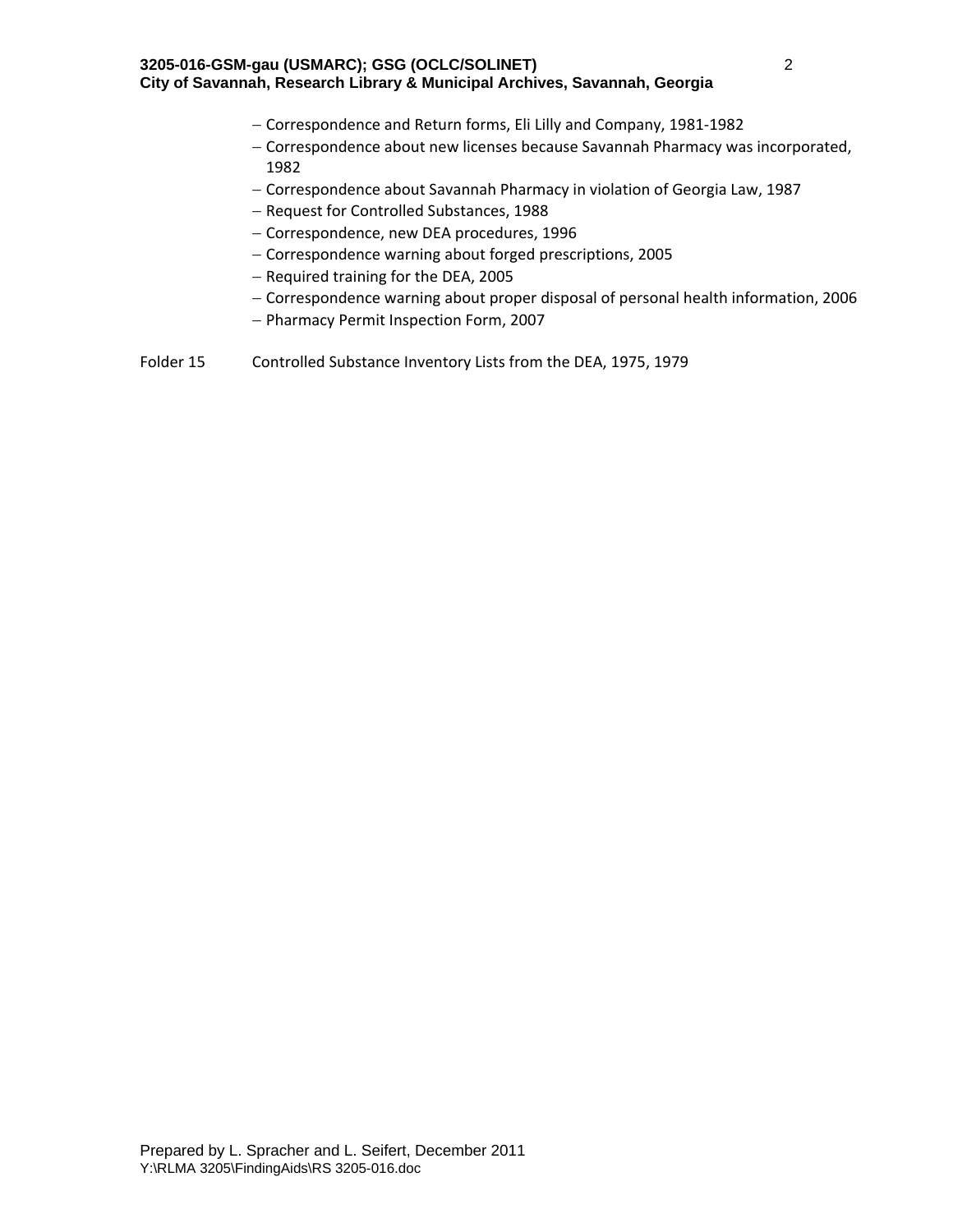| <b>Record Series #:</b> | 3205-017                                      |
|-------------------------|-----------------------------------------------|
| Name:                   | Savannah Pharmacy Records - Financial Records |
| Dates:                  | 1917-2007, no date                            |
| Extent/Size:            | 22 records cartons, 4 items (22.5 cubic feet) |

#### *Scope and Content:*

Record Series 3205‐017, Savannah Pharmacy Records – Financial Records (1917‐2007, no date) includes accounting, banking, credit, inventories, invoices, ledgers, personnel, prescription programs, receipts, and tax records kept by the Savannah Pharmacy which document the day‐to‐day operations of the business.

**RESTRICTED ACCESS:** Several of the sub-series are restricted due to personal medical information and/or Social Security numbers. See specific sub-series inventories for restriction notes.

*Arrangement:* This series is arranged into the following sub‐series (see sub‐series inventories for arrangement notes).

Sub‐Series 1, Bank Account Records, 1937‐2006 Sub‐Series 2, Bank Statements, 1959‐2007 Sub‐Series 3, Blank and Cancelled Checks, 1977‐2006, no date Sub‐Series 4, Business Credit Cards, 1999‐2005 Sub-Series 5, Business Taxes, 1920-2005, no date [see sub-series Restriction note] Sub‐Series 6, Check Registers, 1953‐2007 Sub‐Series 7, Credit Merchant Services, 1969‐2006 Sub‐Series 8, Customer Receipts, 1957‐2004 Sub‐Series 9, Financial Inventories, 1963‐2007 Sub‐Series 10, Invoices‐Pharmaceutical Supplies and Products, 1953‐2006 Sub‐Series 11, Invoices & Receipts‐General Supplies, Products, and Equipment, 1950‐2006 Sub-Series 12, Ledgers, 1940-2001 [see sub-series Restriction note] Sub-Series 13, Medicaid, 1971 circa-2003 [see sub-series Restriction note] Sub‐Series 14, Payroll and Personnel Records, 1949‐2005 [see sub‐series Restriction note] Sub‐Series 15, Prescription Insurance Programs, 1979‐2006, no date [see sub‐series Restriction note] Sub‐series 16, Utilities, 1917‐2006, no date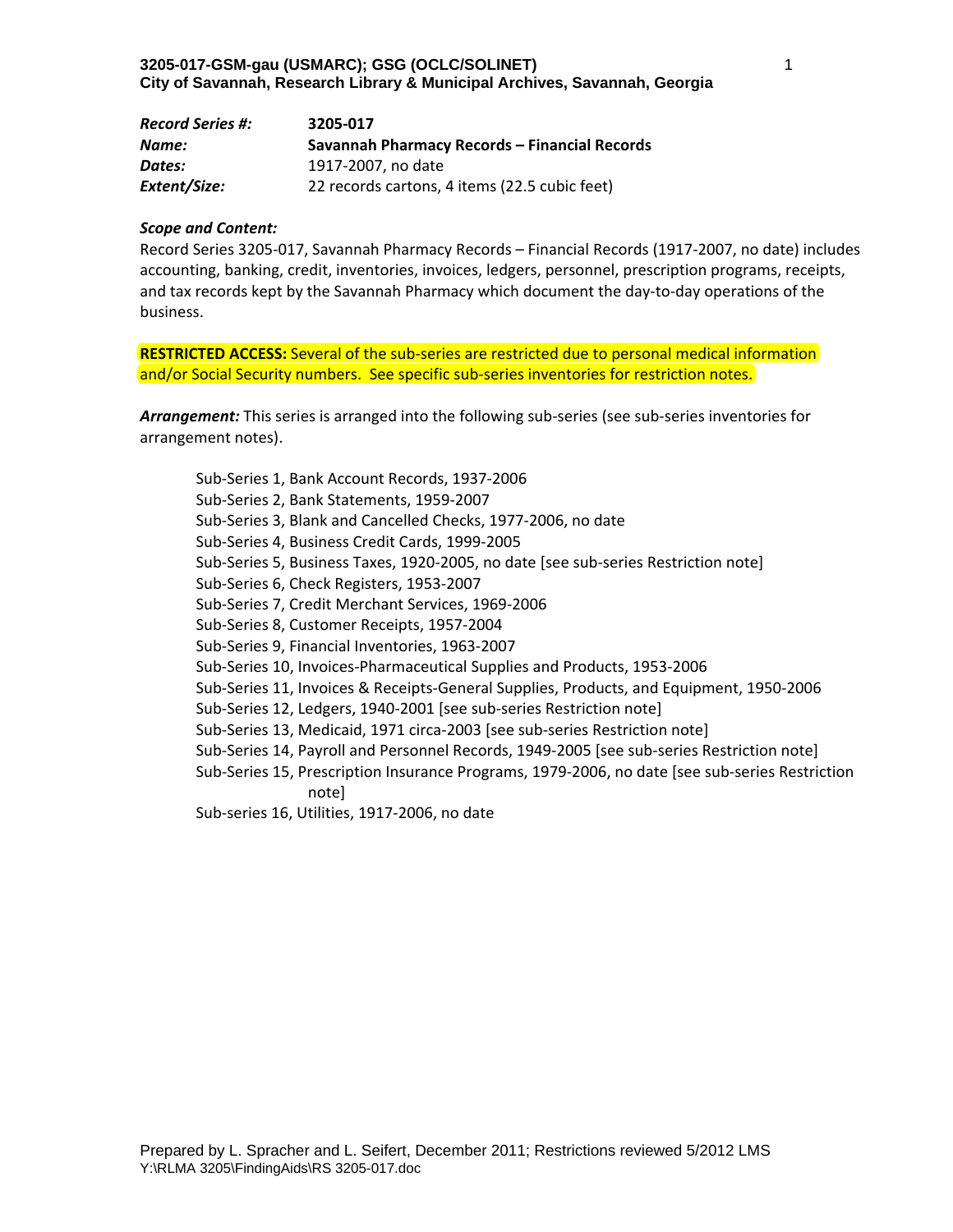# **SUB‐SERIES 1, BANK ACCOUNT RECORDS, 1937‐2006**

#### *Arrangement:* Chronological

| Inventory:<br>Box 3205-017-19 |                                                                                                                                                                                                            |
|-------------------------------|------------------------------------------------------------------------------------------------------------------------------------------------------------------------------------------------------------|
| Folder 10                     | Savannah Pharmacy Banking: Savannah Bank and Trust, 1959-1964<br>- Deposit slips                                                                                                                           |
| Folder 11                     | Savannah Pharmacy Banking: Savannah Bank and Trust, 1959-1981, no date<br>- Deposit slips, stop payment orders, credits, checks, certificates of deposits, payment<br>book                                 |
| Box 3205-017-20               |                                                                                                                                                                                                            |
| Folder 1                      | Savannah Pharmacy Banking: Citizens and Southern National Bank, 1937-1965, 1984<br>- Checks, credits, deposit slips, check stubs                                                                           |
| Folder 2                      | Savannah Pharmacy Banking: Carver State Bank 1954-1982<br>- Carbon copy of cashier's checks, bill for loan, deposit slips, checks, statements                                                              |
| Folder 3                      | Savannah Pharmacy Banking: Great Southern Federal, 1985-1999<br>- Statements, correspondence<br>- Nations Bank deposit slips<br>- Invoice from safe deposit box rental<br>- Carbon copy of cashier's check |
| Folder 4                      | Savannah Pharmacy Banking: Trust Company Bank of Savannah, NA, 1983-1998<br>- Deposit slips, correspondence, credits, checks, installment loan books                                                       |
| Folder 5                      | Savannah Pharmacy Banking: SunTrust Bank Savannah, NA, 1996, 1998-2000, 2003-2006<br>- Deposit slips, correspondence, checks                                                                               |
| Folder <sub>6</sub>           | Savannah Pharmacy Banking: SunTrust Bank Savannah, NA, 1998-2000, 2003-2006<br>- Check books, deposit record books                                                                                         |
| Folder 7                      | Savannah Pharmacy Banking: Bank of America, 1999-2000, 2004<br>- Deposit slips                                                                                                                             |
| Folder 8                      | Savannah Pharmacy Banking: Wachovia, 2000-2003<br>- Deposit record books, receipts, deposit slips                                                                                                          |
| Folder 27                     | Notebooks with banking notes, 1948-1951, 1991-1995                                                                                                                                                         |
| Box 3205-017-23               |                                                                                                                                                                                                            |
| Folder 16                     | Bookkeeping and Accounting Practice Workbook, circa 1940s-1950s                                                                                                                                            |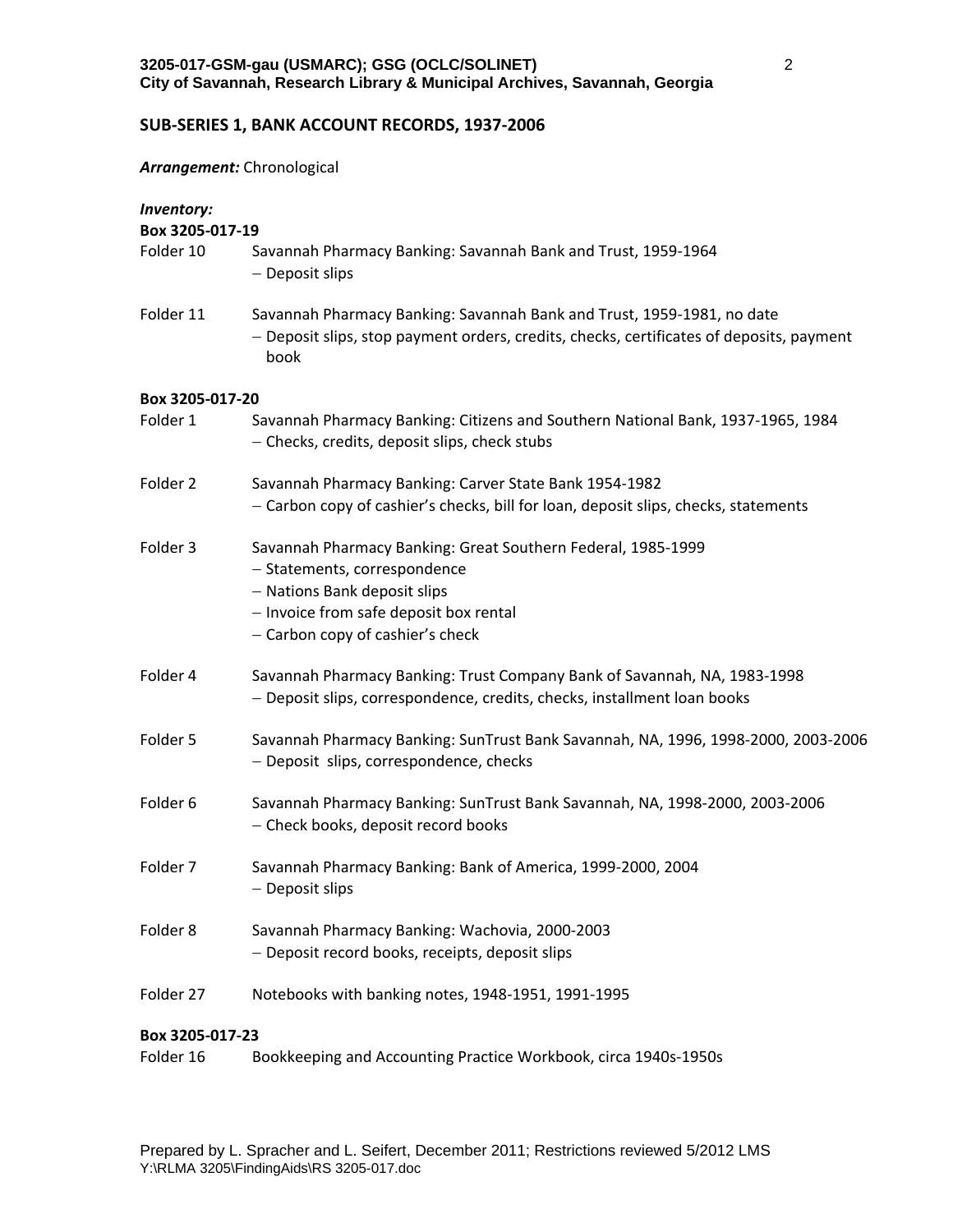#### **SUB‐SERIES 2, BANK STATEMENTS (INCLUDING CANCELLED CHECKS), 1959‐2007**

#### *Arrangement:* Chronological by bank

# *Inventory:*

# **Box 3205‐017‐3**

*Citizens & Southern National Bank and Savannah Bank & Trust Company:* Folder 1 1959 February-1959 April

## *Savannah Bank & Trust Company:*

| Folder 2            | 1959 May-August             |
|---------------------|-----------------------------|
| Folder 3            | 1959 September-1960 January |
| Folder 4            | 1960 February-June          |
| Folder 5            | 1960 July-October           |
| Folder 6            | 1960 November-1961 February |
| Folder <sub>7</sub> | 1961 March-June             |
| Folder 8            | 1961 July-October           |
| Folder 9            | 1961 November-1962 February |
| Folder 10           | 1962 March-June             |
| Folder 11           | 1962 July-November          |
|                     |                             |

## **Box 3205‐017‐4**

| Folder 1 | 1977 December-1978 March |
|----------|--------------------------|
| Folder 2 | 1978 April-July          |
| Folder 3 | 1978 August-November     |

## *Carver State Bank:*

Folder 4 1962 July-November; 1966 May-August

## *Trust Company Bank of Savannah:*

- Folder 5 1986 January-March
- Folder 6 1986 May-August
- Folder 7 1986 September‐December
- Folder 8 1987 January-April
- Folder 9 1987 May-August
- Folder 10 1987 September-December
- Folder 11 1988 January-March

#### **Box 3205‐017‐5**

Folder 1 1987 April-July

## *SunTrust:*

- Folder 2 1995 April-December
- Folder 3 1996 January-June
- Folder 4 2001 February‐2002 December
- Folder 5 2003 January‐2004 August
- Folder 6 2004 September-December
- Folder 7 2005 January-December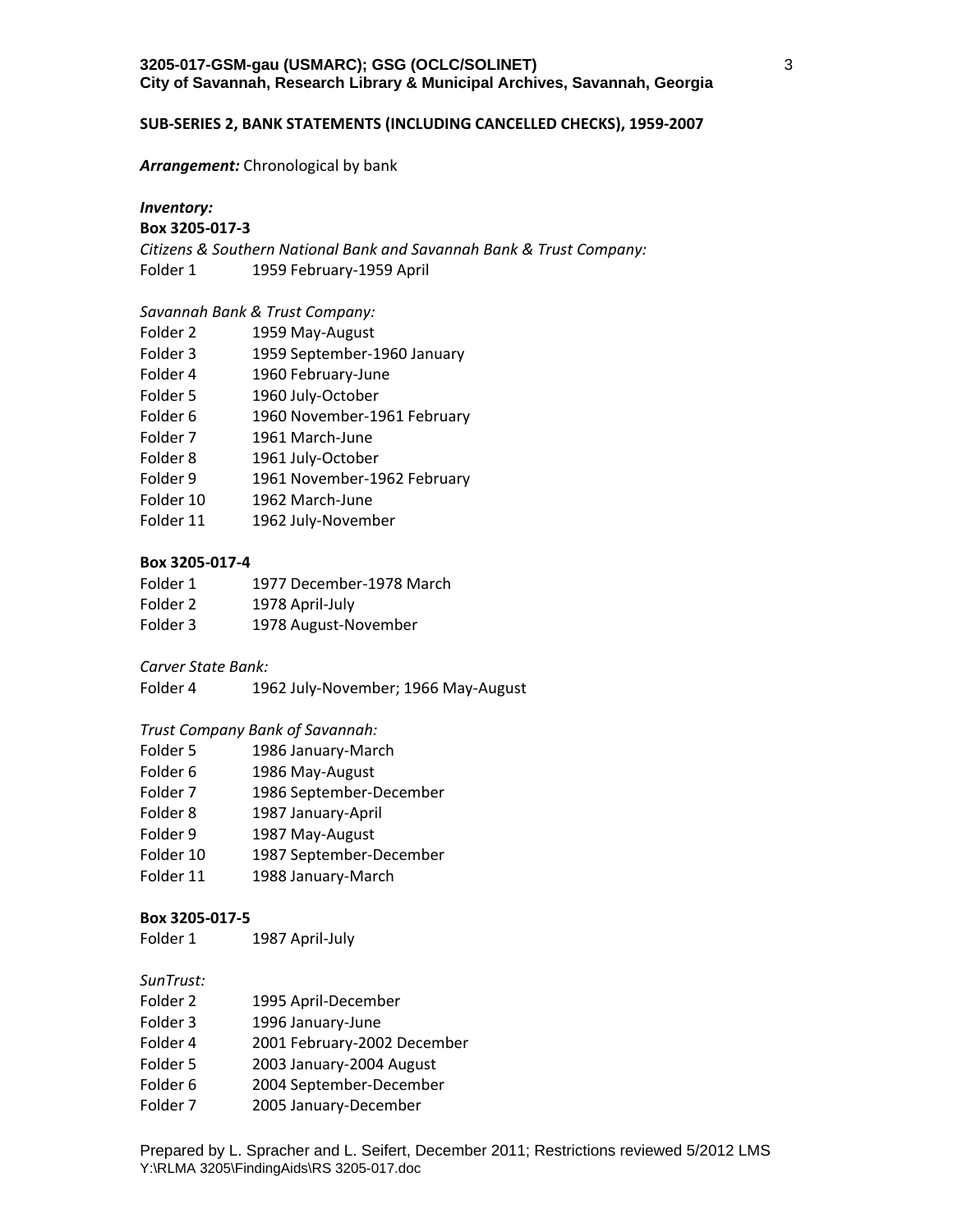Folder 8 2006 January-2007 February

*Bank of America:* Folder 9 1999 December

*Wachovia (Business Checking and Line of Credit):* 2001 February-2004 July

*SunTrust (Business Savings):* Folder 11 2005 April-July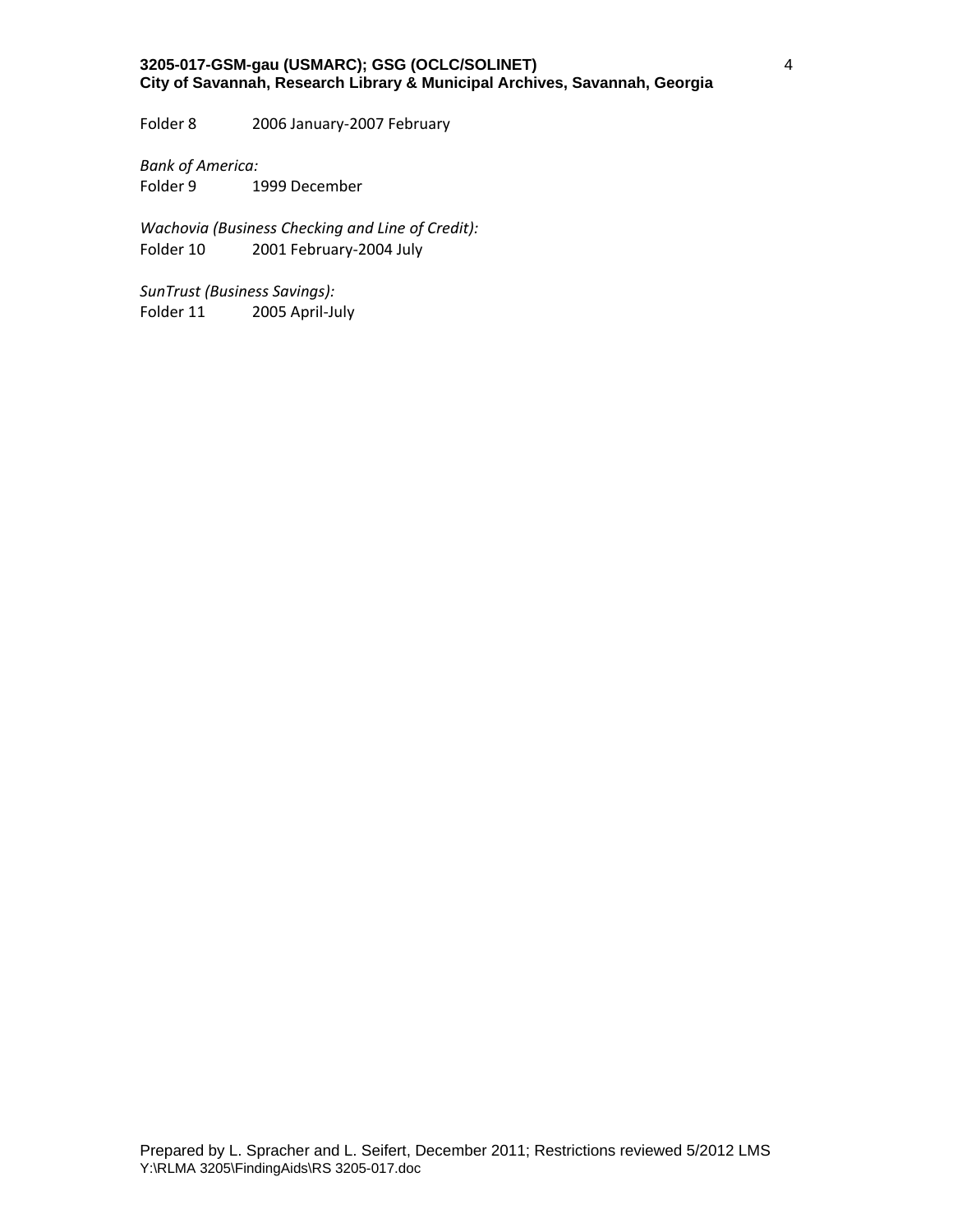### **SUB‐SERIES 3, BLANK AND CANCELLED CHECKS, 1977‐2006, NO DATE**

*Arrangement:* Chronological

*Inventory:*

- Folder 15 Checks representing various accounts at Carver State Bank, Citizens & Southern National Bank, Nations Bank, Savannah Bank & Trust Company, SunTrust, Trust Company Bank of Savannah, and Wachovia, 1977‐2006, no date
- Folder 16 Check duplicates from Dohmen Distribution Partners, 2003-2004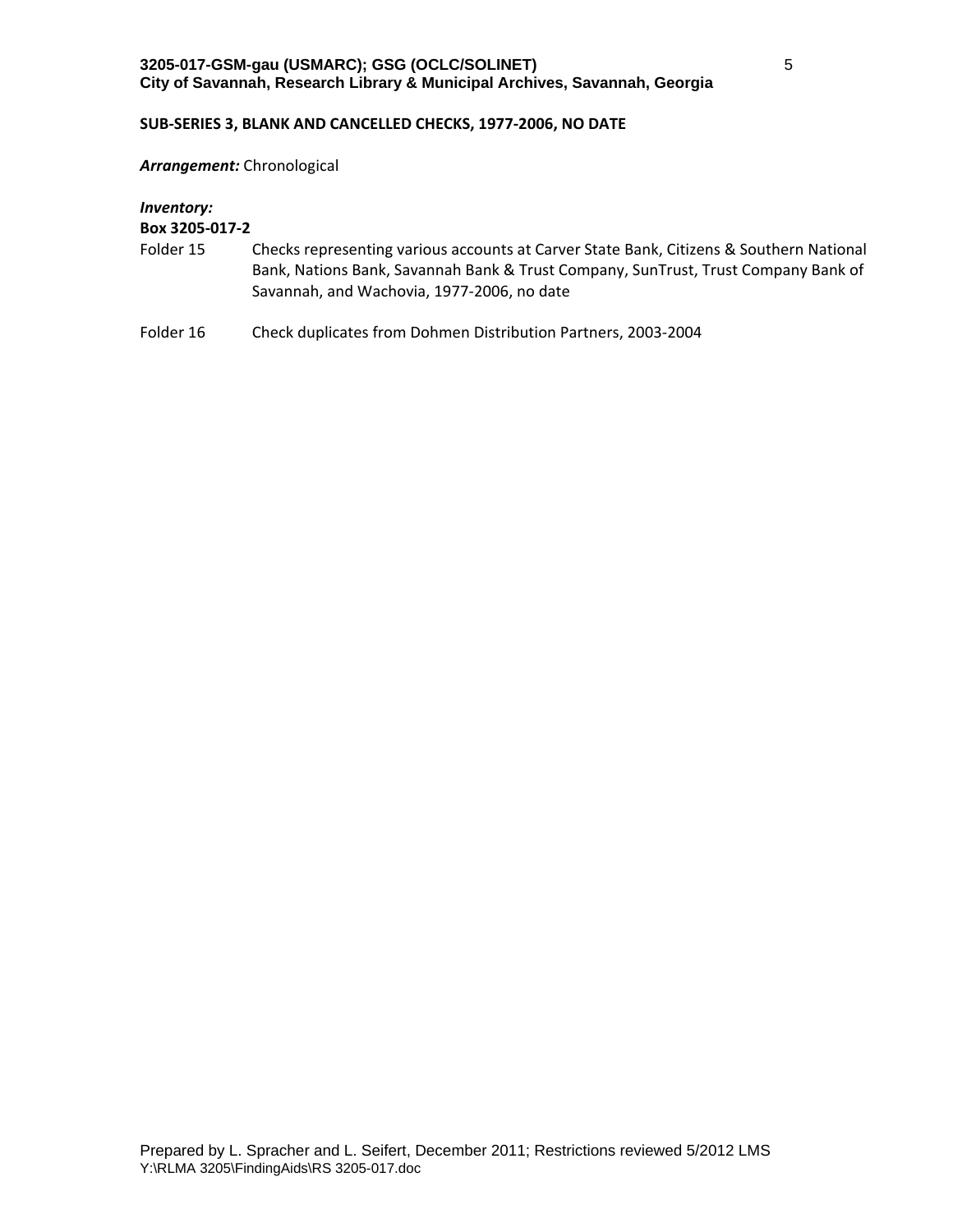## **SUB‐SERIES 4, BUSINESS CREDIT CARDS, 1999‐2005**

#### *Arrangement:* Chronological

# *Inventory:*

- Folder 12 American Express Corporate Account, 1999 January-2005 March
- Folder 13 American Express Corporate Account, 2000 April-2002 August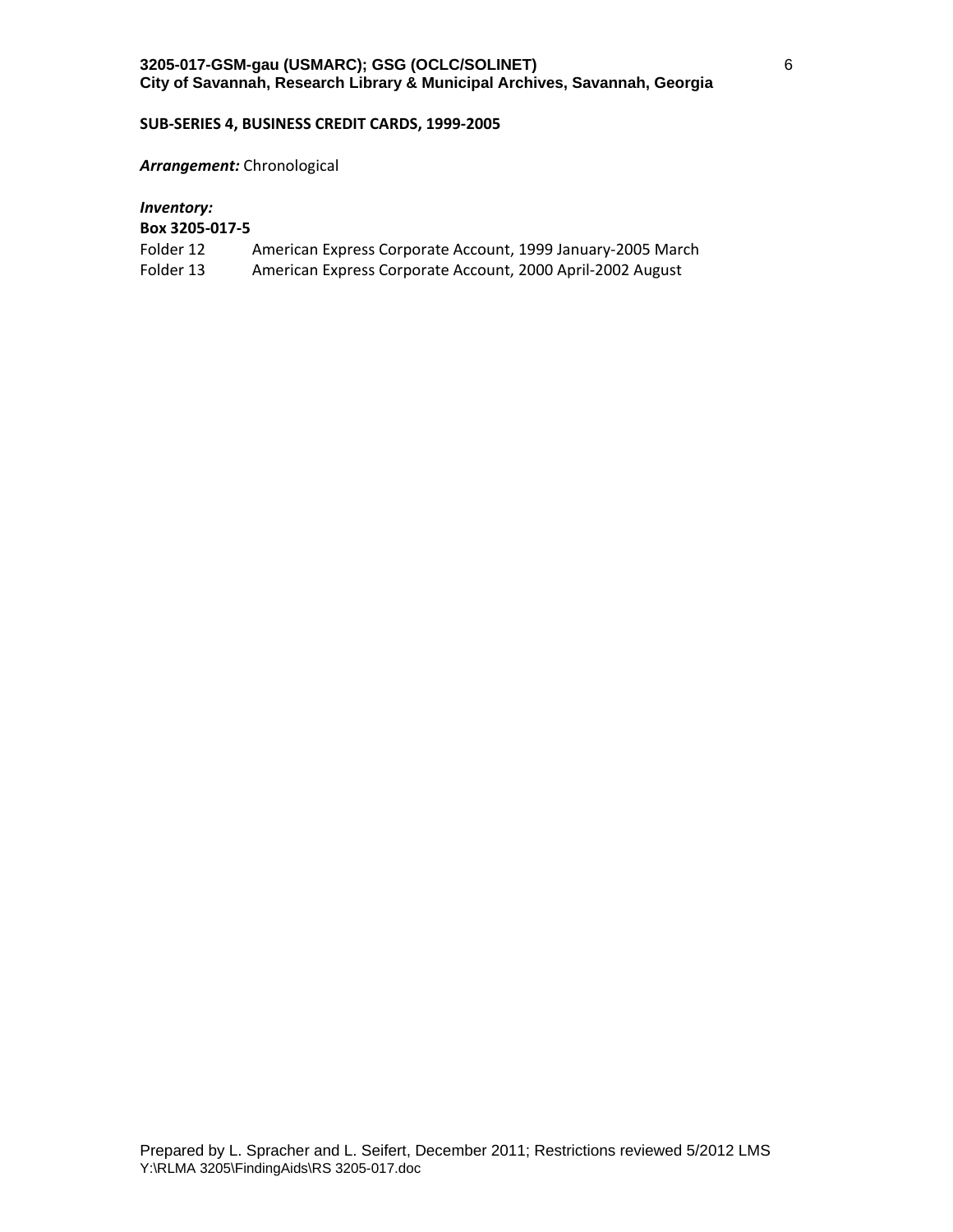## **SUB‐SERIES 5, BUSINESS TAXES, 1920‐2005, NO DATE**

**RESTRICTED ACCESS:** Social Security numbers and confidential tax information is protected from disclosure [O.C.G.A. 50‐18‐72(a)(20)(A); 50‐18‐72(a)(43)]. Records will be reviewed, and redacted if necessary, before access is granted to researchers.

#### *Arrangement:* Chronological

#### *Inventory:*

| Box 3205-017-17 |           |  |
|-----------------|-----------|--|
| Folder 13       | 1920-1955 |  |
| Folder 14       | 1956-1959 |  |
| Folder 15       | 1960-1962 |  |

#### **Box 3205‐017‐18**

| Folder 1  | 1963-1964 |
|-----------|-----------|
| Folder 2  | 1965-1966 |
| Folder 3  | 1967-1969 |
| Folder 4  | 1970-1972 |
| Folder 5  | 1973-1975 |
| Folder 6  | 1976-1977 |
| Folder 7  | 1978-1979 |
| Folder 8  | 1980-1981 |
| Folder 9  | 1982-1983 |
| Folder10  | 1984-1985 |
| Folder 11 | 1986-1987 |

| Folder 1            | 1988               |
|---------------------|--------------------|
| Folder 2            | 1989               |
| Folder 3            | 1990-1991          |
| Folder 4            | 1992               |
| Folder 5            | 1993-1994          |
| Folder 6            | 1995-1996          |
| Folder <sub>7</sub> | 1997-1999          |
| Folder 8            | 2000-2002          |
| Folder 9            | 2003-2005, no date |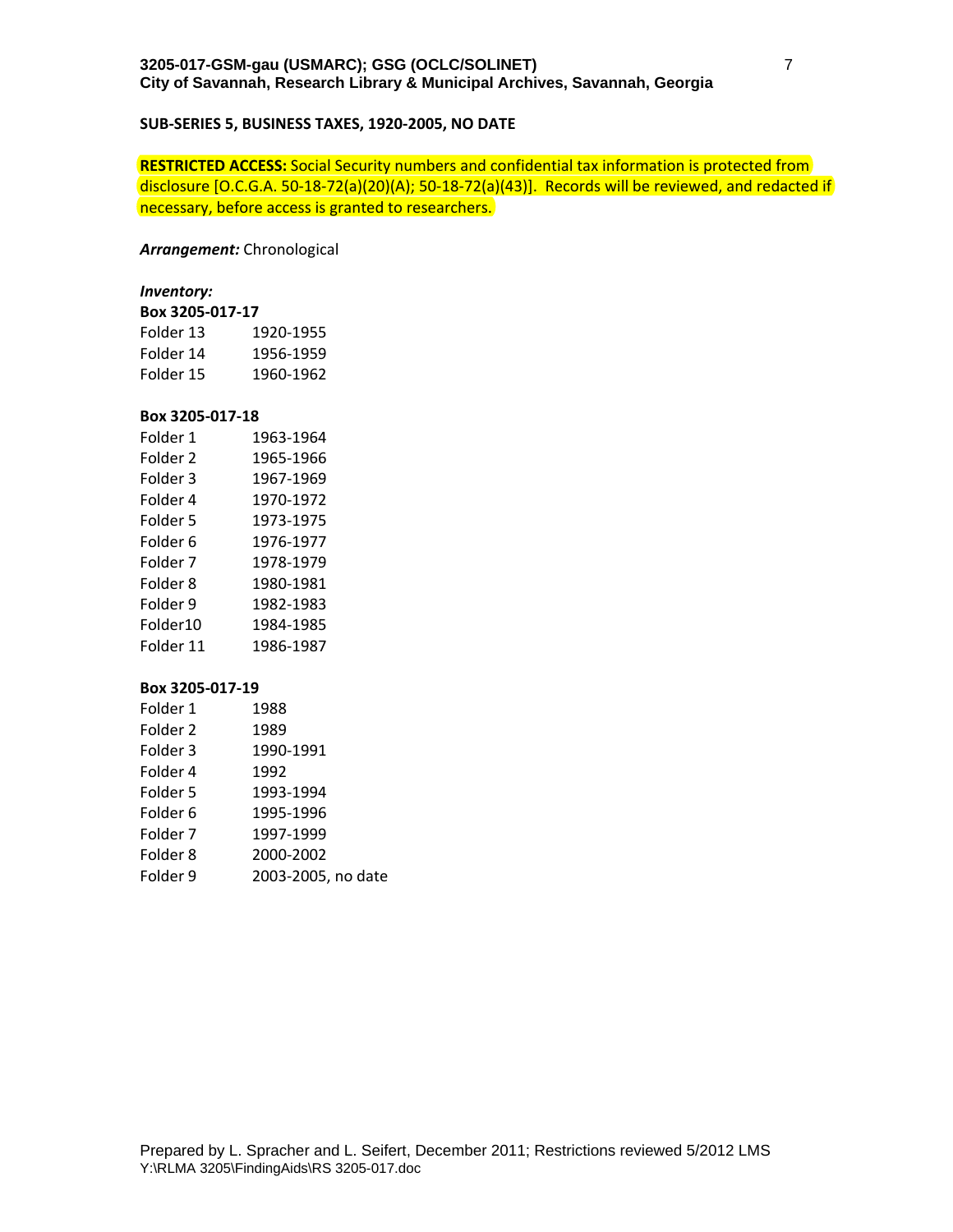#### **SUB‐SERIES 6, CHECK REGISTERS, 1953‐2007**

*Arrangement:* Chronological and then by check number

| <i>Inventory:</i>   |                                                        |
|---------------------|--------------------------------------------------------|
| Box 3205-017-1      |                                                        |
| Folder 1            | 1953 August-1954 June, #500-996                        |
| Folder 2            | 1955 October-1957 January, #1502-2503                  |
| Folder 3            | 1957 October-1959 May, #3023-3897                      |
| Folder 4            | 1959 March-1960 July, #4004-4019, #3-728               |
| Folder 5            | 1960 July-1961 October, #729-1474                      |
| Folder 6            | 1961 October-1963 March, #1474-2134, #100-251          |
| Folder <sub>7</sub> | 1963 January-1964 June, #2160-2910                     |
| Folder 8            | 1964 June-1965 April, #2911-4698                       |
| Folder 9            | 1965 April-1966 January, #4700-5446                    |
| Folder 10           | 1966 January-1966 September, #5447-6187                |
| Folder 11           | 1966 September-1973 March, #6188-9754, #100-unnumbered |
| Folder 12           | 1976 December-1978 May, #4142-4990                     |
| Folder 13           | 1978 May-1980 January, #4991-6007                      |

## **Box 3205‐017‐2**

| Folder 1 | 1980 January-1981 July, #6008-7006 |
|----------|------------------------------------|
|----------|------------------------------------|

- Folder 2 1981 July‐1982 October, #7007‐7681
- Folder 3 1976 December‐1983 March, #521‐1609
- Folder 4 1983 March‐1984‐July, #1610‐2581
- Folder 5 1984 July‐1985 December, #2582‐3568
- Folder 6 1985 December-1987 April, #3569-4456<br>Folder 7 1987 April-1988 August, #4457-5437
- 1987 April-1988 August, #4457-5437
- Folder 8 1988 August‐1990 September, #5438‐6472
- Folder 9 1990 September‐1992 December, #6473‐7444
- Folder 10 1992 December‐1997 January, #7445‐8239
- Folder 11 1997 December‐2002 April, #8518‐9429
- Folder 12 2005 April‐2007 January, #10151‐10629

*Small check runs:*

| Folder 13 | 1980 December-1982 January, #1043-1165; 1988 December-1989 July, #0623-0678; |
|-----------|------------------------------------------------------------------------------|
|           | 1997 March-1998 February, #1824-1905; 1999 August-2000 February, #3001-3190  |
| Folder 14 | 2000 February-2002 December, #1001-1804                                      |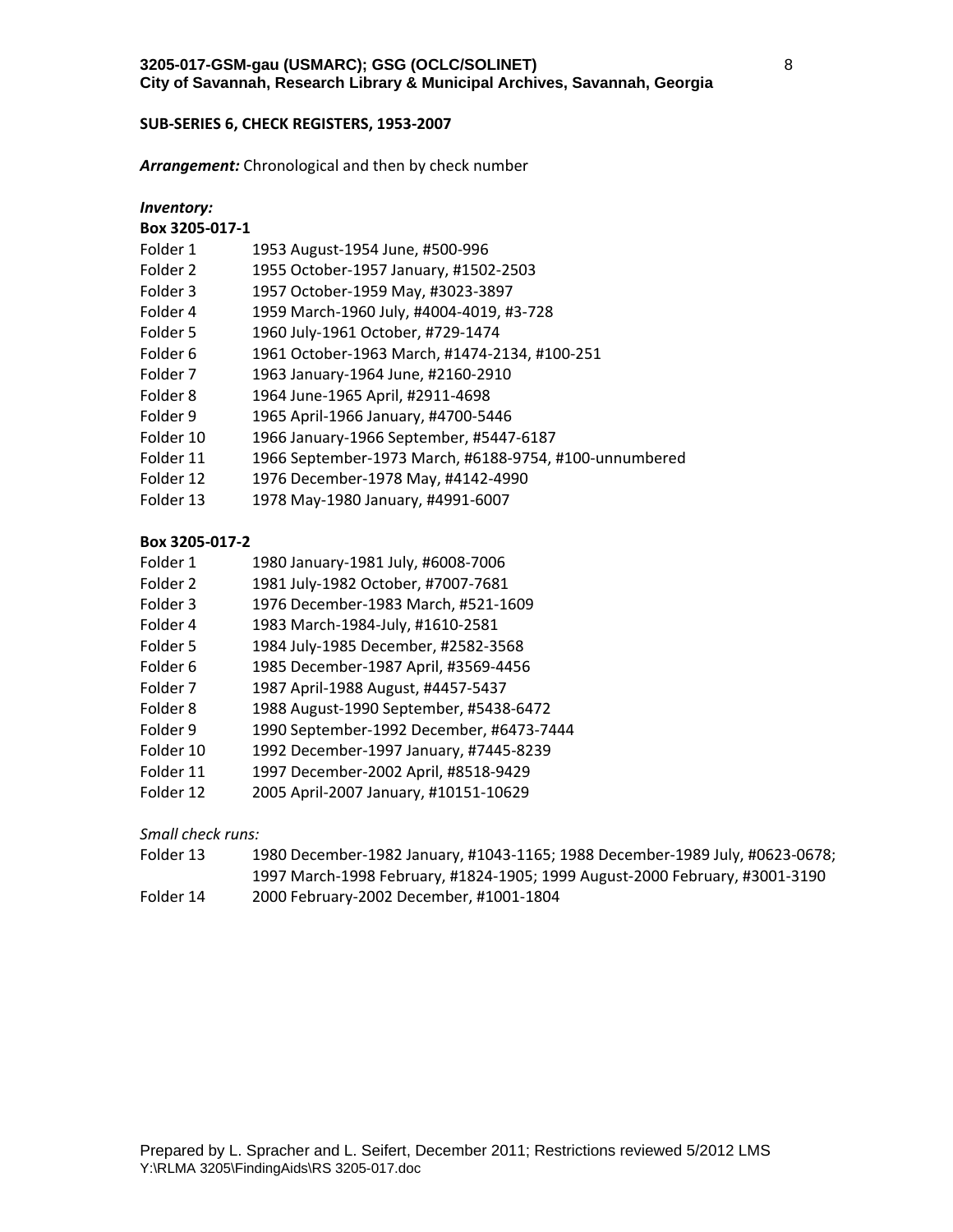#### **SUB‐SERIES 7, CREDIT MERCHANT SERVICES, 1969‐2006**

## *Arrangement:* By subject or company

## *Inventory:*

# **Box 3205‐017‐5**

- Folder 14 SunTrust, 1998 April-2006 February
- Folder 15 EFS national Bank, 2000 January-May; American Express, 2002 March

#### **Box 3205‐017‐20**

Folder 26 Credit Card Merchant documents, 1969-2006 [Note: some documents in poor condition] - Correspondence, statements, receipts from Savannah Pharmacy accepting credit cards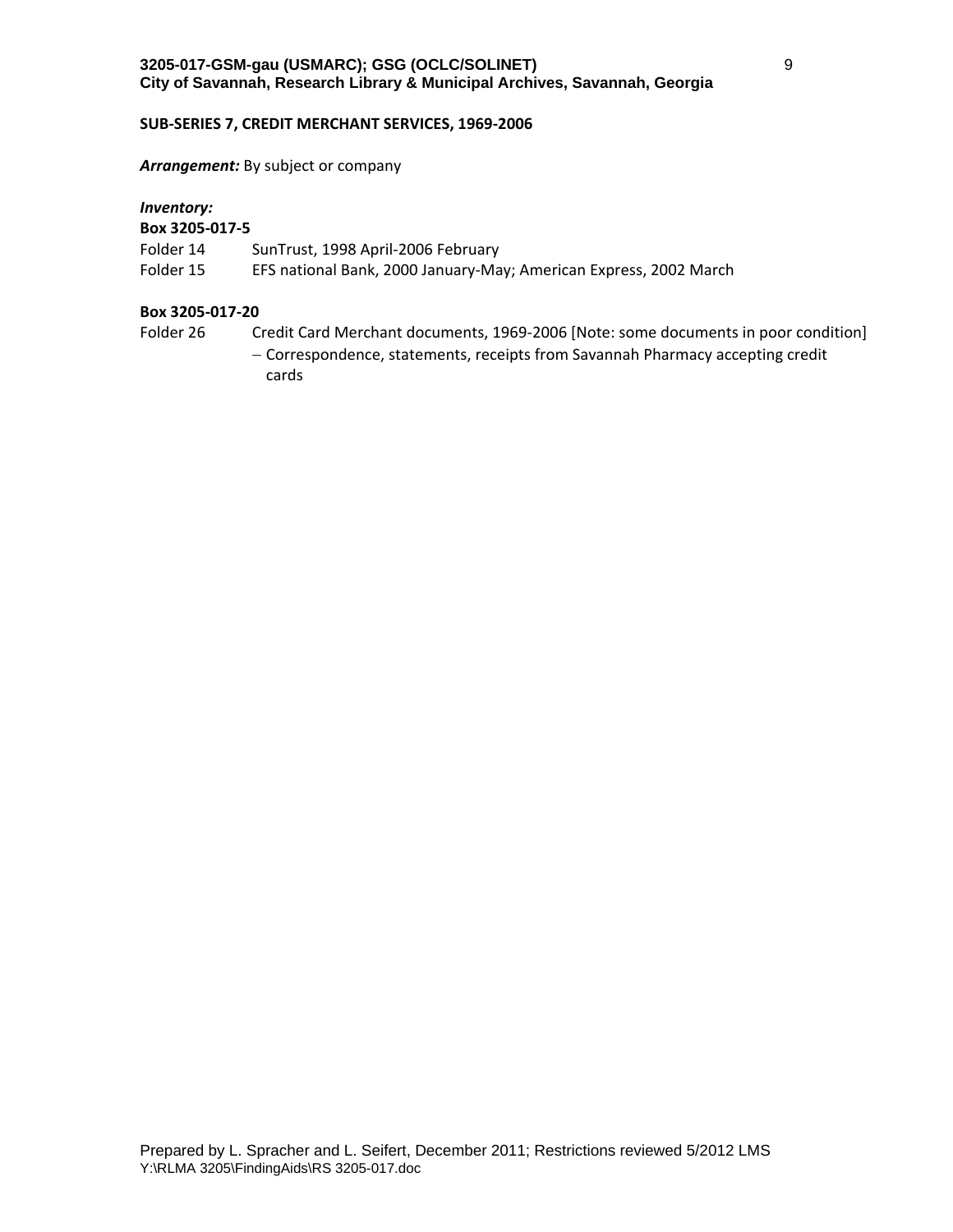## **SUB‐SERIES 8, CUSTOMER RECEIPTS, 1957‐2004**

#### *Arrangement:* Chronological

# *Inventory:*

| Box 3205-017-23 |                                                    |
|-----------------|----------------------------------------------------|
| Folder 1        | 1957, 1959, 1983-1985, 1991-1993                   |
| Folder 2        | 1994                                               |
| Folder 3        | 1995                                               |
| Folder 4        | 1995                                               |
| Folder 5        | 1996                                               |
| Folder 6        | 1996                                               |
| Folder 7        | 1997                                               |
| Folder 8        | 1997 [Note: Some documents are in poor condition.] |
| Folder 9        | 1998 [Note: Some documents are in poor condition.] |
| Folder 10       | 1998 [Note: Some documents are in poor condition.] |
| Folder 11       | 1999                                               |
| Folder 12       | 2000                                               |
| Folder 13       | 2001                                               |
| Folder 14       | 2002                                               |
| Folder 15       | 2003-2004                                          |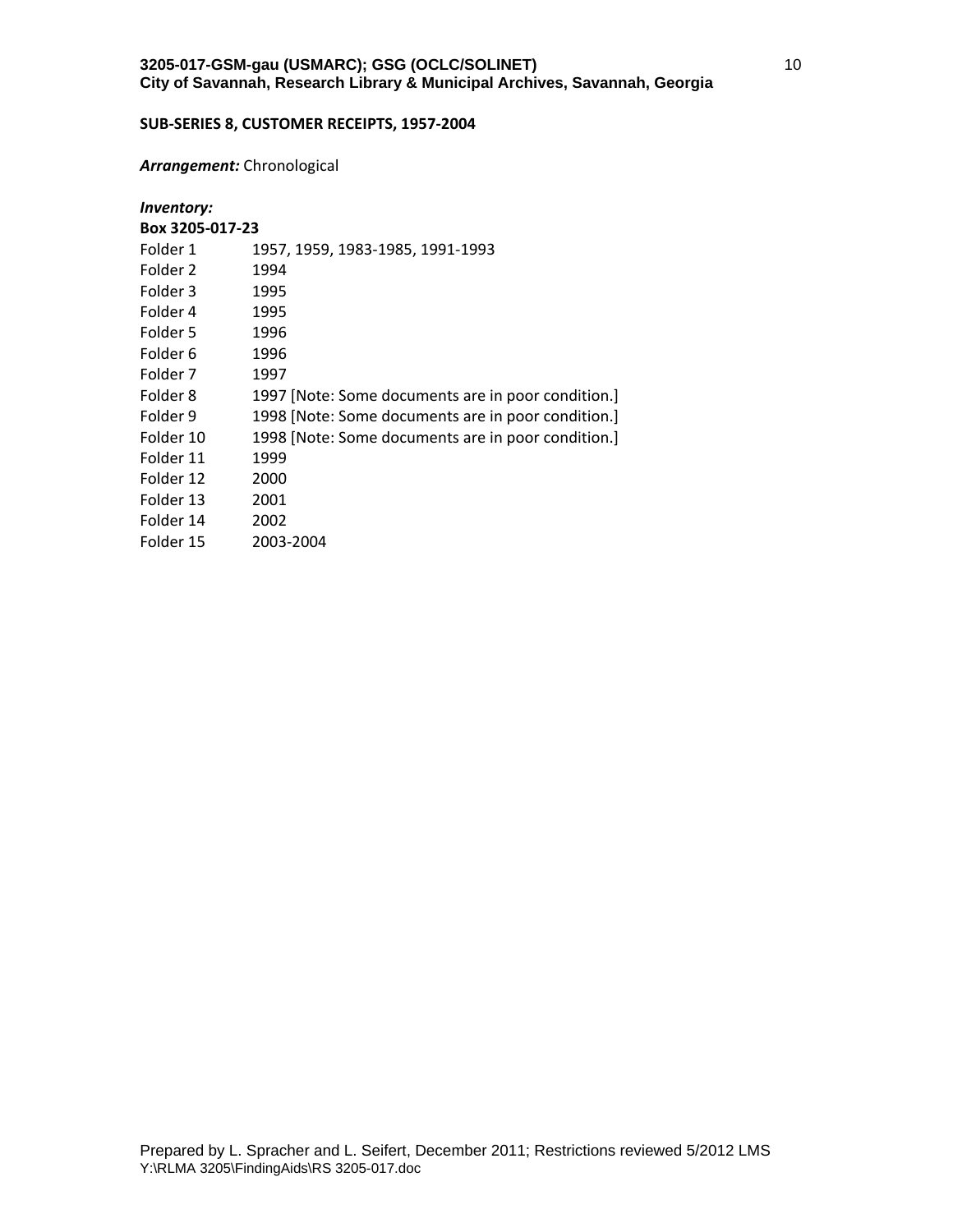#### **SUB‐SERIES 9, FINANCIAL INVENTORIES, 1963‐2007**

#### *Arrangement:* Chronological

| Inventory: |  |
|------------|--|
|------------|--|

## **Box 3205‐017‐21**

- Folder 1 American Fidelity Money Order Corporation, 1963-1970 [Note: Documents in poor condition]
	- Correspondence, used money orders, tally sheets, deposit slips, blank books of money orders
- Folder 2 Money Order Notebook, 1964 [Note: documents in poor condition] - Handwritten notes on money order purchases
- Folder 3 Cardinal Distributors Catalog, 2001
- Folder 4 Miscellaneous Financial Records, 1940‐2007
- Folder 5 Financial Inventories, circa 1964‐1965
- Folder 6 Financial Inventories, 1964
- Folder 7 Financial Inventories, 1972
- Folder 8 Financial Inventories, circa 1960s‐1970s
- Folder 9 Financial Inventories, circa 1960s-1970s
- Folder 10 Financial Inventories, 1980-1985
- Folder 11 Financial Inventories, 1986, 1988‐1991
- Folder 12 Financial Inventories, 1992‐1993
- Folder 13 Financial Inventories, 1994

- Folder 1 Financial Inventories, 1995
- Folder 2 Financial Inventories, 1995
- Folder 3 Financial Inventories, 1996 [Note: Some documents in poor condition]
- Folder 4 Financial Inventories, 1997 [Note: documents in poor condition]
- Folder 5 Financial Inventories, 1997
- Folder 6 Financial Inventories, 1998 [Note: Some documents in poor condition]
- Folder 7 Financial Inventories, 1999
- Folder 8 Financial Inventory, 2000
- Folder 9 Financial Inventory, 2002
- Folder 10 Financial Inventory, 2003
- Folder 11 Financial Inventory, 2004
- Folder 12 Financial Inventory, 2005
- Folder 13 Financial Inventory, 2006‐2007
- Folder 14 Savannah Pharmacy Individual Charge Accounts, circa 1984‐1990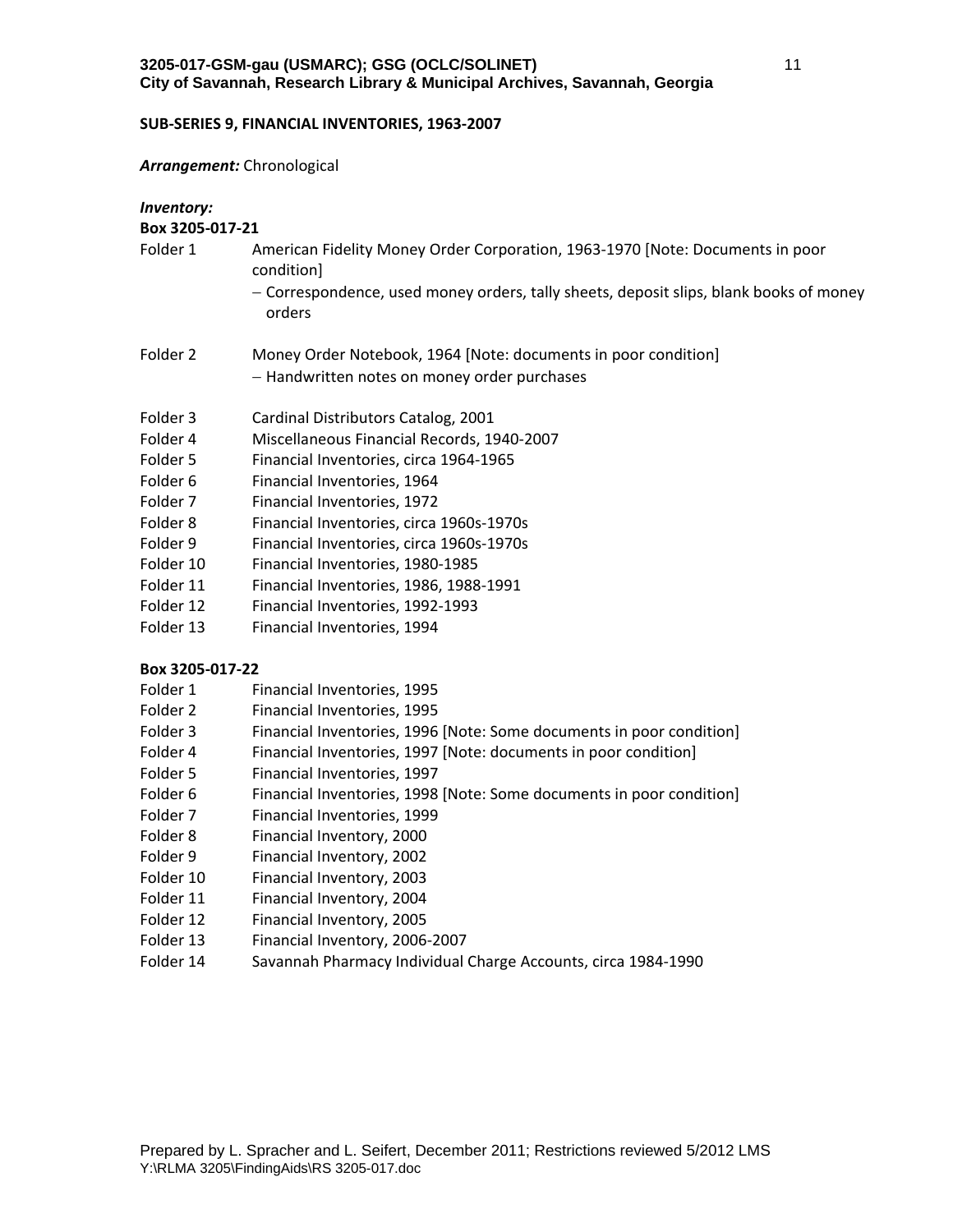#### **SUB‐SERIES 10, INVOICES‐PHARMACEUTICAL SUPPLIES AND PRODUCTS, 1953‐2006**

*Arrangement:* Alphabetical by company and then chronological

| <i>Inventory:</i> |                                      |  |
|-------------------|--------------------------------------|--|
| Box 3205-017-12   |                                      |  |
| Folder 1          | Anda, 1998-2000                      |  |
| Folder 2          | Cardinal, 1996-1997                  |  |
| Folder 3          | Cardinal, 1998 October-November      |  |
| Folder 4          | Cardinal, 1998 December-1999 January |  |
| Folder 5          | Cardinal, 1999 February-March        |  |
| Folder 6          | Cardinal, 1999 April-May             |  |
| Folder 7          | Cardinal, 1999 June-July             |  |
| Folder 8          | Cardinal, 1999 August-September      |  |
| Folder 9          | Cardinal, 1999 October-November      |  |
| Folder 10         | Cardinal, 1999 December-2000 April   |  |
| Folder 11         | Cardinal, 2000 May-December          |  |
| Folder 12         | Cardinal, 2001-2002, 2006            |  |

#### **Box 3205‐017‐13**

- Folder 1 Dohmen Distribution, 2005-2006
- Folder 2 Envoy Corporation, 1996-2001
- Folder 3 Genetco, 1998‐2003
- Folder 4 McNeil Pharmaceutical, 1983, 1990, no date
- Folder 5 Merck Sharp & Dohme, 1963, 1986‐1996
- Folder 6 Par‐Med, 2000‐2001
- Folder 7 Pharmaceutical Distributors-Miscellaneous, 1972-2005, no date
- Folder 8 Quest Pharmaceuticals, 1998
- Folder 9 Reese Chemical Company, 1986-1988
- Folder 10 Solomons, 1953, 1979‐1980, 1982, 1987‐1988
- Folder 11 Solomons, 1989‐1994
- Folder 12 Solomons, 1996, 1998
- Folder 13 Top Rx, 1998‐2002
- Folder 14 UpJohn, 1956‐1959, 1977‐1987
- Folder 15 Walsh Dohmen, 2002 February
- Folder 16 Walsh Dohmen, 2002 March
- Folder 17 Walsh Dohmen, 2002 April
- Folder 18 Walsh Dohmen, 2002 May
- Folder 19 Walsh Dohmen, 2002 June
- Folder 20 Walsh Dohmen, 2002 July
- Folder 21 Walsh Dohmen, 2002 August
- Folder 22 Walsh Dohmen, 2002 September
- Folder 23 Walsh Dohmen, 2002 October

- Folder 1 Walsh Dohmen, 2002 November
- Folder 2 Walsh Dohmen, 2002 December
- Folder 3 Walsh Dohmen, 2003 January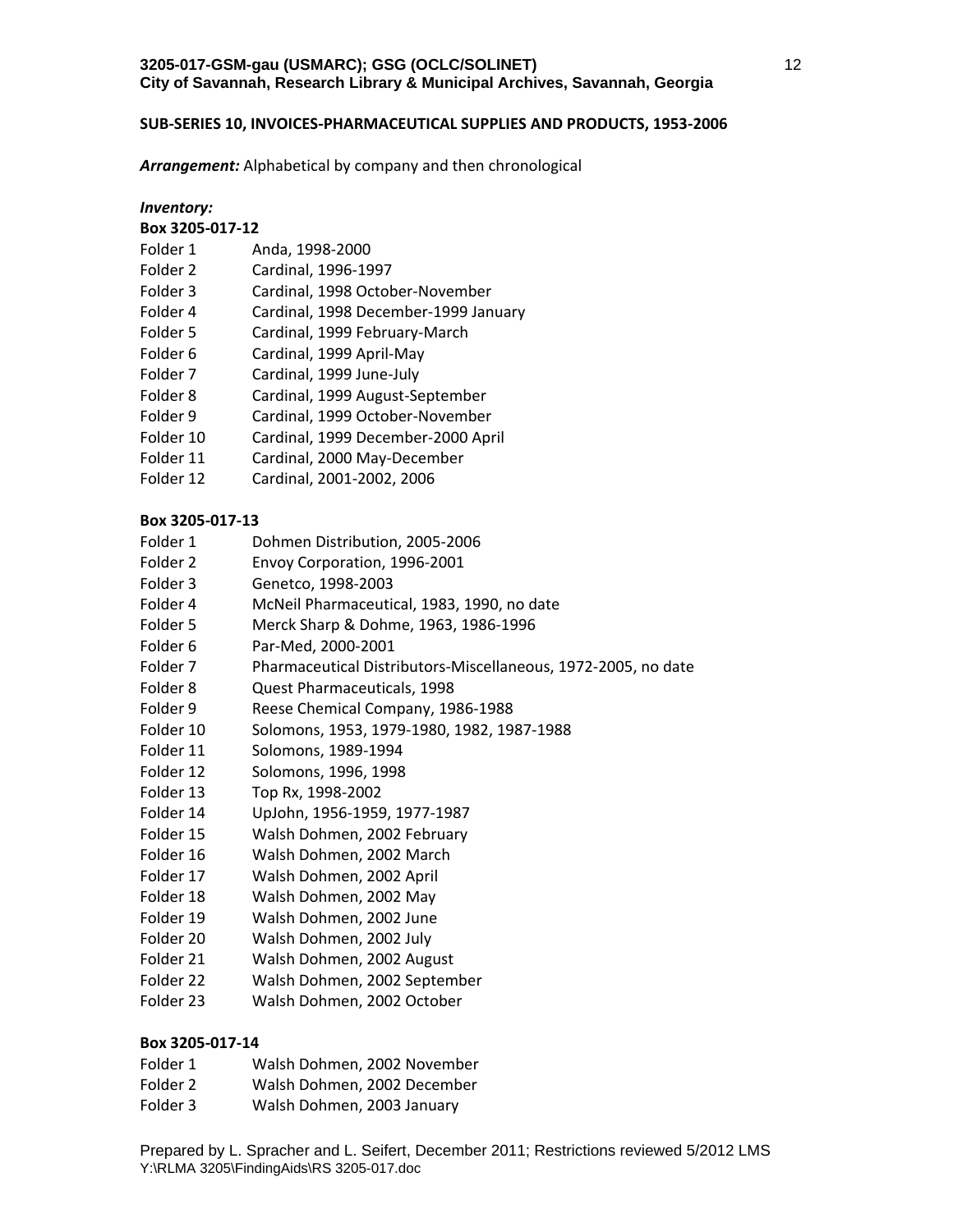- Folder 4 Walsh Dohmen, 2003 February
- Folder 5 Walsh Dohmen, 2003 March
- Folder 6 Walsh Dohmen, 2003 April
- Folder 7 Walsh Dohmen, 2003 May
- Folder 8 Walsh Dohmen, 2003 June
- Folder 9 Walsh Dohmen, 2003 July-August
- Folder 10 Walsh Dohmen, 2003 September‐October
- Folder 11 Walsh Dohmen, 2003 November‐December
- Folder 12 Whitehall Laboratories, 1983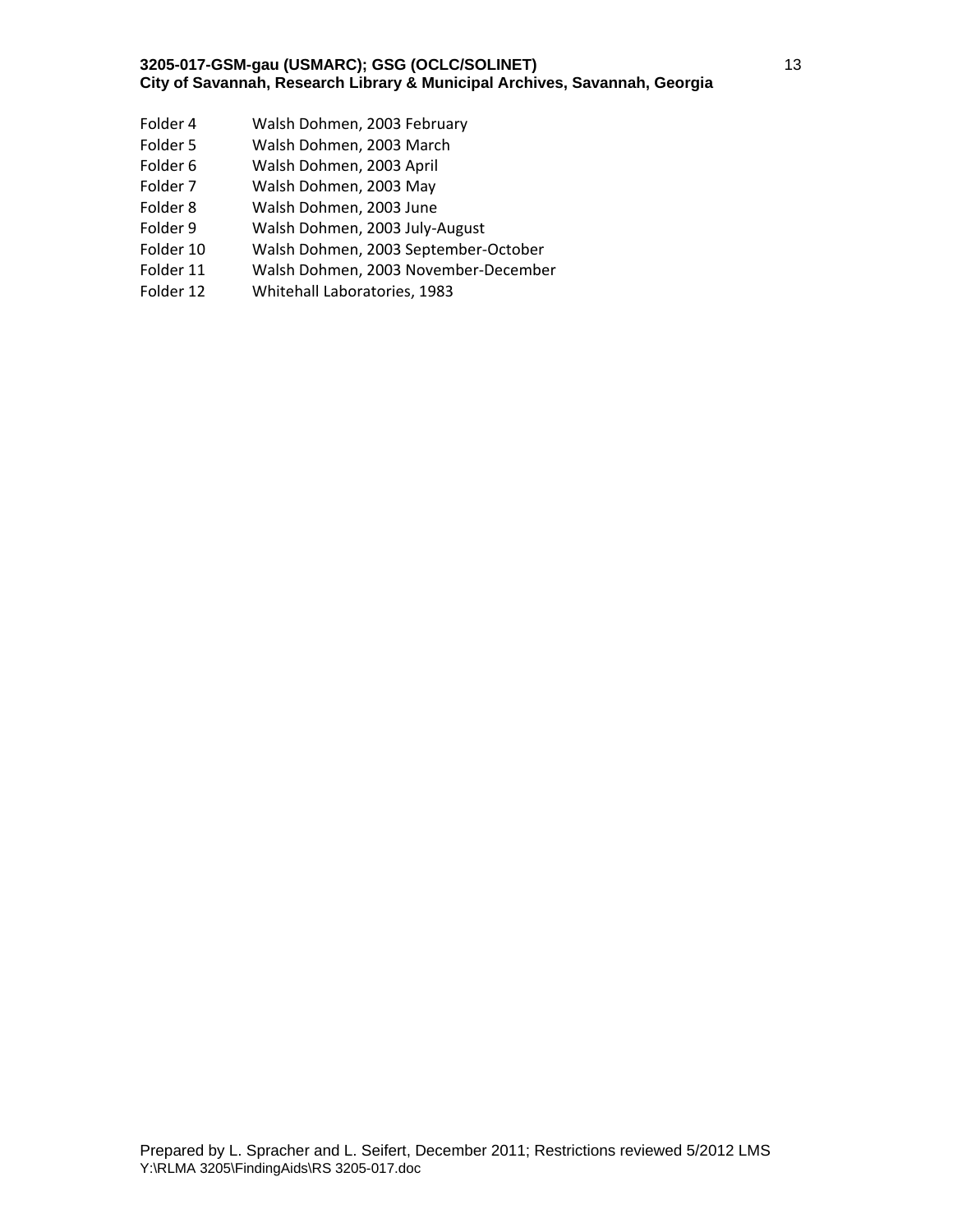## **SUB‐SERIES 11, INVOICES & RECEIPTS‐GENERAL SUPPLIES, PRODUCTS, AND EQUIPMENT, 1950‐2006**

## *Arrangement:* Alphabetical by subject

## *Also see* **Sub‐Series 16, Utilities, for additional Business Expenses**

# *Inventory:* **Box 3205‐017‐14** Folder 13 Coastal Electronic Maintenance, 1987‐2003 Folder 14 Coastal Paper Sail Company, 1986‐2002 Folder 15 Cosmetics, 1959-1996, no date Folder 16 Dairy, 1955‐1986, no date Folder 17 Food Products, 1964‐2003 Folder 18 Greeting Cards and Stationary, 1971-2003, no date Folder 19 Hosiery, 1986‐2005 Folder 20 Long Ease to Drug Suppliers, 1956-1957 Folder 21 Miscellaneous Goods, 1986‐1991 Folder 22 Savannah State College, 1950‐1951, 1972‐1985 Folder 23 VIP Computer Systems, 1987‐2006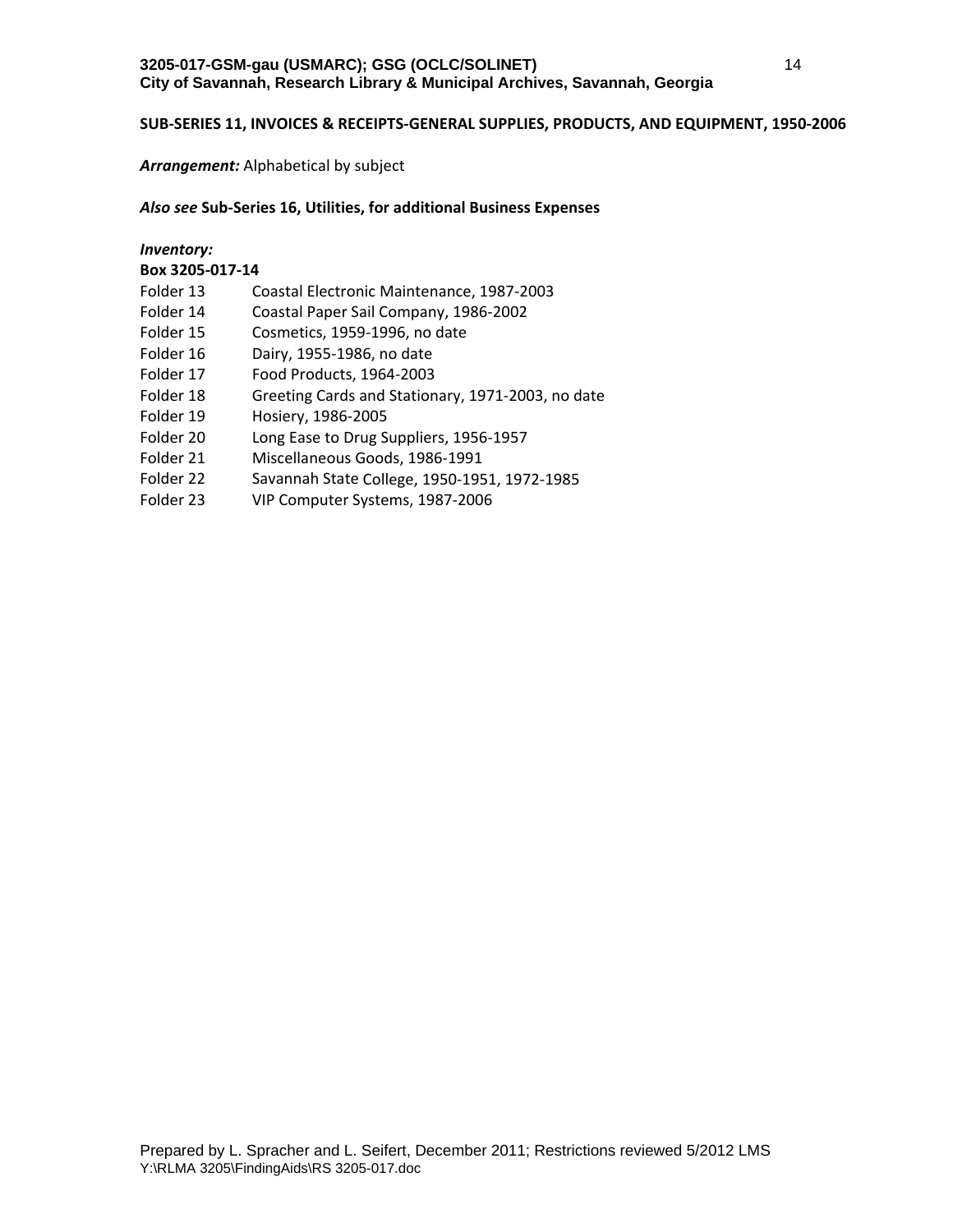## **SUB‐SERIES 12, LEDGERS, 1940‐2001**

**RESTRICTED ACCESS:** Social Security numbers are protected from disclosure [O.C.G.A. 50‐18‐ 72(a)(20)(A)]. Identified records will be reviewed, and redacted if necessary, before access is granted to researchers.

*Arrangement:* Chronological (roughly)

| Inventory:<br>Box 3205-017-15 |                                                                                                                                                               |
|-------------------------------|---------------------------------------------------------------------------------------------------------------------------------------------------------------|
| Folder 1                      | Savannah Pharmacy Ledgers, 1940-1941 [Restrictions: Contains Social Security numbers]<br>- Includes employment records                                        |
| Folder 2                      | Savannah Pharmacy Ledger, 1943-1956<br>- Personal accounts (individual's addresses and amount owed)                                                           |
| Folder 3                      | Savannah Pharmacy Ledger - Long Ease, 1950-1957<br>- Long Ease sold to other drug companies                                                                   |
| Folder 4                      | Savannah Pharmacy Ledger, 1954-1956                                                                                                                           |
| Folder 5                      | Savannah Pharmacy Ledger, 1955-1958<br>- Accounts with other companies                                                                                        |
| Folder 6                      | Savannah Pharmacy Ledger, 1955-1957<br>- Personal charge accounts (containing name, address, and amount)                                                      |
| Folder 7                      | Savannah Pharmacy Ledger- Personal Accounts, 1955-1956<br>- Personal accounts (charges and received)                                                          |
| Folder 8                      | Savannah Pharmacy Ledger- Personal Accounts, 1956-1959                                                                                                        |
| Folder 9                      | Savannah Pharmacy D. E. Ledgers, 1957-1975<br>$-$ Small ledger 1958-1961<br>- Medium ledger 1957-1975                                                         |
| Folder 10                     | Savannah Pharmacy Ledger, 1964-1966<br>- Sales and cash receipts, loose pages wrapped in paper                                                                |
| Folder 11                     | Savannah Pharmacy Ledgers, 1965-1997<br>- Spiral bound notebook, printed on front: "Solomon's Company" 1965-1967<br>- DE Ledger from Building Fund, 1967-1997 |
| Folder 12                     | Savannah Pharmacy Ledger, 1985-1989                                                                                                                           |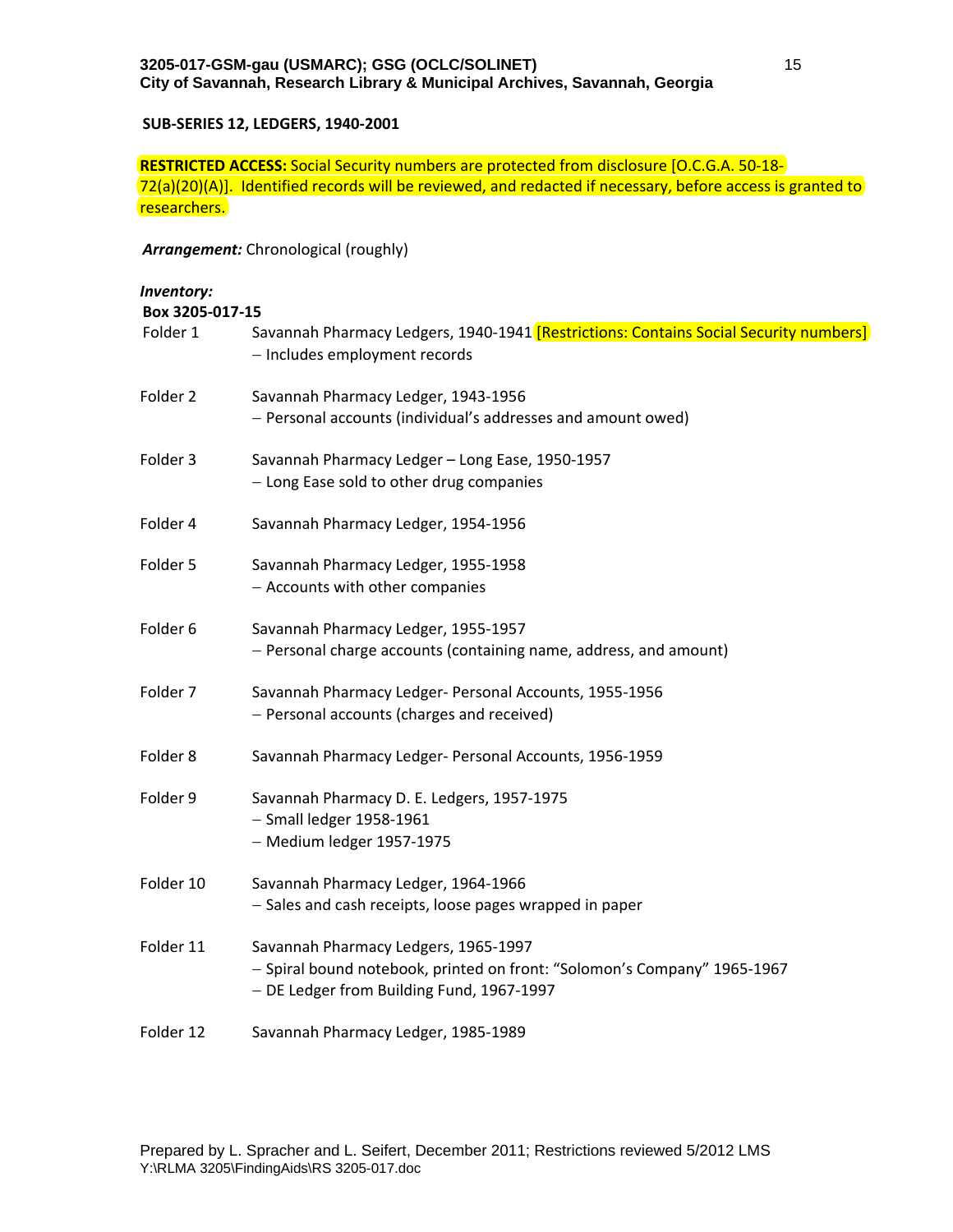## **Box 3205‐017‐16**

- Item 1 Savannah Pharmacy Ledger 1947
- Item 2 Savannah Pharmacy Ledger 1955-1956
- Item 3 Savannah Pharmacy Ledger 1953, 1957-1958
- Item 4 Savannah Pharmacy Ledger 1981-1982
	- Includes sales, expenses, and payroll

## **Box 3205‐017‐17**

Folder 1 Savannah Pharmacy Quarterly Reports, 1943-1948 Folder 2 Savannah Pharmacy partial Ledgers, 1955-1979 Ledger‐like notes containing dates, names, type of expense, and amounts 1955‐1964 Ledge‐like notes on rentals, 1963‐1964 - Partial ledger for expenses 1964 - Partial ledger for expenses 1975 - Partial ledger 1977 - Partial ledger 1979 Folder 3 Savannah Ledger, Year-end Summaries, 1962-1966 Note: documents are in fair to poor condition Folder 4 Savannah Pharmacy Ledger, Year‐end Summaries, 1968‐1973, no date Note: documents are in fair to poor condition Folder 5 Savannah Pharmacy Ledger, accounts with other companies, 1978-1987 Folder 6 Savannah Pharmacy Ledger for Sales and Purchases, 1980 Folder 7 Savannah Pharmacy Balance Sheets and Financial Summaries 1999-2002 - End of Year Financial Statements 1999 - Savannah Pharmacy Balance Sheet March 2001 - Savannah Pharmacy Balance Sheet June 2001 - Account Reconciliation June 2001 - Balance Sheet September 2001 - General Ledger Summary, 2002 General Ledger Summary, 2002 [duplicate] - Savannah Pharmacy Statement of Assets, Liabilities, and Equity- Income Tax Basis 2002 Folder 8 Savannah Pharmacy Ledger, 1963 Folder 9 Savannah Pharmacy Ledger, 1967-1968 Loose pages in a box Folder 10 Savannah Pharmacy Ledger, 1969‐1974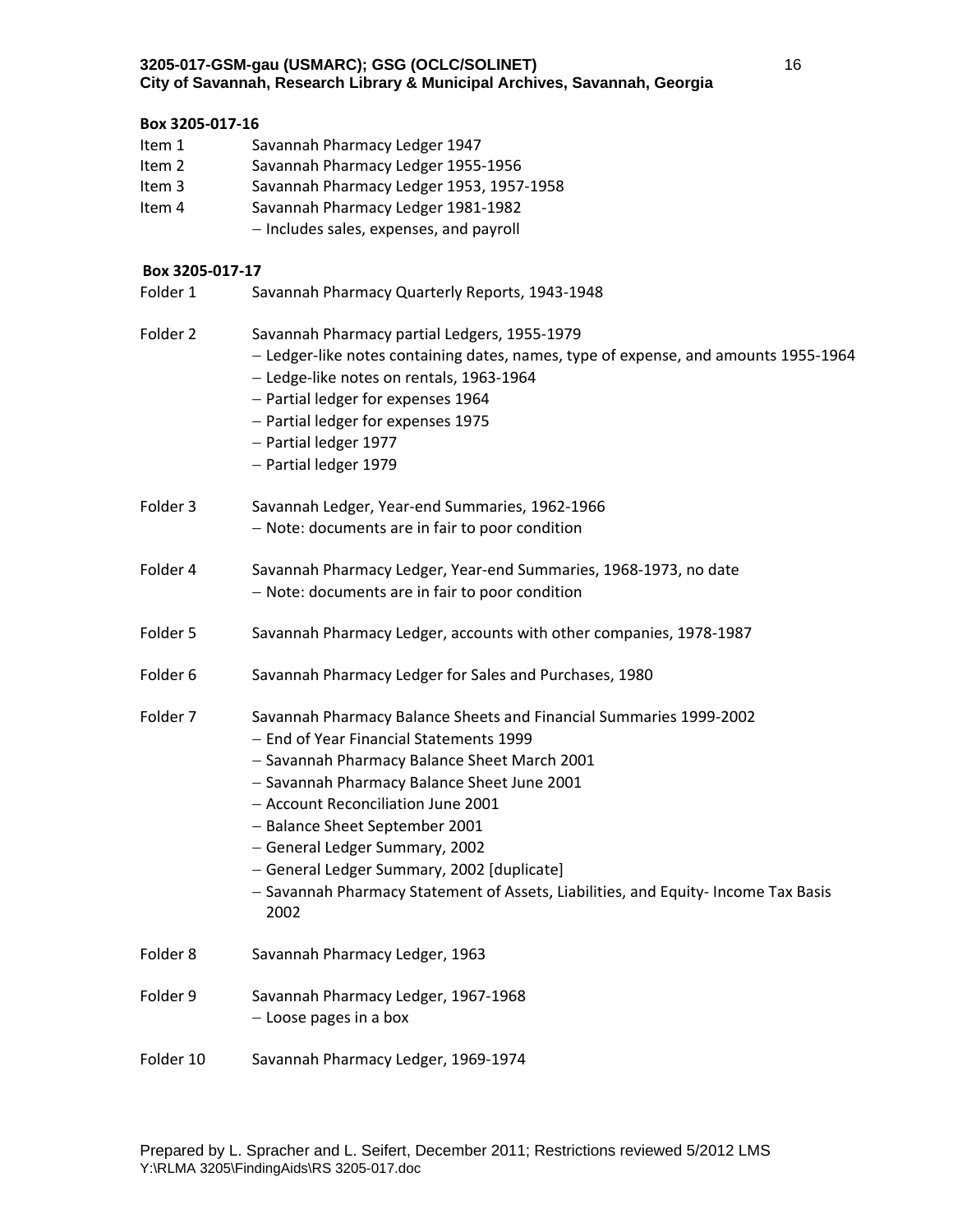- Folder 11 Savannah Pharmacy Ledger, 1975‐1978
- Folder 12 Notebooks with accounting notes, no date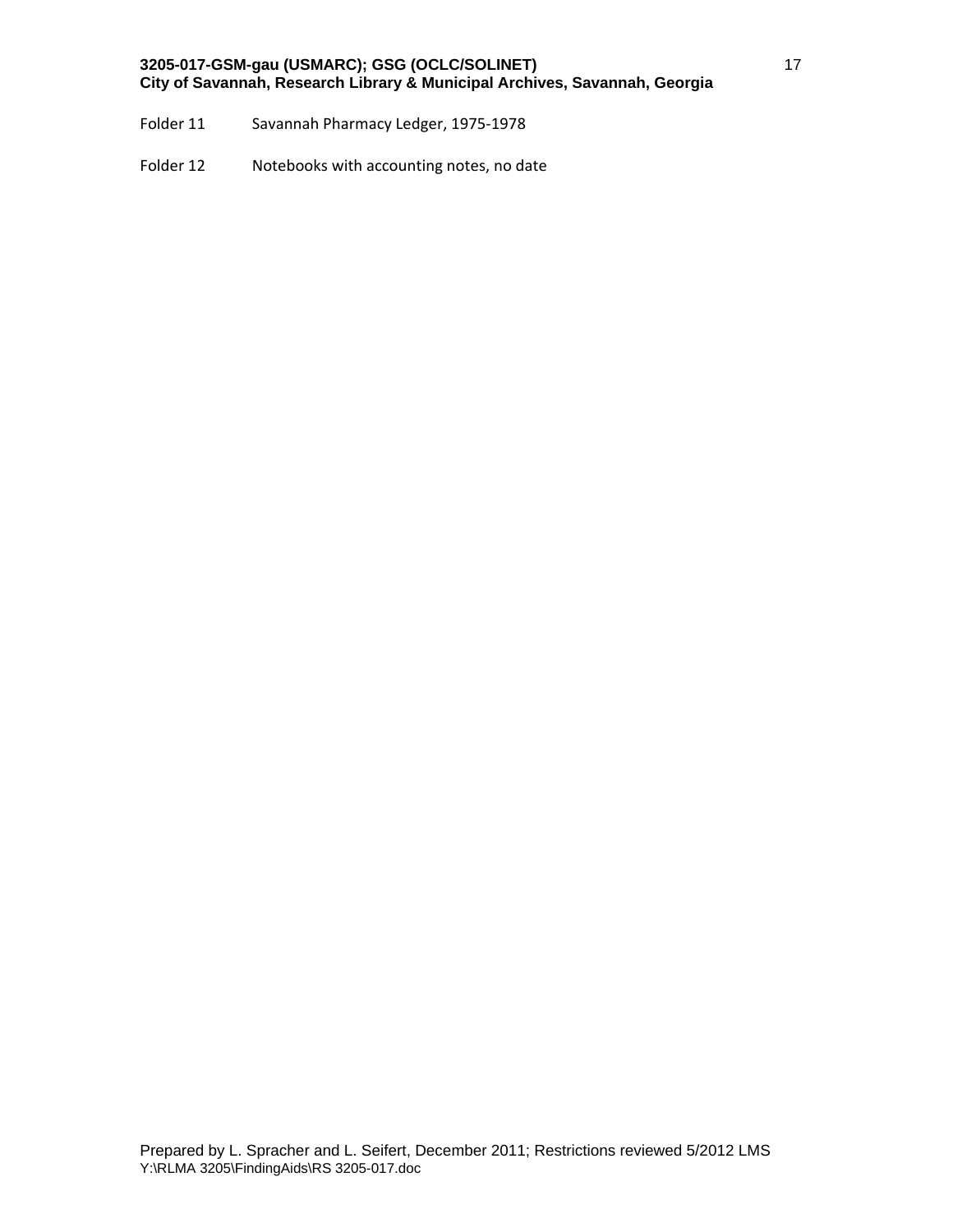## **SUB‐SERIES 13, MEDICAID, 1971 CIRCA‐2003**

**RESTRICTED ACCESS:** Personal medical information is protected from disclosure [O.C.G.A. 50‐18‐ 72(a)(20)(A). To protect the privacy of living individuals, this series is closed for 75 years [O.C.G.A. 50‐ 18‐72(a)(13). These restrictions will be reviewed in 2032.

#### *Arrangement:* Chronological

# *Inventory:* **Box 3205‐017‐9** Folder 5 General Correspondence and Information, circa 1971-1986 Folder 6 General Correspondence and Information, circa 1992‐1996 (Binder Part 1) Folder 7 General Correspondence and Information, circa 1992‐1996 (Binder Part 2) Folder 8 General Correspondence and Information, circa 1992‐1996 (Binder Part 3) Folder 9 General Correspondence and Information, 1997-1999 Folder 10 General Correspondence and Information, 2000-2003 Folder 11 Pharmacy Invoices and Prior Approval Drug Requests, 1985-1986, no date Folder 12 Remittances, 1973‐1979 Folder 13 Remittances, 1984 Folder 14 Remittances, 1985 Folder 15 Remittances, 1986 Folder 16 Remittances, 1987 Folder 17 Remittances, 1991 Folder 18 Remittances, 1992 Folder 19 Remittances, 1993 Folder 20 Remittances, 1994 Folder 21 Remittances, 1995 Folder 22 Remittances, 1996 (Audit Reports) Folder 23 Remittances, 1996 (Claim Log) Folder 24 Remittances, 1996 Folder 25 Remittances, 1996 Folder 26 Remittances, 1997 **Box 3205‐017‐10**

- Folder 1 Remittances, 1998
- Folder 2 Remittances, 1999 January-February
- Folder 3 Remittances, 1999 March‐April
- Folder 4 Remittances, 1999 May-June
- Folder 5 Remittances, 1999 July-August
- Folder 6 Remittances, 1999 September‐October
- Folder 7 Remittances, 1999 November‐December
- Folder 8 Remittances, 2000 January-February
- Folder 9 Remittances, 2000 March-April
- Folder 10 Remittances, 2000 May-June
- Folder 11 Remittances, 2000 July-August
- Folder 12 Remittances, 2000 September‐October
- Folder 13 Remittances, 2000 November
- Folder 14 Remittances, 2001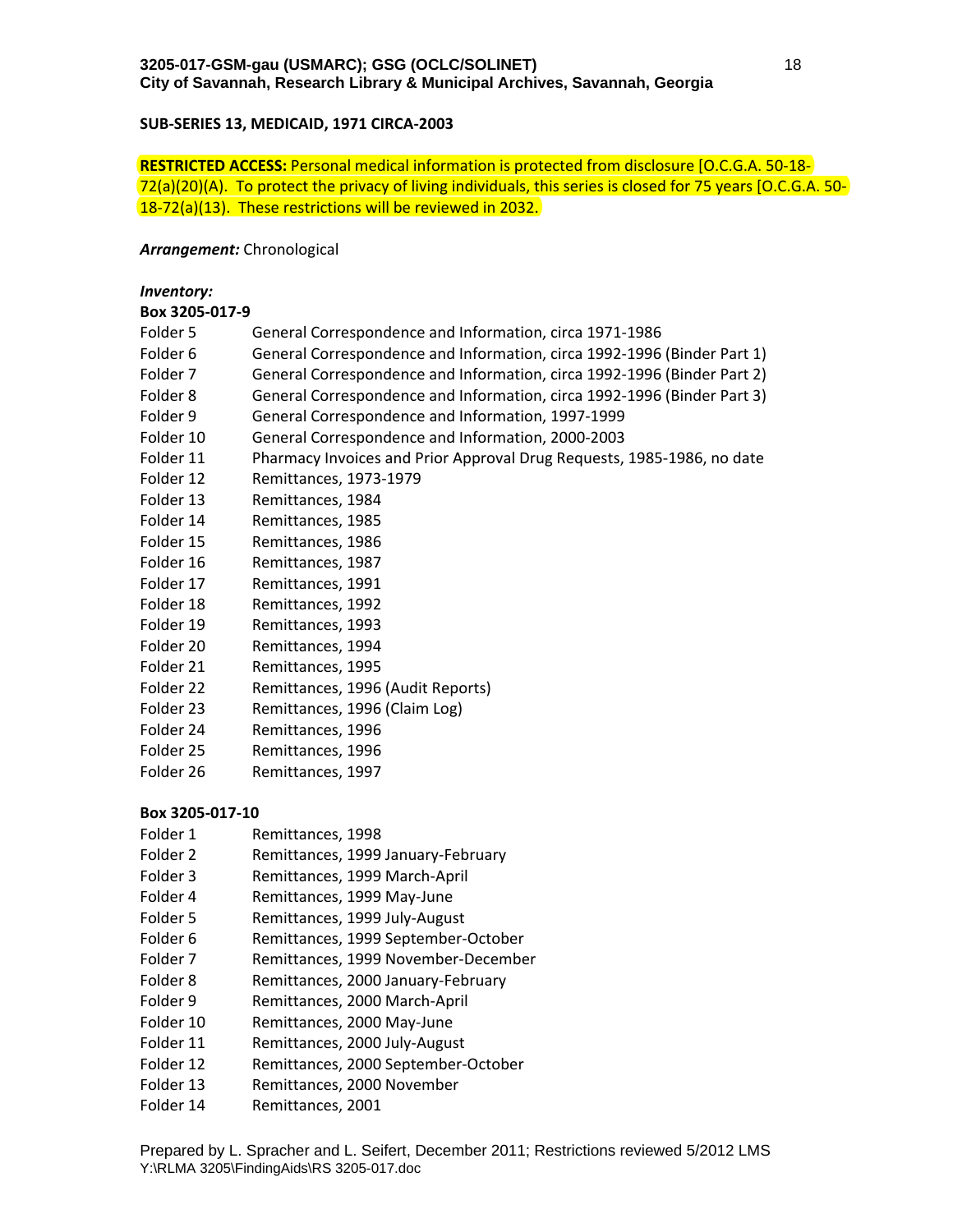- Folder 15 Remittances, 2002 February-April
- Folder 16 Remittances, 2002 May-June

- Folder 1 Remittances, 2002 July-August
- Folder 2 Remittances, 2002 September‐October
- Folder 3 Remittances, 2002 November‐December
- Folder 4 Remittances, 2003 January‐February
- Folder 5 Remittances, 2003 March-May
- Folder 6 Recipient Records, 1999 February-April
- Folder 7 Recipient Records, 1999 May-July
- Folder 8 Recipient Records, 1999 August‐November
- Folder 9 Recipient Records, 1999 December, 2000 December-2001 January
- Folder 10 Recipient Records, 2001 February‐April
- Folder 11 Recipient Records, 2001 May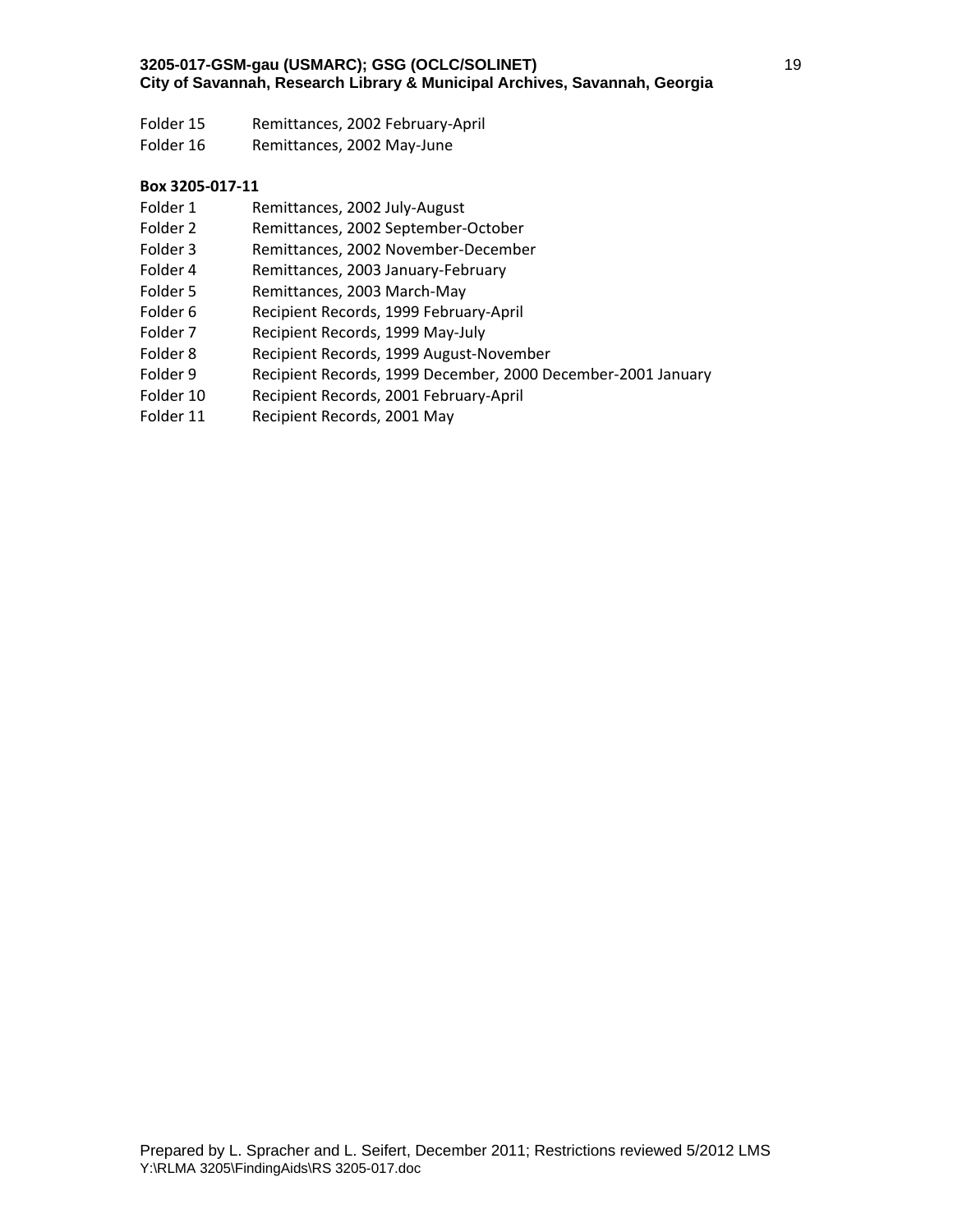## **SUB‐SERIES 14, PAYROLL AND PERSONNEL RECORDS, 1949‐2005**

**RESTRICTED ACCESS:** Social Security numbers are protected from disclosure [O.C.G.A. 50‐18‐ 72(a)(20)(A)]. Identified records will be reviewed, and redacted if necessary, before access is granted to researchers.

*Arrangement:* Chronological and alphabetical by subject

# *Inventory:*

| Box 3205-017-6 |                                                          |
|----------------|----------------------------------------------------------|
| Folder 1       | 1949-1955, 1960-1962                                     |
| Folder 2       | 1962-1966                                                |
| Folder 3       | 1966-1970                                                |
| Folder 4       | 1972-1977                                                |
| Folder 5       | 1978-1983                                                |
| Folder 6       | 1983-1987                                                |
| Folder 7       | 1987-1990                                                |
| Folder 8       | 1992                                                     |
| Folder 9       | 1993-1995                                                |
| Folder 10      | 1996                                                     |
| Folder 11      | Wage Summary Reports, 1966-1979 (water and mold damaged) |
|                |                                                          |

## **Box 3205‐017‐20**

| Folder 20 | <b>Employment Applications, 1988-1996</b>                                                                                                                                                                                                                              |
|-----------|------------------------------------------------------------------------------------------------------------------------------------------------------------------------------------------------------------------------------------------------------------------------|
| Folder 21 | Employee Agreements, Policies, and Separations, 1975-2005                                                                                                                                                                                                              |
| Folder 22 | Georgia Department of Labor, 1963, 1988-2003                                                                                                                                                                                                                           |
| Folder 23 | Personnel Records, 1950-1982, no date<br>- Income reports for Joseph Fonvielle, 1950-1951<br>- Savannah Pharmacy pay stub, 1980<br>- Notice of Employment Experience debits (2), 1980<br>- Application for Employer Identification Number, 1982<br>- Handwritten notes |
| Folder 24 | Workman's Compensation Documents, 1988-2003                                                                                                                                                                                                                            |
| Folder 25 | Workman's Compensation receipts and prescriptions, 1999-2002                                                                                                                                                                                                           |

Also includes handwritten notes

Prepared by L. Spracher and L. Seifert, December 2011; Restrictions reviewed 5/2012 LMS Y:\RLMA 3205\FindingAids\RS 3205-017.doc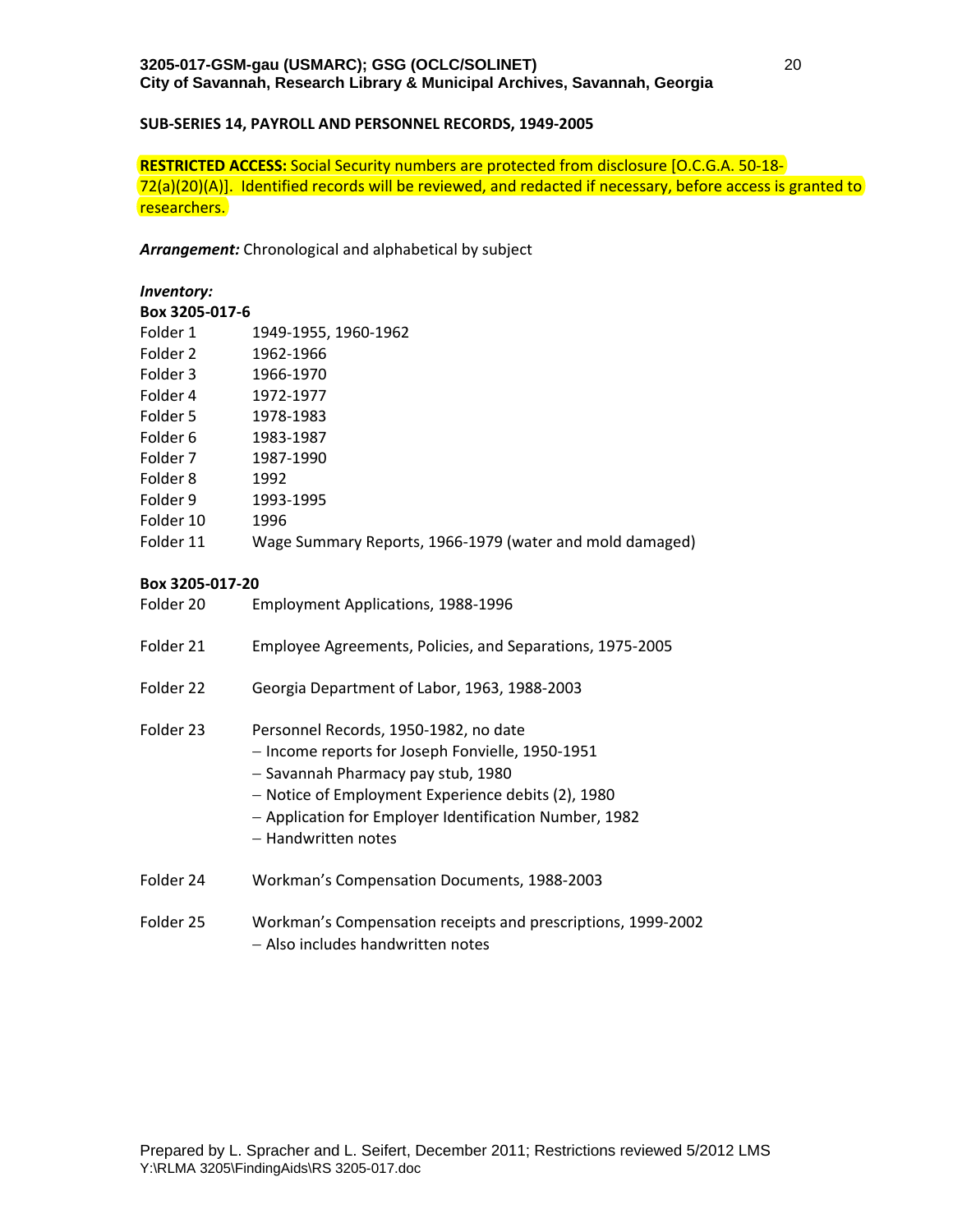## **SUB‐SERIES 15, PRESCRIPTION INSURANCE PROGRAMS, 1979‐2006, NO DATE**

**RESTRICTED ACCESS:** Personal medical information is protected from disclosure [O.C.G.A. 50‐18‐ 72(a)(20)(A). To protect the privacy of living individuals, this series is closed for 75 years [O.C.G.A. 50‐ 18‐72(a)(13). These restrictions will be reviewed in 2032.

*Arrangement:* Alphabetical by program and then chronological

## *Inventory:*

#### **Box 3205‐017‐6**

- Folder 12 Participation Agreements, 1999
- Folder 13 Advance PCS, 2001
- Folder 14 Advance PCS, 2002
- Folder 15 Advance PCS, 2003
- Folder 16 Aetna, 2006

## **Box 3205‐017‐7**

- Folder 1 Argus Health Systems, 2006
- Folder 2 Associated Prescription Services, 1979‐1989
- Folder 3 Blue Cross Blue Shield, 1988-2000
- Folder 4 Blue Cross Blue Shield, 2001
- Folder 5 Blue Cross Blue Shield, 2002
- Folder 6 Blue Cross Blue Shield, 2003-2005
- Folder 7 Blue Cross Blue Shield, 2006
- Folder 8 Care Mark, 1998‐2001
- Folder 9 Care Mark, 2002‐2005
- Folder 10 Care Mark, 2005‐2006
- Folder 11 Care Mark, 2006
- Folder 12 Express Scripts, 1998-2001
- Folder 13 Express Scripts, 2002-2003
- Folder 14 Express Scripts, 2005

- Folder 1 Express Scripts, 2005
- Folder 2 Express Scripts, 2006
- Folder 3 Express Scripts, 2006
- Folder 4 Express Scripts, 2006
- Folder 5 First Health Rx, 2003-2006
- Folder 6 General Prescription Programs, Inc., 1997-2000
- Folder 7 General Prescription Programs, Inc., 2000
- Folder 8 General Prescription Programs, Inc., 2001
- Folder 9 General Prescription Programs, Inc., 2002
- Folder 10 McKesson, 1999‐2002
- Folder 11 Medco, 2002‐2006
- Folder 12A Member Health, 2006
- Folder 12B Miscellaneous Providers, 1986‐2005, no date
- Folder 13 National Prescription Administrators, 1988‐2001
- Folder 14 Paid Prescriptions LLC, 1980-1983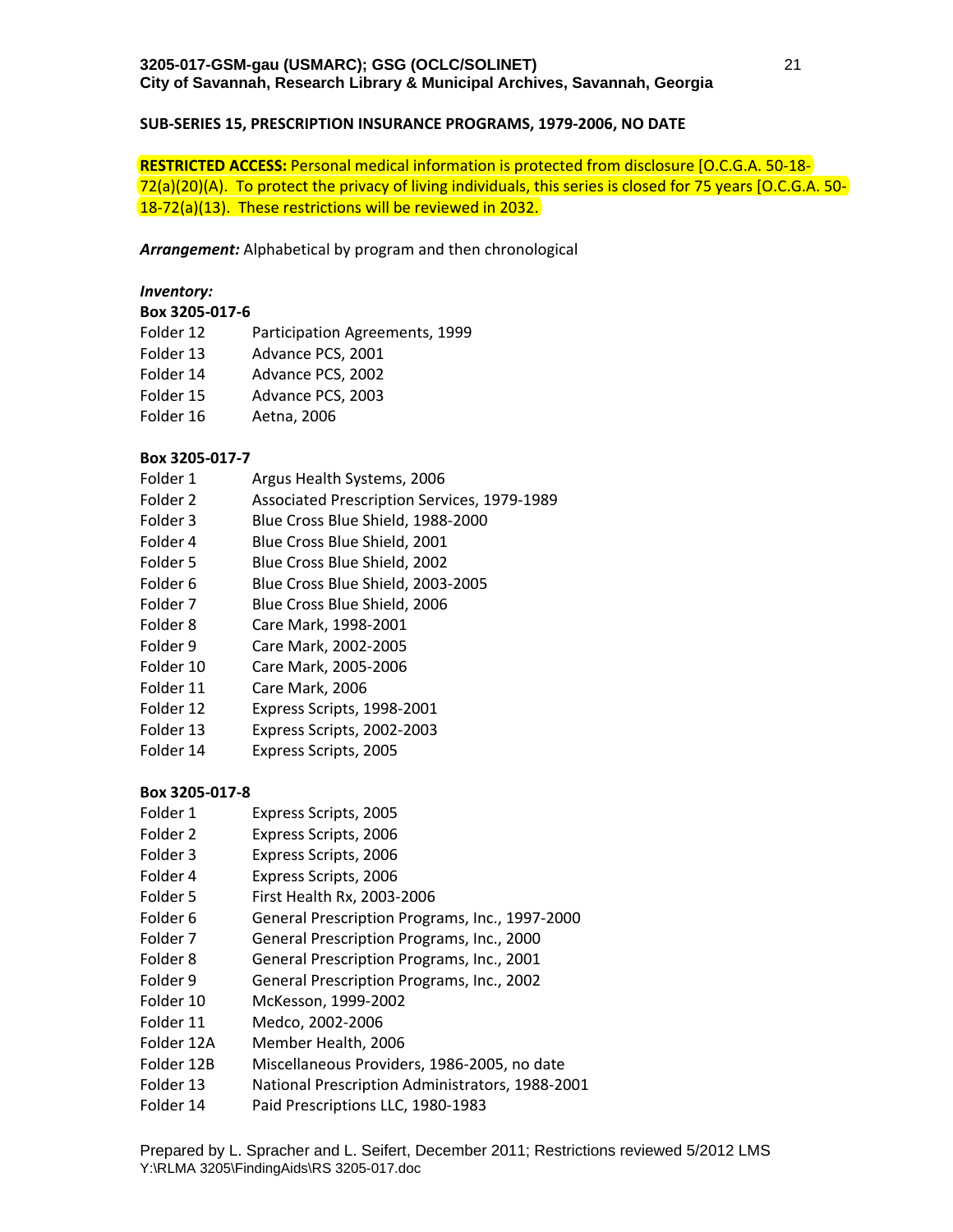- Folder 15 Paid Prescriptions LLC, 1997-2002
- Folder 16 PCS, 1980-1983
- Folder 17 PCS Health Systems, 1993-2000
- Folder 18 Pharmacare, 1999-2002
- Folder 19 Pharmacare, 2003-2006

- Folder 1 Pharmacy Advantage System, 2001-2002
- Folder 2 Rx Options, 2005-2006
- Folder 3 TMESYS, 2003
- Folder 4 Wellpoint ProServ, 1999-2005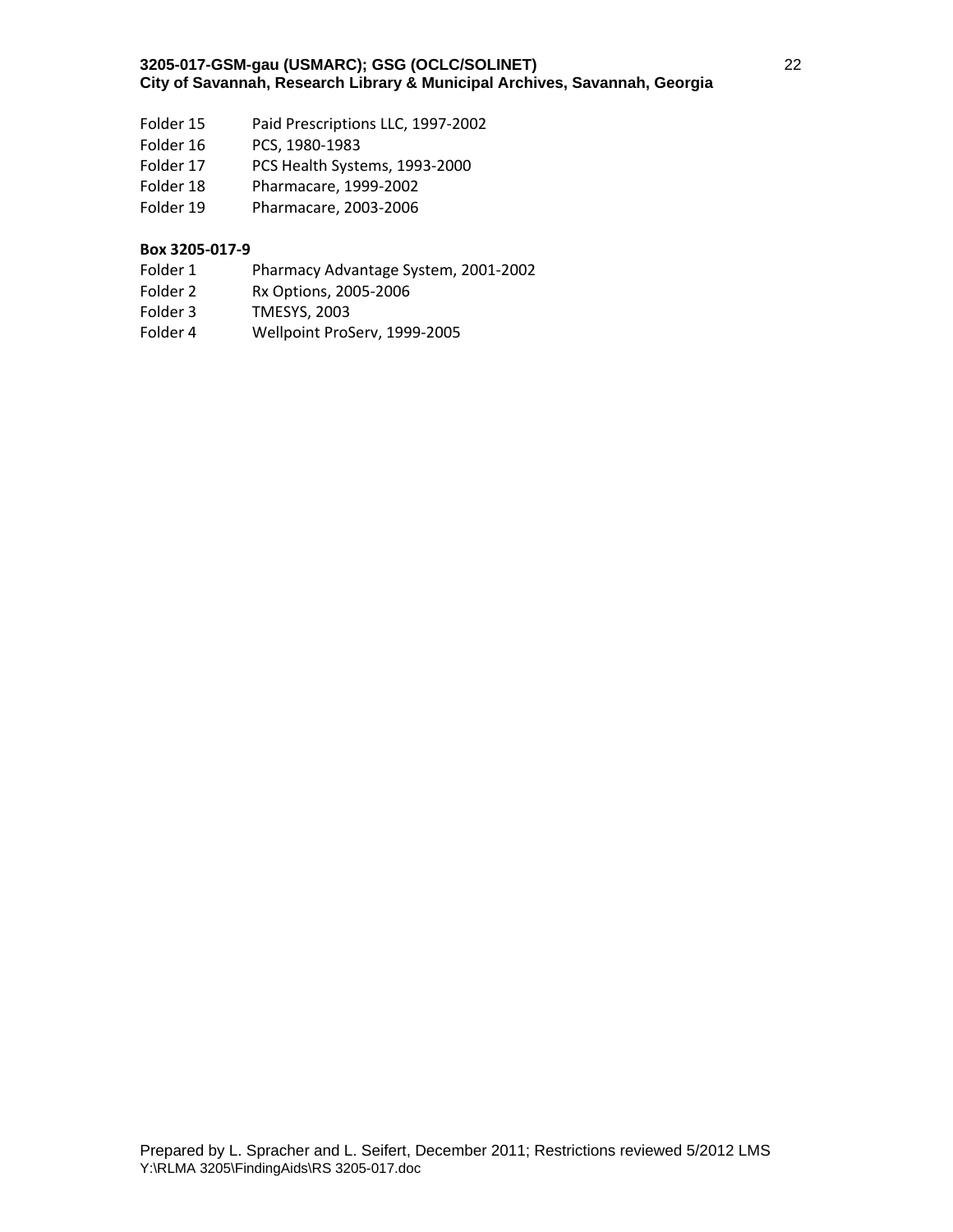## **SUB‐SERIES 16, UTILITIES, 1917‐2006, NO DATE**

#### *Arrangement:* Alphabetical by subject

# *Also see* **Sub‐Series 11, Invoices & Receipts‐General Supplies, Products and Equipment, for additional Business Expenses**

| Inventory:<br>Box 3205-017-20 |                                                                                                                                                                                                    |  |
|-------------------------------|----------------------------------------------------------------------------------------------------------------------------------------------------------------------------------------------------|--|
| Folder 18                     | Billing Management Systems, 1990-1998, 2002, no date<br>- VIP Computer Systems Inc. correspondence<br>- MediSpan User's Guide<br>- Coastal Electronic Maintenance<br>- Executive Computer Products |  |
| Folder 17                     | Building Alarm, 1987-2003                                                                                                                                                                          |  |
| Folder 12                     | Cable, 2002-2006                                                                                                                                                                                   |  |
| Folder 13                     | Electricity, 1974-2005                                                                                                                                                                             |  |
| Folder 15                     | Gas, 1974-2006                                                                                                                                                                                     |  |
| Folder 19                     | Savannah Pharmacy Bills and Invoices for business expenses, 1917-2006, no date                                                                                                                     |  |
| Folder 16                     | Telephone (ACN), 2003-2005                                                                                                                                                                         |  |
| Folder 9                      | Telephone (Alltel), 1996-2001<br>- Bills, information on a Nokia phone, service orders                                                                                                             |  |
| Folder14                      | Telephone (AT&T), 1995-2002                                                                                                                                                                        |  |
| Folder 10                     | Telephone (Southern Bell/Bell South), 1976-2006                                                                                                                                                    |  |
| Folder 11                     | Water, sewer, and refuse, 1932, 1962-1963, 1974-2005                                                                                                                                               |  |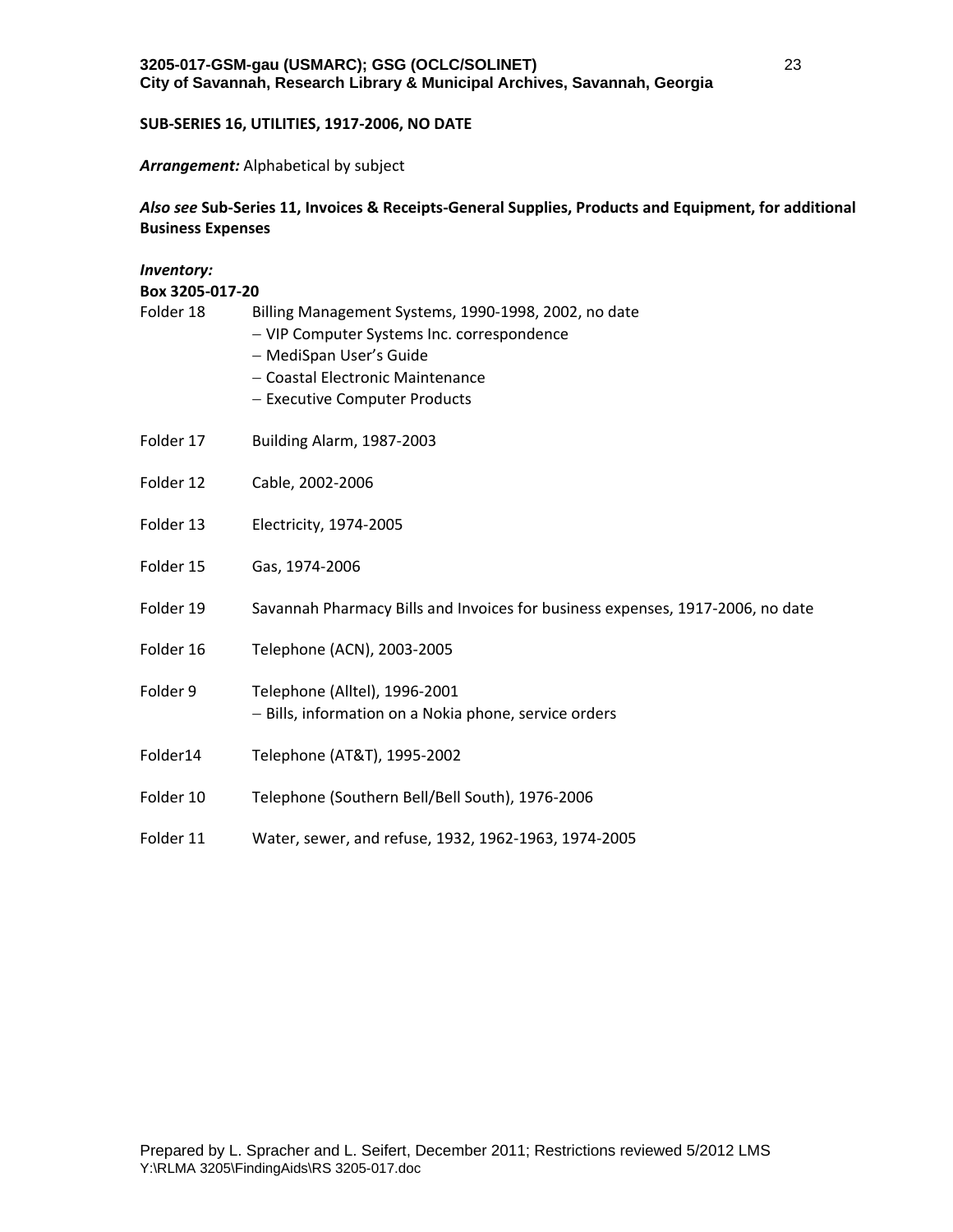| <b>Record Series #:</b> | 3205-018                                                       |
|-------------------------|----------------------------------------------------------------|
| Name:                   | Savannah Pharmacy Records – Proprietary Pharmaceutical Records |
| Dates:                  | 1929-1986. no date                                             |
| Extent/Size:            | 7 folders (0.35 cubic feet)                                    |

#### *Scope and Content:*

Record Series 3205‐018, Savannah Pharmacy Records – Proprietary Pharmaceutical Records (1929‐1986, no date) includes correspondence, formulas and product labels related to medicines compounded by or produced for the Savannah Pharmacy.

## *Arrangement:* by subject

#### *Inventory:*

| Box 3205-018-1 [housed in Box 3205-000-2] |                                                                                                                                                                                                                          |  |
|-------------------------------------------|--------------------------------------------------------------------------------------------------------------------------------------------------------------------------------------------------------------------------|--|
| Folder 1                                  | Correspondence about Pomard's Egyptian Hair Grower, 1929                                                                                                                                                                 |  |
| Folder 2                                  | Loose Labels from Pharmaceuticals, no date                                                                                                                                                                               |  |
| Folder 3                                  | Loose Recipes for Compounds, 1986, no date                                                                                                                                                                               |  |
| Folder 4                                  | Book of Recipes for Compounds, no date                                                                                                                                                                                   |  |
| Folder 5                                  | Books of Recipes for Compounds, circa 1930s, circa 1970s                                                                                                                                                                 |  |
| Folder 6                                  | Savannah Pharmacy Product Labels, no date<br>- Four versions of Long-Ease labels<br>[Note: Representative sample kept. All labels produced by the McCourt Label Company.]                                                |  |
| Folder 7                                  | Savannah Pharmacy Product Labels, no date<br>- Two versions of Savannah Pharmacy Baby Cough Syrup<br>- Two versions of Gas-Ease<br>[Note: Representative sample kept. All labels produced by the McCourt Label Company.] |  |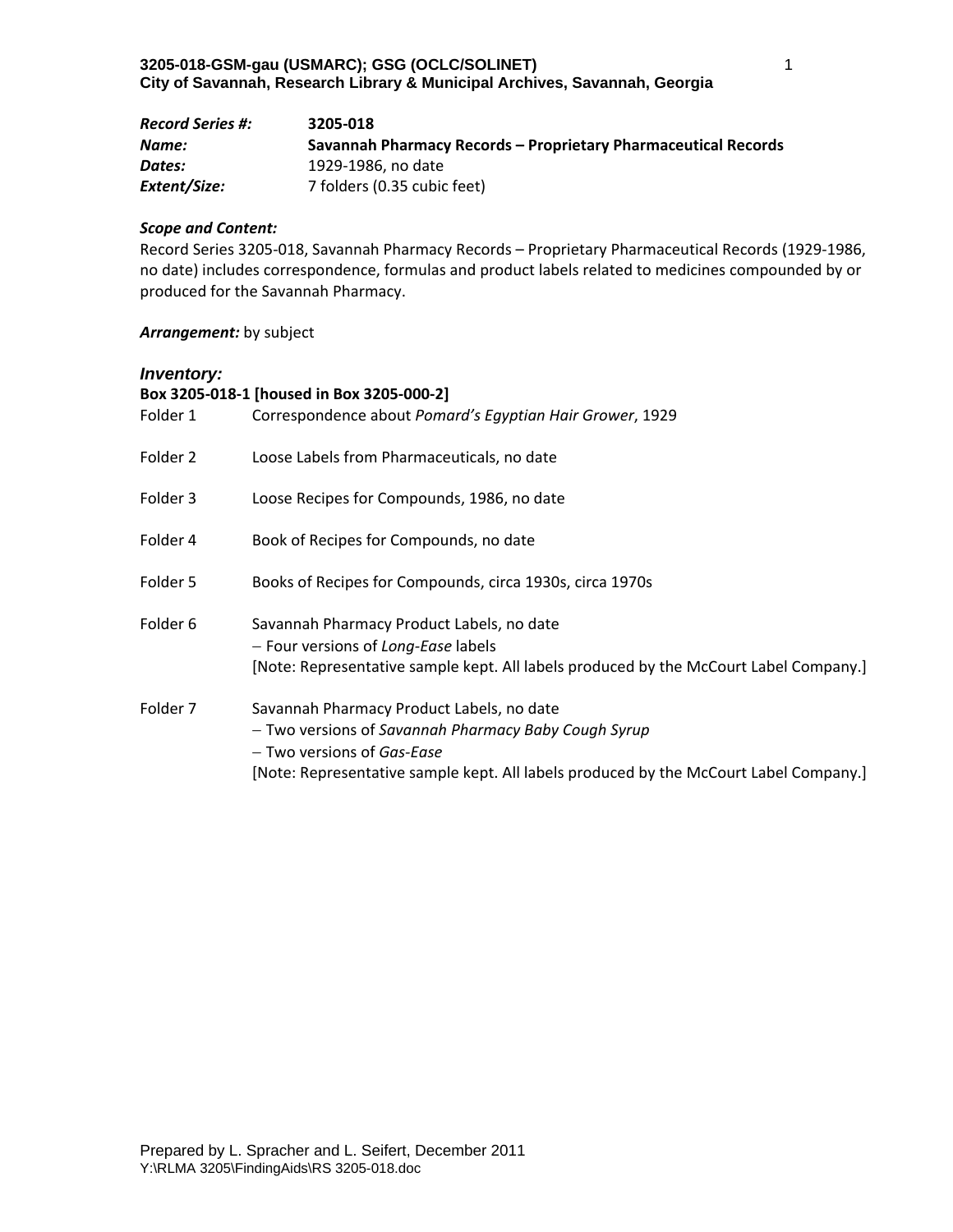| <b>Record Series #:</b> | 3205-019                                             |
|-------------------------|------------------------------------------------------|
| Name:                   | Savannah Pharmacy Records – Pharmaceutical Reference |
| Dates:                  | 1955-2006                                            |
| Extent/Size:            | 3 records cartons (3.0 cubic feet)                   |

#### *Scope and Content:*

Record Series 3205‐019, Savannah Pharmacy Records – Pharmaceutical Reference (1955‐2006) includes pharmaceutical reference and publications used by the Savannah Pharmacy pharmacists and staff in the course of their work.

#### *Arrangement:* chronologically

## *Inventory:*

**Box 3205‐019‐1** Blakiston's New Gould Medical Dictionary Illustrated, 1956

The Dispensatory of the United States of America 1960 Edition, Volumes 1 and 2, 1955

Remington's Practice of Pharmacy, 1961

Modern Drug Encyclopedia and Therapeutic Index, Ninth Edition, 1963

The United States Dispensatory and Physician's Pharmacology, 26<sup>th</sup> Edition, 1967

Pharmacy Laws of the State of Georgia, 1967

A Community Challenge and Opportunity for You….The Pharmacist, NARD: Never Abuse…Respect Drugs, circa 1960s

Desk Reference, 1962

Weight‐in‐Volume Percentage Solutions, circa 1960s

Anturan, circa 1960

Mornidine, Brand of Pipamazine, circa 1960s

Diupres, Diuril with reserpine, circa 1960s

Antihypertensives/Diuretics, circa 1960

Cooper's Want Book, Cooper Drug Company, circa 1960

Handbook of Poisoning: Diagnosis and Treatment, 3rd Edition, 1961

Pharmacy Laws State of Georgia, circa 1960s

#### **Box 3205‐019‐2**

Pharmacy Laws State of Georgia, circa 1978

The Controlled Substances Act of 1970…a BNDD manual for the Pharmacist, circa 1970 Code of Federal Regulations: 21 Food and Drugs, Part 300 to End Revised as of January 1, 1972, 1972 Georgia Controlled Substances Act, Code Chapter 79A Amended No. 823, 1974

Patient Dosage Instructions: A Guide for Pharmacists, 1975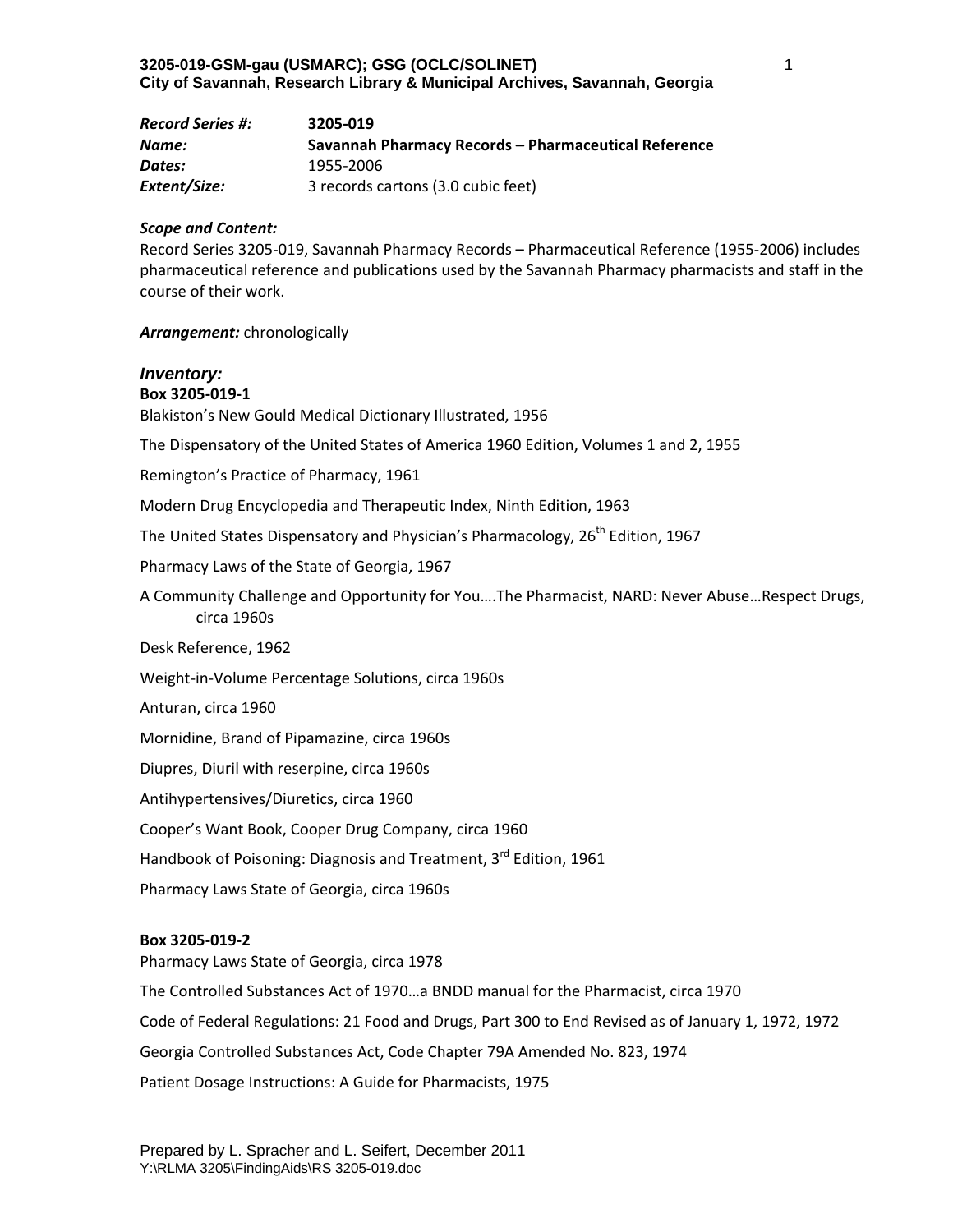Rules of Georgia State Board of Pharmacy, 1978

- Complete Guide to Prescription and Non‐Prescription Drugs: Side Effects, Warnings, and Vital Data for Safe Use, 1985
- Pharmacist's Therapeutic Reference, 1987
- The Family Physician's Compendium of Patient Information, 1987
- Georgia State Board of Pharmacy Newsletter, November 1986
- Georgia State Board of Pharmacy Newsletter, February 1987
- Georgia State Board of Pharmacy Newsletter, May 1987
- Georgia State Board of Pharmacy Newsletter, August 1987
- Georgia State Board of Pharmacy Newsletter, November 1987
- Georgia State Board of Pharmacy Newsletter, March 1988
- Georgia State Board of Pharmacy Newsletter, December 1995
- Pharmacy Continuing Education: Patient Education Strategies to Improve Outcomes with Antihypertensives, 1993
- Counseling Patients on Allergic Rhinitis and Antihistamines, circa 1990s
- Roster of Physician License Numbers, 1999
- Pharmacist's Letter: A Digest and Advisory Service on Developments of Interest to the Pharmacist. Editions date from January 1995 through February 2004. These newsletters fill a three‐ring binder.
- Physician's Desk Reference for Nonprescription Drugs and Dietary Supplements, 2001
- Quick Tips for People with Diabetes from the Makers of Accu‐Chek, 1998
- Physician's Desk Reference for Nonprescription Drugs and Dietary Supplements, 2002
- Physician's Desk Reference for Nonprescription Drugs and Dietary Supplements, 2003

#### **Box 3205‐019‐3**

Drug Facts and Comparisons Updated Monthly, 2001

Drugs Facts and Comparisons Updated Monthly, 2002

The Pill Book, New and Revised,  $11<sup>th</sup>$  Edition, 2004

Rx Shorthand, 2005

Physician's Desk Reference for Nonprescription Drugs and Dietary Supplements 26<sup>th</sup> Edition, 2005

- Physician's Desk Reference for Nonprescription Drugs and Dietary Supplements 26<sup>th</sup> Edition, 2005 [Duplicate]
- Strategies for Successful Management of Enlarged Prostate: APhA Special Report, A Continuing Education Program for Pharmacies, 2006
- Strategies for Successful Management of Enlarged Prostate: APhA Special Report, A Continuing Education Program for Pharmacies, 2006 [Duplicate]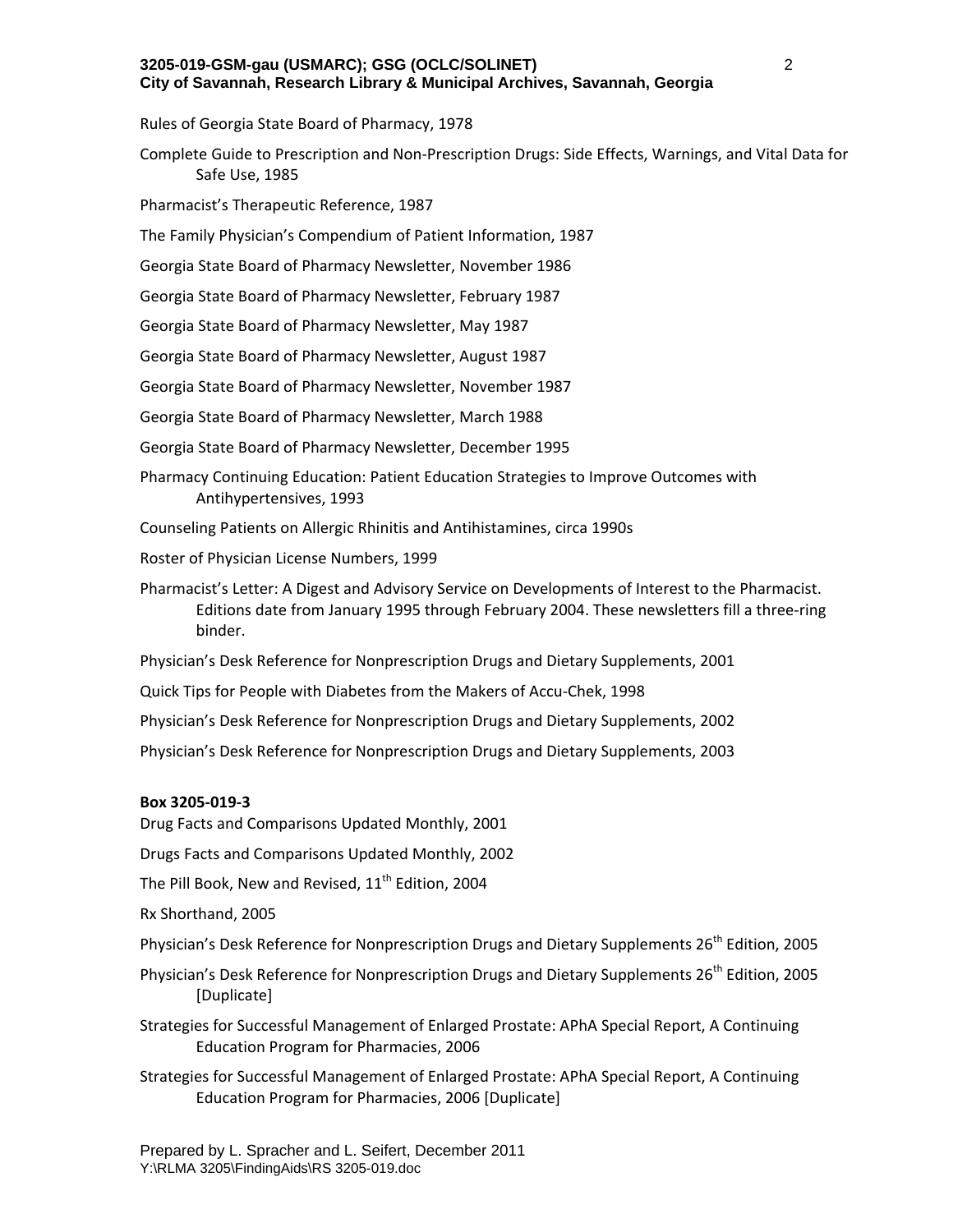| <b>Record Series #:</b> | 3205-020                                       |
|-------------------------|------------------------------------------------|
| Name:                   | Savannah Pharmacy Records – Prescription Forms |
| Dates:                  | No date                                        |
| Extent/Size:            | 2 records cartons (2.0 cubic feet)             |

Record Series 3205‐020, Savannah Pharmacy Records – Prescription Forms (no date) includes doctor's prescription forms or pads kept on file at the Savannah Pharmacy for filling phoned in prescriptions. The forms include name of doctor, office address and telephone number.

**RESTRICTIONS:** To prevent unauthorized duplication of prescription forms for drug fraud, no reproductions may be made from this collection (including photographic reproduction).

*Arrangement:* alphabetically by surname

# *Inventory:*

| Box 3205-020-1 |                                                                                       |
|----------------|---------------------------------------------------------------------------------------|
| Folder 1       | Ball, Dr. W. J., 458 % West Broad Street (3 pads)                                     |
| Folder 2       | Ball, W. J., MD, 1814 Abercorn Street (3 pads)                                        |
| Folder 3       | Ball, W. J., MD, 1814 Abercorn Street (3 pads)                                        |
| Folder 4       | Bryant, Dr., MD, 458 1/2 West Broad Street (3 pads)                                   |
| Folder 5       | Bryant, Dr., MD, 458 1/2 West Broad Street (3 pads)                                   |
| Folder 6       | Bryant, Vernon, MD, 815 Whitaker Street (1 partial pad)                               |
| Folder 7       | Collier, Charles N., DDS, 705 West Broad Street (3 pads)                              |
| Folder 8       | Collier, Dr. H. M., Jr., 900 West Broad Street (1 partial pad)                        |
| Folder 9       | Collier, Dr. H. M., Sr., 707 West Broad Street (3 pads)                               |
| Folder 10      | Collier, Dr. Harold R., 904 West Broad Street (3 pads and 1 partial pad with original |
|                | signature "Harold Collier")                                                           |
| Folder 11      | Cooper, E. Leon, MD, 920-B West Broad Street (3 pads) [also see Portman]              |
| Folder 12      | Cooper, Philip W., DDS, 1111 West Broad Street (3 pads)                               |
| Folder 13      | Cooper, Philip W., DDS, 111 West Broad Street (3 pads)                                |
| Folder 14      | Cooper, Philip W., DDS, 413 West Duffy Street (3 pads; address hand-corrected)        |
| Folder 15      | Cooper, Philip W., DDS, 413 West Duffy Street (1 partial pad)                         |
| Folder 16      | Davis, T. J., Jr., MD, 545 East Gwinnett Street (3 pads)                              |
| Folder 17      | Frazier, Dr. S. F., 514 East Gwinnett Street (3 pads)                                 |
| Folder 18      | Frazier, Dr. S. F., 514 East Gwinnett Street (3 pads)                                 |
| Folder 19      | Gosha, Clarence R., MD, 907A West Broad Street (3 pads)                               |
| Folder 20      | Gosha, Clarence R., MD, 909 West Broad Street (3 pads)                                |
| Folder 21      | Gosha, Clarence R., MD, 415 West Bolton Street (3 pads)                               |
| Folder 22      | Jamerson, J. W., Jr., DDS, 458 1/2 West Broad Street (3 pads)                         |
| Folder 23      | Mack, Phyllis P., DMD, 1318 Abercorn Street (1 partial pad)                           |
| Folder 24      | Marshall, Bernard A., MD, 918 West Broad Street (3 pads)                              |

#### **Box 3205‐020‐2**

| Folder 1 | Moore, Dr. R. W., 905 Montgomery Street (1 pad)                                         |
|----------|-----------------------------------------------------------------------------------------|
| Folder 2 | Pope, Myra, MD, 711 Whitaker Street (1 partial pad)                                     |
| Folder 3 | Portman, Harry J., MD and E. Leon Cooper, MD, 118 East 34 <sup>th</sup> Street (3 pads) |
| Folder 4 | Redden, Sidney J., DDS, 1111 West Broad Street (3 pads)                                 |

Prepared by L. Spracher and L. Seifert, December 2011 Y:\RLMA 3205\FindingAids\RS 3205-020.doc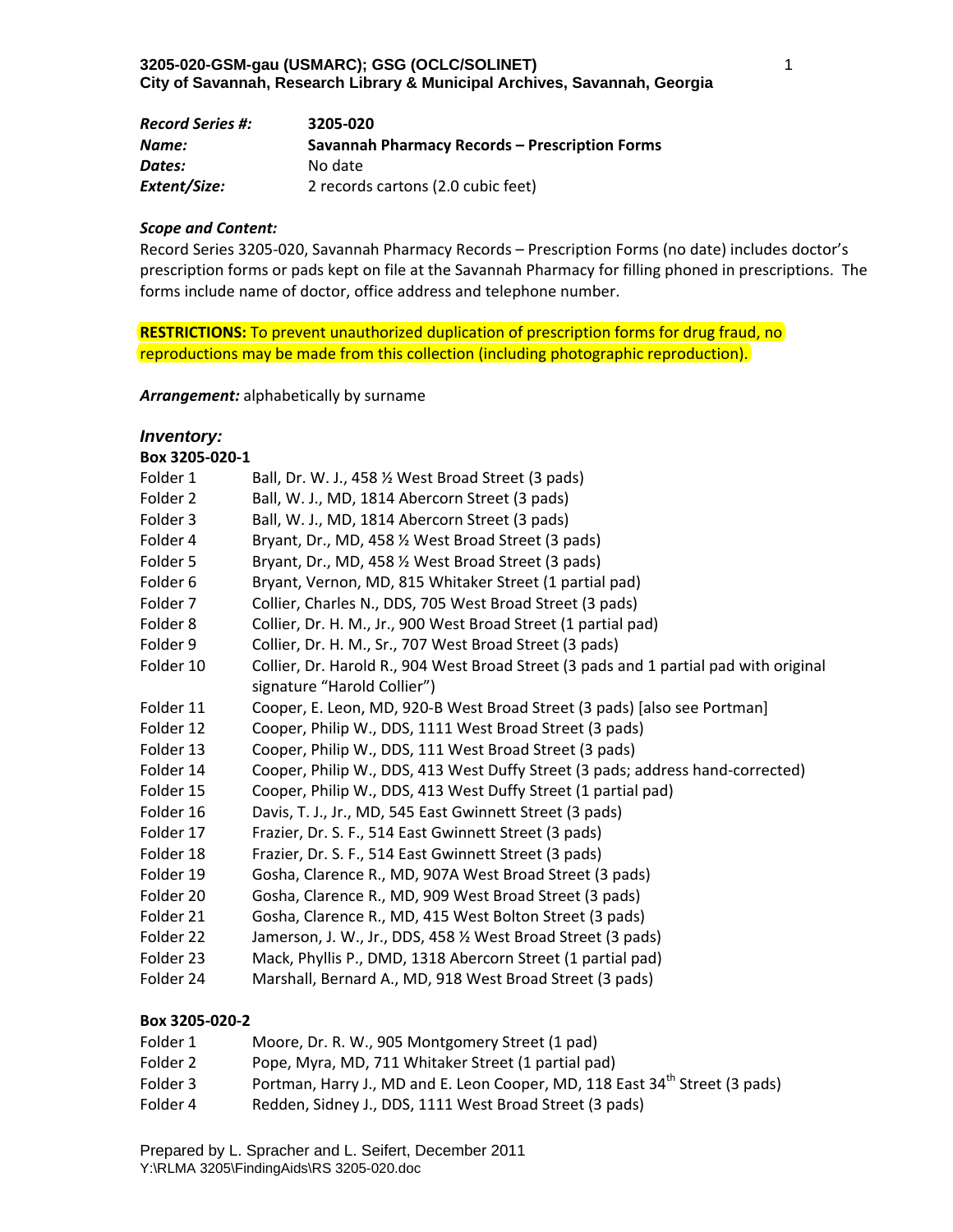- Folder 5 Redden, Sidney J., DDS, 413 West Duffy Street (1 set, loose forms)
- Folder 6 Smith, Dr. E. J., 642 West  $40<sup>th</sup>$  Street (3 pads)
- Folder 7 Stevens, J. T., Jr., DDS, 413 West Duffy Street (3 pads)
- Folder 8 Williams, I. Damon, MD, 1111 % West Broad Street (3 pads)
- Folder 9 Woods, Steven V., DMD, Savannah Dental Group, 417 West Broad and 201 East 31<sup>st</sup> Street (1 partial pad)
- Folder 10 Savannah Pharmacy, 916 West Broad Street (3 pads)
- Folder 11 Telephoned Prescriptions (3 pads)
- Folder 12 Telephoned Prescriptions (3 pads)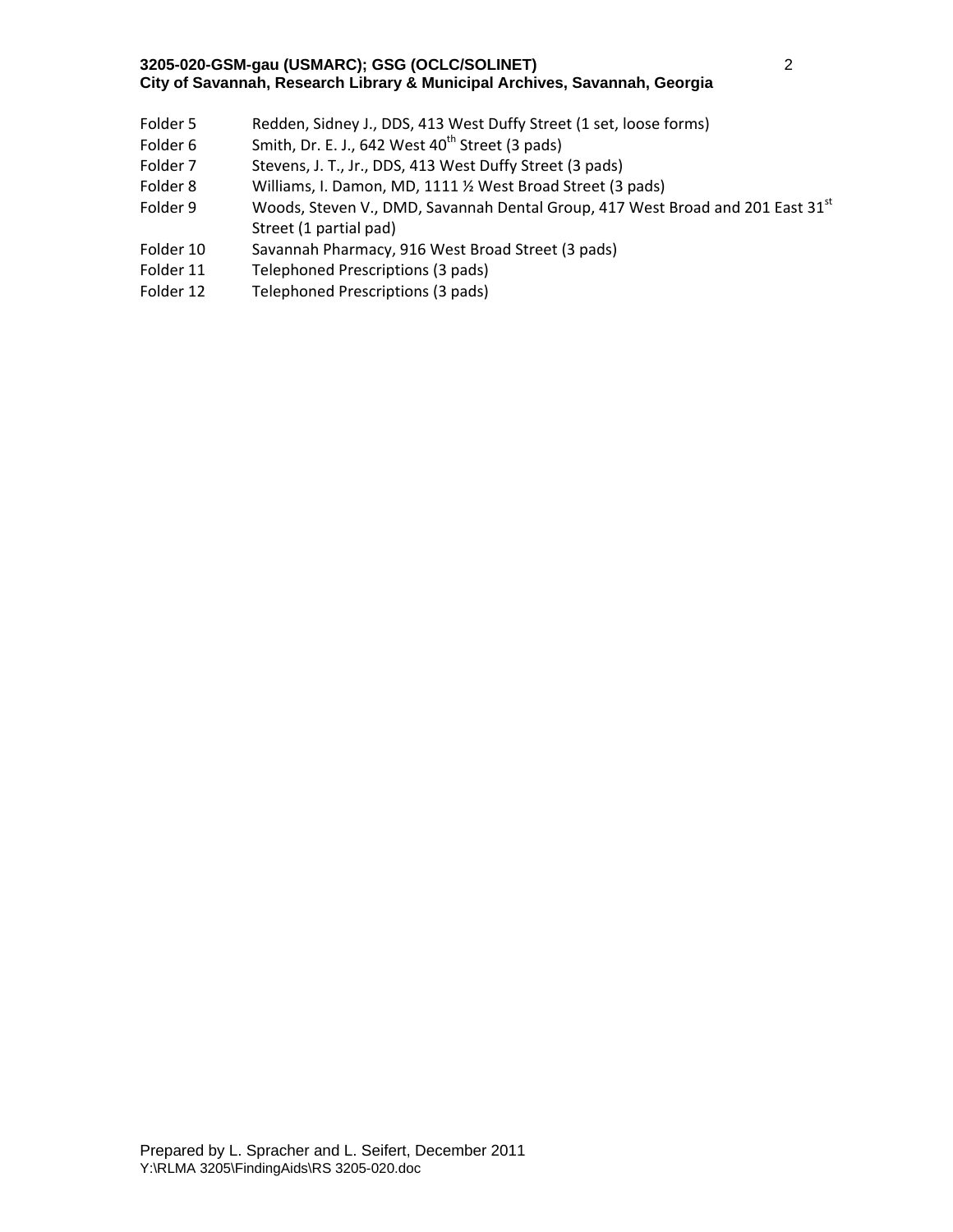| <b>Record Series #:</b> | 3205-021                                     |
|-------------------------|----------------------------------------------|
| Name:                   | Savannah Pharmacy Records – Signature Stamps |
| Dates:                  | No date                                      |
| Extent/Size:            | 1 records cartons (1.0 cubic feet)           |

Record Series 3205‐021, Savannah Pharmacy Records – Signature Stamps (no date) includes Savannah Pharmacy and doctors' signature and address stamps (wood handles with rubber stamps) kept on file by the Savannah Pharmacy. The doctors' stamps were used when filling phoned in prescriptions. Some of the rubber has become dried out, and some disfigured.

*Arrangement:* alphabetically by surname, following Savannah Pharmacy

## *Inventory:*

## **Box 3205‐021‐1**

Folder 1 Savannah Pharmacy and Fonvielle Building Fund (4 stamps): SAVANNAH PHARMACY INC. 916 M. L. KING BLVD. SAVANNAH, GA 31415

> FOR DEPOSIT ONLY FONVIELLE BLDG. FUND

> FOR DEPOSIT ONLY SAVANNAH PHARMACY

[Safety Stamp] I REQUEST THAT PRESCRIPTIONS FOR MY FAMILY BE PACKAGED IN STANDARD CONTAINERS, WITHOUT CHILD RESISTANT SAFETY CAPS.

#### SIGNATURE

Folder 2 Bs (5 stamps): MR. OTIS J. BROCK 3114 WHATLEY AVENUE SAVANNAH, GEORGIA 31404

> DR. ALLEN N. BROWN 275 DUNCAN ROAD NORTH AUGUSTA, S.C. 29841

Dr. Allen Brown 480 Duncan Rd. North Augusta, SC 29841

Roland Brown P.E.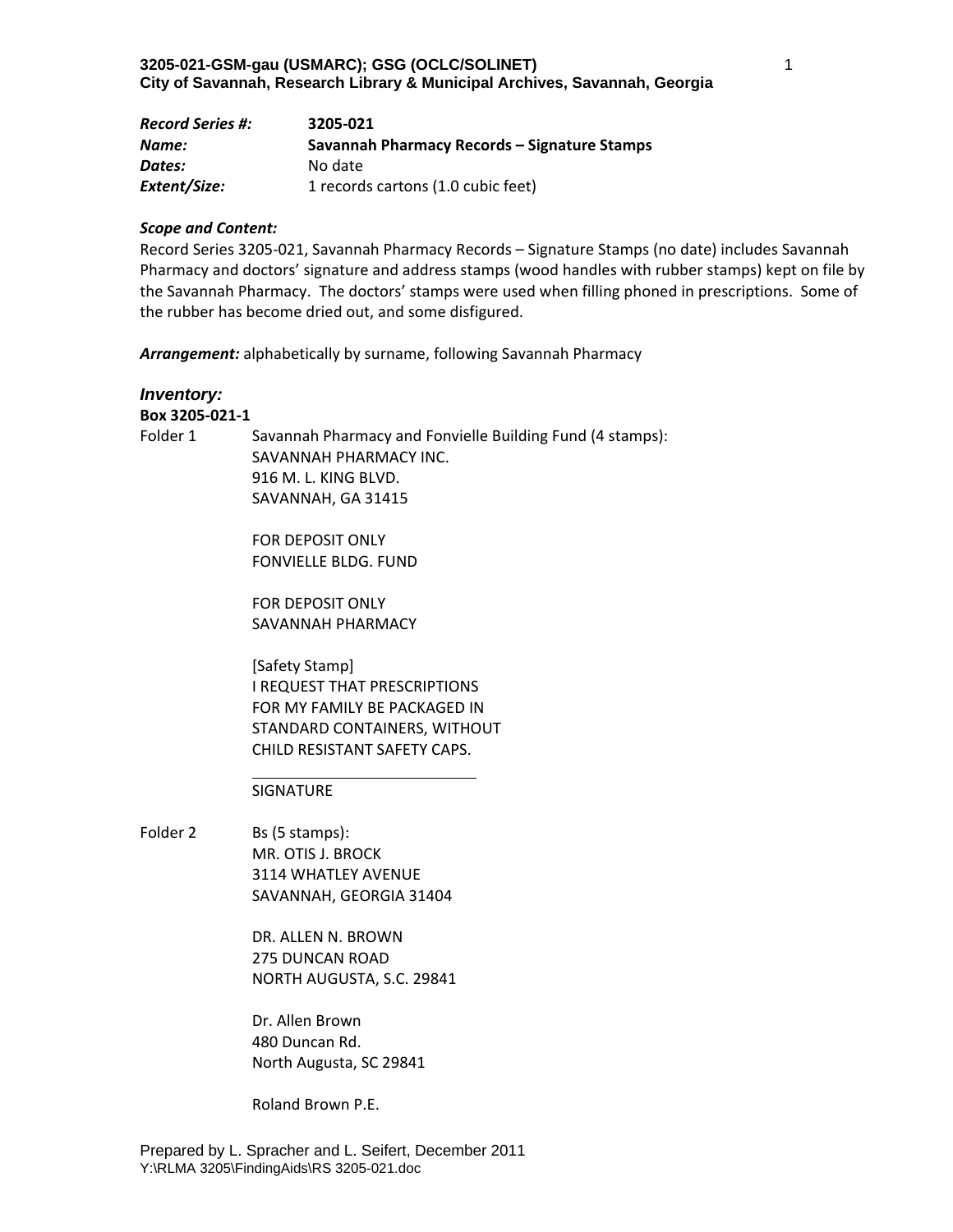P.O. Box 350785 Palm Coast, FL 32135‐0785

MR. RALEIGH A. BRYANT, JR. 3112 GILBERT STREET SAVANNAH, GEORGIA 31404

Folder 3 Cs (3 stamps): DR E LEON COOPER 13148 BIGGIN CHURCH RD SO JACKSONVILLE FLA 32216 Noble P. Cooper, D.D.S. 2202 Pinehurst Road Columbia, S.C. 29204

> DR OLIVER W CRAWFORD 72 PLANTATION DRIVE HILTON HEAD ISLAND SC 29928

Folder 4 Ds (3 stamps) and Es (1 stamp): EVERETT L DARGAN MD 2909 KNIGHTBRIDGE ROAD COLUMBIA SC 29223

> MR. HERBERT A. DeCOSTA, JR. 1730 HERITAGE PARK ROAD CHARLESTON, SO. CAR. 29407

MR. ROBERT F. DeLOACH, JR. 1401 BEL AIRE DRIVE SAVANNAH, GEORGIA 31401

CHARLES J ELMORE PhD 110 OXFORD COURT SAVANNAH GA 31419

Folder 5 Fs (3 stamps) and Gs (1 stamp): F E FONVIELLE [replica signature]

> MR. W. EARL FONVIELLE 117 HOOVER CREEK ROAD SAVANNAH, GEORGIA 31406

> MR. NELSON R. FREEMAN 626 WEST 45TH STREET SAVANNAH, GEORGIA 31405

JOHN GARY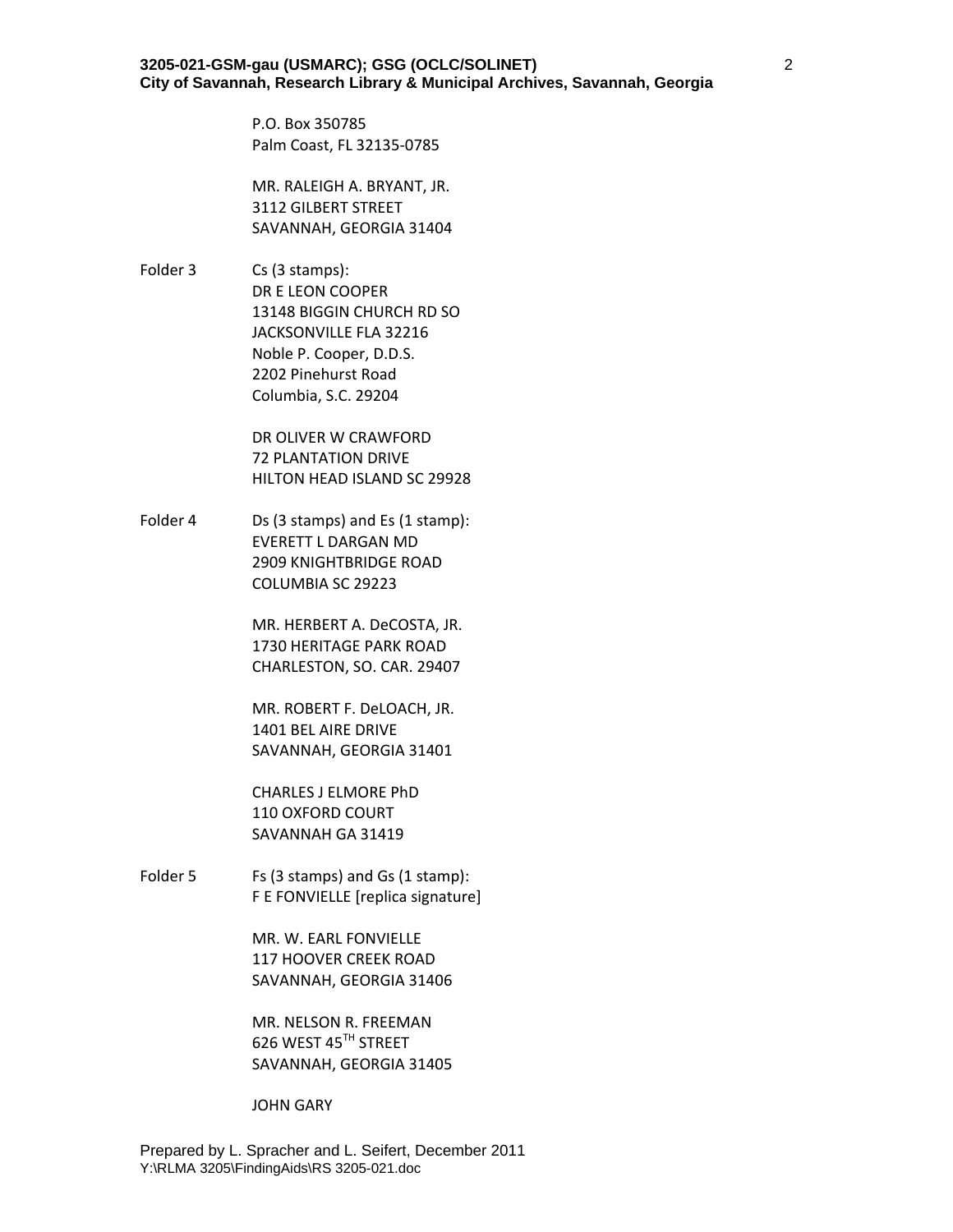1318 ELEANOR STREET SAVANNAH, GA 31401

Folder 6 Js (3 stamps) and Ks (2 stamps): MR. ROBERT A. JENKINS P.O. BOX 165 MANNING, S.C. 29102

> Mr. Clevon Johnson 2209 Glynnwood Dr. Savannah, GA 31404

Mr. I. S. Leevy Johnson 500 Alexander Circle Columbia, SC 29206

Mr. Michael A. Kaigler 102 Longwood Dr. Savannah, GA 31405

Dr. Leroy Keith 71 Ross Road Savannah, GA 31405

Folder 7 Ls (2 stamps) and Ms (2 stamps): Mr. William L. D. Lyght 105 North Sheftall Circle Savannah, GA 31410

> MR. JOHN W. LYONS 1115 WEST 42<sup>ND</sup> STREET SAVANNAH, GA. 31401

MR. HORACE MAGWOOD, JR. 13330 COFFEE BLUFF ROAD SAVANNAH, GA. 31419

DR. HENRY T. MARSHALL 101 LOUTHIAN WAY BLYTHEWOOD, SC 29016

Folder 8 Ms (2 stamps) and Os (1 stamp) and Rs (1 stamp): DR. HERBERT S. MASSEY 1311 MARVIN AVENUE CHARLESTON, SO. CAR. 29407

> Dr. Herbert Massey 2740 Vaucluse Rd.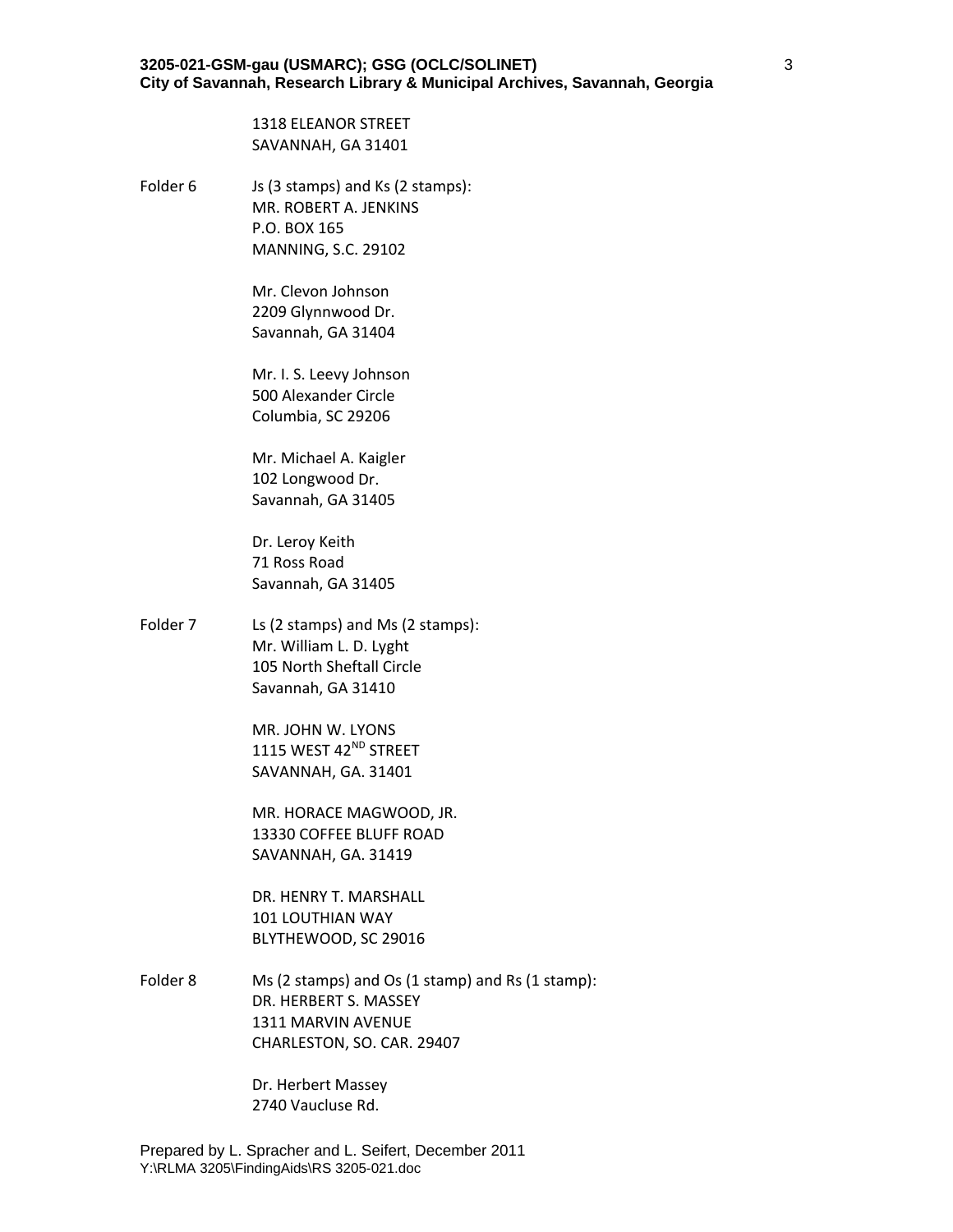MacLaura Hall Charleston, SC 29414

EARL L. ORR, M.D. 152 BEACH WALK SHIPYARD PLANTATION HILTON HEAD ISLAND, SC 29938

Mr. Phillip L. Robinson Callawassie Island 2 River Club Court Okatie, SC 29110‐4219

Folder 9 Ss (4 stamps): DR. S. DAVID STAMPS 6102 SOARING AVENUE TAMPA, FL. 33617

> DR. JONATHAN T. STEVENS 13005 LARGO DRIVE SAVANNAH, GEORGIA 31406

Dr. Clyde Stockton 216 Trentwood Dr. Columbia, SC 29223

DR. CLYDE STOCKTON 7804 BAY SPRINGS ROAD COLUMBIA, S.C. 29223

Folder 10 Ts (2 stamps) and Vs (1 stamp) and Ws (1 stamp): Mr. Darrin Thomas 105 Eastbranch Rd. Columbia, SC 29223

> MR. MALCOLM G. THOMAS, SR. 1024 WEST VICTORY DRIVE SAVANNAH, GEORGIA 31401

MR. LEWIS D. VAUGHNS 1904 TUBMAN STREET SAVANNAH, GEORGIA 31405

DR. BERNARD L. WOODHOUSE 12437 LARGO DRIVE SAVANNAH, GEORGIA 31406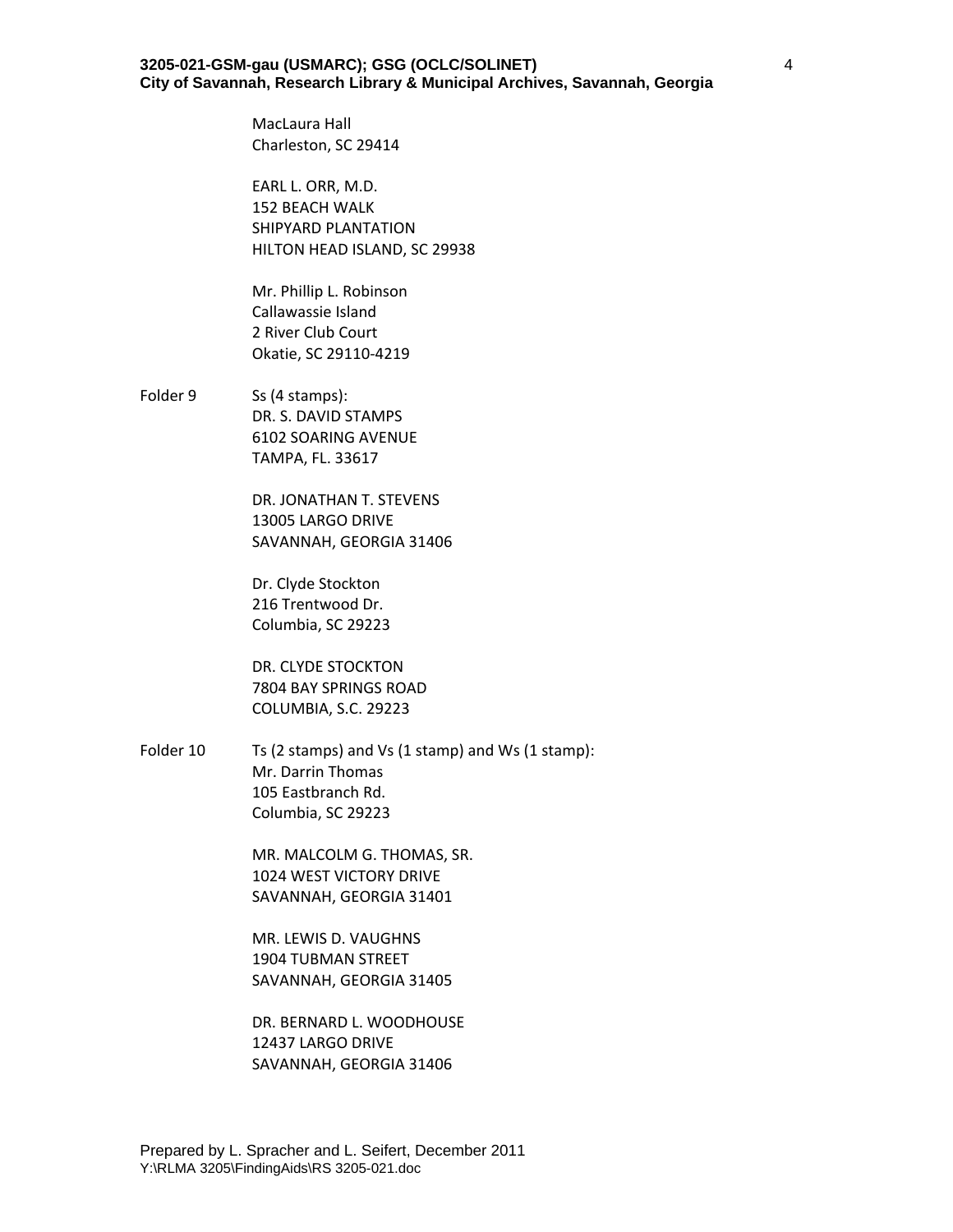| <b>Record Series #:</b> | 3205-022                                                       |
|-------------------------|----------------------------------------------------------------|
| Name:                   | Savannah Pharmacy Records – Correspondence, News Clippings and |
|                         | <b>Advertising</b>                                             |
| Dates:                  | 1927-2006, no date                                             |
| Extent/Size:            | 1 records carton, 4 folders (1.25 cubic feet)                  |

Record Series 3205‐022, Savannah Pharmacy Records – Correspondence, News Clippings and Advertising (1927‐2006, no date) includes general correspondence, advertising, newspaper clippings, Savannah Pharmacy stationary, etc. related to the Savannah Pharmacy business.

*Arrangement:* by topic and then chronologically

# *Inventory:*

| Box 3205-022-1 |                                                                                                                                        |
|----------------|----------------------------------------------------------------------------------------------------------------------------------------|
| Folder 1       | Savannah Pharmacy General Correspondence, 1927-1979, no date<br>- Note: folder includes paper tabs from Sanitary Stamp Machine         |
| Folder2        | Savannah Pharmacy General Correspondence, 1982-2000                                                                                    |
| Folder 3       | Savannah Pharmacy General Correspondence, 2001-2005                                                                                    |
| Folder 4       | Savannah Pharmacy General Correspondence, 2006, no date                                                                                |
| Folder 5       | NARD Promotion Kit, no date                                                                                                            |
| Folder 6       | Public Relations Kit, no date                                                                                                          |
| Folder 7       | Continuing Education Credits, 1987-1996                                                                                                |
| Folder 8       | "The Origin of the Savannah Pharmacy", no date<br>- Three page history of the Savannah Pharmacy<br>- Two rough drafts<br>- Floppy disk |
| Folder 9       | Correspondence with Medical Insurance Companies, 1994-1999                                                                             |
| Folder 10      | Correspondence with Medical Insurance Companies, 2000-2003                                                                             |
| Folder 11      | Correspondence with Medical Insurance Companies, 2004-2005                                                                             |
| Folder 12      | Correspondence with Medical Insurance Companies, 2006                                                                                  |
| Folder 13      | Correspondence with Medical Insurance Companies, 2006, no date                                                                         |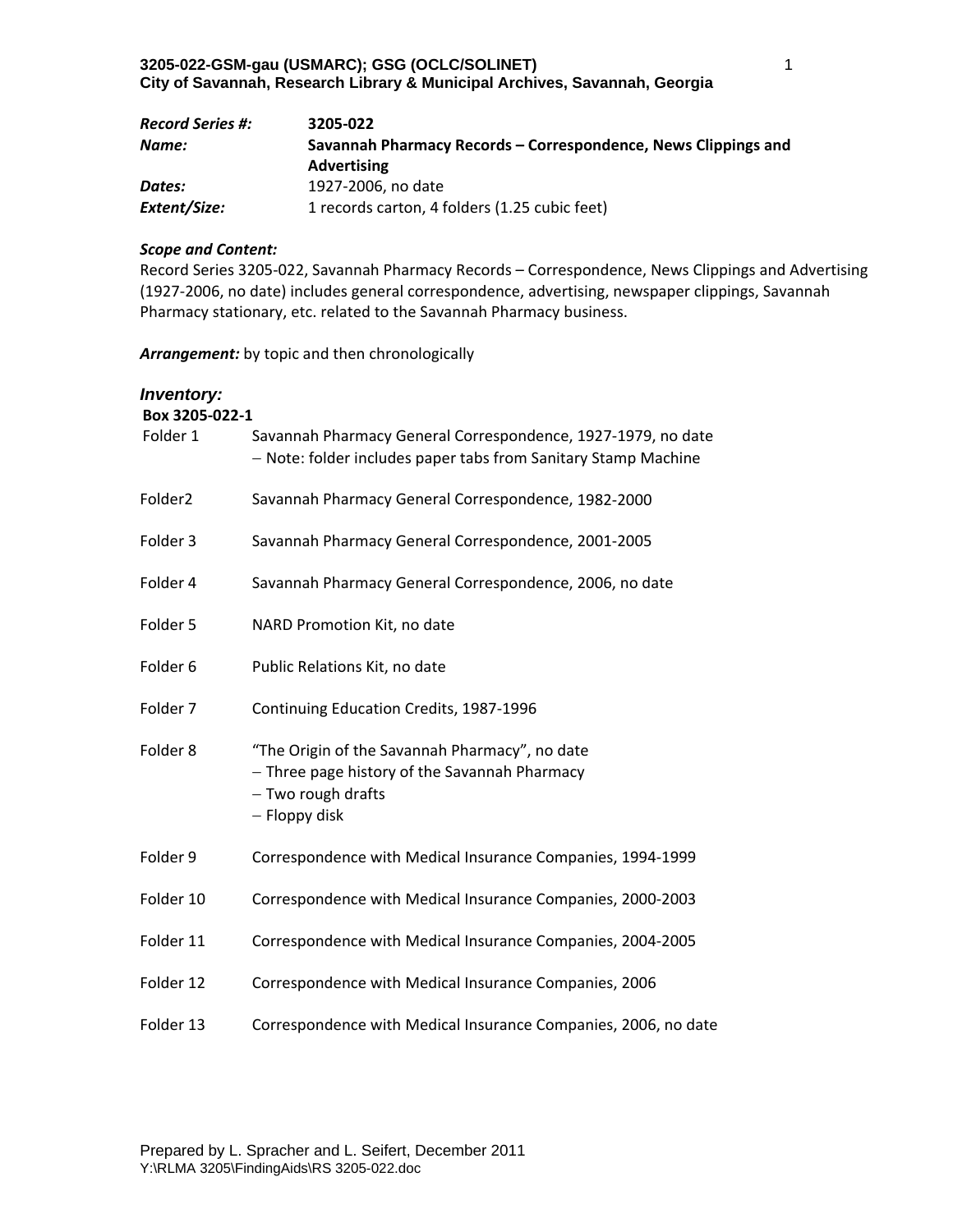- Three types of 8.5 x 11 inch stationary paper with Savannah Pharmacy information
- Two blank form letters on Savannah Pharmacy stationary
- $-$  Stationary envelopes, standard size for 8.5 x 11 inch paper with Savannah Pharmacy information
- Three types of very small stationary envelopes with Savannah Pharmacy information
- Paper bags for prescriptions printed with Savannah Pharmacy information
- Savannah Pharmacy business cards in 5 different styles

## Folder 15 Savannah Pharmacy blank receipts and Savannah Pharmacy merchandise, no date

- Three types of blank receipts printed for Savannah Pharmacy
- Change purse with Savannah Pharmacy information
- Address book with Savannah Pharmacy information
- Magnet printed with Savannah Pharmacy information (faded and water damaged)
- $-$  Metal tag for 85<sup>th</sup> Anniversary
- Folder 16 Other Correspondence, 1994, 2000, 2004 - Miscellaneous correspondence, unknown connection to Savannah Pharmacy

#### **Box 3205‐022‐2 [housed in Box 3205‐000‐1]**

- Folder 1 Advertising in Magazines, 1967, 2000, 2006
	- 1967 Savannah Buyer's Guide and Membership Directory
	- 2000 Magazine of African American Business
	- 2006 Hot Spot Entertaining and Business Guide

#### Folder 2 Newspaper Clippings, 1952‐2005, no date

- Notification that Mary Moody and Joseph E Fonvielle dissolved partnership, 1952
- Fonvielle Office Building Open House, 1964
- Obituary for Reginald Ulysses Fonvielle, 1965
- Healthcare for Savannah's African Americans, 1999
- Obituary for Horace Magwood, Jr., 2002
- Savannah Pharmacy advertisement, 2005
- Invoice for Savannah Pharmacy advertisement, 2005
- Lawyer Willie E. Gary, 2005
- Obituary for Joseph E Fonvielle, no date
- Death Not Due to Cough Medicine, no date
- $-$  Links, Inc., no date
- Links, Inc., no date
- $-$  Savannah Chapter of the Links, Inc., no date
- Letter to Editor by Frances E Fonvielle, no date
- Simple Interest Loans, no date
- Picture of Marvin Gaye, no date
- Savannah Pharmacy advertisement, no date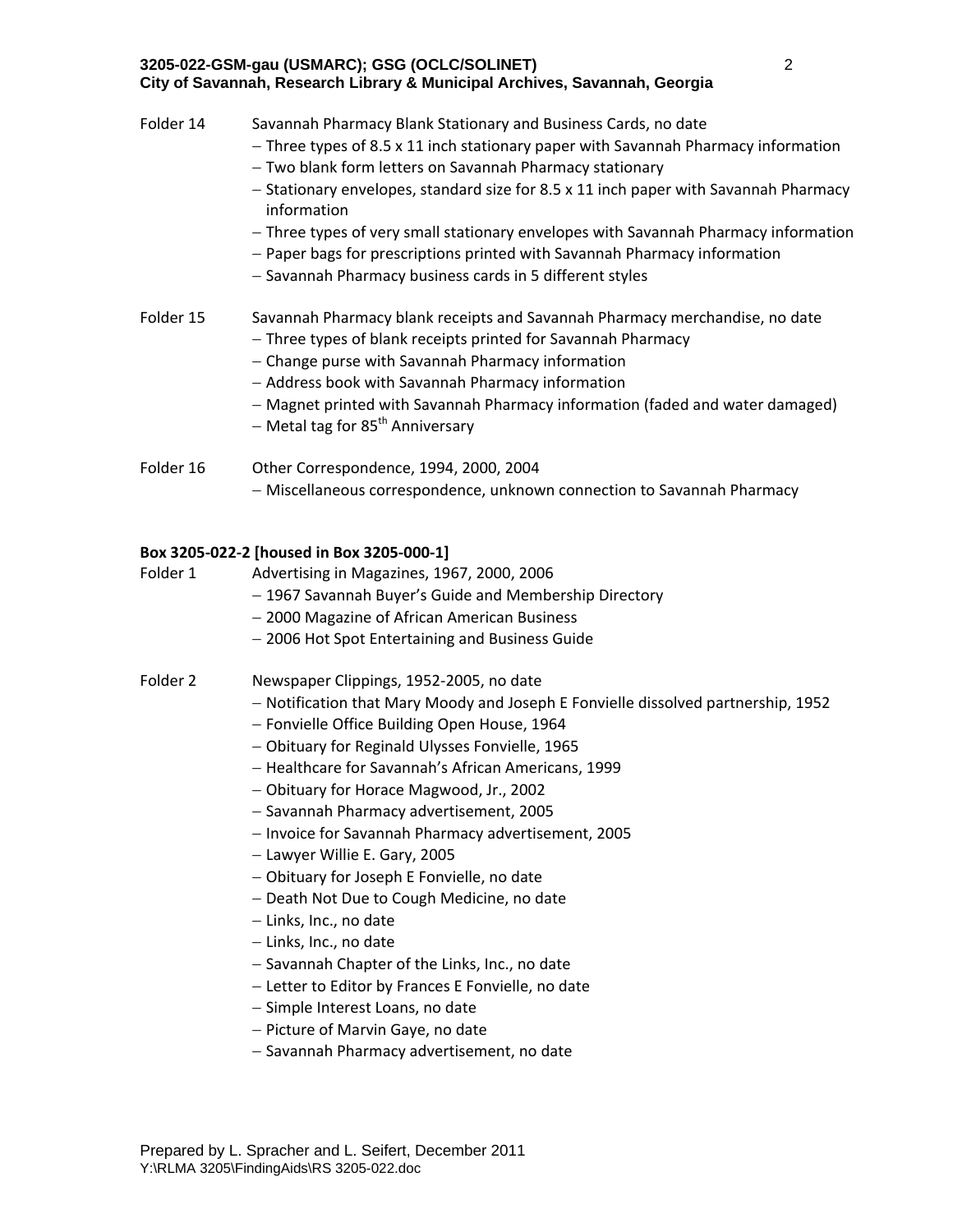- Folder 3 Newspapers, 1964-1996
	- $-$  The Herald, Oct. 31, 1964
	- The Herald, Nov. 21, 1964 (Fonvielle Office Building Open House)
	- The Herald, Nov. 28, 1964 (Savannah Pharmacy advertisement on page 5)
	- Savannah Tribune, Aug. 20, 1975 (Dr. FE Fonvielle page 3)
	- Savannah Tribune, Aug. 20, 1975 (Dr. FE Fonvielle page 3) [duplicate]
	- The Herald, June 16, 1976 (Dr. FE Fonvielle honored page 5)
	- The Herald, June 30, 1976 (Dr. FE Fonvielle on front page with the Links)
	- Savannah Morning News/Savannah Evening Press, Mar. 14, 1981 (Local Chefs)
	- Savannah Morning News, Sept. 10, 1996
- Folder 4 Newspapers 1998-2006
	- Savannah Herald, May 6, 1998
	- $-$  Savannah Herald, Jan 6, 1999 (Savannah Pharmacy advertisement page 4)
	- Savannah Morning News, Jan. 21, 2000
	- Savannah Morning News, Dec. 2, 2000
	- Savannah Morning News, Apr. 13, 2006
	- Connect Savannah, May 31, 2006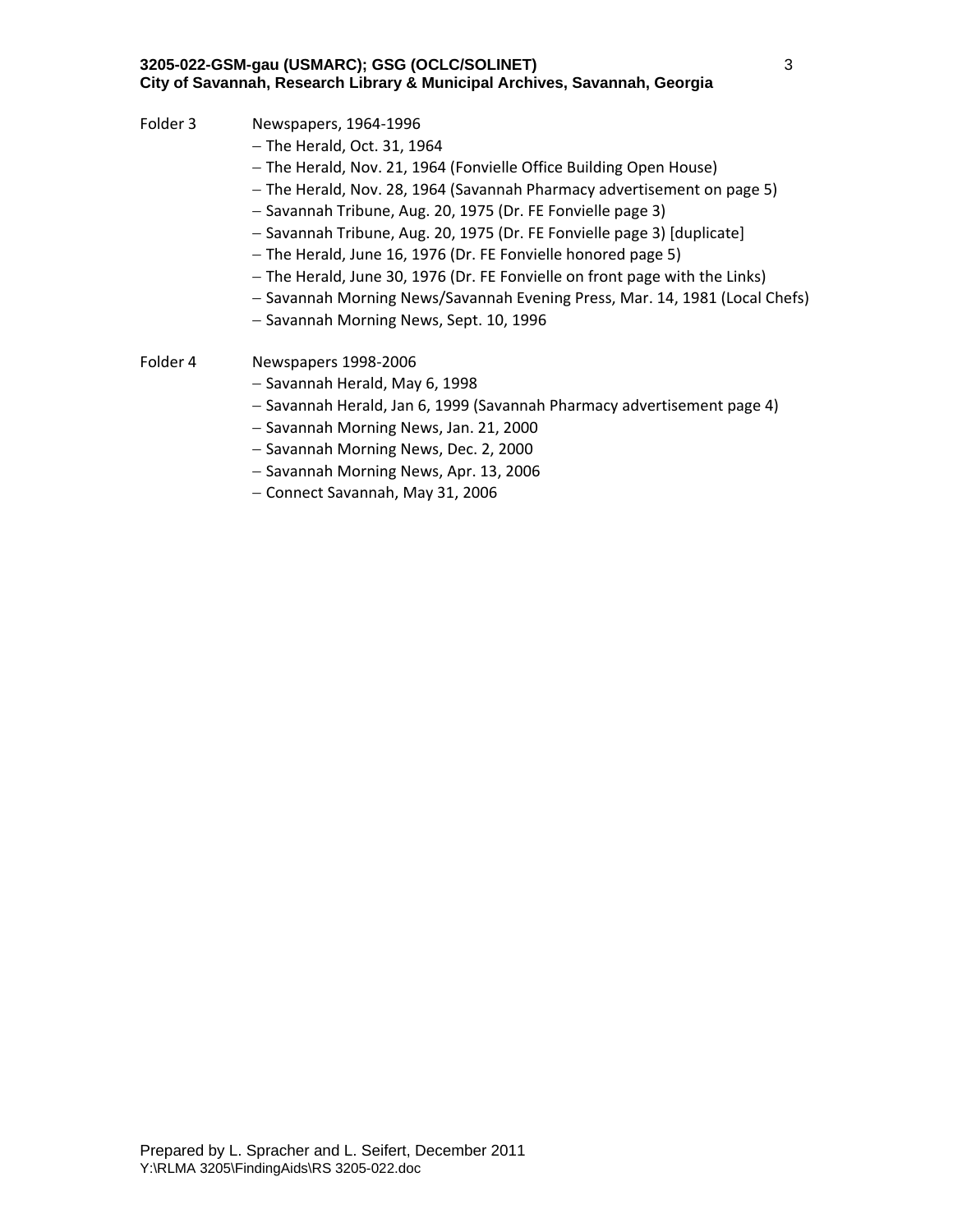| <b>Record Series #:</b> | 3205-023                                  |
|-------------------------|-------------------------------------------|
| Name:                   | Savannah Pharmacy Records – Legal Records |
| Dates:                  | 1912-2007                                 |
| Extent/Size:            | 22 folders (0.65 cubic feet)              |

Record Series 3205‐023, Savannah Pharmacy Records – Legal Records (1912‐2007) includes legal documents and correspondence related to the founding and ownership of the Savannah Pharmacy business, the business' property holdings, contracts, estates, insurance, lawsuits, incorporation, business licenses and certificates, trademarks, loans, etc.

*Arrangement:* by topic and then roughly chronologically

#### *Inventory:*

#### **Box 3205‐023‐1 [housed in Box 3205‐000‐3]**

Folder 1 Savannah Pharmacy Founding and Ownership Documents, 1915-2006

- Deed of Sale: Lee Chemical Company sold their drug company to Walter E. Moody and Joseph E. Fonvielle, 1915
- Premium Notice for Fidelity Bond (Permit to Use and Sell Distilled Spirits), 1918
- Agreement between Walter E Moody and Joseph E Fonvielle "not to be a surety, endorser, bondsman, nor incur any liability for" anyone else or any other business, 1933
- Letter certifying Boaen's Drug store is free of debt, 1946
- Bill of Sale: Joseph E Fonvielle DBA Savannah Pharmacy purchased Boaen Drug Store (1221 W. Broad St.), 1946
- Arbitration Findings: Value of Savannah Pharmacy for Joseph E Fonvielle and Mary Moody, 1950
- Legal correspondence about settlement between Joseph E Fonvielle and Mary Moody, 1951‐1952
- Agreement between Mary Moody and Joseph E Fonvielle, 1952
- Handwritten notes on dissolving Fonvielle/Moody partnership, 1953
- $-$  Incorporation Certificate for Savannah Pharmacy, Inc. and Articles of Incorporation
- $-$  Quit Claim Deed: W. Earl Fonvielle sold W. Clay Fonvielle, North half of Lot 6, Lots 7, 8, 13, 14, 20 in Elliott Ward for \$1 (copy), 2002
- Quit Claim Deed: W. Clay Fonvielle sold W. Earl Fonvielle, North half of Lot 6, Lots 7, 8, 13, 14, 20 in Elliott Ward for \$1, 2002
- Correspondence from W. Clay Fonvielle to W. Earl Fonvielle announcing resignation as vice president , 2002
- Correspondence from W. Clay Fonvielle to W. Earl Fonvielle announcing intent to sell 916 MLK Jr. Blvd property, 2003
- Civil Lawsuit: W. Earl Fonvielle, Plaintiff versus W. Clay Fonvielle, Defendant over Elliott Ward property, 2003
- Civil Action: W. Earl Fonvielle, Plaintiff versus W. Clay Fonvielle, Defendant, 2003
- Printed email about lawsuit between W. Earl Fonvielle and W. Clay Fonvielle, 2003
- Notice to W. Earl Fonvielle: 916 MLK Jr. Blvd will be sold due to unpaid taxes, 2005
- Notarized letter of agreement between W. Clay Fonvielle and W. Earl Fonvielle about the sale of 916 MLK Jr. Blvd, 2006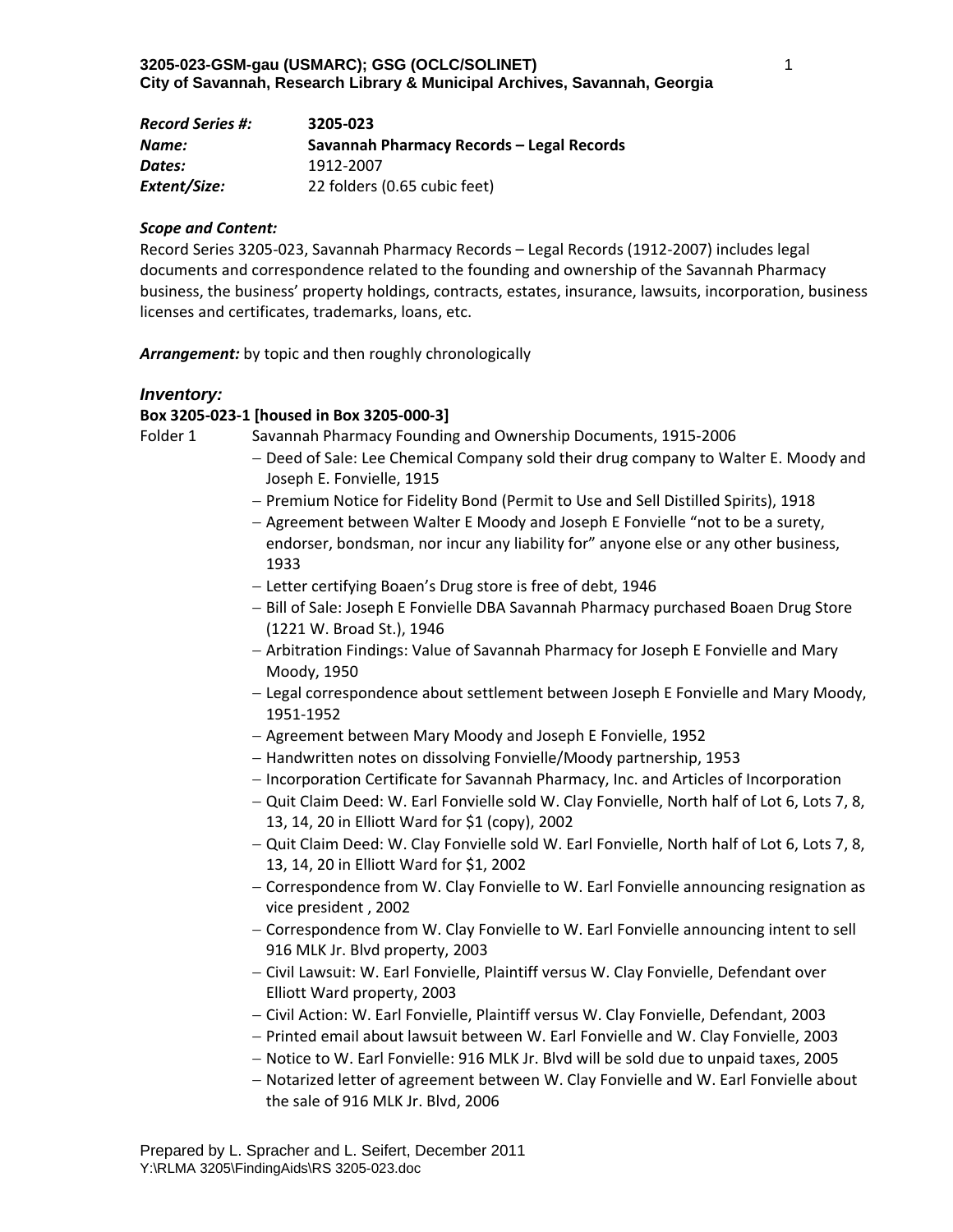- 2
- Notarized letter of agreement between W. Clay Fonvielle and W. Earl Fonvielle about the sale of 916 MLK Jr. Blvd, 2006 [Duplicate]

#### Folder 2 Deeds and Correspondence for 719 W. Broad St., 1919-1963

- Deed: Samuel Clark sold Walter E. Moody and Joseph E. Fonvielle the North half of Lot 1, Garden Ward, Savannah, 1919
- Deed to Secure Debt: Walter E. Moody and Joseph E. Fonvielle to Wage Earners Savings Bank for North half of Lot 1, Garden Ward, 1919
- Quit Claim Deed: ON Carr quits claim on North half of Lot 1, Garden Ward to FE Fonvielle, 1960
- Quit Claim Deed: William Taylor, Jr. quits claim on North half of Lot 1, Garden Ward to FE Fonvielle, 1960
- $-$  Quit Claim Deed: Frances Wyche quits claim on North half of Lot 1, Garden Ward to FE Fonvielle, 1960
- Quit Claim Deed: Louis Epps quits claim on North half of Lot 1, Garden Ward to FE Fonvielle, 1960
- Quit Claim Deed: Stratton Lee quits claim on North half of Lot 1, Garden Ward to FE Fonvielle, 1960
- Quit Claim Deed: Granville Lee quits claim on North half of Lot 1, Garden Ward to FE Fonvielle, 1960
- Quit Claim Deed: Carrie L. Henson quits claim on North half of Lot 1, Garden Ward to FE Fonvielle, 1960
- Affidavit of Louis R. Epps relating to North half of Lot 1, Garden Ward chain of title, 1960
- Executor's Deed: FE Fonvielle purchased Mary Moody's part of the Savannah Pharmacy, 1960
- Legal Correspondence about selling North half of Lot 1, Garden Ward to Savannah Housing Authority, 1963
- Petition of the Housing Authority of Savannah, 1963
- Housing Authority of Savannah versus North half of Lot 1, Garden Ward and the answer of Lillian P. Fonvielle and FE Fonvielle, 1963
- Appointment of Special Master in Housing Authority versus Lillian P. Fonvielle et al
- Order that all defendants appear in court in Housing Authority versus Lillian P. Fonvielle, et al, 1963
- Closing Statement for sale of North half of Lot 1, Garden Ward, Savannah, 1963
- Folder 3 Property Deeds for Randolph Street Branch of the Savannah Pharmacy, 1912-1956
	- Deed to Secure Debt: Samuel K. Platshek sold Thomas Sloan Young East portion of Lot 23, Gilmerville Ward, Savannah, 1912
	- Deed: Samuel L Platshek sold to William T. Pritchett eastern portion of Lot 23, Gilmerville Ward, 1913
	- Deed: William T. Pritchett to FN Shuman, sold eastern portion of Lot 23, Gilmerville Ward, 1913
	- Warranty Deed: FN Shuman to Charles M Gibbs, sold eastern portion of Lot 23, Gilmerville Ward, 1917
	- Warranty Deed: Charles M. Gibbs to Frank N Shuman, sold eastern portion of Lot 23, Gilmerville Ward, 1919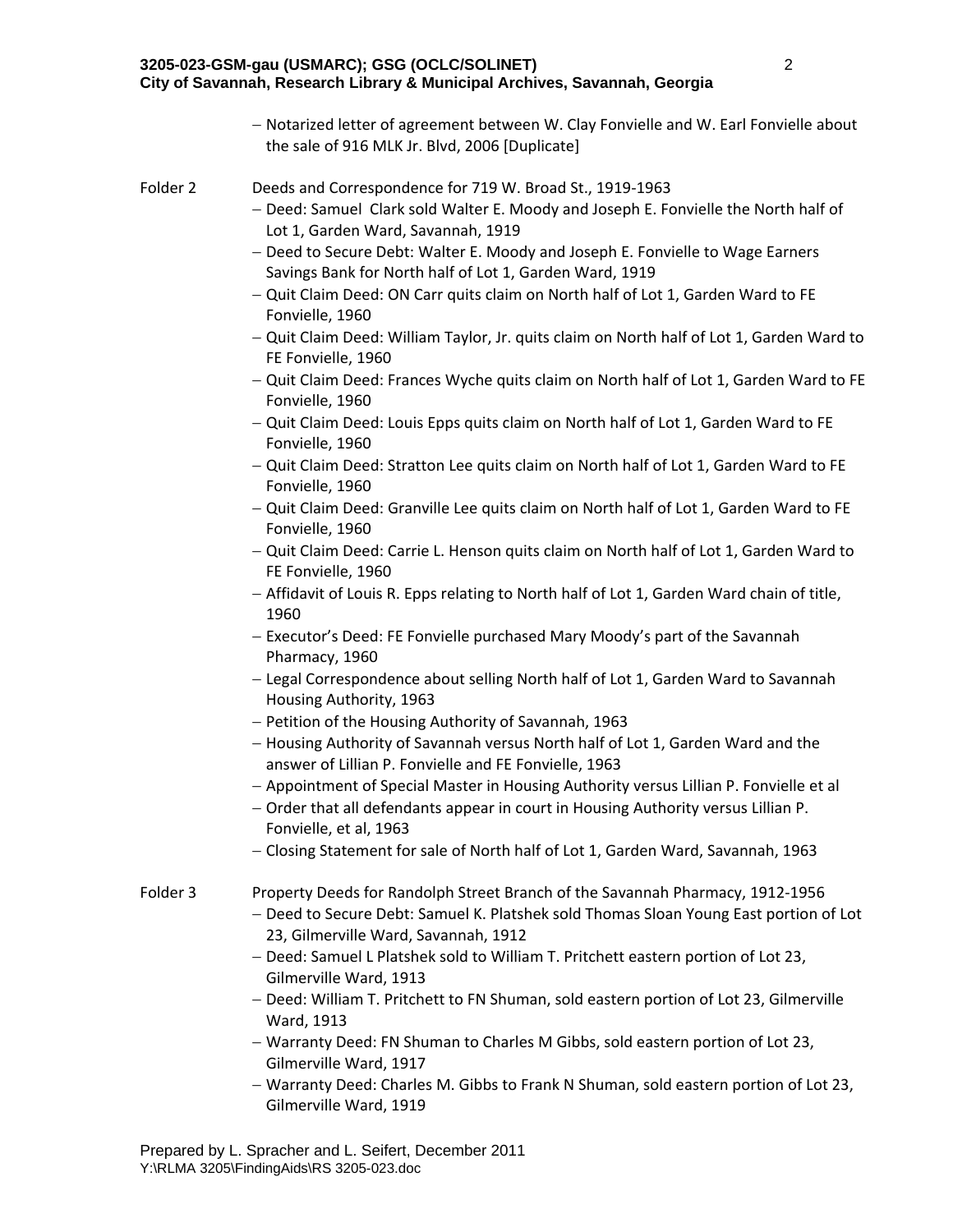- Deed: Thomas T. Freeman Jr. to FN Schuman sold Lot 25, Gilmerville Ward, 1922
- Deed to Secure Debt: Frank N Schuman to Atlantic Savings and Trust Company sold southwestern portion of Lot 25, Gilmerville ward, 1930
- Deed: Helen C. Rowland to Frank N Schuman, sold North and West half of Lot 26, Gilmerville Ward, 1936
- Deed to Secure Debt: Frank N Schuman to Max L Wolff, sold North and West half of Lot 26, Gilmerville Ward, 1936
- $-$  Trustee's Deed: James W. Hennessy Jr. to Mendel Real Estate and Investment Company, sold Northwest portion of Lot 27, Gilmerville Ward, 1928
- Statement of Settlement on Sale of Northwest portion of Lot27 Gilmerville ward, Mendel Real Estate and Investment Company to WE Moody and JE Fonvielle
- Renewal Agreement: WE Moody and JE Fonvielle with James R Sheldon about Northwest portion of Lot 27, Gilmerville ward, 1931
- Renewal Agreement: WE Moody and JE Fonvielle with James R Sheldon about Northwest portion of Lot 27, Gilmerville ward, 1934
- Renewal Agreement: WE Moody and JE Fonvielle with James R Sheldon about Northwest portion of Lot 27, Gilmerville ward, 1935
- Deed to Secure Debt: WE Moody and JE Fonvielle to Leila M. Hicks, East part of Lot 23, North and West half of Lot 26, and Southwest part of 25, Gilmerville Ward, 1939
- Statement of Closing of Sale: Lots in Gilmerville Ward, from Savannah Bank and Trust Company (Executor of Frank N. Schuman) to Drs. Moody and Fonvielle, 1939
- Statement of Closing of Sale: Lots in Gilmerville Ward, from Savannah Bank and Trust Company (Executor of Frank N. Schuman) to Drs. Moody and Fonvielle, 1939 [duplicate]
- Statement of Settlement: Sale of 207-208-209-214-216 Randolph St., FN Schuman Estate to We Moody and JE Fonvielle, no date
- Statement of Settlement: Sale of 207-208-209-214-216 Randolph St., FN Schuman Estate to We Moody and JE Fonvielle, no date [duplicate]
- Official Sale Ticket: Southwest part of Lot 25 (214‐216 Randolph St), North and west half of Lot 26 (208 Randolph St), Lot 23 (207‐209 Randolph St), in Gilmerville Ward, sold by Savannah Bank and Trust (Executor of FN Schuman) to Walter E Moody and Joseph E. Fonvielle
- Receipt for purchase of east portion of Lot 23, Gilmerville Ward, 1950
- Offer of Sale of Land: 202 Randolph St. and 709 E. Oglethorpe Ave., Estate of JE Fonvielle and Estate of Mary Moody to Housing Authority of Savannah, 1956
- Handwritten notes on selling Gilmerville Ward Lots, circa 1950s
- Folder 4 Loans and Bills of Sale, 1915‐2000
	- Promissory notes: Joseph Fonvielle and Walter Moody paying Lee Chemical Company (four installment payments), 1915
	- 21 promissory notes at \$30 each: Artesian Drug Company selling to Walter Moody and Joseph Fonvielle, 1918
	- Promissory note: Savannah Pharmacy to the Liquid Carbonic Company, 1925
	- "JE Forwielle" assessed \$100 payment as a stockholder in the Wage Earners Savings Bank, 1928
	- Walter Moody assessed \$100 payment as a stockholder in the Wage Earners Savings Bank, 1928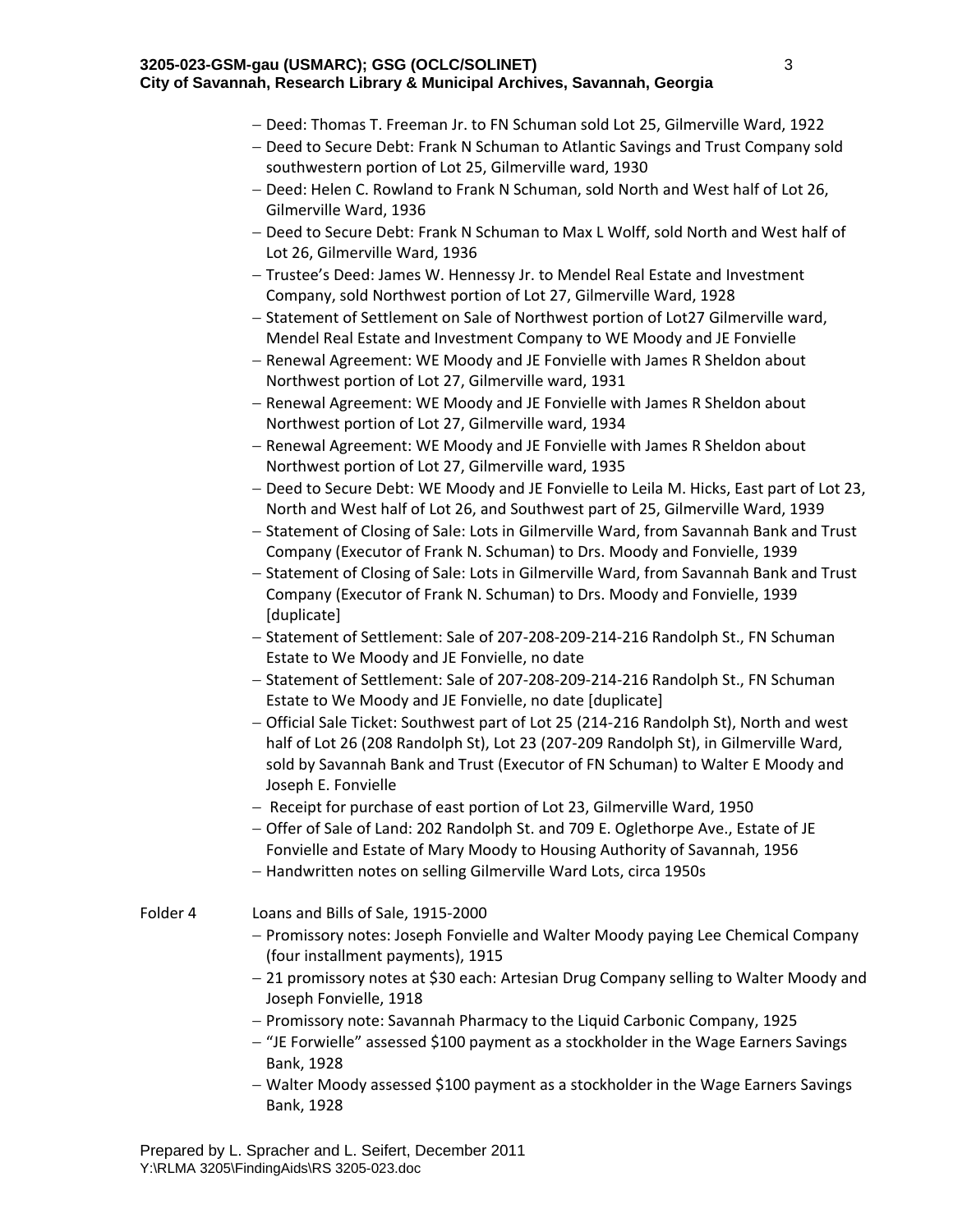- Correspondence regarding loan to St. Paul's CME Church, 1928
- Two promissory notes: Mendel Real Estate and Investment Company to James R. Sheldon, 1928
- Anna B. Collier selling Joseph Fonvielle and Walter Moody office equipment 1928
- Two promissory notes to Columbia Drug Company, 1929
- Promissory note: Joseph Fonvielle to W.A. Sheaffer Pen Company, 1929
- Loan: Savannah Savings & Real Estate Corporation loaning to Joseph Fonvielle
- Deed to Secure Debt: Nathaniel Collier to Joseph Fonvielle and Walter Moody
- Promissory Notes: Joseph Fonvielle and Walter Moody to E.R. Squibb & Sons, 1932
- Correspondence about debt with James R. Sheldon, 1936
- Promissory note: Walter Moody to Citizens and Southern National Bank
- Promissory note: Walter Moody to Joseph Fonvielle to pay Leila M. Hicks
- Conditional Bill of Sale: Walter Moody and Joseph Fonvielle buying a second hand freezer and hardner from Arthur S. Givens
- Promissory note: Emanuel Kronstadt, 1946
- Sixty Promissory notes: Joseph Fonvielle and Mary Moody, 1946-1951
- Correspondence about Deed from Joseph Fonvielle to AME Zion Church, 1948
- 28 promissory notes: Joseph Fonvielle to Citizens and Southern National Bank, 1949‐ 1952
- Receipt from Citizens and Southern National Bank for Joseph Fonvielle
- Four notices from Citizens and Southern National Bank loan and discount department, 1950‐1951
- Correspondence about cancelled note, 1951
- Promissory note: Joseph Fonvielle and Mary Moody loaned to Julia G. Martin
- Correspondence about canceled note, 1953
- Four promissory notes: Joseph Fonvielle to Citizens and Southern National Bank, 1953‐ 1955
- Notice from Citizens and Southern National Bank, 1954
- $-$  Handwritten promissory note on Savannah Pharmacy note paper, 1961
- Furniture loan receipt book, 1977‐1978
- Promissory note: Frances Fonvielle and William Fonvielle paying Trust Company of Georgia Bank of Savannah, NA, 1982
- 26 receipts for installment loan and a canceled check, 1994‐1997
- Wachovia loan to Savannah Pharmacy: loan application, receipt, deposit ticket, 2000

Folder 5 Deeds for Lots 1, 4, 5, and 8, Law Ward, 1919

- Deed: WE Moody and JE Fonvielle sold to Selig Mendel, Lots 1, 4, 5, 8 in Law Ward, Savannah , 1919
- Deed: Selig Mendel, Golientje Mendel, and Carl Mendel sold to WE Moody and JE Fonvielle, Lots 1, 4, 5, 8 in Law Ward, Savannah , 1919
- Agreement for Warranty Title: WE Moody and JE Fonvielle sold to William Washington, Lot 8 Law Ward, 1919
- Agreement for Warranty Title: WE Moody and JE Fonvielle sold to William Washington, Lot 8 Law Ward, 1919 [duplicate]
- Agreement for Warranty Title: WE Moody and JE Fonvielle sold to Josephine Bottamus, Lot 1 Law Ward, 1919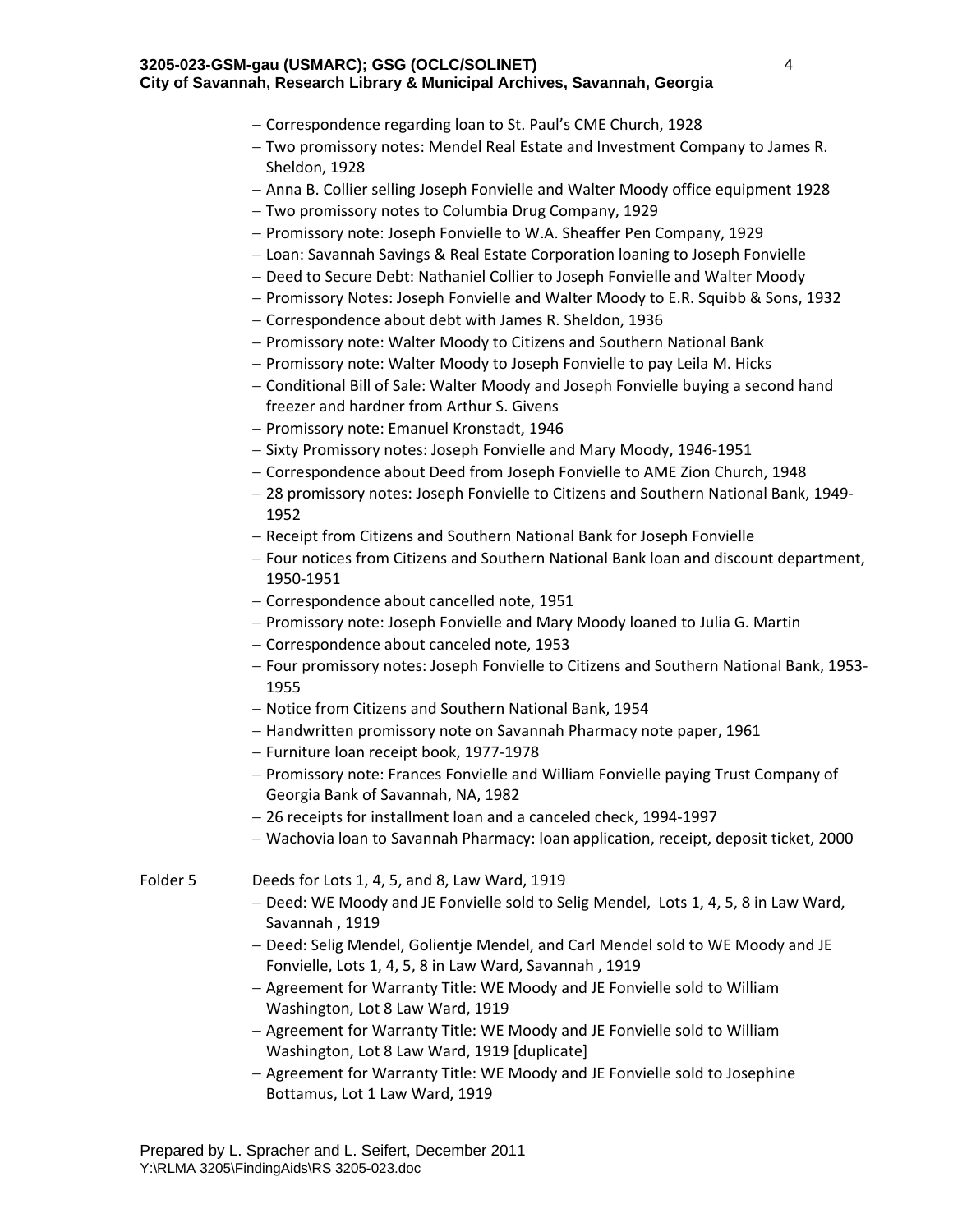| Folder 6 | Sale of Lot 13, Block F, Glen Ward, 1924, 1955<br>- Warranty Deed: Willie Mae Burton to WE Moody and JE Fonvielle sold Lot 13, Block F,<br>Glen Ward, 1924<br>- Statement of Sale: Estate of Mary Moody and Estate of Joseph E Fonvielle to Phillip W.<br>Cooper sold part of Lot 13, Block F, Glen Ward, 1955 |
|----------|----------------------------------------------------------------------------------------------------------------------------------------------------------------------------------------------------------------------------------------------------------------------------------------------------------------|
|          |                                                                                                                                                                                                                                                                                                                |
| Folder 7 | Liens and Deeds for Lots 46, 47, 48, Law Ward, 1928-1940<br>- Materialman's Lien: WJ Bremer, East part of Lot 48, West part of Lot 47, Law Ward,                                                                                                                                                               |
|          | 1928<br>- Materialman's Lien: WJ Bremer, East part of Lot 47, West part of Lot 46, Law Ward,<br>1928                                                                                                                                                                                                           |
|          | - Materialman's Lien: Savannah River Lumber Company versus Savannah Savings and<br>Real Estate Corporation on Lot 47, part of Lot 46, and part of Lot 48, 1928                                                                                                                                                 |
|          | - Materialman's Lien: Neal Blun Company on East part of Lot 48, West part of Lot 47,<br>Law Ward, 1928                                                                                                                                                                                                         |
|          | - Materialman's Lien: Neal Blun Company on East part of Lot 47, West part of Lot 46,<br>Law Ward, 1928                                                                                                                                                                                                         |
|          | - Chain of Lien: Joseph L Jackson versus Savannah Savings and Real Estate Company on<br>East part of Lot 47, West part of Lot 46 in Law Ward and the South part of Lot 26,<br>Elliott Ward, 1928                                                                                                               |
|          | - Special Lien on Property: WJ Bremer versus Savannah Savings and Real Estate<br>Corporation and Valmore W Lebey, East part of Lot 47 and West part of Lot 46, Law<br>Ward, 1929                                                                                                                               |
|          | - Special Lien on Property: WJ Bremer versus Savannah Savings and Real Estate<br>Corporation and Valmore W Lebey, East part of Lot 48 and West part of Lot 47, Law<br>Ward, 1929                                                                                                                               |
|          | - Special Lien on Property: Neal Blun Company versus Savannah Savings and Real Estate<br>Corporation and Valmore W. Lebey about East part of Lot 48, West part of Lot 47, Law<br>Ward, 1929                                                                                                                    |
|          | - Special Lien on Property: Neal Blun Company versus Savannah Savings and Real Estate<br>Corporation and Valmore W. Lebey about East part of Lot 47, West part of Lot 46, Law<br>Ward, 1929                                                                                                                    |
|          | - Deed to Secure Debt: Walter E. Moody and Joseph E. Fonvielle to Atlantic Savings and<br>Trust Company about Lot 47, West part of Lot 46, East part of Lot 48, Law Ward, 1930                                                                                                                                 |
|          | - Cancellation of Materialman's Lien in favor of James H McKenna, covering portions of<br>Lots 46, 47, and 48, Law Ward, 1930                                                                                                                                                                                  |
|          | - Deed to Secure Debt: Phemie L. Moore to Walter E. Moody and Joseph E. Fonvielle on<br>East part of Lot 48 and West part of Lot 47, 1930                                                                                                                                                                      |
|          | - Deed to Secure Debt: Phemie L. Moore to Walter E. Moody and Joseph E. Fonvielle on<br>East part of Lot 48 and West part of Lot 47, 1930 [duplicate except for different<br>amount of money]                                                                                                                  |
|          | - Quit Claim Deed: Phemie L. Moore to Walter E. Moody and Joseph E. Fonvielle<br>conveying East part of Lot 48 and West part of Lot 47, Law Ward, 1940                                                                                                                                                         |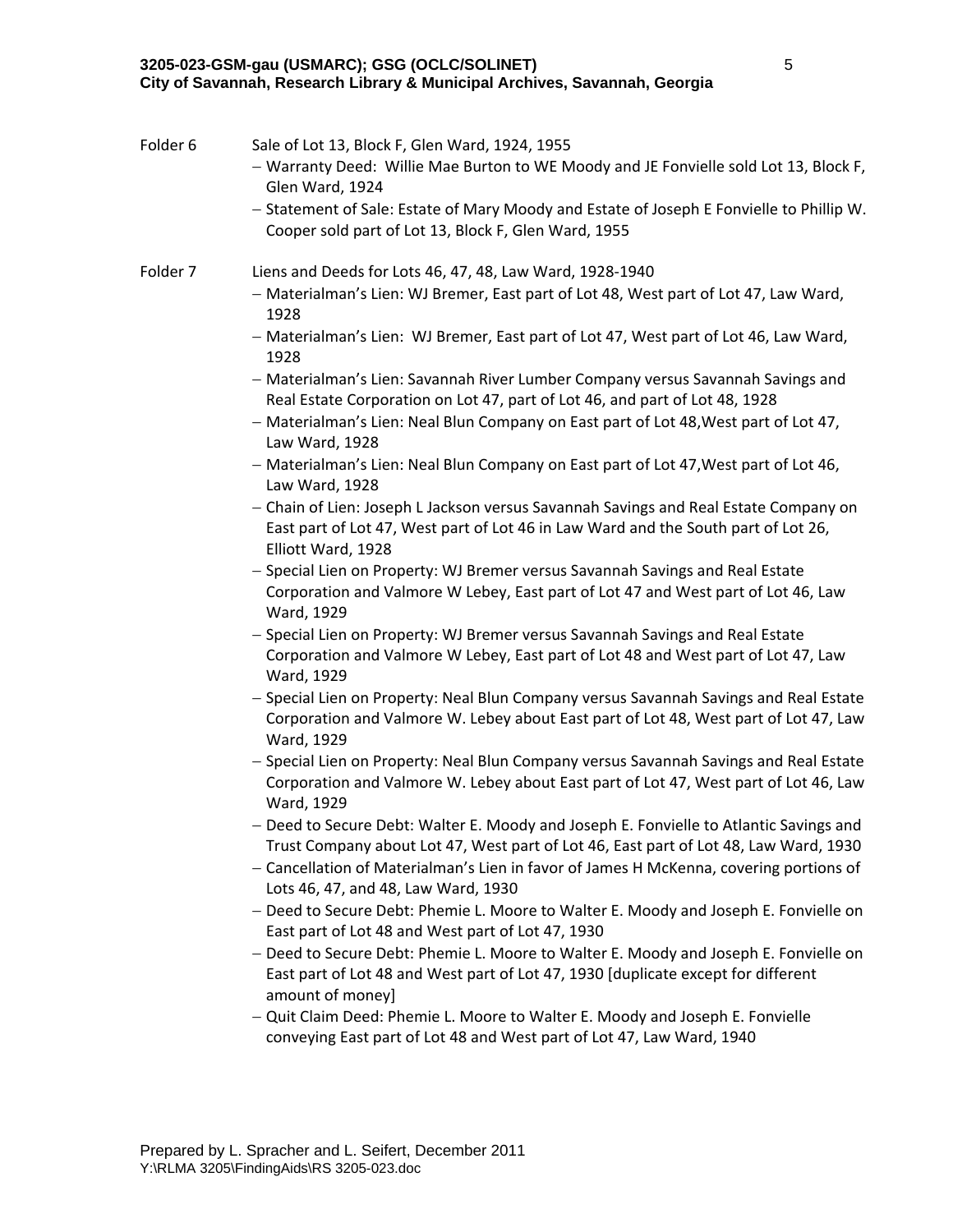| Folder 8 | Trademark Documents, 1927-1956<br>- Walter E. Moody and Jas. [sic] E. Fonvielle bought Egyption [sic]Hair Grower and<br>Shampoo right to manufacture and sell, 1929<br>- Walter E. Moody and Joseph Fonvielle bought 2/3 of trademark of Long-Ease<br>Company from Julian Eberhardt, 1927<br>- Walter E. Moody and Joseph Fonvielle bought 2/3 of trademark of Long-Ease<br>Company from Julian Eberhardt with addendum and clarification, 1927<br>- Sale of Interest in Trade Name: Julian H Eberhardt sold to Walter E Moody and Joseph<br>E. Fonvielle the trademark of Long-Ease Company and Long-Ease complete transfer,<br>fully relinquished, 1930<br>- Correspondence regarding Long Ease Trademark renewal, 1947<br>- Assignment of Trademark, 1947<br>- Assignment of Trademark, 1947<br>- Certificate of Renewal for Long-Ease trademark, 1947<br>- Correspondence about Long Ease trademark, 1956                                                                                                                                                                                                                                                                                                                                                                                                                                                                                                                                                                                                                                                                                                                                                                                                                                                                                                                                                                                                                             |
|----------|-------------------------------------------------------------------------------------------------------------------------------------------------------------------------------------------------------------------------------------------------------------------------------------------------------------------------------------------------------------------------------------------------------------------------------------------------------------------------------------------------------------------------------------------------------------------------------------------------------------------------------------------------------------------------------------------------------------------------------------------------------------------------------------------------------------------------------------------------------------------------------------------------------------------------------------------------------------------------------------------------------------------------------------------------------------------------------------------------------------------------------------------------------------------------------------------------------------------------------------------------------------------------------------------------------------------------------------------------------------------------------------------------------------------------------------------------------------------------------------------------------------------------------------------------------------------------------------------------------------------------------------------------------------------------------------------------------------------------------------------------------------------------------------------------------------------------------------------------------------------------------------------------------------------------------------------|
| Folder 9 | Insurance Policies, Correspondence, and Invoices, 1930-1975<br>- Collier Purchase, 709 E. Oglethorpe Ave, 1930<br>- Rhode Island Insurance Company, 208 Randolph Street, 1942<br>- Mercantile Insurance Company, building at 207-209 Randolph St., 1942<br>- Miller's Mutual Fire, 214-216 Randolph St, 1942<br>- Rhode Island Insurance Company<br>- Casualty Indemnity Exchange Druggists Liability, Renewal for 719 W. Broad St, 1944<br>- Atlantic Mutual Fire Insurance Company, 202 Randolph St., 1946<br>- Atlantic Mutual Fire Insurance Company, 1221 West Broad St, 1949<br>- Pearl Assurance Company, Ltd. policy renewal, 1950<br>- E.C. Blackshear Agency invoice for Savannah Pharmacy, 1951<br>- Atlantic Mutual Fire Insurance Company, 719 W. Broad St, 1951<br>- Casualty Indemnity Exchange, Druggist's Liability, 719 W. Broad St, 1951<br>- Atlantic Mutual Fire Insurance Company, 1221 W. Broad St, 1951<br>- Druggists Indemnity Exchange, 719 W Broad St., 1952<br>- Pacific Indemnity Company, 719 W. Broad St., 1956<br>- Druggists Indemnity Exchange, 719 W. Broad St., 1957<br>- Druggists Indemnity Exchange, 719 W. Broad St., 1958<br>- Pacific Indemnity Company, 719 W. Broad St., 1959<br>- Atlantic Mutual Fire Insurance Company, 719 W. Broad St., 1959<br>- Druggists Indemnity Exchange, 719 W. Broad St., 1960<br>- The American Insurance Company, 719-721 W. Broad St., 1960<br>- NP Corish & Company, 719-721 W. Broad St., 1960<br>- Notice to insured of cancellation of insurance policy, 1960<br>- Druggist Indemnity Exchange, 719 W. Broad St., 1961<br>- Fireman's Fund Insurance Company, 719 W. Broad St., 1962<br>- Druggists Indemnity Exchange, 719 W. Broad St, Fire Insurance, 1962<br>- Endorsement, Buffalo Insurance Company, addition of 914 West Broad St, 1962<br>- Letter from FE Fonvielle to NP Corish & Company, canceling insurance on 719-721 W.<br>Broad St, 1962 |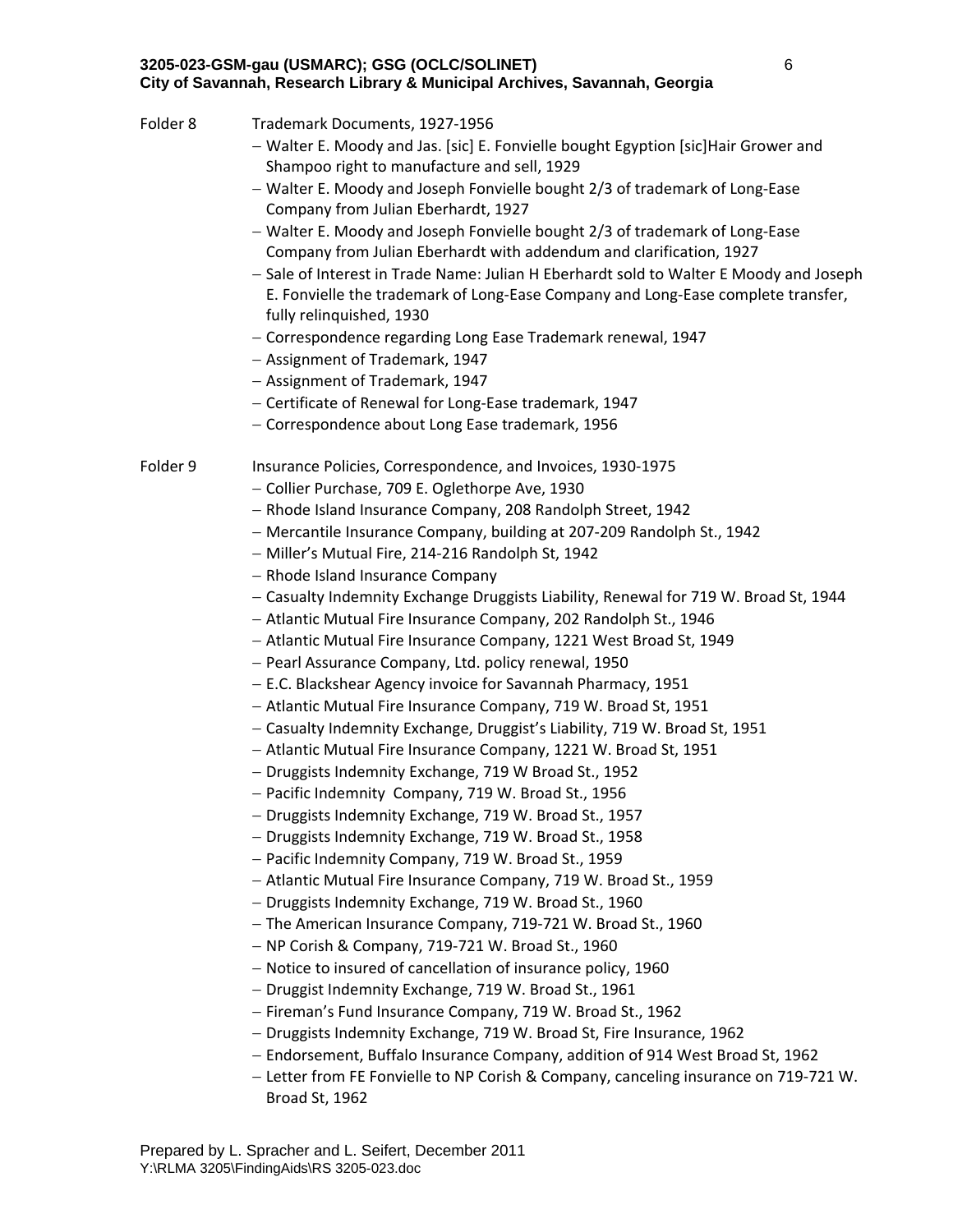- Buffalo Insurance Company policy, 1962
- Atlantic Mutual Fire Insurance Company, 719 West Broad St., 1963
- Druggists Indemnity Exchange, 719 W. Broad St, 1963
- Letter from FE Fonvielle to EC Blackshear Agency canceling insurance policy on 719‐ 721 W. Broad St., 1963
- Letter from Corish & Company Inc. to FE Fonvielle confirming cancelation, 1963
- EC Blackshear Agency summary invoice for 719‐721 W. Broad St., 1960‐1963
- Fireman's Fund Insurance Companies, 719 W. Broad St., 1964
- Fireman's Fund Insurance Company, 916 W. Broad St, 1964
- Cranman Insurance Agency, 719 W. Broad St., 1964
- Druggists Indemnity Exchange, 719 W. Broad, 1964
- Fitchburg Mutual Fire Insurance Company, 914‐918 W. Broad St., 1964
- Acme Insurance Agency, invoice for Fitchburg Builder's Risk Insurance, 1964
- Atlantic Mutual Insurance Company, 914-918 W. Broad St, 1964
- Atlantic Mutual Insurance Company, 914-918 W. Broad St., 1965
- Druggists Indemnity Exchange correspondence on new building, 1965
- Installment notice, Fireman's Fund, 719 W. Broad, 1965
- Druggists Indemnity Exchange correspondence on new building, 1965
- Atlantic Insurance and Investment Company, Inc. invoice for changing buildings, 1965
- Shelby Mutual Insurance Company, 916 W. Broad St, 1965
- Druggists Indemnity Exchange correspondence on new building, 1965
- Druggists Indemnity Exchange, 916 W Broad St., 1965
- Druggists Indemnity Exchange correspondence on new building and invoice, 1965
- Atlantic Insurance and Investment Company quote and invoice 1965
- Cranman Insurance Agency, 916 W. Broad St., 1966
- Druggists Indemnity Exchange, 916 W. Broad St., 1966
- Druggists Indemnity Exchange, 916 W. Broad St., 1966
- Druggists Indemnity Exchange, 916 W. Broad St., 1967
- Acme Insurance Agency invoice 1967-1971
- Cranman Insurance Agency, Fireman's Fund, 916 W. Broad St., 1968
- Druggists Indemnity Exchange correspondence ending policy, 1968
- Cranman Insurance Agency, 916 W. Broad St., 1969
- Acme Insurance Agency, 916 W. Broad St., 1970
- Cranman Insurance Agency, 916 W. Broad St., 1970
- Cranman Insurance Agency, 916 W. Broad St., 1971
- Acme Insurance Agency, 1971
- Atlantic Mutual Fire Insurance Company policy, 1971
- Central Mutual Insurance Company, 1972
- Acme Insurance Agency, 1972
- Central Mutual Insurance Company, 1972‐1974
- Fireman's Fund American Insurance Companies correspondence ending policy, 1972
- Central Mutual Insurance Company, 914‐918 W. Broad St., 1975
- Central Mutual Insurance Company Audit Report Form, 1979
- Shelby Mutual Insurance Company policy, no date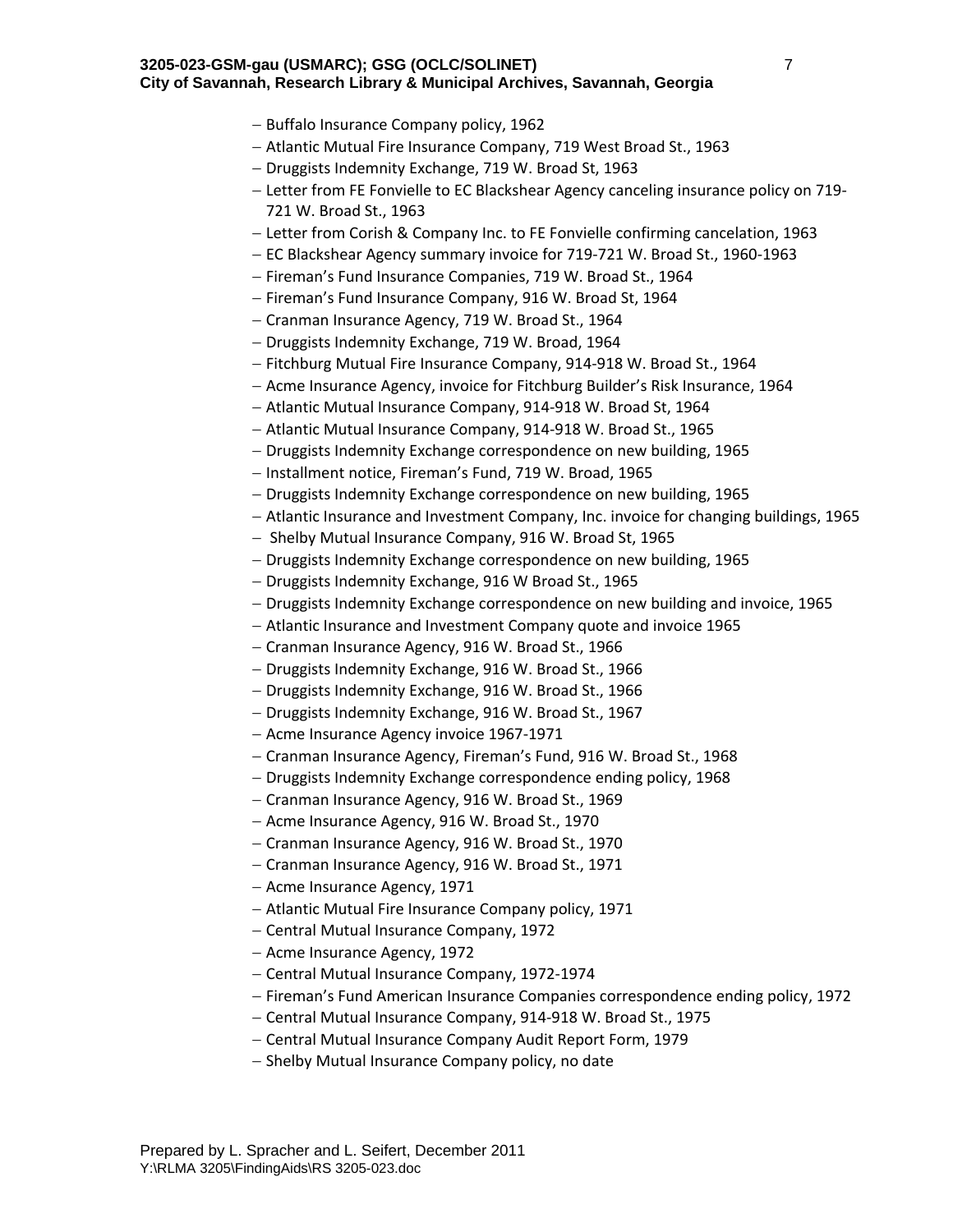## **3205-023-GSM-gau (USMARC); GSG (OCLC/SOLINET) City of Savannah, Research Library & Municipal Archives, Savannah, Georgia**  8 Folder 10 Insurance Invoices and Policies, 1983-1995 - Southern Trust Insurance Company invoice, 1983-1984 - The Hartford invoice 1987 Hartford Insurance Policy 1988‐1989, 1991, 1993‐1995 Folder 11 Insurance Invoices and Policies, 1996-2006 USF+G Insurance Policy 1995‐1997 USF+G Insurance invoice 1996 Travelers Property Casualty invoice 1997‐2003, 2004‐2006 Travelers Property Casualty Insurance Policy 1998‐2001 - Zurich Insurance Policy 2005-2006 - Insurance Application, no date Folder 12 Purchase and Transfer of Lots 7, 8, and part of Lot 6 in Elliott Ward, 1955-1965, 2000 Deed to sell and split profits of Randolph St. and Augusta Avenue branches of Savannah Pharmacy between Walter Scott/Citizens and Southern National Bank and Frances E Fonvielle/Lillian P Fonvielle (executors of wills of Walter E Moody and Joseph E Fonvielle respectively), 1955 - Correspondence, Sales Contract, and Settlement Statement for North half of Lot 6, Lots 7 and 8, Part of Lot 13, Lots 14, 20 in Elliott Ward, 1962 - Invoice for survey of Elliott Ward, 1962 - Deed to Secure Debt: Lillian P Fonvielle and Frances E Fonvielle lent from North Carolina Mutual Life Insurance Company, 1965 Correspondence about lost deed, 2000 - Deed: Transfer of property in Elliott Ward from the Estate of Frances E Fonvielle to W. Earl Fonvielle (plus 2 copies), 2000 Folder 13 Business Licenses and Certificates, 1929-2007 - Food Handler Certificate, 1978 - Certificate of Registration from Georgia Department of Revenue Georgia State Board of Pharmacy License, 1929, 1948, 1969, 1977, 1979, 1981‐1995 - Application for license, Georgia State Board of Pharmacists, 1982, 1995 City of Savannah Business License, 1968‐1973, 1978‐1994 - Specific Tax for 1949, Licenses 1949 - Receipt from Ordinary Office, Savannah Pharmacy registered to do business, 1949 Georgia Board of Pharmacy License, 1994 - Sales Tax Exemption Certificate, 1995 City of Savannah Business Tax Certificate, 1995, 2007 Receipt for Business License, 1999‐2000 - Receipt for City of Savannah City Marshall's Office, 2000-2001 - Correspondence, no date Folder 14 Employment Agreements, 1965, 1976 Employment agreement between Frances E Fonvielle and Dr. Nathaniel Patrick, 1965 - Employment agreement between Frances E Fonvielle and Dr. Deborah Gay, 1976 (document is in very poor condition)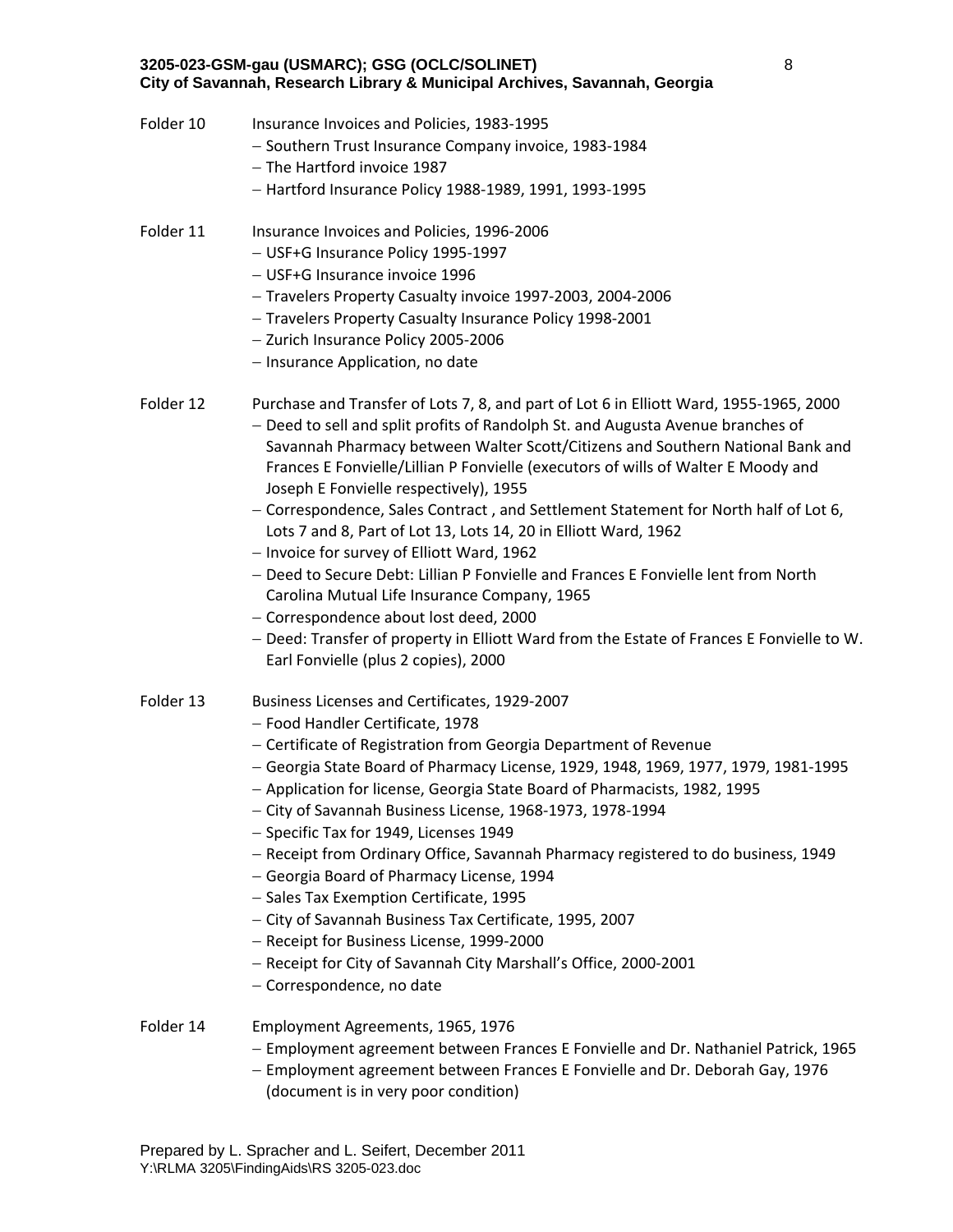| Folder 15 | Incorporation Documents and Stocks, 1982-1990<br>- Incorporation document, 1982<br>- Bylaws of Savannah Pharmacy, Inc. 1982<br>- Minutes of meeting of Stockholders and Directors of Savannah Pharmacy, Inc., 1982<br>- Book of Stock Certificates, 1982<br>- Register of Shares of Stock Issued<br>- Individual Shareholders Records of Shareholdings<br>- Records of Stock Issued<br>- Bill of Sale for Savannah Pharmacy, Inc. stock, 1990<br>- Note: Stock documents were found in a three-ring binder and folder labeled<br>"Savannah Pharmacy Inc., Corporate Records". Documents were removed due to<br>mold on the binder.                                                                                                                                                                                                                                                                                                                                              |
|-----------|---------------------------------------------------------------------------------------------------------------------------------------------------------------------------------------------------------------------------------------------------------------------------------------------------------------------------------------------------------------------------------------------------------------------------------------------------------------------------------------------------------------------------------------------------------------------------------------------------------------------------------------------------------------------------------------------------------------------------------------------------------------------------------------------------------------------------------------------------------------------------------------------------------------------------------------------------------------------------------|
| Folder 16 | Stocks and Incorporation Documents, 1982-2005<br>- Two stock certificates, 1982<br>- Promissory note, 1982<br>- Correspondence, 1982<br>- Four Certificates of Authority, 1982<br>- Certificate of Authority authorizing corporate borrowings, 1982<br>- Corporation Annual Registration, 1998<br>- Corporation Annual Registration, 2001<br>- Corporation Annual Registration, 2005                                                                                                                                                                                                                                                                                                                                                                                                                                                                                                                                                                                            |
| Folder 17 | Contracts with Other Companies, 1987-2006<br>- Computascript Software Maintenance and Support Agreement, 1987<br>- Maintenance Agreement for Coastal Electronic Maintenance, 1987<br>- Pharmacy Provider Agreement Express Scripts, 1997, 2005<br>- Pharmacy Provider Agreement Consultec Inc. 1998<br>- Pharmacy Provider Agreement Caremark, 1998, 2002<br>- Cardinal Health Sales/Credit Terms, Application and Agreement, 1999<br>- Pharmacy Provider Agreement Humana, 2000, 2003<br>- Pharmacy Provider Agreement MedCare Pharmacy Network, 2001<br>- Pharmacy Provider Agreement Wellpoint Pharmacy Management, 2001<br>- Pharmacy Provider Agreement Advance PCS, 2001, 2002<br>- Pharmacy Provider Agreement Argus Health Systems, 2002, 2003<br>- Pharmacy Provider Agreement Health Extras, 2002<br>- Pharmacy Provider Agreement Prescription Solutions, 2003<br>- Pharmacy Provider Agreement Tmesys Inc., 2003<br>- Pharmacy Provider Agreement Catalyst Rx, 2006 |
| Folder 18 | Lawsuits, 2002-2005<br>- Cardinal Health Inc. versus Savannah Pharmacy Inc., 2002<br>- Wachovia Bank versus Savannah Pharmacy Inc., 2005<br>- Cross Country Bank versus William E. Fonvielle, 2005<br>- Wachovia Bank versus Savannah Pharmacy Inc. and William E Fonvielle, 2005                                                                                                                                                                                                                                                                                                                                                                                                                                                                                                                                                                                                                                                                                               |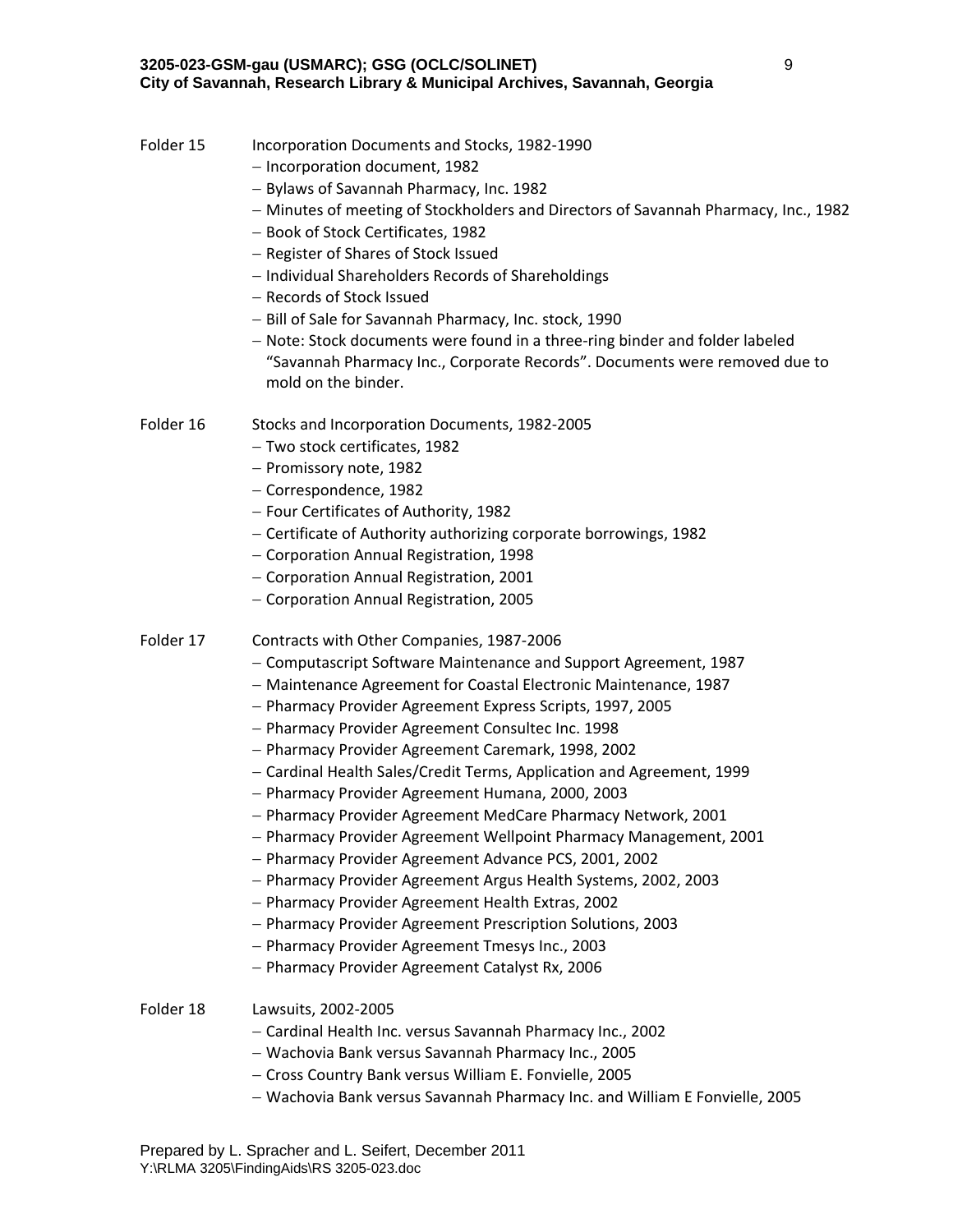| 2005                                                                                                                                                                                                                                                                                                                                                                                                                           |
|--------------------------------------------------------------------------------------------------------------------------------------------------------------------------------------------------------------------------------------------------------------------------------------------------------------------------------------------------------------------------------------------------------------------------------|
| Moses B. Spikes Deed and Insurance Policy, 1943-1945<br>- Rhode Island Insurance Company, 1000 W. 51 <sup>st</sup> St., Savannah, 1943<br>- Deed to Secure Debt between SM McDew Sr. and Moses B Spikes, 1945                                                                                                                                                                                                                  |
| Legal Correspondence, 1981-1986<br>- Legal correspondence is in very poor condition                                                                                                                                                                                                                                                                                                                                            |
| Correspondence regarding the Estates of Joseph E Fonvielle and William E Moody, 1946-<br>1962, 1998                                                                                                                                                                                                                                                                                                                            |
| Out-of-State Deeds and Sale Contracts, 1922-1923, 1973<br>- Deed between Mary Fonvielle Dillard and Joseph Fonvielle regarding selling property<br>in Goldsboro, NC for \$1, 1922<br>- Deed between Mary F. Dillard and Joseph Fonvielle regarding selling property in<br>Goldsboro for \$5, 1923<br>- Sales Contract: Frances E. Fonvielle buys Lot 17 in the Bradley Beach Subdivision,<br>Hilton Head, South Carolina, 1973 |
|                                                                                                                                                                                                                                                                                                                                                                                                                                |

Georgia Department of Labor Subpoena for President of Savannah Pharmacy Inc.,

- Note: all documents in poor condition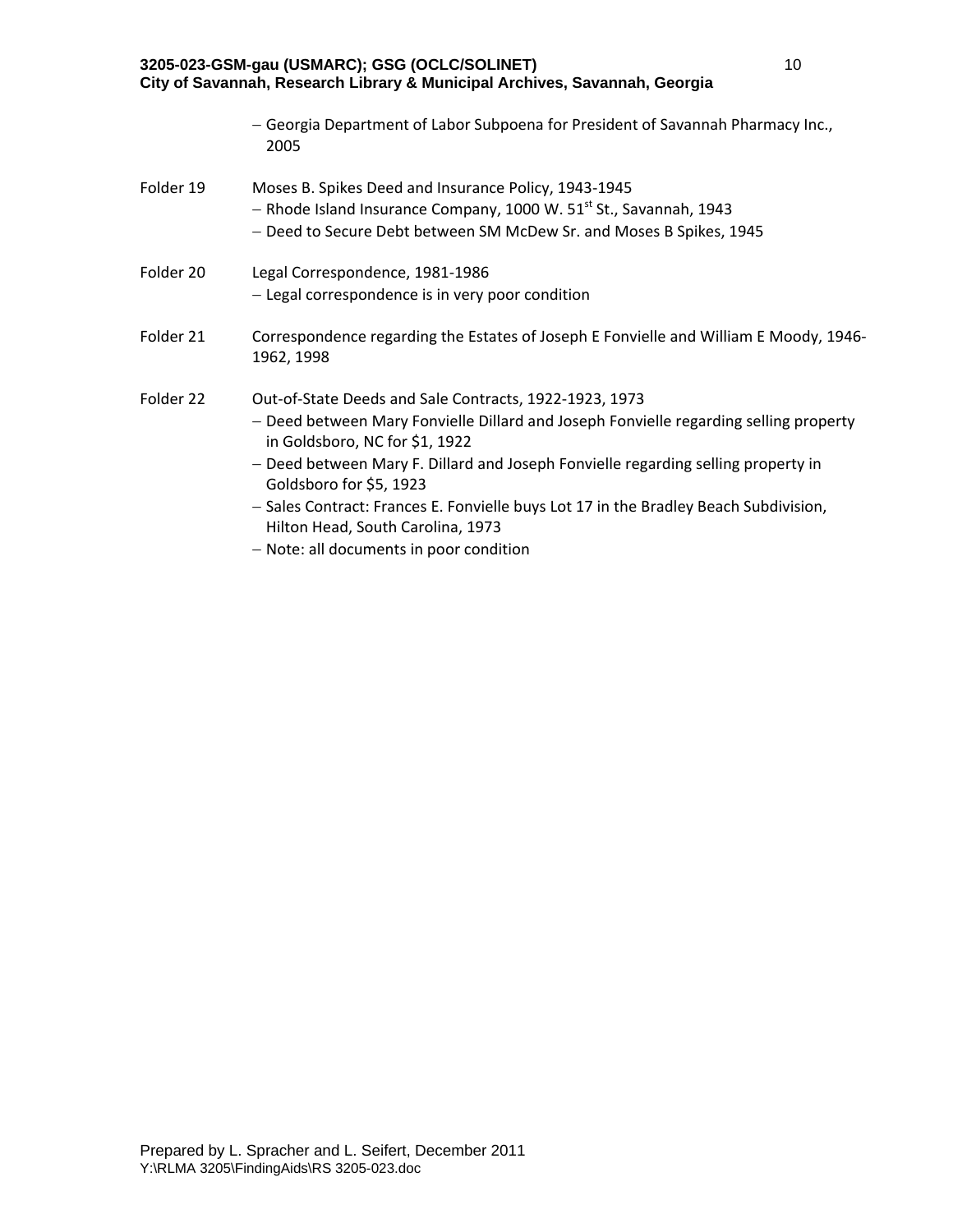| <b>Record Series #:</b> | 3205-024                                         |
|-------------------------|--------------------------------------------------|
| Name:                   | Savannah Pharmacy Records – Pharmaceutical Tools |
| Dates:                  | 1957-1986, no date                               |
| Extent/Size:            | 55 items (4.2 cubic feet)                        |

Record Series 3205‐024, Savannah Pharmacy Records – Pharmaceutical Tools (1957‐1986, no date) includes items used by the Savannah Pharmacy for preparing and filling prescriptions, including scales, beakers and flasks, mortars and pestles, pill sorters, bottles etc.

## *Inventory:*

See attached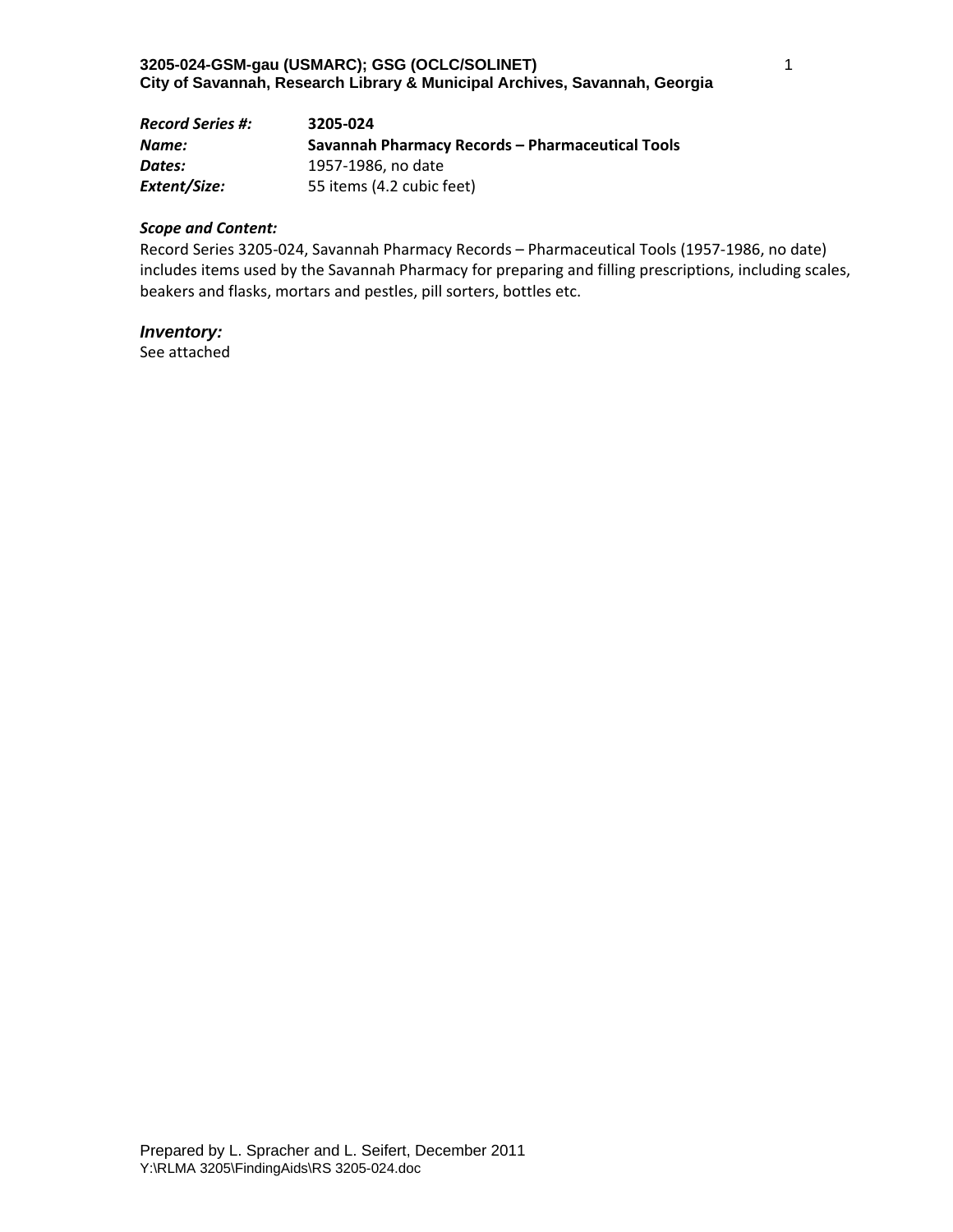| Box #        | Item#                       | <b>Description</b>                                                                            |
|--------------|-----------------------------|-----------------------------------------------------------------------------------------------|
| 3205-024-001 | 3205-024-001.1              | oval-based colorless glass bottle with plastic cap (broken)                                   |
| 3205-024-001 | 3. 8. 1.2 3205-024-001      | round-based, colorless glass bottle with plastic cap and pourable spout. It looks like the    |
|              |                             | spout also has a small screw-cap at one time. One of the bottle has a printed label:          |
|              |                             | "Savannah Pharmacy, Prescriptions A Specialty, Phone AD 2-7585" Typed on label:               |
|              |                             | "Distilled Water" Base has Owens' Scar                                                        |
| 3205-024-001 | 3205-024-001.4              | round-based, colorless glass bottle with glass stopper. Finish was probably created by a      |
|              |                             | fine lipping tool. Inside of bottle is covered with patina.                                   |
| 3205-024-001 | 3205-024-001.5              | round-based colorless glass bottle with glass stopper. Finish was created by a fine lipping   |
|              |                             | tool. Embossed on bottom: "Colgate & Co. Perfumers. New York"                                 |
| 3205-024-001 | 3205-024-001.6              | colorless glass funnel. Embossed on side: "16 oz."                                            |
| 3205-024-001 | 3205-024-001.7              | colorless glass funnel. Embossed on side: "4"                                                 |
| 3205-024-001 | 3205-024-001.8              | colorless glass flask, 500 mL/ 16 oz. capacity. Has mL and Oz. marked on opposite sides.      |
|              |                             | Part of foot is missing.                                                                      |
| 3205-024-001 | 3205-024-001.9              | colorless glass flask, 16 oz. capacity, marked in 1 oz increments in blue lines               |
| 3205-024-001 | 3205-024-001.10             | colorless glass flask with 250 mL/80z capacity, mL and oz. marked on opposite sides.          |
|              |                             | Base has many chips removed.                                                                  |
| 3205-024-001 | 3205-024-001.11             | colorless glass flask with 125mL capacity, marked in 25 mL increments with blue lines         |
| 3205-024-001 | 3205-024-001.12             | colorless glass flask with 2 oz. capacity, marked in 1/2 oz. increments in black lines on the |
|              |                             | side                                                                                          |
| 3205-024-001 | 3205-024-001.13, .14. & .15 | glass stirrer                                                                                 |
| 3205-024-001 | 3205-024-001.16             | colorless glass flask with 50 mL/ 2 oz capacity. mL and oz are marked on opposite sides of    |
|              |                             | the flask                                                                                     |
| 3205-024-001 | 3205-024-001.17             | small, colorless glass flask 25mL/ 1 oz/ 8 DR capacity. mL and DR marked on opposite          |
|              |                             | sides of flask                                                                                |
| 3205-024-001 | 3205-024-001.18             | colorless glass flask with 30mL/ 1 oz/ 8 DR capacity. mL, oz, and DR marked on opposite       |
|              |                             | sides of the flask.                                                                           |
| 3205-024-001 | 3205-024-001.19 & .20       | colorless shot glasses with four different measurement types: oz, mL, TEA, TABLE)             |
| 3205-024-001 | 3205-024-001.21             | colorless glass test tube                                                                     |
| 3205-024-001 | 3205-024-001.22             | small, colorless glass flask with 4 DR capacity. marked in 1 DR increments                    |
| 3205-024-001 | 3205-024-001.23             | small, colorless glass flask with 120m capacity, marked in 20m increments                     |
| 3205-024-001 | 3205-024-001.24             | small, colorless flask with 60 m capacity, marked in 10m increments                           |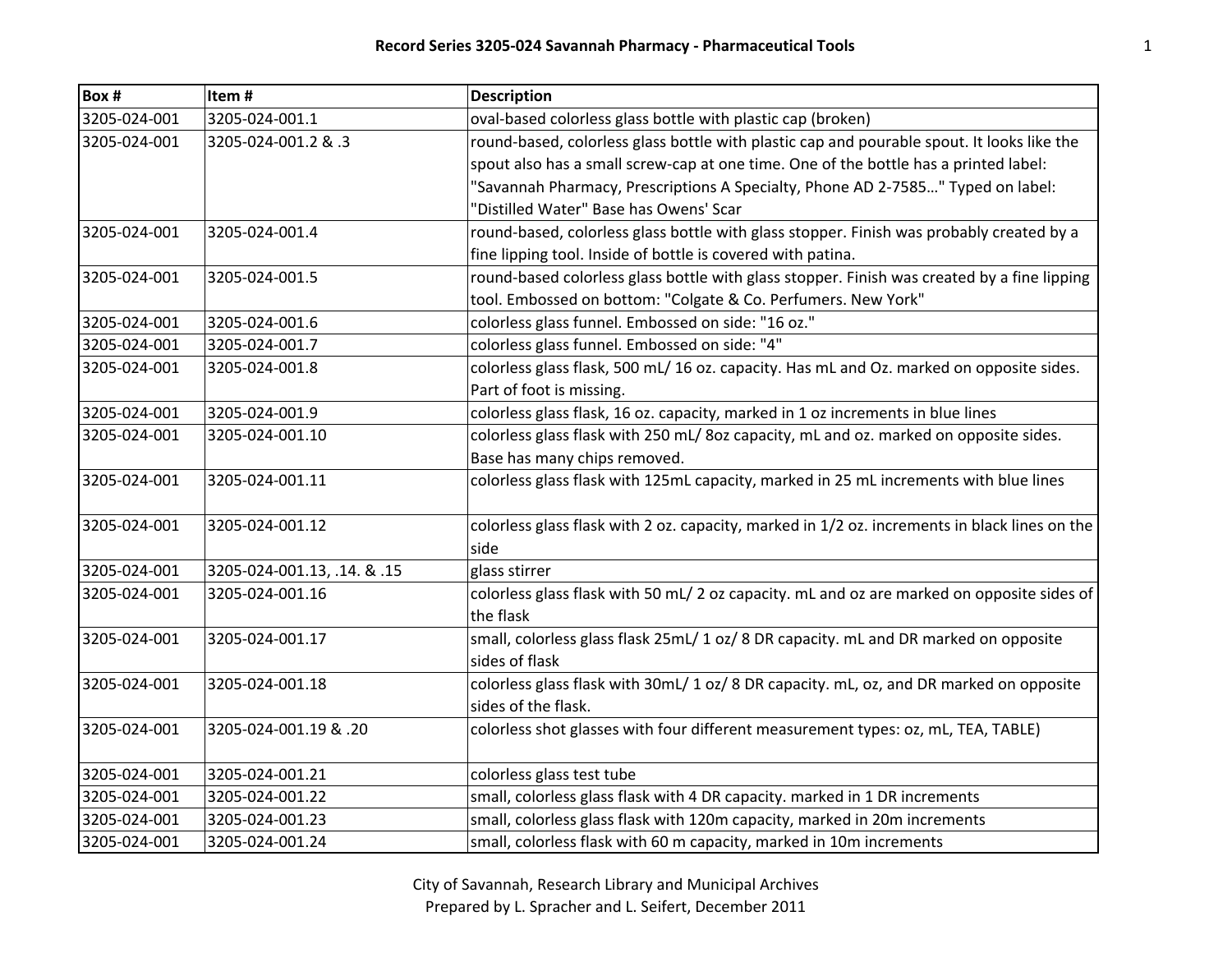| 3205-024-001 | 3205-024-001.25, .26, .27, .28, .29                | wood tongue depressors, printed (burned?) on both sides with: "Coricidin Tablets, Syrup"                                                                                                                                                                                                                                                      |
|--------------|----------------------------------------------------|-----------------------------------------------------------------------------------------------------------------------------------------------------------------------------------------------------------------------------------------------------------------------------------------------------------------------------------------------|
| 3205-024-001 | 3205-024-001.30                                    | roll of stickers printed with warning: "CAUTION: federal law prohibits the transfer of this<br>drug to any person other than the patient for whom it was prescribed". For sticking on<br>prescription bottles. Stickers are still in their original package, which has been opened.<br>Package is designed to dispense stickers off the roll. |
| 3205-024-002 | 3205-024-002.1                                     | large, ceramic mortar (probably stoneware, possible porcelain). Part of a set of three that<br>nest together. This is the largest. Stamped on bottom: "5", maker's mark stamped on<br>bottom: "THSS MADDOCK'S SONS CO, Trenton, NJ"                                                                                                           |
| 3205-024-002 | 3205-024-002.2                                     | ceramic mortar (probably stoneware, possible porcelain). Part of a set of three that nest<br>together. This is the middle size. Maker's mark stamped on bottom: "THSS MADDOCK'S<br>SONS CO, Trenton, NJ", also stamped on bottom: "Warranted T.M.SAcid Proof" "3"                                                                             |
| 3205-024-002 | 3205-024-002.3                                     | ceramic mortar (probably stoneware, possible porcelain). Part of a set of three that nest<br>together. This is the smallest. Stamped on bottom: "Standard Trenton", "Acid Resisting",<br>"1", "Made in USA". Interior is glazed (only glaze in set).                                                                                          |
| 3205-024-002 | 3205-024-002.4, .5                                 | colorless glass pestle, embossed on the side: "4", "Made in USA"                                                                                                                                                                                                                                                                              |
| 3205-024-002 | 3205-024-002.6                                     | colorless glass pestle, embossed on the side: "8"                                                                                                                                                                                                                                                                                             |
| 3205-024-002 | 3205-024-002.7, .8, .9, .10, .11, .12,<br>.13, .14 | plastic, bent straw. Some are discolored                                                                                                                                                                                                                                                                                                      |
| 3205-024-002 | 3205-024-002.15                                    | cardboard box with printed paper sticker giving product information: "Reeve Angel<br>Genuine American Filter Paper" Box contains many round filter papers.                                                                                                                                                                                    |
| 3205-024-002 | 3205-024-002.16                                    | pill sorter with wooden handle. One side of blade is smooth, the other has some teeth.<br>Some rust on blade, handle has price tag on it.                                                                                                                                                                                                     |
| N/A          | 3205-024-002.17                                    | long bladed knife in a wooden case without a lid. There is a second slot for another knife<br>or tool. Wood case is cracked. In gold letters on case: "by Carvel Hall". Note: item does<br>not fit in a box, it is wrapped in archival paper.                                                                                                 |
| 3205-024-002 | 3205-024-002.18                                    | metal box for storing paper prescription. Printed paper label on the front: "Phillips<br>prescription file Distributed by Solomons Company"                                                                                                                                                                                                   |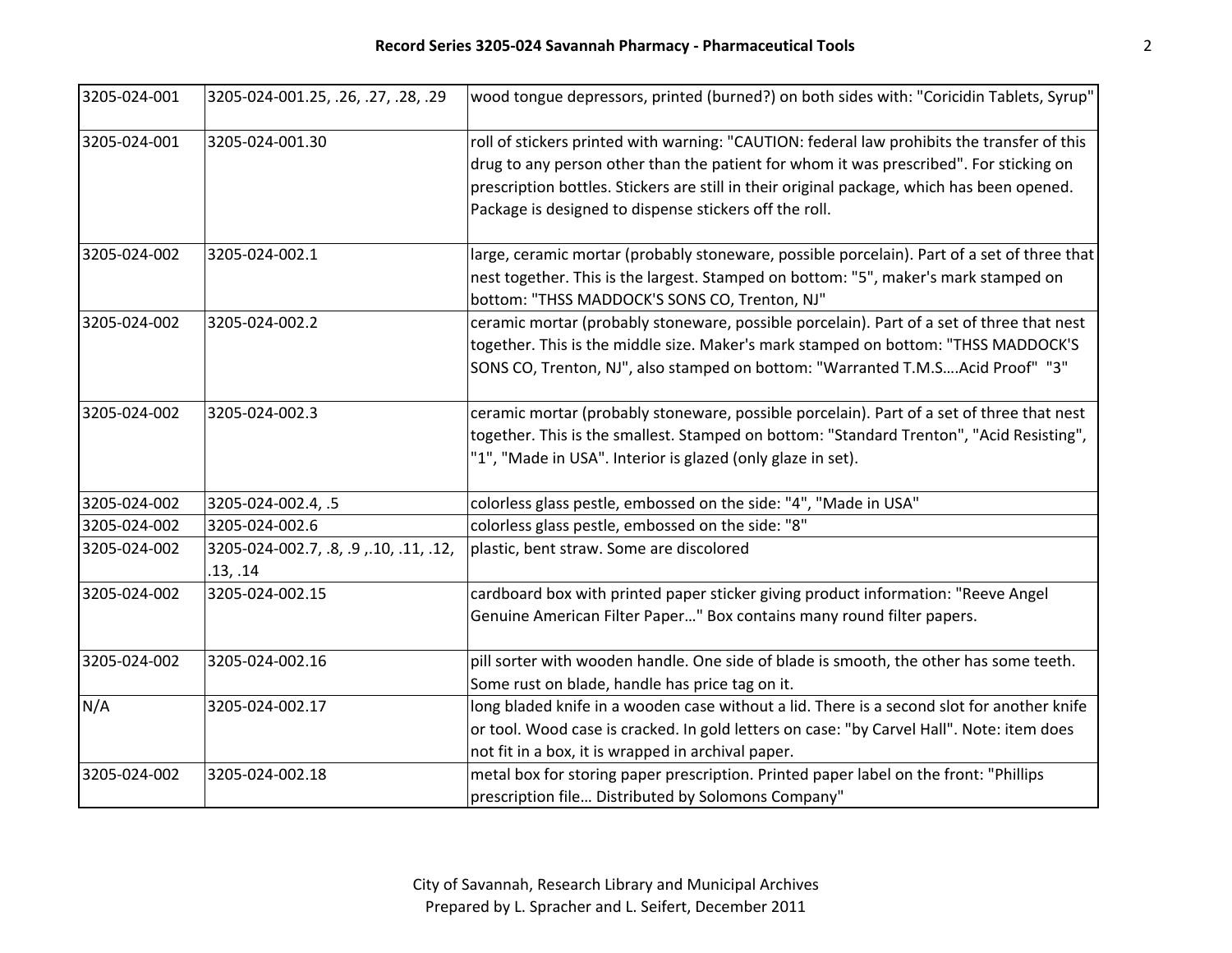| 3205-024-003 | 3205-024-003.1 | metal box for storing paper prescription. Printed paper label on the front: "Phillips        |
|--------------|----------------|----------------------------------------------------------------------------------------------|
|              |                | prescription file, From No 27708 Date 12-6-73, to No 28487, Date 1-23-74 Distributed by      |
|              |                | Solomons Co" some of the information was handwritten.                                        |
| 3205-024-003 | 3205-024-003.2 | metal box for storing paper prescription. Phillips printed paper label on the front, and     |
|              |                | "Date 2-27-64" is still visible. Blank labels were placed overtop and handwritten on them    |
|              |                | was: "from 965844, 2-20-86 to 966127, 3-13-86"                                               |
| 3205-024-003 | 3205-024-003.3 | metal box for storing paper prescription. Printed paper label on the front that has been     |
|              |                | filled in: "Phillips prescription file, From No 811001 Date 3-3-70, to No 811800, Date 3-25- |
|              |                | 70 Distributed by Columbia Drug Company". Some rust on box.                                  |
| 3205-024-004 | 3205-024-004.1 | metal box for storing paper prescription. Front has handle and printed paper label:          |
|              |                | "McCourt Label Cabinet Company Bradford, Penna" Front also has prongs to hold a              |
|              |                | blank label. Label reads: "Case no. from 723758 to No 724687, Date 11-13-62 to 12-28-        |
|              |                | 62" Label is handwritten and printed. Some rust on box.                                      |
| 3205-024-004 | 3205-024-004.2 | metal box for storing paper prescription. Front has handle and printed paper label:          |
|              |                | "McCourt Label Cabinet Company Bradford, Penna". Front also has prongs to hold a             |
|              |                | blank label. Label reads: "709141 709996 3-24-61 ---- 4-25-61"                               |
| 3205-024-004 | 3205-024-004.3 | metal box for storing paper prescription. Front has handle and printed paper label:          |
|              |                | "McCourt Label Cabinet Company Bradford, Penna". Front also has prongs to hold a             |
|              |                | blank label. Handwritten on label: "703532 to 704405 8-20-60 --> 9-24-60"                    |
| 3205-024-004 | 3205-024-004.4 | metal box for storing paper prescription. Front has handle and printed paper label:          |
|              |                | "McCourt Label Cabinet Company Bradford, Penna". Front also has prongs to hold a             |
|              |                | blank label. Printed and handwritten on label: "Prescriptions from 669076 to 670147          |
|              |                | Date 8/16/57 to 9-19-57"                                                                     |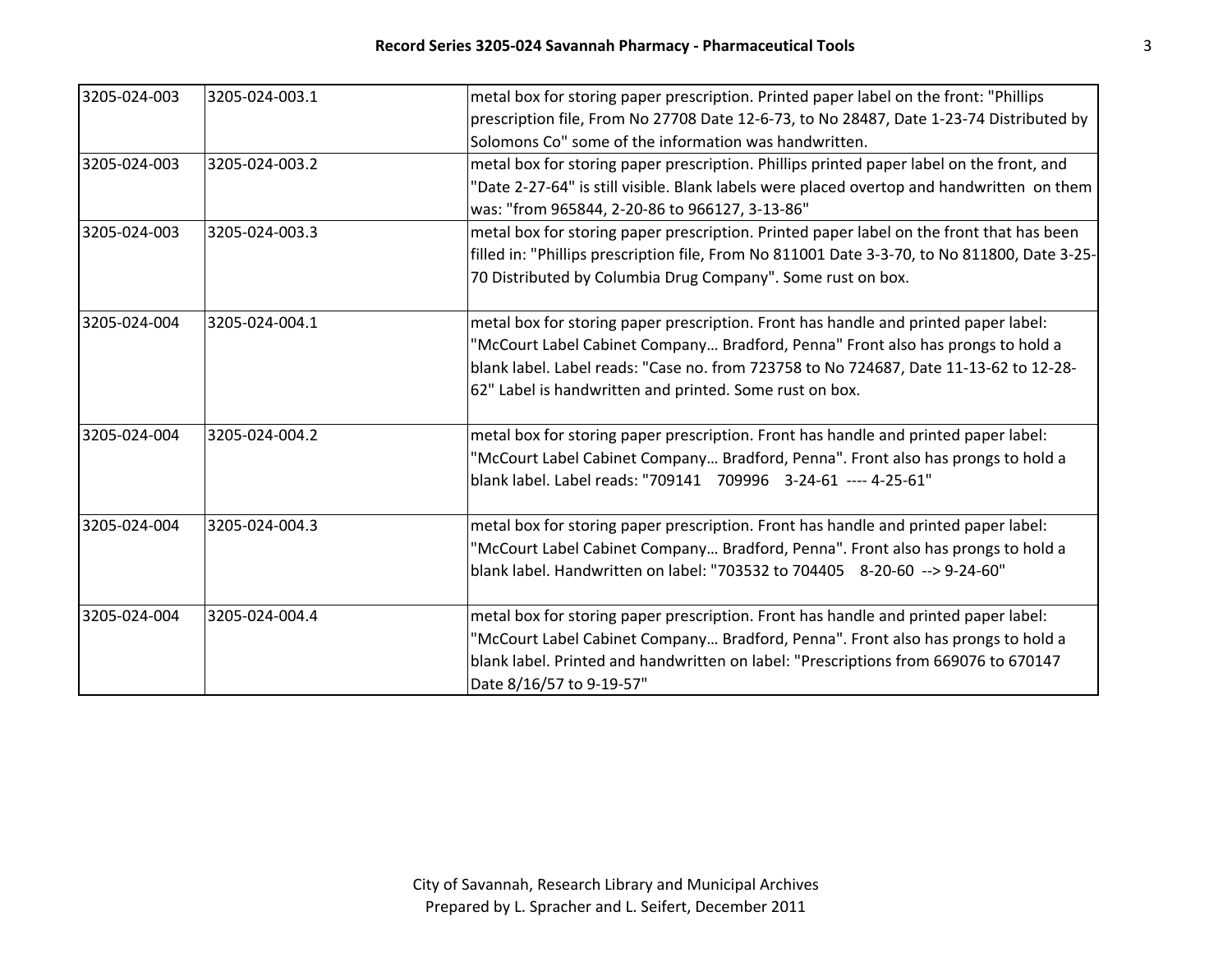| <b>Record Series #:</b> | 3205-025                                            |
|-------------------------|-----------------------------------------------------|
| Name:                   | Savannah Pharmacy Records - Pharmaceutical Products |
| Dates:                  | 1957-1981. no date                                  |
| Extent/Size:            | 316 items (13.5 cubic feet)                         |

Record Series 3205‐025, Savannah Pharmacy Records – Pharmaceutical Products (1957‐1981, no date) includes goods and related packaging sold by the Savannah Pharmacy. Of particular interest are the medicine bottles featuring Savannah Pharmacy labels.

## *Inventory:*

See attached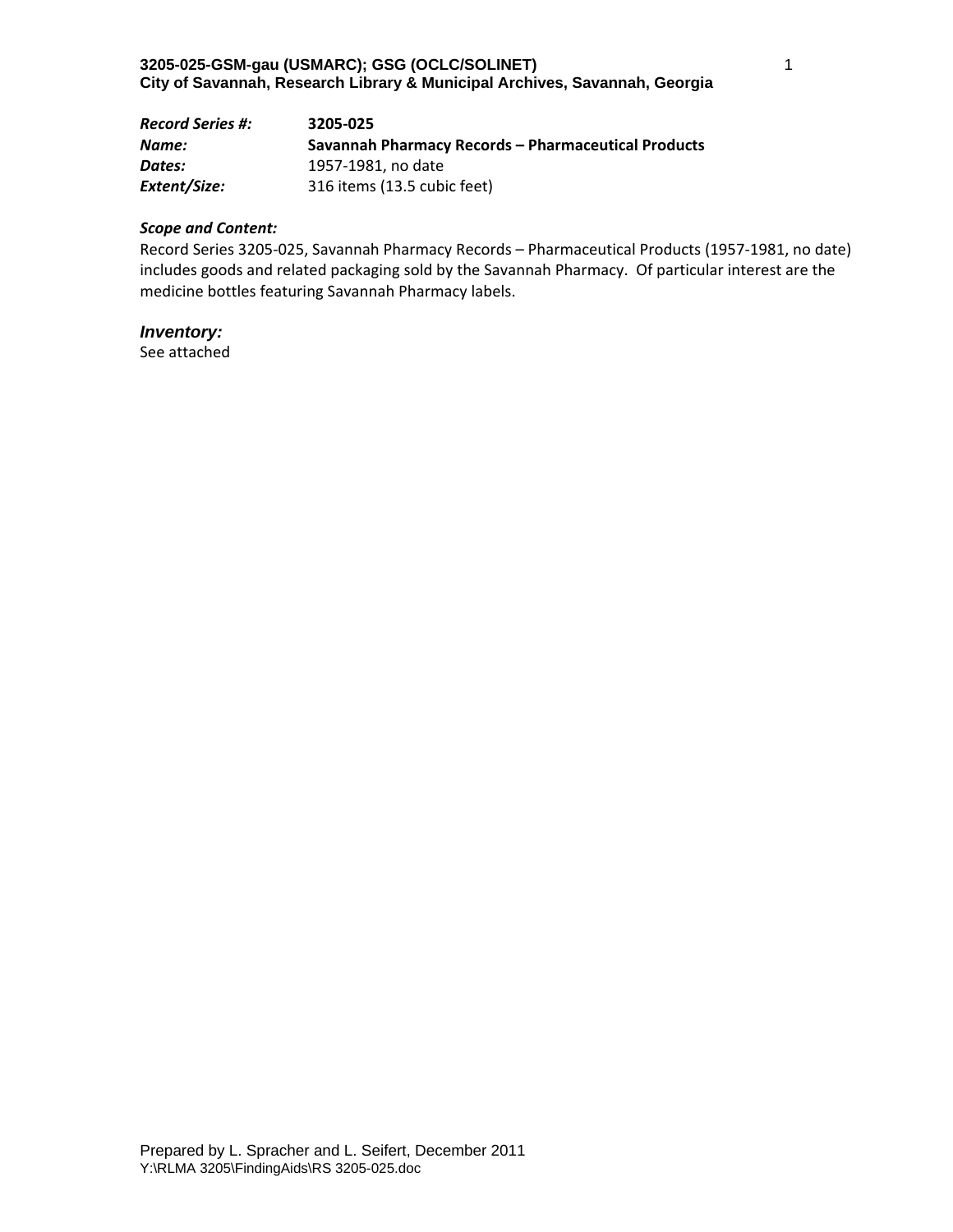| Box #        | Item#                                      | <b>Description</b>                                                                                                                                                                                      |
|--------------|--------------------------------------------|---------------------------------------------------------------------------------------------------------------------------------------------------------------------------------------------------------|
| 3205-025-001 | 3205-025-001.1, .2, .3, .4, .5, .6, .7, .8 | glass pharmacy bottle [duplicates], 6 with plastic caps, 2 without caps                                                                                                                                 |
| 3205-025-001 | 3205-025-001.9, .10, .11                   | colorless glass bottles, Lani Glas 3ii, without caps                                                                                                                                                    |
| 3205-025-001 | 3205-025-001.12                            | colorless glass bottles, Lani Glas 3iv, without cap, embossed on base: "Brockway 21"                                                                                                                    |
| 3205-025-001 | 3205-025-001.13                            | colorless glass bottle, Sani Glas 3vi, without cap, embossed on base: "Brockway 21"                                                                                                                     |
| 3205-025-001 | 3205-025-001.14, .15                       | colorless glass bottles, Sani Glas 3xii, with caps, embossed on bottle: "Brockway 5"                                                                                                                    |
| 3205-025-001 | 3205-025-001.16, .17, .18, .19, .20        | colorless glass bottles, embossed on bottom: "DESPAT 89237", .19 and .20 are<br>without caps, .18 has a metal cap, and .16 and .17 have plastic caps                                                    |
| 3205-025-001 | 3205-025-001.21, .22, .23, .24, .25, .26   | colorless glass bottles, embossed on bottom: "DESPAT 89237", all without caps,<br>Owens' scar appears on bottom                                                                                         |
| 3205-025-001 | 3205-025-001.27, .28, .29, .30, .31        | colorless glass bottles, Sani Glas 3iii, embossed on bottom: "Brockway36"                                                                                                                               |
| 3205-025-001 | 3205-025-001.32, .33, .34, .35, .36        | colorless glass bottles without caps                                                                                                                                                                    |
| 3205-025-001 | 3205-025-001.37                            | cobalt bottle with white metal top labeled: "Sharpe & Dohme", small amount of<br>liquid in bottle                                                                                                       |
| 3205-025-001 | 3205-025-001.38                            | round-based, amber Clorox bottle with plastic cap: "Clorox" is embossed on the<br>bottle many times                                                                                                     |
| 3205-025-001 | 3205-025-001.39                            | round-based, amber Clorox bottle, "Clorox" is embossed on the bottle twice, no cap                                                                                                                      |
| 3205-025-001 | 3205-025-001.40                            | rectangular-based, amber glass bottle with plastic cap. Owens' mark on base,<br>"Duraglas"                                                                                                              |
| 3205-025-001 | 3205-025-001.41                            | rectangular-based, amber glass bottle with blue and white metal screw cap. Cap<br>reads: "SANDOZ"                                                                                                       |
| 3205-025-001 | 3205-025-001.42                            | round-based amber glass bottle with plastic cap. Masking tape label, handwriting<br>reads: "yellow coloring"                                                                                            |
| 3205-025-001 | 3205-025-001.44                            | round-based amber glass bottle with plastic cap. Savannah Pharmacy printed paper<br>label: "Moody & Fonvielle Props., Three Stores, Phone 7585, Savannah, GA. No. Dr.                                   |
| 3205-025-001 | 3205-025-001.45                            | round-based, amber glass bottle with a plastic cap and printed paper label reads:<br>"Savannah Pharmacy, J.E. Fonvielle, Prop., Two Stores" Typed on label: "Honey".<br>Bottle is half-full of a solid. |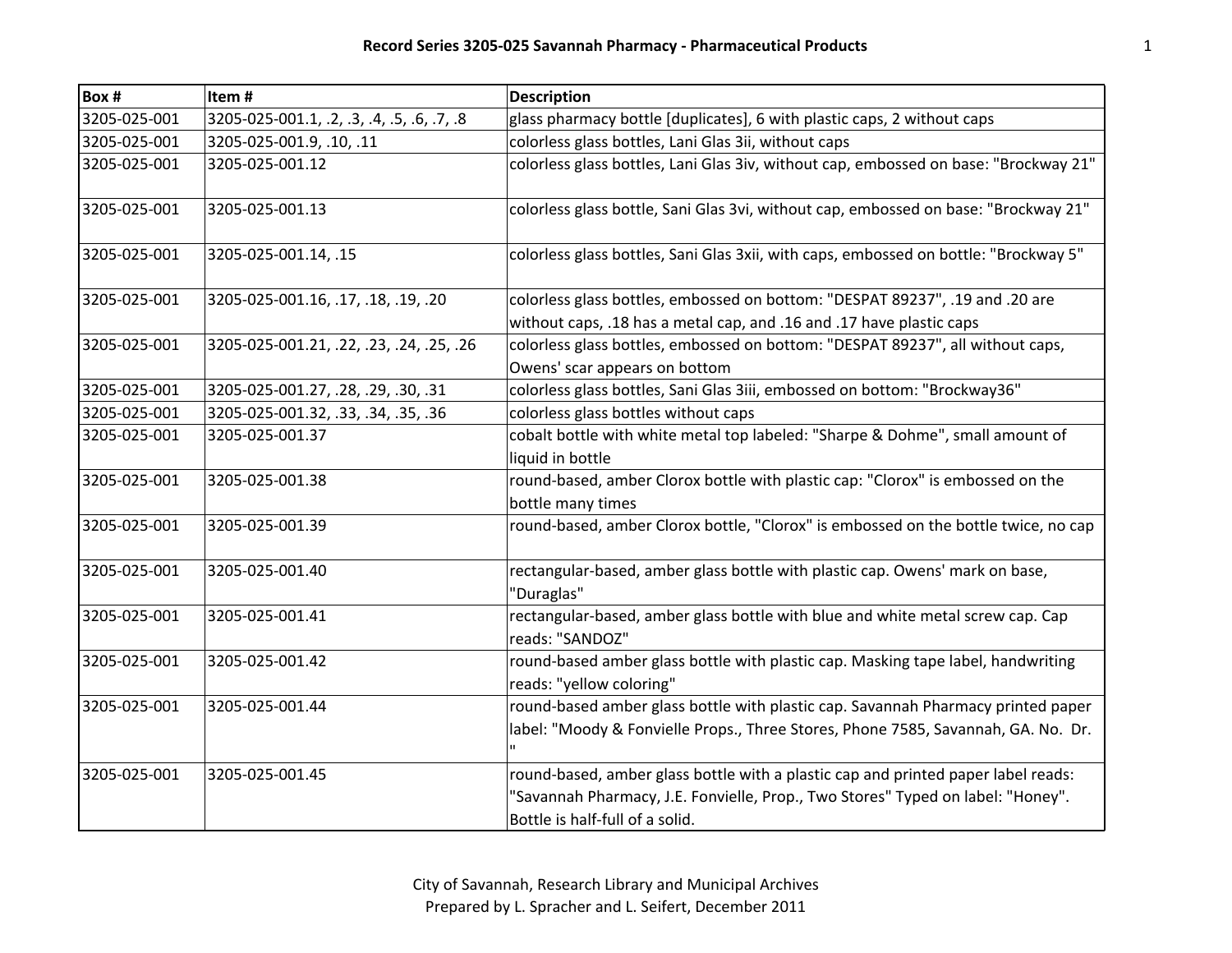| 3205-025-001 | 3205-025-001.46    | rectangular based, amber glass bottle with printed paper label: "Savannah             |
|--------------|--------------------|---------------------------------------------------------------------------------------|
|              |                    | Pharmacy, Moody & Fonvielle, Props., Three Stores" Handwritten on label:              |
|              |                    | "Vanilla Flavor"                                                                      |
| 3205-025-001 | 3205-025-001.47    | rectangular based, amber glass bottle with plastic cap and printed paper label:       |
|              |                    | "Savannah Pharmacy, Phone 232-7585, 916 West Broad St., Savannah, GA"                 |
| 3205-025-002 | 3205-025-002.1     | large, round-based amber glass bottle with plastic cap and printed paper label:       |
|              |                    | "Savannah Pharmacy, Phone 232-7585, 916 West Broad St" Handwritten on label:          |
|              |                    | "Strawberry".                                                                         |
| 3205-025-002 | 3205-025-002.2     | large, round-based amber glass bottle with plastic cap and printed paper label:       |
|              |                    | "Savannah Pharmacy, Phone 232-7585, 916 West Broad St" Handwritten on label:          |
|              |                    | "Cherry".                                                                             |
| 3205-025-002 | 3205-025-002.3     | rectangular-based amber glass bottle with plastic cap and paper printed label:        |
|              |                    | "Savannah Pharmacy, Moody & Fonvielle, Props., Three Stores" Handwritten on           |
|              |                    | label: "Elixir Birocop"                                                               |
| 3205-025-002 | 3205-025-002.4     | rectangular-based amber glass bottle with plastic cap and paper printed label:        |
|              |                    | "Savannah Pharmacy, Moody & Fonvielle, Props., Three Stores" Handwritten on           |
|              |                    | label: "Elixir Birocop", embossed on bottom: "Duraglas"                               |
| 3205-025-002 | 3205-025-002.5     | round-based, amber glass bottle with a plastic cap that has a Merck logo. Bottle has  |
|              |                    | a printed paper label reads: "Savannah Pharmacy, Moody & Fonvielle, Props., Three     |
|              |                    | Stores" Typed on label: "Ground Cloves".                                              |
| 3205-025-002 | 3205-025-002.6     | colorless glass bottle with ounce and cc measurements embossed on the side,           |
|              |                    | plastic cap and printed paper label: "Savannah Pharmacy, Prescriptions A Specialty,   |
|              |                    | Phone AD 2-7585". Typed on label: "Bynatan Suspension"                                |
| 3205-025-002 | 3205-025-002.7, .8 | round-based, amber glass bottle with plastic cap and paper printed label: "Children's |
|              |                    | Cough-Cold & Fever Relief Manufactured for Savannah Pharmacy, 916 West Broad          |
|              |                    | St Price \$1.25"                                                                      |
| 3205-025-002 | 3205-025-002.9     | small round-based bright green bottle with plastic cap and printed paper label:       |
|              |                    | "Savannah Pharmacy, Prescriptions A Specialty". Typed on label: "Pen Vee Sulfas,      |
|              |                    | cost \$2.90"                                                                          |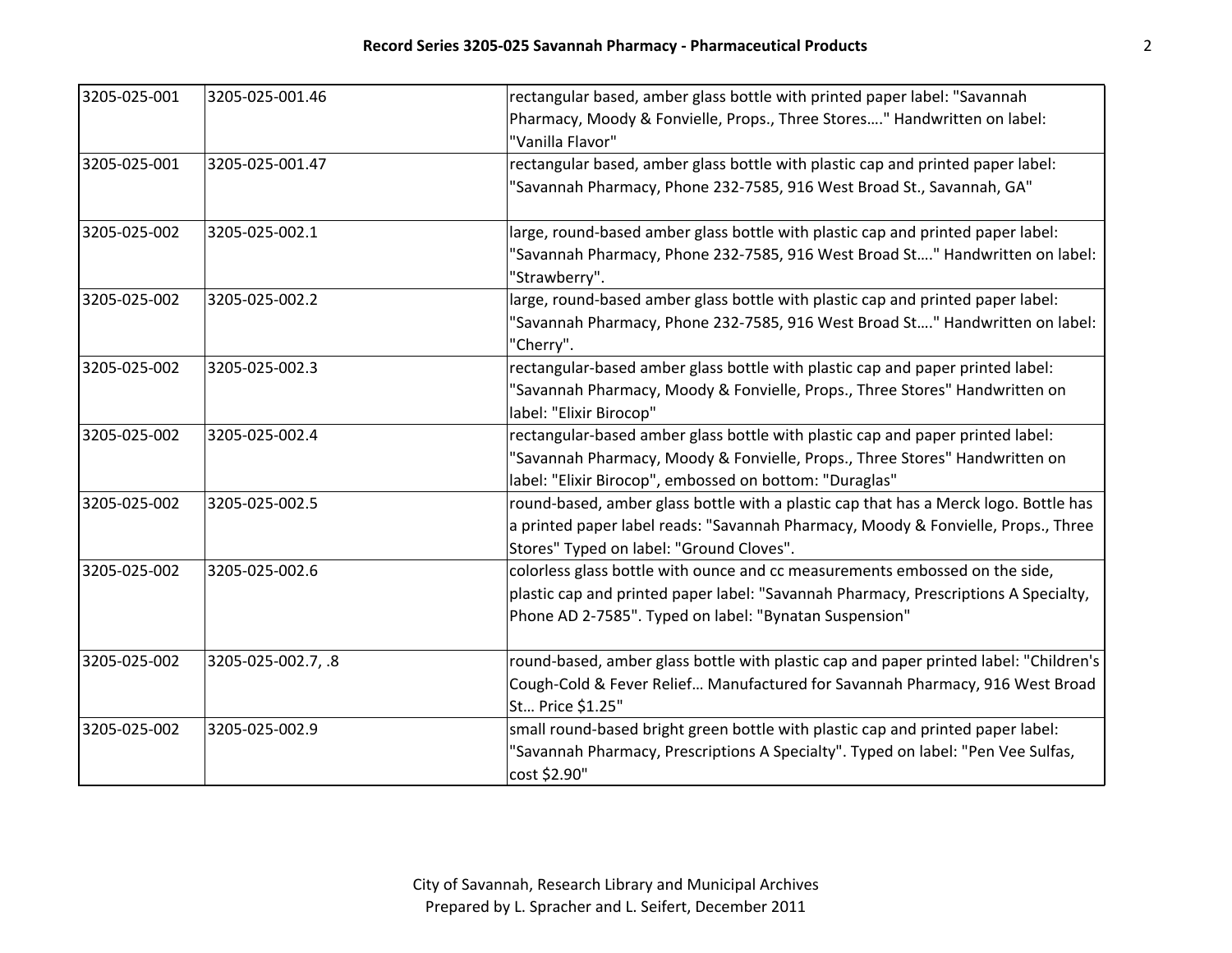| 3205-025-002 | 3205-025-002.10      | tiny colorless glass bottle with plastic cap and printed paper label: "Savannah<br>Pharmacy, J.E. Fonvielle, Prop., Two Stores" Typed on label: "no. DD80741, Dr.<br>Dunn, Take one tablet as directed", handwritten on label: "Deltasone smg" |
|--------------|----------------------|------------------------------------------------------------------------------------------------------------------------------------------------------------------------------------------------------------------------------------------------|
| 3205-025-002 | 3205-025-002.11, .12 | plastic bottle with dropper-type finish and printed paper label: " Savannah<br>Pharmacy, Prescriptions A Specialty" Each bottle has different typed prescription<br>number, doctor, instructions, and date (1958 and 1957)                     |
| 3205-025-002 | 3205-025-002.13      | cardboard box with printed paper label: "Savannah Pharmacy, Prescriptions A<br>Specialty, Phone AD 2-7585". Typed on label: "No 679710, Dr. Collier, Sr., Use in<br>nose 3 times a day, 6-2-58". Box is empty.                                 |
| 3205-025-002 | 3205-025-002.14      | cardboard box (sliding matchbox style) with printed paper label: "Savannah<br>Pharmacy, Phone 232-7585, 916 West Broad" typed on label: "Mr. Waldburg,<br>These are the tablets we owe you Rx815905" Box is empty.                             |
| 3205-025-002 | 3205-025-002.15      | colorless glass bottle marked with ounces and cc's, has a plastic cap and printed<br>paper label: "Savannah Pharmacy, Prescriptions A Specialty, Phone AD 2-7585"<br>Typed on label: "Echitone"                                                |
| 3205-025-003 | 3205-025-003.1       | square-based, colorless glass jar with metal lid and printed paper label: "Savannah<br>Pharmacy, Moody & Fonvielle, Props., Cor. Oglethorpe and Randolph"                                                                                      |
| 3205-025-003 | 3205-025-003.2       | square-based, colorless glass jar with metal lid and printed paper label: "Savannah<br>Pharmacy, Moody & Fonvielle, Props., Three Stores Alum, U.S" written on label:<br>"11C"                                                                 |
| 3205-025-003 | 3205-025-003.3       | round-based, amber glass bottle with metal cap and printed paper label: "Cherry<br>Flavor (Imitation), Alcohol 50% R.G. Dunwody & Sons, Inc. Atlanta, GA"                                                                                      |
| 3205-025-003 | 3205-025-003.4       | round-based amber glass bottle with plastic cap and printed, partial paper label: "Oil<br>Turpent Merck & Co., Inc. "                                                                                                                          |
| 3205-025-003 | 3205-025-003.5       | rectangular-based colorless glass bottle. Powdered red substance in bottle.<br>Embossed on bottom: "Made in U.S.A."                                                                                                                            |
| 3205-025-003 | 3205-025-003.6       | round-based amber glass bottle with rusted, partial metal cap and printed paper<br>label: "Acetic Acid, Columbia Drug Co, Savannah, GA"                                                                                                        |
| 3205-025-003 | 3205-025-003.7       | round-based amber glass bottle with plastic cap and printed paper label:<br>"Mallinckrodt, One Pound, Potassium Thiocyanate"                                                                                                                   |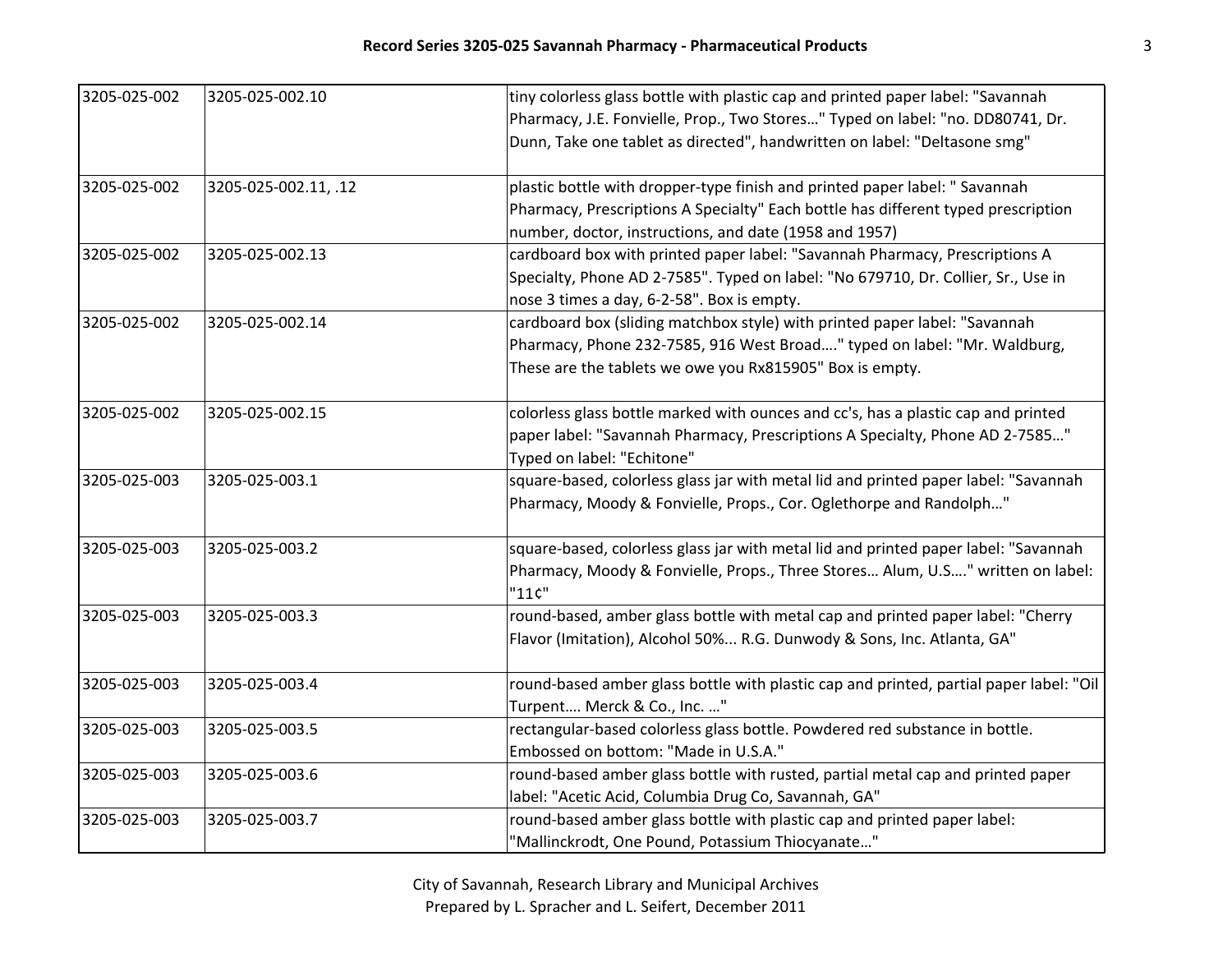| 3205-025-003 | 3205-025-003.8  | round-based amber glass bottle with metal cap and printed paper label: "1 pint, Cod        |
|--------------|-----------------|--------------------------------------------------------------------------------------------|
|              |                 | Liver Oil The Maltine Company, New York"                                                   |
| 3205-025-003 | 3205-025-003.9  | round-based, amber glass bottle with a plastic cap and printed paper label: from           |
|              |                 | Reeves McTeer Drug Co, Wholesale Druggists, 217 Bay Street East, Savannah                  |
|              |                 | Georgia, Parcel Post" Handwritten on label: "Creosote Beech Wood"                          |
| 3205-025-003 | 3205-025-003.10 | round-based amber glass bottle with cork stopper. Bottle has bead finish, made with        |
|              |                 | fine lipping tool. Bottle has printed paper label: "Quarter Pound, Creosoti Carbonas,      |
|              |                 | Creosote Carbonate U.S.P.  Powers-Weightman Rosengarten Co, Philadelphia"                  |
| 3205-025-003 | 3205-025-003.11 | round-based amber glass bottle with plastic cap and printed paper label: " Fluid           |
|              |                 | Extract No. 409, Senna, U.S.P.  Eli Lilly & Co, Indianapolis, USA"                         |
| 3205-025-003 | 3205-025-003.12 | rectangular base, colorless glass bottle with metal cap and printed paper label:           |
|              |                 | "White Mineral Oil Drugmaster Inc. St. Louis, Missouri" Embossed on side:                  |
|              |                 | "Duraglas", Owens' scar on bottom                                                          |
| 3205-025-003 | 3205-025-003.13 | square-based colorless glass bottle with metal cap and two paper labels: "Liquid           |
|              |                 | Albolene Medicinal mineral Oil McKesson & Robbins, New York, N.Y". Owens'                  |
|              |                 | scar on base                                                                               |
| 3205-025-003 | 3205-025-003.14 | colorless glass bottle with metal screw cap and printed paper label: "Camphorated          |
|              |                 | Oil". Bottom reads: "Duraglas"                                                             |
| 3205-025-004 | 3205-025-004.1  | round-based amber glass bottle with two printed paper labels: "Oil Camphor,                |
|              |                 | Solomons Co, 4 fluid oz. Savannah, GA"                                                     |
| 3205-025-004 | 3205-025-004.2  | colorless, jug-shaped glass bottle with metal cap and printed paper label: "Lime           |
|              |                 | Water Savannah Pharmacy, Phone AD 2-7585 " Embossed on side: "One Gallon"                  |
| 3205-025-004 | 3205-025-004.3  | colorless glass bottle, finish is made with a fine lipping tool. Also has a glass stopper, |
|              |                 | glass has a purple tinge, unclear if this is solarized glass or the purple is a result of  |
|              |                 | the black solid in the bottom of the bottle. Attached printed paper label reads:           |
|              |                 | "Concentrated Solution of Hydriodic Acid John Wyeth & Brother Philadelphia"                |
| 3205-025-004 | 3205-025-004.4  | large, round-based amber glass bottle with plastic cap and printed paper label:            |
|              |                 | "Aromatic Spirits of Ammonia Drugmaster, Inc. St. Louis, MO." Embossed on side:            |
|              |                 | "Duraglas"                                                                                 |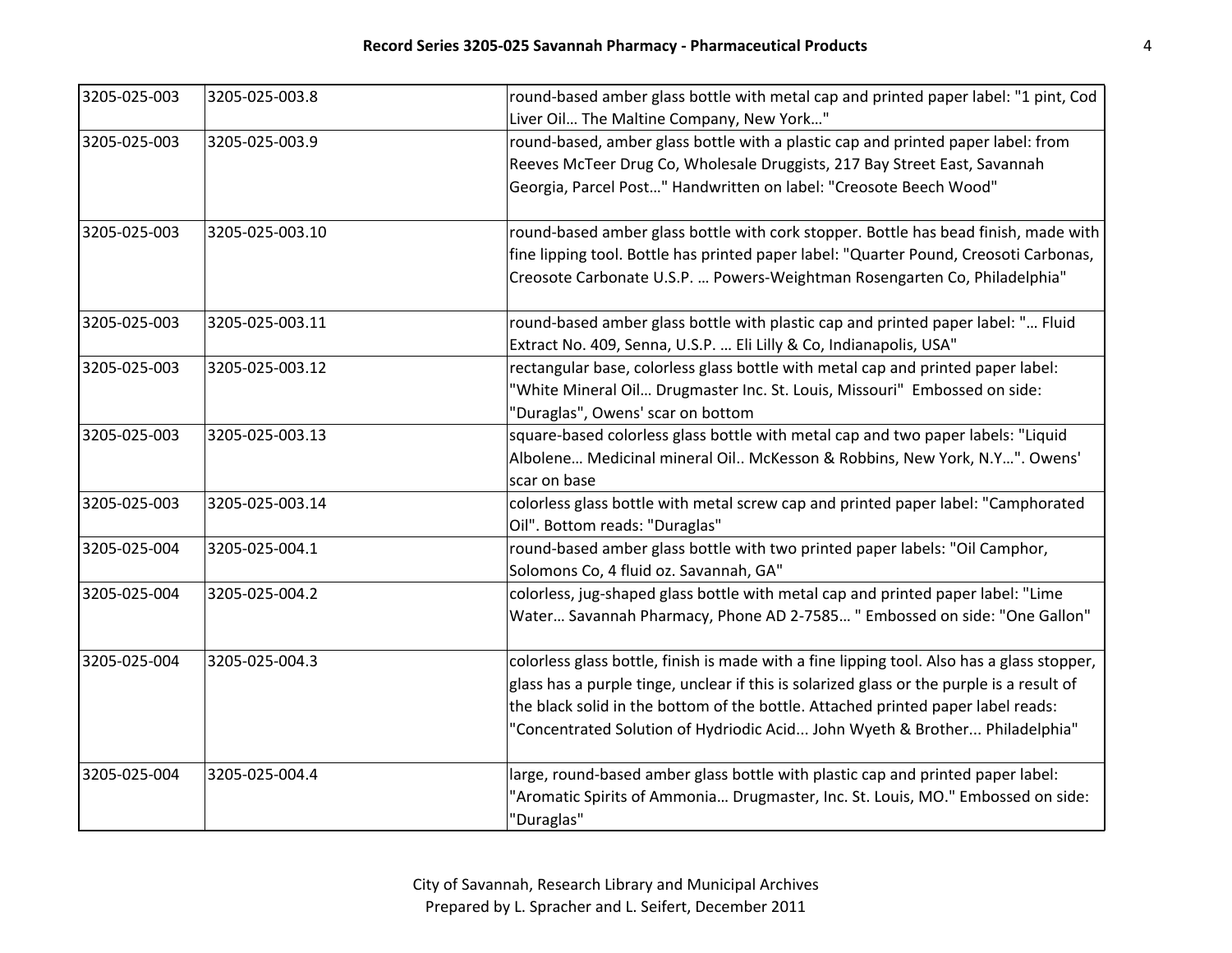| 3205-025-004 | 3205-025-004.5  | round-based, colorless glass bottle with metal cap and printed paper label: "Eskay's     |
|--------------|-----------------|------------------------------------------------------------------------------------------|
|              |                 | Trisofor Smith, Kline, French Laboratories, Philadelphia, PA" (type of elixir)           |
| 3205-025-004 | 3205-025-004.6  | rectangular-based, colorless glass bottle with metal cap and printed paper label:        |
|              |                 | "Voight's Syrupus Juvans Waterbury Chemical Co. Inc., St. Louis, New York".              |
|              |                 | Owens' scar on base.                                                                     |
| 3205-025-004 | 3205-025-004.7  | round-based amber glass bottle with a plastic cap and printed paper label: "One          |
|              |                 | Pint, Elixir Ephenate Elixir Ephedrine and Phenobarbital Hart Drug Corporation,          |
|              |                 | Miami, Florida"                                                                          |
| 3205-025-004 | 3205-025-004.8  | round-based amber glass bottle with plastic cap and printed paper label: "One Pint       |
|              |                 | Elixir Desoxyn Hydrochloride Abbot Laboratories, North Chicago, ILL". Embossed           |
|              |                 | on base: "Made in USA"                                                                   |
| 3205-025-004 | 3205-025-004.9  | oval-based colorless glass bottle with metal cap and printed paper label: "H.D.C.        |
|              |                 | Special Compound Home Drug Co., St. Louis, Mo., Distributors"                            |
| 3205-025-004 | 3205-025-004.10 | octagonal-based amber glass bottle with plastic cap and printed paper label: "Elixir     |
|              |                 | Cupriferrum E.R. Squibb & Sons, New York"                                                |
| 3205-025-005 | 3205-025-005.1  | large, round-based, jar-shaped colorless glass bottle with metal cap and paper           |
|              |                 | printed label: "Cod Liver Oil Savannah Pharmacy, 719 West Broad St, Phone AD 2-          |
|              |                 | 7585" Most of label is missing.                                                          |
| 3205-025-005 | 3205-025-005.2  | oval-based colorless glass bottle with metal cap and printed paper label: "16 Fluid      |
|              |                 | Ounces, Blandine Compound Sharpe & Dohme, Philadelphia, Baltimore"                       |
| 3205-025-005 | 3205-025-005.3  | rectangular-based colorless glass bottle with metal cap and printed paper label:         |
|              |                 | "Voight's Vinotone Standard Laboratories, Inc. New York, St. Louis". Owens' scar on      |
|              |                 | base.                                                                                    |
| 3205-025-005 | 3205-025-005.4  | small, rectangular-based amber glass bottle with metal cap sealed with plastic, but      |
|              |                 | bottle is empty. Printed paper label reads: "Salt Tablets with Dextrose Carroll          |
|              |                 | Chemical Co.  Baltimore, Md"                                                             |
| 3205-025-005 | 3205-025-005.5  | small, oval-based colorless glass bottle with printed paper label: "Columbia Drug        |
|              |                 | Company, Wholesale Druggists, Savannah" Typed on label: "1 oz. Oil  urpentine,           |
|              |                 | U.S.P. Rectified". Bottle is embossed in cc's and ozs. Part of cork is stuck inside with |
|              |                 | bottle.                                                                                  |
| 3205-025-005 | 3205-025-005.6  | small, oval-based amber glass bottle with metal cap and printed paper label:             |
|              |                 | "Tincture Asafetida Humco Laboratory, Texarkana, Texas"                                  |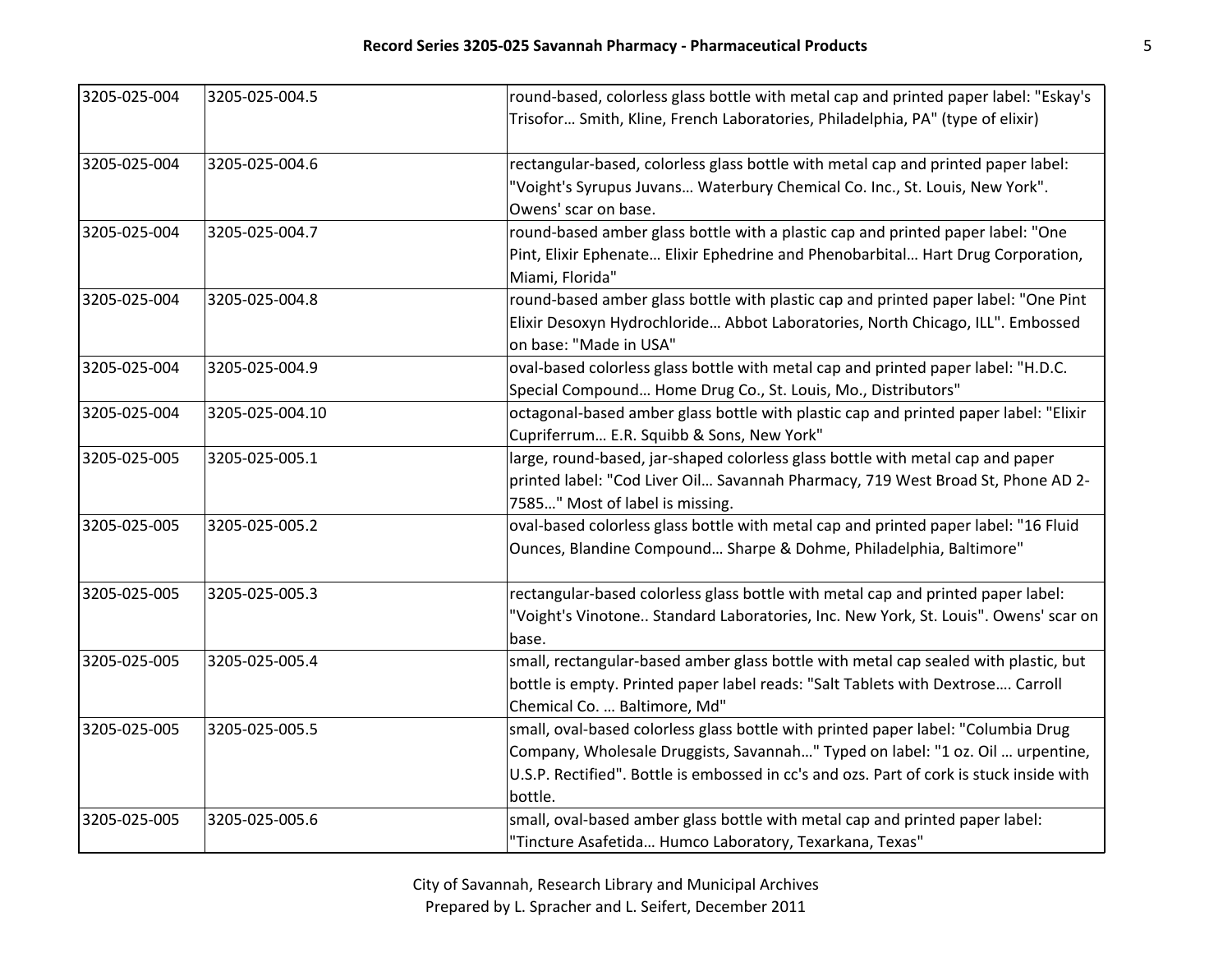| 3205-025-005 | 3205-025-005.7       | large, round-based amber bottle with plastic lid and printed paper label:              |
|--------------|----------------------|----------------------------------------------------------------------------------------|
|              |                      | "Ammonium Chloride Merck Merck & Co, Rahway, NJ"                                       |
| 3205-025-005 | 3205-025-005.8       | round-based amber glass bottle with metal cap and printed paper label:                 |
|              |                      | "Metamucil Searle & Co., Physicians professional sample, not to be sold"               |
| 3205-025-005 | 3205-025-005.9       | small, oval-based amber glass bottle with metal cap and printed paper label:           |
|              |                      | "Benzedrine Solution Smith, Kline, & French Laboratories, Philadelphia, PA".           |
|              |                      | Owens' scar on base, embossed on base: "DESPAT 92148"                                  |
| 3205-025-005 | 3205-025-005.10      | small, eight-sided, amber glass bottle with metal cap and printed paper label:         |
|              |                      | "Mysteclin-V" Owens' scar on base, embossed on base: "Duraglas"                        |
| 3205-025-005 | 3205-025-005.11      | round-based, colorless glass, vial-shaped bottle with plastic cap and printed paper    |
|              |                      | label: "Pen Vee L-A, Penicillin V, Crystalline Wyeth Laboratories Expiration date      |
|              |                      | Dec 31 '60"                                                                            |
| 3205-025-005 | 3205-025-005.12      | small, vial-shaped colorless glass bottle with plastic cap and printed paper label: "  |
|              |                      | Medrol 4 mg Expires Mar. 1, 1976"                                                      |
| 3205-025-005 | 3205-025-005.13      | small, vial-shaped colorless glass bottle with plastic cap and printed paper label:    |
|              |                      | "Delta-Cortef 2.5mg The Upjohn Company, Kalamazoo, Michigan", has plastic cap.         |
| 3205-025-005 | 3205-025-005.14      | small, vial-shaped, colorless glass bottle with a plastic cap and printed paper label: |
|              |                      | "Pfizer, Cortril brand of Hydrocortisone"                                              |
| 3205-025-005 | 3205-025-005.15      | round-based colorless glass bottle with metal cap and printed paper label: "Bon-du     |
|              |                      | powder", side embossed with : "Duraglas"                                               |
| 3205-025-005 | 3205-025-005.16      | round-based amber glass bottle with metal cap and printed paper label:                 |
|              |                      | "Tetrastatin Pfizer". Stamped on label: "Exp. Jul 1963"                                |
| 3205-025-005 | 3205-025-005.17      | small, rectangular-based amber glass bottle with metal cap and printed paper label:    |
|              |                      | "Co-Deltra (Prednisone Buffered) Sharpe & Dohme, Philadelphia"                         |
| 3205-025-005 | 3205-025-005.18, .19 | small vial-shaped colorless glass bottles with plastic caps and printed paper labels.  |
|              |                      | Both are for "Remanden-250 penicillin with probencid" but the labels are slightly      |
|              |                      | different. The label for 3205-025-005.18 has: "Exp. Date Dec '60"                      |
| 3205-025-005 | 3205-025-005.20      | cardboard box for "Remanden-250". Printed on box: "Expiration date Dec. '58"           |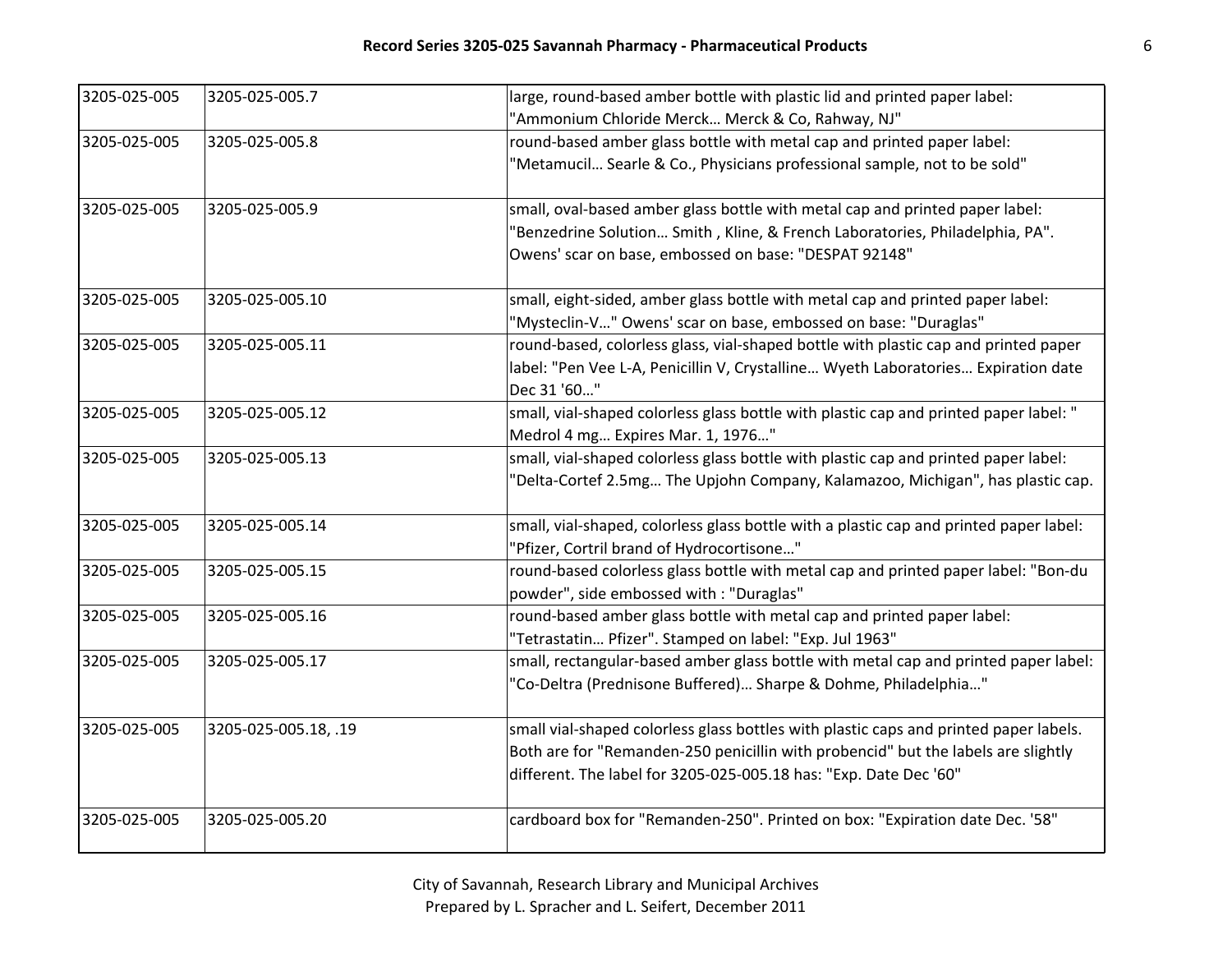| 3205-025-005 | 3205-025-005.21                | Plastic vial and lid with printed paper label: "Tracinets Merck, Sharpe & Dohme                                         |
|--------------|--------------------------------|-------------------------------------------------------------------------------------------------------------------------|
|              |                                | Exp. Date Apr '63". Contained a cardboard Tracinets box. Box also contains paper                                        |
|              |                                | with drug information.                                                                                                  |
| 3205-025-005 | 3205-025-005.22                | metal tube with plastic cap and paper label: "Neo-Hydeltrasol" packed in foam                                           |
|              |                                | within a plastic box. Label inside plastic box reads: "Exp. Date Feb '61"                                               |
| 3205-025-005 | 3205-025-005.23                | small, vial-shaped, colorless glass bottle with a plastic cap with printed paper label:                                 |
|              |                                | "Chloromycetin Parke, Davis, & Co. Detroit, Mich" Label is falling off.                                                 |
| 3205-025-005 | 3205-025-005.24                | cardboard box printed with drug information: "Kapseals Humatin" "Park, Davis, &                                         |
|              |                                | Co, Detroit, Mich" "Expiration date: June 1963". Box contains paper printed with<br>drug information.                   |
| 3205-025-005 | 3205-025-005.25                | cardboard box printed with drug information: "Baci-Troche 1000 units The Upjohn                                         |
|              |                                | Company, Kalamazoo, Michigan Exp. Date Aug 1, 1962"                                                                     |
| 3205-025-005 | 3205-025-005.26                | cardboard box printed with drug information: "Neo-Hydeltrasol Exp. Date Feb '61"                                        |
| 3205-025-005 | 3205-025-005.27                | cardboard box printed with drug information: "Reco Ointment" contains plastic                                           |
|              |                                | applicator.                                                                                                             |
| 3205-025-005 | 3205-025-005.28                | cardboard box printed with drug information: "Paredrine Sulfathiazole Suspension"                                       |
|              |                                | Contains small amber glass bottle with plastic cap and printed paper label with same                                    |
|              |                                | information as the box. Box also contains glass and plastic eyedropper.                                                 |
| 3205-025-005 | 3205-025-005.29, .30, .31, .32 | 4 glass and plastic eyedroppers (same style as 3205-025-005.28)                                                         |
| 3205-025-005 | 3205-025-005.33                | cardboard box printed with drug information: "Capsules Chloromycetin" "Exp. Date<br>Oct. 1963"                          |
| 3205-025-006 | 3205-025-006.1                 | large, jug-shaped, colorless glass bottle with metal cap and printed paper label:<br>"Coco-Cola Syrup for Fountain Use" |
| 3205-025-006 | 3205-025-006.2                 | round-based colorless glass bottle with plastic cap and printed paper label:                                            |
|              |                                | "Magnarsenis Only by Kennesaw Mountain Chemical Co. Marietta, GA". Embossed                                             |
|              |                                | on side: "Duraglas"                                                                                                     |
| 3205-025-006 | 3205-025-006.3                 | oval-based, colorless glass bottle with a plastic cap and printed paper label:                                          |
|              |                                | "Improved Milkinol Kremers-Urban Company, Milwaukee, Wisconsin"                                                         |
|              |                                |                                                                                                                         |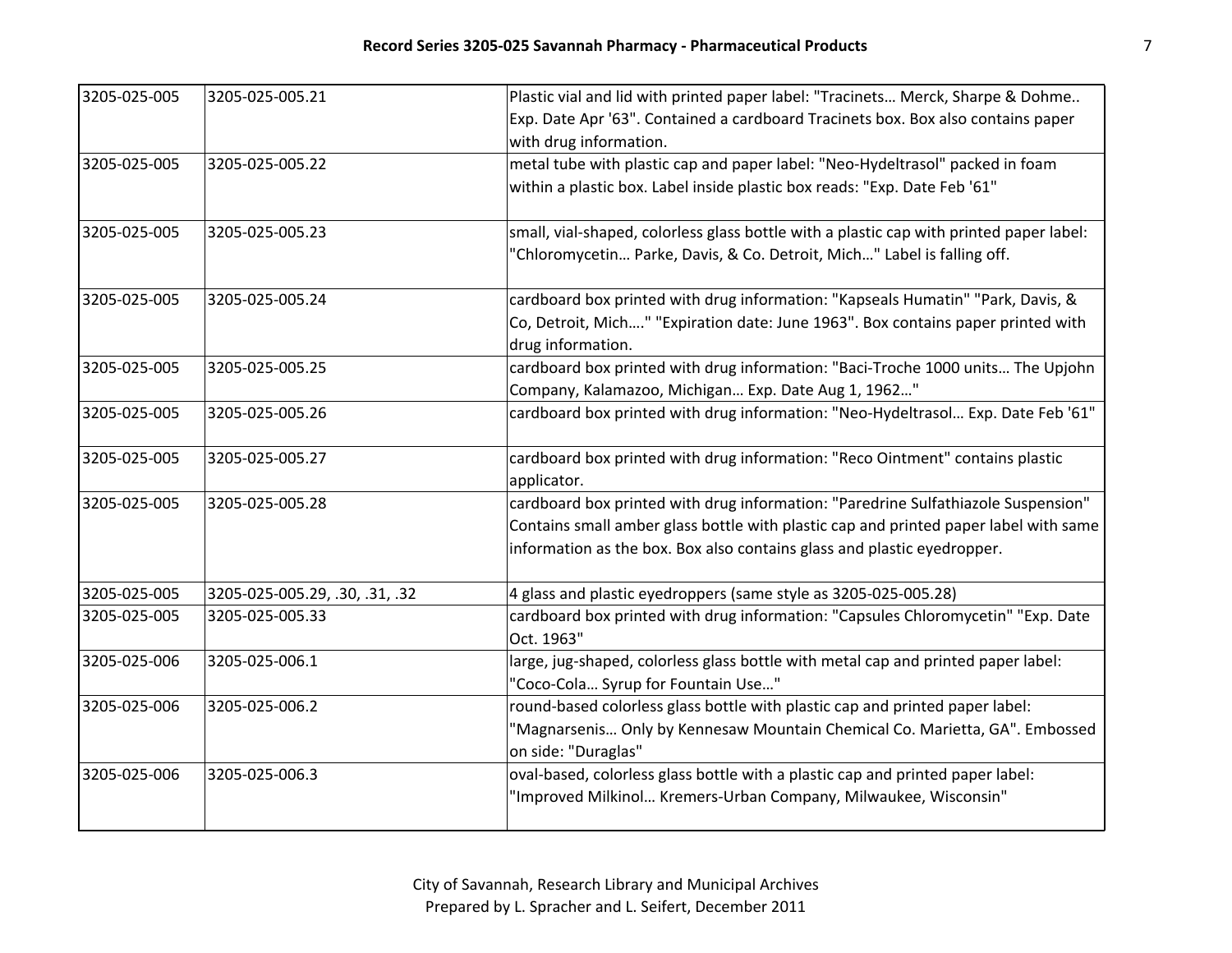| 3205-025-006 | 3205-025-006.4       | plastic bottle with a metal cap and printed paper label: "Senna Leaves". stamped on   |
|--------------|----------------------|---------------------------------------------------------------------------------------|
|              |                      | side: "Ex- Aug 81"                                                                    |
| 3205-025-006 | 3205-025-006.5       | oval-based, colorless glass bottle with a metal cap and printed paper label: "Olin's  |
|              |                      | Sarsaparilla Iodide of Potash Olin Remedies, St. Louis, MO"                           |
| 3205-025-006 | 3205-025-006.6       | rectangle-based colorless glass bottle with a metal cap and printed paper label:      |
|              |                      | "Creomulsion Creomulsion Company, Atlanta, Georgia". Owens' scar on base.             |
| 3205-025-006 | 3205-025-006.7       | cardboard box with drug information: "Creomulsion"                                    |
| 3205-025-006 | 3205-025-006.8       | amber glass bottle with metal cap and printed paper label: "Maltine with Cascara      |
|              |                      | Sagrada The Maltine Company New York Est. 1875"                                       |
| 3205-025-006 | 3205-025-006.9       | cardboard box printed with drug information: "Maltine with Cascara Sagrada" Top       |
|              |                      | of box is no longer attached to the rest of the box.                                  |
| 3205-025-006 | 3205-025-006.10      | rectangular base, colorless glass bottle with metal cap and printed paper label:      |
|              |                      | "DeWitt's Creosant Cough Syrup" Owens' scar on base.                                  |
| 3205-025-006 | 3205-025-006.11      | rectangular-based, colorless glass bottle with metal cap and printed paper label:     |
|              |                      | "DeWitt's White Pine, Pine Tar, and Menthol Cough Syrup" Owens' scar on base.         |
| 3205-025-006 | 3205-025-006.12, .13 | cardboard box with drug information: "DeWitt's for Corns". Box contains paper with    |
|              |                      | drug information printed on it and small glass jar with plastic cap and printed paper |
|              |                      | label. Both objects are identical.                                                    |
| 3205-025-006 | 3205-025-006.14      | cardboard box with drug information: "DeWitt's Carbolized Witch Hazel Salve"          |
| 3205-025-006 | 3205-025-006.15      | cardboard box printed with drug information: "DeWitt's Cold Sore Lotion" Box          |
|              |                      | contains paper printed with drug information and a small colorless glass bottle with  |
|              |                      | a plastic cap and printed paper label.                                                |
| 3205-025-006 | 3205-025-006.16      | rectangular-based, colorless glass bottle with a plastic cap and printed label: "Gold |
|              |                      | Medal Blackberry Root Ginger" Label is blue.                                          |
| 3205-025-006 | 3205-025-006.17, .18 | cardboard box printed with drug information: "Gold Medal Blackberry Root, Ginger,     |
|              |                      | Cinnamon, Clove, Anise Compound The Pfeiffer Co, St. Louis, Mo." Handwritten on       |
|              |                      | top of the box: "39+", box is blue and white.                                         |
| 3205-025-006 | 3205-025-006.19      | rectangle-based colorless glass bottle with a metal cap and printed paper label:      |
|              |                      | "Gold Medal Blackberry Root, Ginger, Cinnamon, Clove, Anise Compound". Label is       |
|              |                      | red.                                                                                  |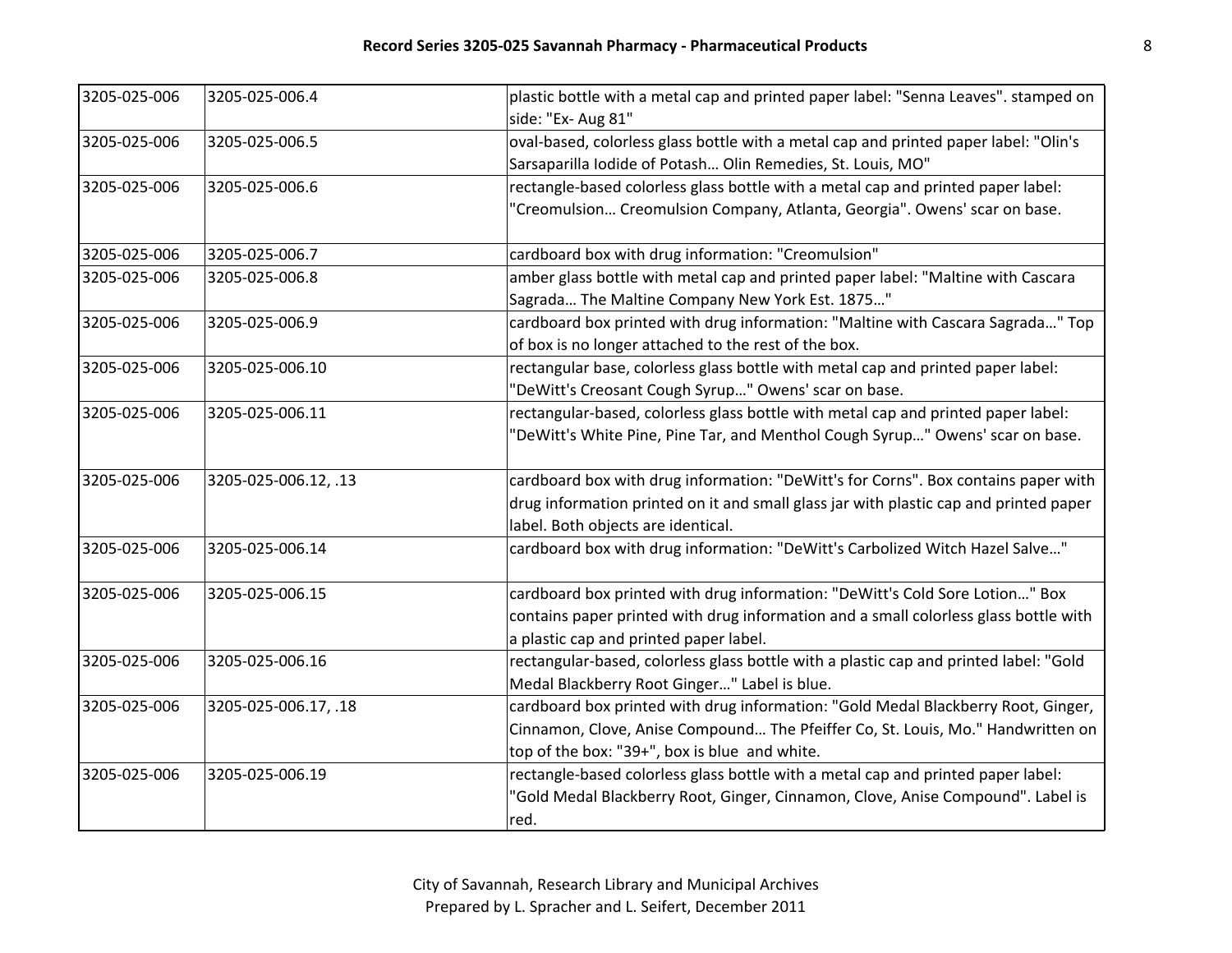| 3205-025-006 | 3205-025-006.20, .21 | cardboard box printed with drug information: "Gold Medal Blackberry Root, Ginger,                   |
|--------------|----------------------|-----------------------------------------------------------------------------------------------------|
|              |                      | Cinnamon, Clove, Anise Compound S. Pfeiffer Mfg. Co, St. Louis, Mo." Box is red.                    |
| 3205-025-006 | 3205-025-006.22, .23 | cardboard box printed with drug information: "Gold Medal Nervine The Pfeiffer                       |
|              |                      | Co, St. Louis Mo". Box is red with blue print.                                                      |
| 3205-025-007 | 3205-025-007.1       | cardboard box printed with drug information: "Gold Medal Rectal Ointment The                        |
|              |                      | Pfeiffer Co, St. Louis, Mo". Box is red with blue print. Box still contains a plastic               |
|              |                      | applicator.                                                                                         |
| 3205-025-007 | 3205-025-007.2       | plastic bottle with "eyedropper" type top and plastic cap and printed paper label:                  |
|              |                      | "Achromycin Tetracycline Pediatric Drops Aqueous Lederle Laboratories Division                      |
|              |                      | Exp Date Sep 1963"                                                                                  |
| 3205-025-007 | 3205-025-007.3, .4   | cardboard box printed with drug information: "Lederle, Achromycin, Tetracyline,                     |
|              |                      | Pediatric Drops Aqueous (Cherry Flavored)" Box contains paper printed with drug                     |
|              |                      | information.                                                                                        |
| 3205-025-007 | 3205-025-007.5       | large, oval-based, cobalt glass bottle with metal cap and two printed paper labels:                 |
|              |                      | "Regular Haley's M-O" embossed on base: "Made in USA"                                               |
| 3205-025-007 | 3205-025-007.6       | oval-based, cobalt glass bottle with metal cap and two printed paper labels: "One-                  |
|              |                      | half FL. PT. Haley's M-O regular". embossed on base: "Made in USA"                                  |
| 3205-025-007 | 3205-025-007.7       | rectangular-based, cobalt glass bottle with metal cap and printed paper label:                      |
|              |                      | "Hartgel Antacid Aluminum Hydroxide Gel Hart Drug Corporation, Miami, Florida,<br>Physician Sample" |
| 3205-025-007 | 3205-025-007.8       | rectangular-based milk glass bottle with a plastic cap and two printed labels: "triple              |
|              |                      | action Triactin"                                                                                    |
| 3205-025-007 | 3205-025-007.9       | rectangular-based colorless glass bottles with plastic top and printed paper label:                 |
|              |                      | "Throat Eze for Minor throat irritations and a Pleasant Mouth Wash The                              |
|              |                      | Creomulsion Co, Atlanta, GA"                                                                        |
| 3205-025-007 | 3205-025-007.10      | cardboard box printed with drug information: "Adult maximum strength St. Joseph                     |
|              |                      | Aspirin Free Tablets"                                                                               |
| 3205-025-007 | 3205-025-007.11, .12 | metal box printed with drug information: "St. Joseph Aspirin". One box still has                    |
|              |                      | plastic safety package. Both have paper insert printed with drug information.                       |
|              |                      |                                                                                                     |
| 3205-025-007 | 3205-025-007.13      | cardboard box printed with drug information: "Courac Pills Lynn Chemical Co.                        |
|              |                      | Distributors, St. Louis, Mo."                                                                       |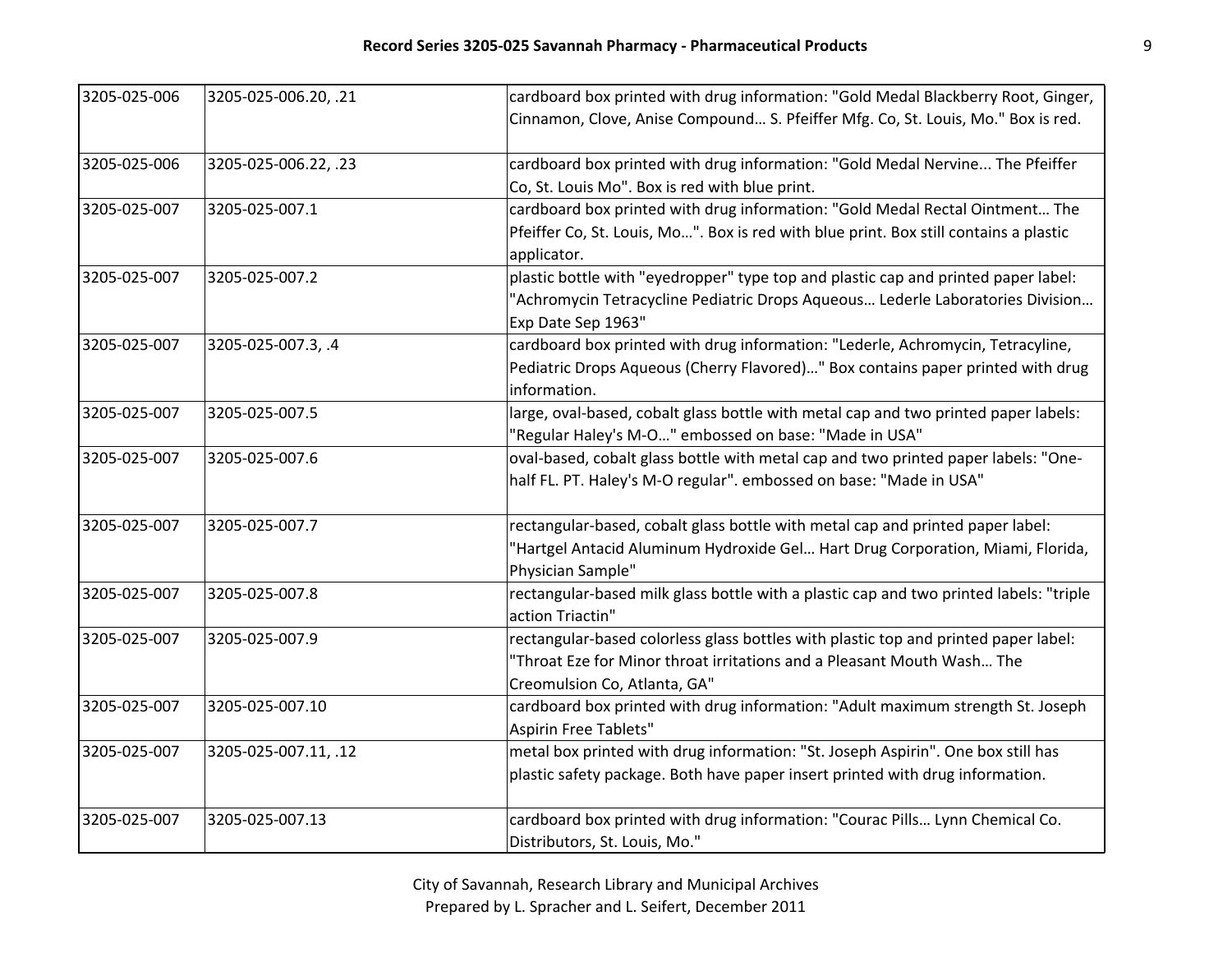| 3205-025-007 | 3205-025-007.14           | cardboard box printed with drug information: "Methyl rub brand of Analgesic Balm     |
|--------------|---------------------------|--------------------------------------------------------------------------------------|
|              |                           | the Pfeiffer Co, St. Louis, Mo"                                                      |
| 3205-025-007 | 3205-025-007.15           | cardboard box with drug information printed on it: "Antibiotic Antiseptic,           |
|              |                           | Tryocreme The Pfeiffer Co, St. Louis Mo"                                             |
| 3205-025-007 | 3205-025-007.16           | cardboard box with printed paper label: "Dramamine G D Searle & Co, Chicago"         |
| 3205-025-007 | 3205-025-007.17           | cardboard box with printed drug information: "Sino-Vap with Benzoin Concentrated     |
|              |                           | Vaporizing Fluid for instant symptomatic relief of Coughs- Colds- bronchitis" Box    |
|              |                           | contains oval-based, colorless glass bottle with plastic cap and printed paper label |
|              |                           | similar to box. Embossed on base: "DESPAT 124920"                                    |
| 3205-025-007 | 3205-025-007.18           | rectangle-based, colorless glass bottle with metal cap and printed paper label:      |
|              |                           | "DeWitt's Baby Cough Syrup". Owens' scar on base.                                    |
| 3205-025-007 | 3205-025-007.19           | cardboard box printed with drug information: "Cherry Tasting St. Joseph Cough        |
|              |                           | Syrup for Children"                                                                  |
| 3205-025-007 | 3205-025-007.20, .21      | oval-based colorless glass bottle with plastic cap and printed label: "Prescription  |
|              |                           | Formula Antihistamine Cough Syrup with Codeine Savannah Pharmacy                     |
|              |                           | Prescriptions A Specialty, AD 27585, Savannah, GA, Price 75¢". Embossed on base:     |
|              |                           | "Temperglas"                                                                         |
| 3205-025-007 | 3205-025-007.22           | oval-based, amber glass bottle with plastic cap and two printed labels: "Non-        |
|              |                           | Narcotic Penetro Baby Cough Syrup"                                                   |
| 3205-025-007 | 3205-025-007.23           | cardboard box printed with drug information: "Penetro Baby Cough Syrup"              |
| 3205-025-007 | 3205-025-007.24, .25      | oval-based, colorless glass bottle with metal cap and printed paper label: "Norwich  |
|              |                           | Baby Cough Syrup Pineapple Flavor"                                                   |
| 3205-025-007 | 3205-025-007.26, .27, .28 | cardboard box printed with drug information: "Norwich Baby Cough Syrup"              |
| 3205-025-007 | 3205-025-007.29           | round-based, colorless glass bottle with plastic cap and applied (painted-on) label: |
|              |                           | "Lustre-Creme Shampoo with Lanolin in lotion form"                                   |
| 3205-025-007 | 3205-025-007.30           | oval-based, colorless glass bottle with printed paper label: "Pomaco George A        |
|              |                           | Breon & Company, Pharmaceutical Chemists, Kansas City, MO". Markings for ozs.        |
|              |                           | and cc's are embossed on the back. On base: "PATENT D120,846"                        |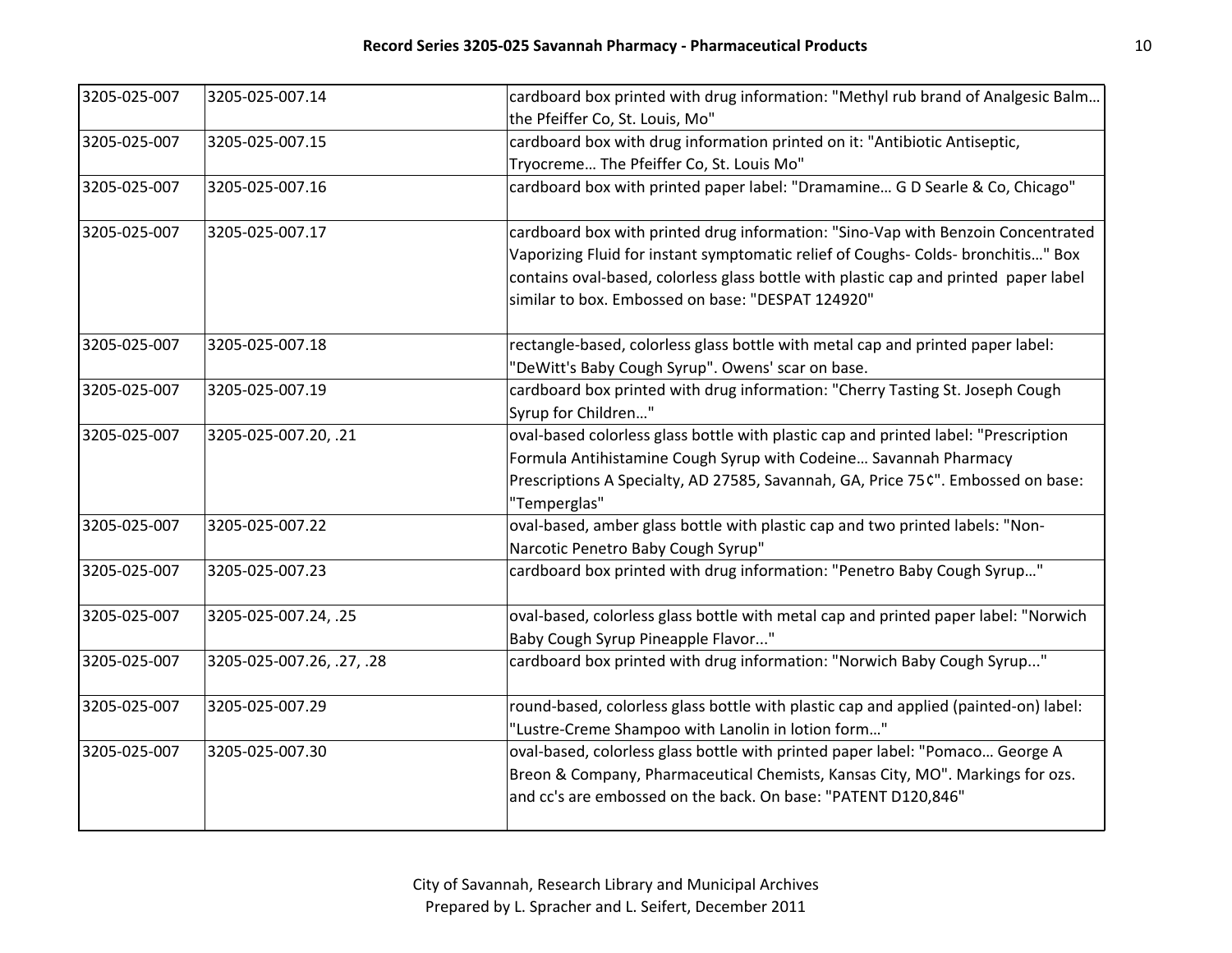| 3205-025-007 | 3205-025-007.31      | rectangle-based, colorless glass bottle with plastic cap and printed paper label:     |
|--------------|----------------------|---------------------------------------------------------------------------------------|
|              |                      | "Vitalis with the greaseless grooming discovery V7 Bristol-Myers Co. Distributor      |
|              |                      | New York"                                                                             |
| 3205-025-007 | 3205-025-007.32      | round-based colorless glass bottle with plastic cap and applied label: "Allercreme    |
|              |                      | Hypo-Allergenic Special Formula Dry Skin Lotion"                                      |
| 3205-025-007 | 3205-025-007.33      | plastic tube with plastic lid. Tube is printed with product information: "Noxzema     |
|              |                      | High Noon Suntan Lotion"                                                              |
| 3205-025-007 | 3205-025-007.34      | cardboard box printed with product information: "Norwich Lanolin Cream The            |
|              |                      | Norwich Pharmacal Company, Norwich, New York". Box contains metal tube with           |
|              |                      | plastic cap and paper printed label with same information as the box.                 |
| 3205-025-007 | 3205-025-007.35      | cardboard box printed with product information: "Genuine Black and White              |
|              |                      | Bleaching Cream, Now Triple Strength". Box contains milk glass, oval-shaped           |
|              |                      | container for product with printed paper label containing the same information. Box   |
|              |                      | also contains paper printed with product information.                                 |
| 3205-025-007 | 3205-025-007.36      | cardboard box printed with product information: "Genuine Black and White              |
|              |                      | Bleaching Cream". Box also contains paper printed with product information and a      |
|              |                      | milk glass, oval-shaped container for product with printed paper label containing the |
|              |                      | same information. This is a larger size of the same product as 3205-025-007.35.       |
| 3205-025-007 | 3205-025-007.37, .38 | small, scented soaps wrapped in paper printed with product information: "Bouquet      |
|              |                      | Floral, Colgate". Same as 3205-025-008.12, .13, .14.                                  |
| 3205-025-007 | 3205-025-007.39      | hexagonal-based, small, colorless glass bottle with plastic cap and printed paper     |
|              |                      | label: "Heather dura-gloss, 20¢ plus tax" probably nail polish. Back of cap has iron  |
|              |                      | rust on it. On base: "U.S. PAT'D 110034, 2661"                                        |
| 3205-025-007 | 3205-025-007.40      | rectangular-based, colorless glass bottle with plastic cap and printed paper label:   |
|              |                      | "Gentle Cutex Oily Polish Remover Northern Warren, New York"                          |
| 3205-025-008 | 3205-025-008.1       | octagonal-based colorless glass bottle with metal cap and printed paper label: "Lady  |
|              |                      | Wayne Vanishing Cream (Foundation) Nut Brown by Snow White Lynchburg,                 |
|              |                      | Virginia"                                                                             |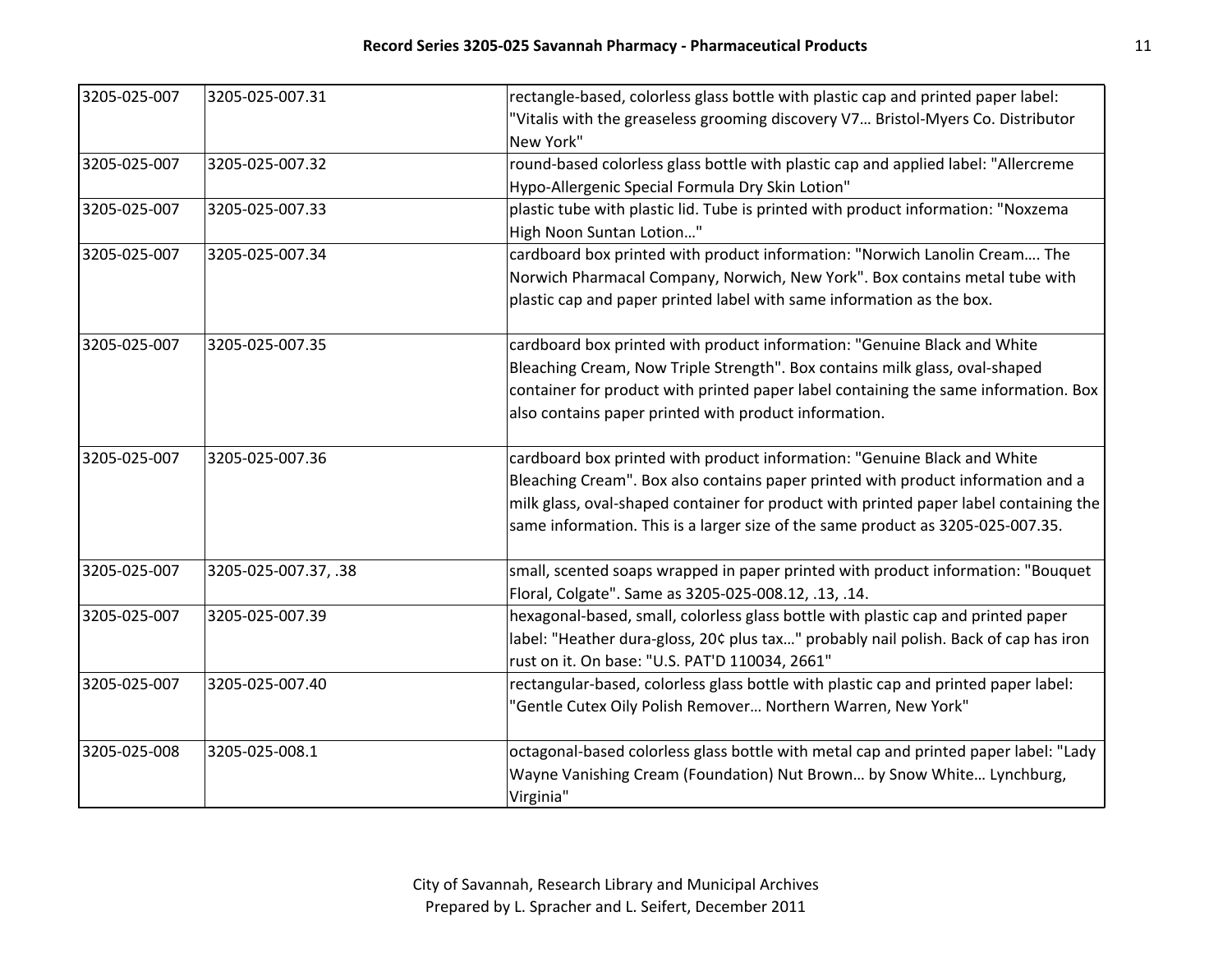| 3205-025-008 | 3205-025-008.2            | oval-based, ferrous metal bottle with plastic cap and applied label printed with<br>product information: "Cashmere Bouquet made from Imported White Talcum<br>Powder" Part of label is missing from the back, and the bottle is rusted in places.                                                                                                                                 |
|--------------|---------------------------|-----------------------------------------------------------------------------------------------------------------------------------------------------------------------------------------------------------------------------------------------------------------------------------------------------------------------------------------------------------------------------------|
| 3205-025-008 | 3205-025-008.3            | round-based plastic bottle with plastic cap. Bottle is wrapped in a plastic label<br>printed with product information: "Cuticura talcum with C-8 Potter Drug &<br>Chemical Corp., Malden, Mass"                                                                                                                                                                                   |
| 3205-025-008 | 3205-025-008.4, .5        | Metal Tube with metal cap, outside is printed with product information (applied-<br>type label): "Vaseline Camphor Ice Chesebrough-Ponds Inc. New York" Bottom of<br>tube reads: "Push Here". 3205-025-008.5 has a small amount of rust on the cap.                                                                                                                               |
| 3205-025-008 | 3205-025-008.6, .7        | round-based metal container. Outside is printed with product information (applied-<br>type label): "Queen Scalp Dressing for Discomfort of Sarcoptic Mange and scalp<br>itching Newbro Manufacturing Co, Atlanta, GA" Some color variation between<br>the two containers (one looks faded).                                                                                       |
| 3205-025-008 | 3205-025-008.8            | round-based metal container with plastic cap and spout. Container has applied label:<br>"Yardley Jetstream After Shaving Lotion"                                                                                                                                                                                                                                                  |
| 3205-025-008 | 3205-025-008.9            | disc-shaped metal container with a hole and two prongs in the base to dispense and<br>cut dental floss. Applied label reads: "Johnson's Dental Floss, 10 yds. "                                                                                                                                                                                                                   |
| 3205-025-008 | 3205-025-008.10           | round-based metal container with plastic spray dispenser on top. Container is<br>printed with product information: "Colgate Dental Cream with Gardol" Tape was<br>used to attach a foam and metal brush to the side. Tape reads: "Free! Truly Magic<br>Sponge Clothes Brush with Power Packed Colgate Dental Cream" Foam has largely<br>deteriorated. Some rustis visible on can. |
| 3205-025-008 | 3205-025-008.11           | round metal container that holds two glass bottles (one colorless and one amber)<br>with plastic eye droppers for tops and paper printed with the product information.<br>Product information is printed on the outside of the metal can: "Carter's Two<br>Solution Ink Eradicator" Small amount of rust on can.                                                                  |
| 3205-025-008 | 3205-025-008.12, .13, .14 | small, scented soaps wrapped in paper printed with product information: "Bouquet<br>Floral, Colgate". Same as 3205-025-007.37 &.38                                                                                                                                                                                                                                                |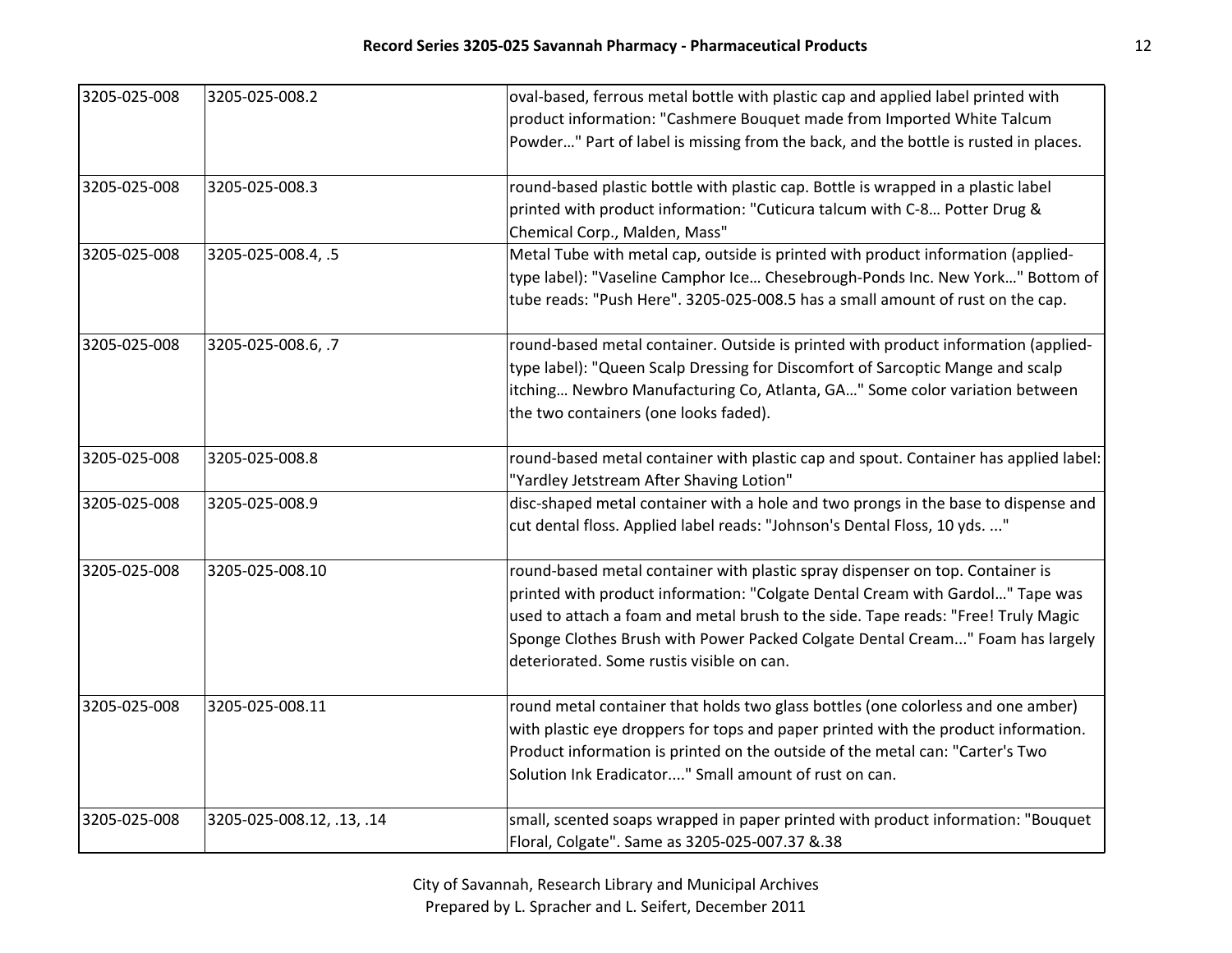| 3205-025-008 | 3205-025-008.15                | cardboard box printed with product information: "Rough on Rats Ready Mixed Bait       |
|--------------|--------------------------------|---------------------------------------------------------------------------------------|
|              |                                | with Fumarin"                                                                         |
| 3205-025-008 | 3205-025-008.16, .17, .18, .19 | small, cylindrical cardboard containers with cardboard lids. No labels. Some color    |
|              |                                | variation between the four objects.                                                   |
| 3205-025-008 | 3205-025-008.20                | cylindrical cardboard container with printed paper label: "Flowers of Sulfur          |
|              |                                | Savannah Pharmacy, Prescriptions a Specialty, Phone 2-7585, Savannah, GA". no lid.    |
| 3205-025-008 | 3205-025-008.21                | cylindrical cardboard container with ferrous metal base and lid. Container has two    |
|              |                                | labels one on top of the other. Bottom label reads: "Potassium Nitrate Merck &        |
|              |                                | Co" Top Label reads: "Rochelle Salt, U.S.P.  Savannah Pharmacy, Moody &               |
|              |                                | Fonvielle, Props. Three Stores, Phone 7585" Lid and bottom have some rust, both       |
|              |                                | labels are printed paper.                                                             |
| 3205-025-008 | 3205-025-008.22                | cylindrical cardboard container with metal base and lid and two printed paper labels, |
|              |                                | one on top of the other. Bottom label is from Merck & Co. Top label is printed:       |
|              |                                | "Savannah Pharmacy, Prescriptions A Specialty, Phone AD 2-7585" typed on top          |
|              |                                | label: "Powdered Magnesium Oxide". Lid is slightly rusty.                             |
| 3205-025-008 | 3205-025-008.23                | cylindrical cardboard container with metal base and lid. Container is wrapped in      |
|              |                                | printed paper and has printed paper label: "Calcium Carbonate Precipitated,           |
|              |                                | Mallinckrodt Chemical Works" very small amount of rust on base                        |
| 3205-025-008 | 3205-025-008.24                | cylindrical cardboard container with metal bottom and lid. Container has large        |
|              |                                | printed paper label wrapped around its entire sides: "Mallinckrodt one pound Sulfur   |
|              |                                | Precipitated U.S.P. XI" Some rust on top and bottom. Label is ripped in places.       |
| 3205-025-008 | 3205-025-008.25                | cylindrical cardboard container with metal base and lid. Sides are wrapped in paper.  |
|              |                                | Printed paper label is on top of paper: "Mallinckrodt Quarter Pound Sodium            |
|              |                                | Benzoate USP XI Powdered" Top and bottom are slightly rusted.                         |
| 3205-025-008 | 3205-025-008.26                | cylindrical cardboard container with metal base and lid, paper label wraps around     |
|              |                                | entire sides. Printed paper label reads: "1 lb. Salol Merck (Phenyl Salicylate)" top  |
|              |                                | and bottom is rusted.                                                                 |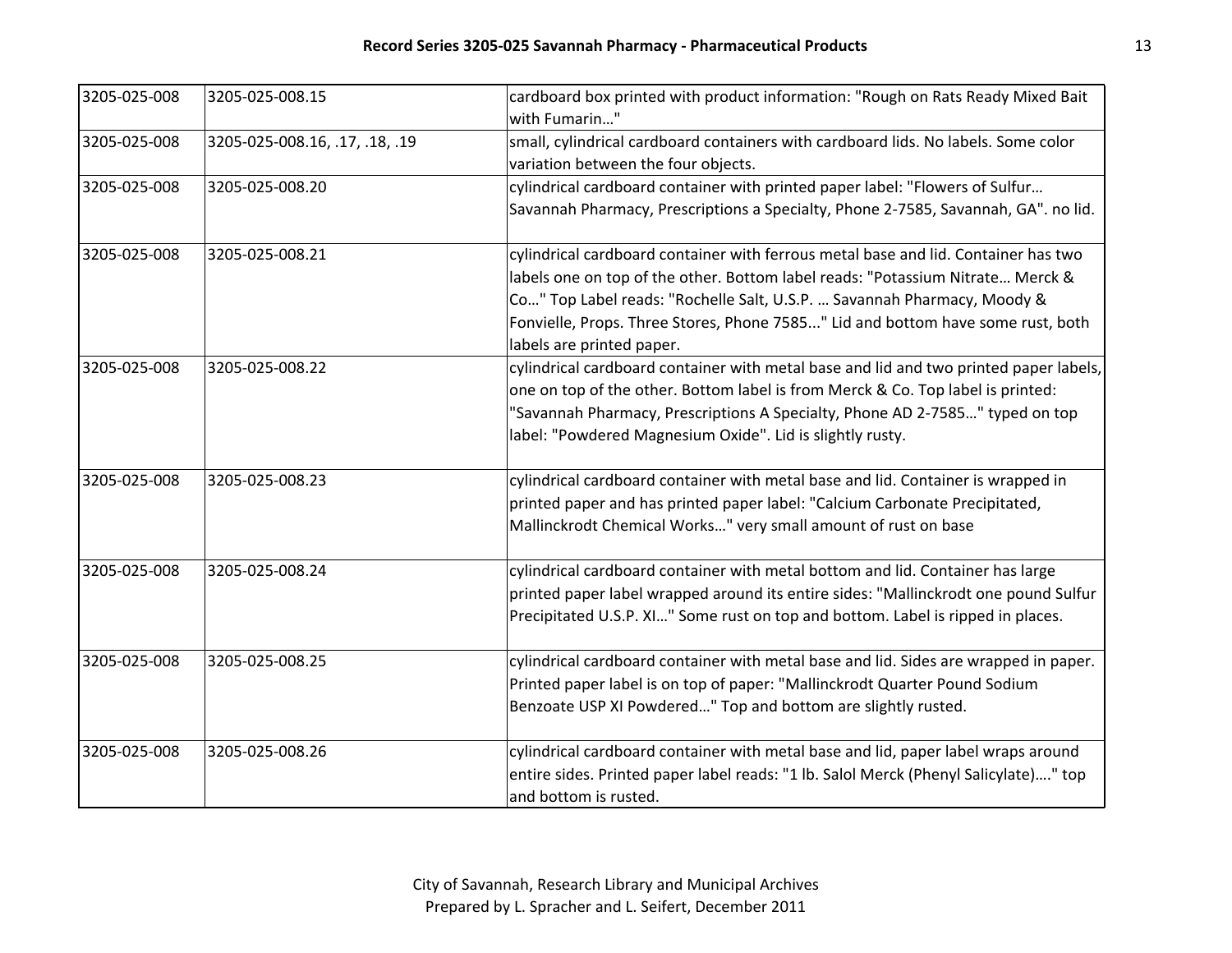| 3205-025-009 | 3205-025-009.1     | cylindrical metal container printed with product information: "Borden's Beta             |
|--------------|--------------------|------------------------------------------------------------------------------------------|
|              |                    | Lactose Made by the National Milk Sugar Company Division of the Borden                   |
|              |                    | Company, New York" Top reads: "Formerly National Beta Lactose, New Package               |
|              |                    | and Label Adopted 1936". Some rust on top and bottom. Dirty fingerprints on              |
|              |                    | outside of can.                                                                          |
| 3205-025-009 | 3205-025-009.2, .3 | corks removed from a small glass Solomons Drug Co. bottle and a Columbia Drug            |
|              |                    | Company bottle. Corks were removed to clean chemicals out of bottles.                    |
| 3205-025-009 | 3205-025-009.4     | round-based, colorless glass bottle with crown cap finish. Looks like a possibly         |
|              |                    | looted, archaeological bottle. Probably a condiment bottle, fully machine make.          |
|              |                    | Some patina on the inside of the bottle.                                                 |
| 3205-025-009 | 3205-025-009.5     | rectangular-based, very light aqua glass bottle (pharmaceutical). Embossed on side:      |
|              |                    | "Dr. YYB Caldwell's, Monticello Illinois". Bottle has thin layer of patina inside and    |
|              |                    | out. Looks like an archaeological bottle that was looted. Possible fine lipping tool     |
|              |                    | finish.                                                                                  |
| 3205-025-009 | 3205-025-009.6     | rectangular-based colorless glass bottle with finish made by a fine lipping tool. Bottle |
|              |                    | had a red, circular sticker with "10" written on it, and patina on the inside of the     |
|              |                    | bottle. Possible archaeological bottle that was looted.                                  |
| 3205-025-009 | 3205-025-009.7     | square-based, colorless glass bottle. Possible condiment bottle. Bottle has dirt/soil    |
|              |                    | inside of it and looks like an archaeological bottle that was looted.                    |
| 3205-025-009 | 3205-025-009.8     | small, rectangular-based, colorless glass bottle. Fully machine made and filled with     |
|              |                    | dirt/soil. Looks like an archaeological bottle that was looted.                          |
| 3205-025-009 | 3205-025-009.9     | soda-style, bright green glass bottle with crown cap finish and applied label: "Money    |
|              |                    | Back Bottle, Mountain Dew" 16 oz.                                                        |
| 3205-025-009 | 3205-025-009.10    | large (16 fl oz) hob-skirted, light aqua glass Coca-Cola bottle with applied label:      |
|              |                    | "return for deposit, Coca-Cola". Bottom embossed with: "Norfolk, VA"                     |
| 3205-025-009 | 3205-025-009.11    | soda-style, 16 oz. light aqua glass bottle with applied label: "16 fluid ounces, R C     |
|              |                    | Royal Crown Cola"                                                                        |
| 3205-025-009 | 3205-025-009.12    | soda-style, 16 fl. oz., colorless glass bottle with applied label: "Sunkist Money Back   |
|              |                    | Bottle 16 FL. OZ. " embossed on sides: "Sunkist"                                         |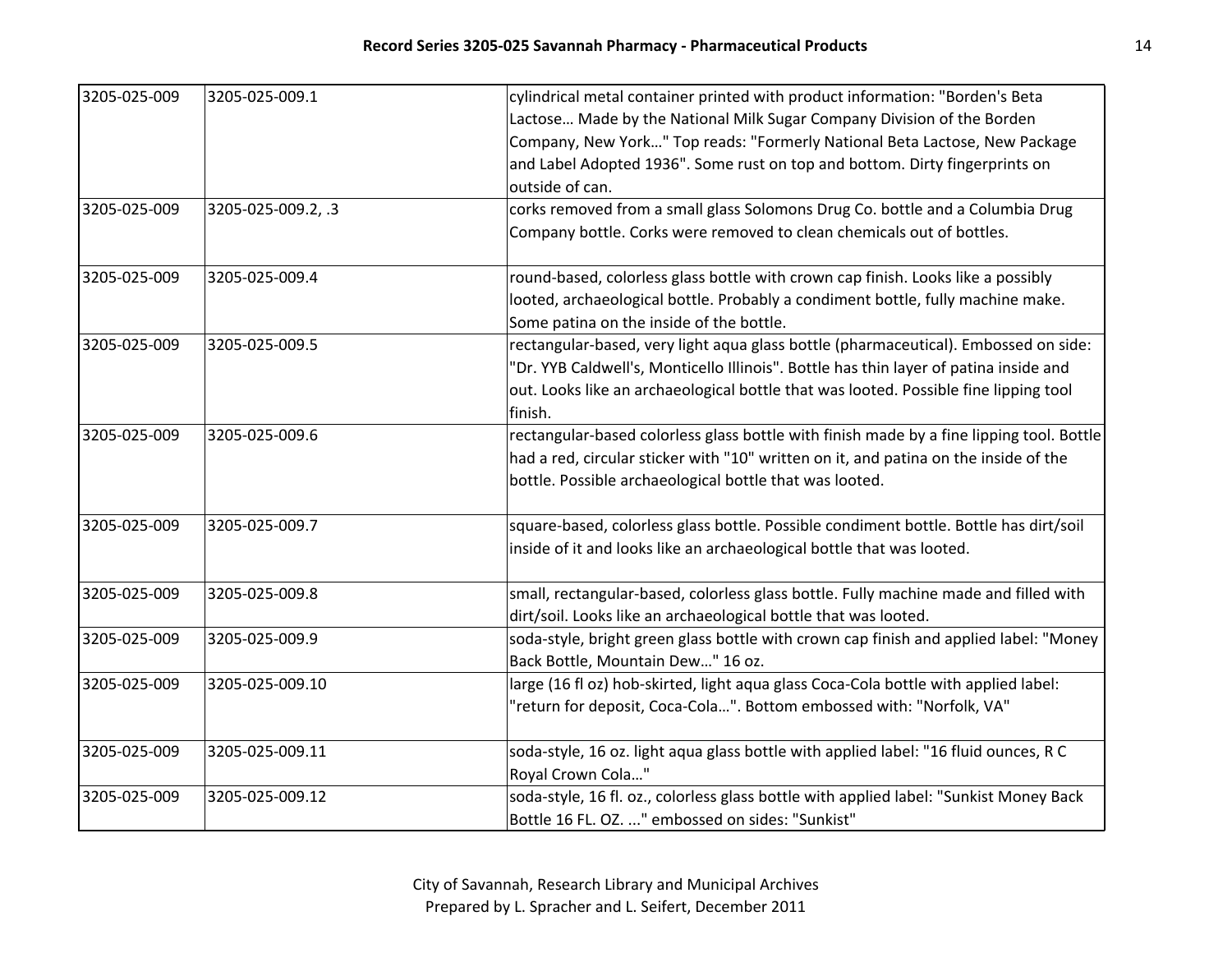| 3205-025-009 | 3205-025-009.13 | soda-style, colorless glass bottle with applied label: "Canada Dry" (on front) and                                |
|--------------|-----------------|-------------------------------------------------------------------------------------------------------------------|
|              |                 | "Contents Full 12 ozs Canada Dry Bottling Co Augusta, GA" (on back). Crown cap                                    |
|              |                 | finish. Bottle is very dirty, was probably filled with dirt once. Possible archaeological                         |
|              |                 | bottle that was looted.                                                                                           |
| 3205-025-009 | 3205-025-009.14 | light aqua, hob-skirted, 10 oz. glass Coke bottle with applied label: "Money back                                 |
|              |                 | bottle, Coke 10 FL OZ". Base embossed with: "Union City, Tenn" crown cap finish                                   |
| 3205-025-009 | 3205-025-009.15 | soda-style, aqua glass bottle with a threaded finish and an applied label: "Half Liter,                           |
|              |                 | return for refund, Coke 500mL, 16.9 FL OZ"                                                                        |
| 3205-025-009 | 3205-025-009.16 | 8 oz. hob-skirted, light aqua glass Coke bottle with applied label: "Coca-Cola<br>Classic ©1996" crown cap finish |
| 3205-025-009 | 3205-025-009.17 | small, aqua glass, hob-skirted Coke bottle with applied label: "Coke 6 1/2 FL OZ",                                |
|              |                 | other side: "Coca-Cola 6 1/2 FL OZ" Embossed on base: "Birmingham, ALA". crown                                    |
|              |                 | cap finish                                                                                                        |
| 3205-025-009 | 3205-025-009.18 | soda-style, colorless glass bottle with applied label: "Pepsi-Cola". crown cap finish.                            |
|              |                 | Bottle has some dirt and patina on the inside. Looks like an archaeological bottle                                |
|              |                 | that was looted. Applied label is approximately half missing (patchy).                                            |
| 3205-025-009 | 3205-025-009.19 | soda-style, aqua glass bottle with crown cap finish and an applied label. Most of the                             |
|              |                 | label is gone. Opening to bottle is plugged with dirt. Looks like an archaeological                               |
|              |                 | bottle that was looted.                                                                                           |
| 3205-025-009 | 3205-025-009.20 | "beer bottle"-shaped, colorless glass bottle with crown cap finish and an applied                                 |
|              |                 | label: "Pepsi Longneck Most Popular Driver Richard Petty" 12 fl oz bottle, no                                     |
|              |                 | refill.                                                                                                           |
| 3205-025-009 | 3205-025-009.21 | soda-style colorless glass bottle with applied label: "Coke [UGA logo] 1980 National                              |
|              |                 | Champions" 10 oz. bottle. White sticker on side with handwritten: "15-", crown                                    |
|              |                 | cap finish                                                                                                        |
| N/A          | 3205-025-010    | large, round-based, amber glass bottle. Manufacturer's paper label includes: "5                                   |
|              |                 | pounds Clove Oil U.S.P., S.B. Penick & Company, New York Chicago". Oversize                                       |
| N/A          | 3205-025-011    | large, jug-shaped, colorless glass bottle with metal cap (damaged) and printed paper                              |
|              |                 | label: "Coca-Cola, Coke, Syrup for Fountain Use". Handwritten on label: "Long                                     |
|              |                 | Ease", embossed on neck of bottle: "DESPAT 184991". Cap is damaged and paper                                      |
|              |                 | label is damaged and peeling.                                                                                     |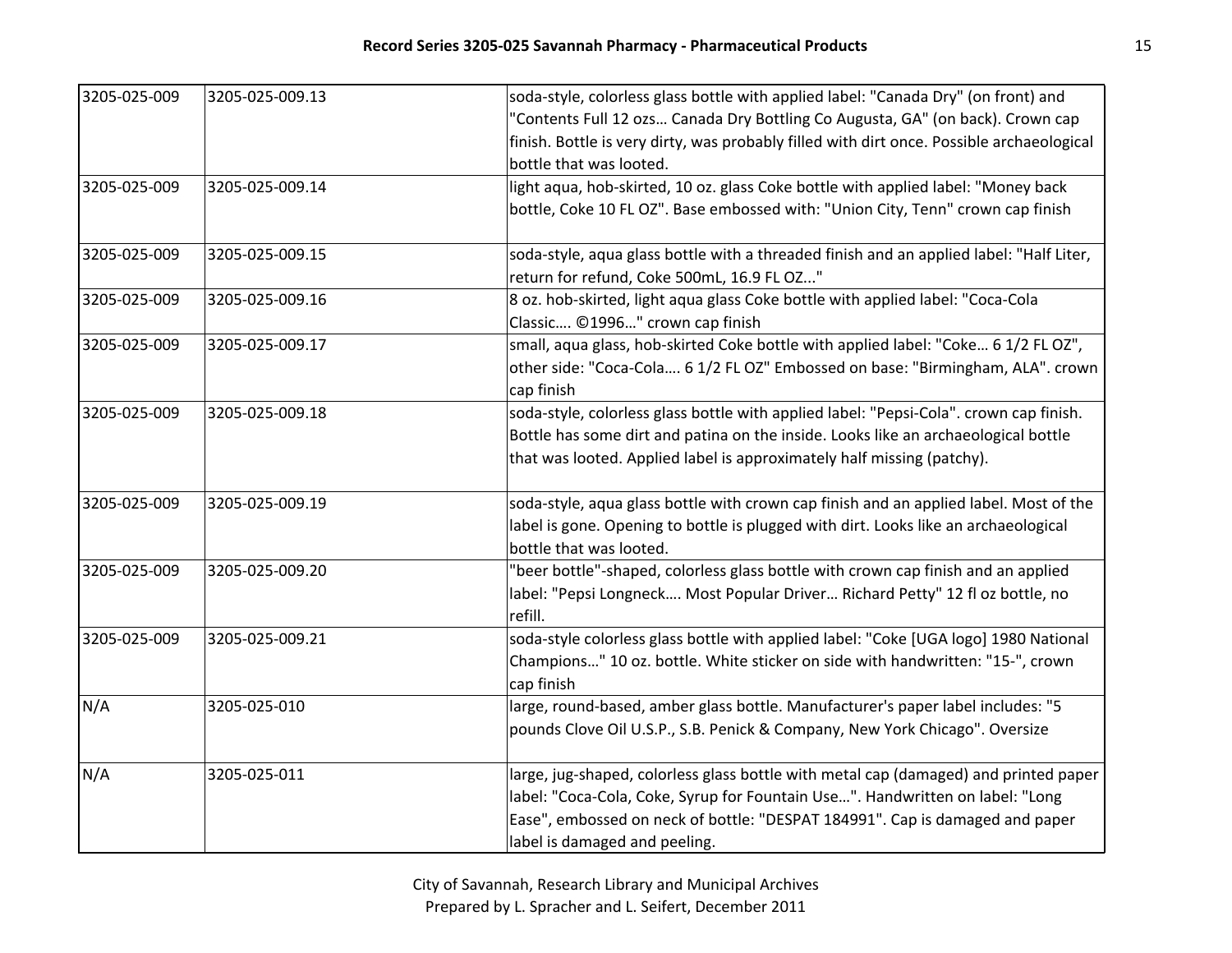| 3205-025-012 | 3205-025-012.1       | plastic bin that sits in a toilet. Item is in a plastic bag and both are inside a cardboard<br>box printed with product information: "Sit'N'Soak, Sitz bath for hemorrhoid<br>sufferers"                        |
|--------------|----------------------|-----------------------------------------------------------------------------------------------------------------------------------------------------------------------------------------------------------------|
| 3205-025-012 | 3205-025-012.2       | hard rubber comb still in plastic and cardboard packaging: "ACE hard rubber extra                                                                                                                               |
|              |                      | fine comb 79¢". Packaging is discolored.                                                                                                                                                                        |
| 3205-025-012 | 3205-025-012.3       | bobby pins with their packaging. Some pins seems to be missing. Packaging is a                                                                                                                                  |
|              |                      | printed piece of cardboard: "Gayla hold-bob bobby pins with Flexi-Grip, ©1947-1950-<br>1951-1954-1955 G.P.I"                                                                                                    |
| 3205-025-012 | 3205-025-012.4       | single-edge razor blades in plastic dispenser. Product is encompassed by a cardboard                                                                                                                            |
|              |                      | box printed with product information: "Treet Single Edge 10 Blade Dispenser with<br>used blade vault"                                                                                                           |
| 3205-025-012 | 3205-025-012.5       | 5 razor blades in plastic dispenser still wrapped in cardboard and plastic packaging.<br>Package reads : "Schick Super Chromium wit exclusive TEFLON coating 5 blades"                                          |
| 3205-025-012 | 3205-025-012.6, .7   | 7 tungsten steel razor blades in unopened cardboard packaging. Package reads:<br>"Personna injector 74 US Pat No 3,071,856"                                                                                     |
| 3205-025-012 | 3205-025-012.8       | plastic pill box with compartments labeled for each day of the week, still in plastic<br>and cardboard packaging. Package is starting to yellow, package reads: "EZY-DOSE 7-<br>day pill reminder, medium size" |
| 3205-025-012 | 3205-025-012.9       | Elastic Supporters (for garters, etc.), still in cardboard package. Package reads:                                                                                                                              |
|              |                      | "Gemco Elastic Supporters 25¢" Handwritten on package: "5¢"                                                                                                                                                     |
| 3205-025-012 | 3205-025-012.10, .11 | metal lingerie clasps still in cardboard package. Package reads: "Newey's ART L.C. 54<br>Lingerie Clasps BRIT. REGD. DESIGN No. 874,706" Written on package: "10¢"                                              |
| 3205-025-012 | 3205-025-012.12      | Elastic rib belt in original cardboard box. Box is printed with product information:                                                                                                                            |
|              |                      | "Male Elastic Rib belt with velcro fastener". Box is squished and flattened.                                                                                                                                    |
| 3205-025-012 | 3205-025-012.13      | Brassier enlarger in original plastic and cardboard package. Cardboard reads: "Vanity                                                                                                                           |
|              |                      | Fair Trademark long-line brassiere enlarger" has sticker that reads: "Sale",                                                                                                                                    |
|              |                      | handwritten on sticker: "10¢" (package reads 49¢)                                                                                                                                                               |
| 3205-025-012 | 3205-025-012.14      | cardboard box printed with product information: "Bauer & Black Suspensory with                                                                                                                                  |
|              |                      | elastic leg strap" product is still in the box.                                                                                                                                                                 |
| 3205-025-012 | 3205-025-012.15      | cardboard box printed with product information: "Bauer & Black Swimmer Athletic                                                                                                                                 |
|              |                      | Supporter" product is still in the box.                                                                                                                                                                         |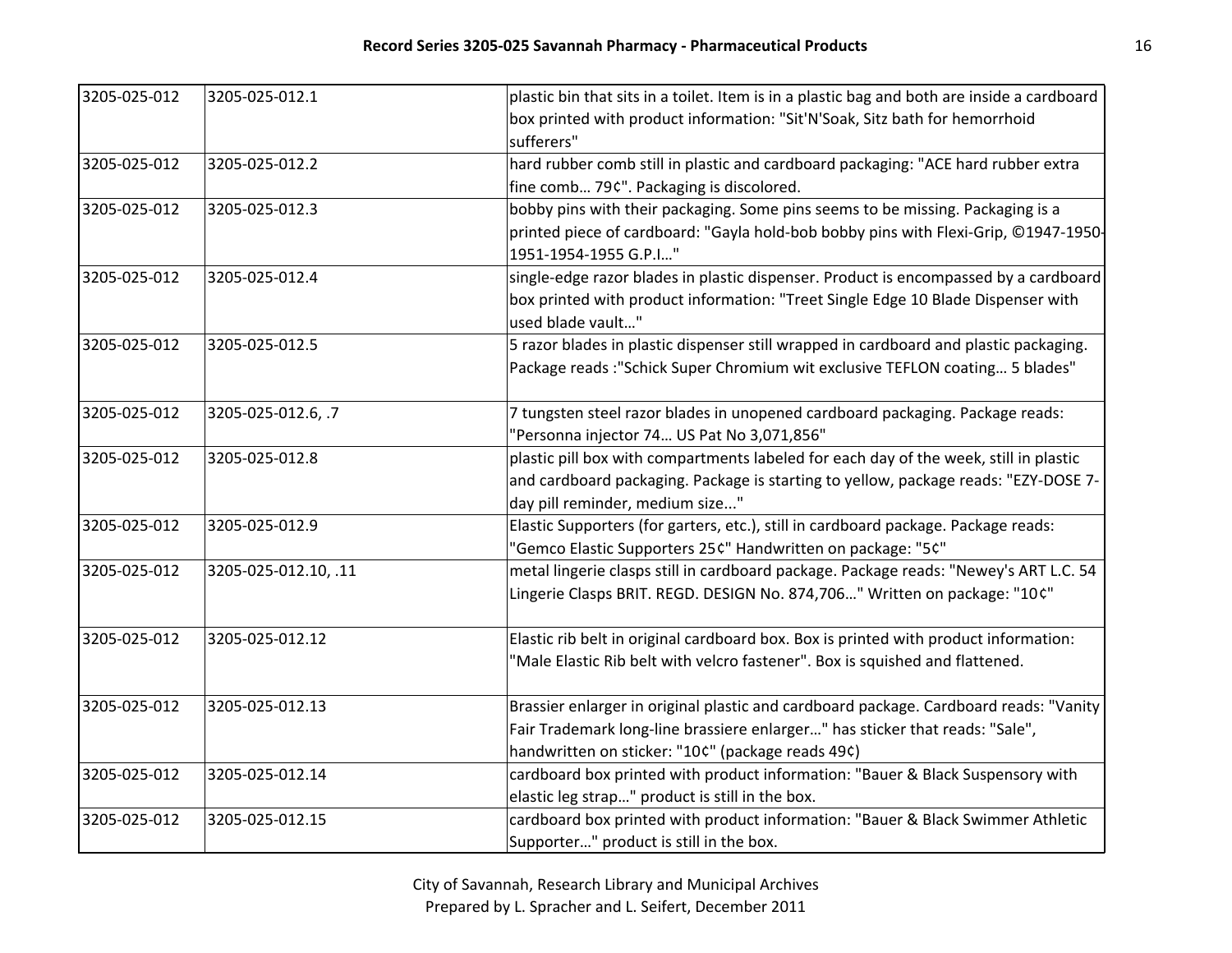| 3205-025-012 | 3205-025-012.16                     | cardboard box printed with product information: "PAL Nylon Swimmer Supporter         |
|--------------|-------------------------------------|--------------------------------------------------------------------------------------|
|              |                                     | Bauer & Black" product is still in box.                                              |
| 3205-025-012 | 3205-025-012.17                     | brown shoe laces wrapped in paper printed with product information: "Esquire 40"     |
|              |                                     | Superior Quality Shoe Laces 40 inches Japan" written on package: "45¢"               |
|              |                                     |                                                                                      |
| 3205-025-012 | 3205-025-012.18                     | black shoe laces wrapped in paper printed with product information: "Esquire shoe    |
|              |                                     | laces 27 inches Japan" handwritten on label: "45¢"                                   |
| 3205-025-012 | 3205-025-012.19                     | brown shoe laces wrapped in plastic printed with product information: "Mercerized    |
|              |                                     | $27$ "                                                                               |
| 3205-025-012 | 3205-025-012.20                     | brown shoe laces wrapped in plastic printed with: "10 cents Old Hickory Show Laces   |
|              |                                     | 21 inch"                                                                             |
| 3205-025-012 | 3205-025-012.21                     | cardboard box printed with product information: "Instant Dyanshine Polish for        |
|              |                                     | Children's Shoes Self Shining Brown" handwritten on top: "29¢". Box contains a       |
|              |                                     | glass bottle with metal cap and second metal cap with attached metal stick with a    |
|              |                                     | fuzzy swab attached to the end (applicator).                                         |
| 3205-025-012 | 3205-025-012.22, .23, .24, .25, .26 | ball point pen refill wrapped in paper package: "Bic Clic Blue Medium Point Refill   |
|              |                                     | 25¢" One is black (3205-025-012.22), and the rest are blue.                          |
| 3205-025-012 | 3205-025-012.27                     | ball point pen refill wrapped in paper package: "Bic Citation Refill blue fine point |
|              |                                     | 39¢"                                                                                 |
| 3205-025-012 | 3205-025-012.28, .29                | ball point pen refill in paper packaging: "Bic refill red ink medium point"          |
| 3205-025-012 | 3205-025-012.30                     | cardboard box printed with product information: "Scripto No. F840, 29¢, Thin leads   |
|              |                                     | black H3". Box contains six plastic tubes filled with pencil lead and wrapped in a   |
|              |                                     | paper label.                                                                         |
| 3205-025-012 | 3205-025-012.31                     | Fountain pen ink cartridges (8 refills) in original plastic and cardboard packaging: |
|              |                                     | "49¢ Sanford's All-Pen Fountain Pen Ink Cartridge"                                   |
| 3205-025-012 | 3205-025-012.32                     | cardboard box printed with product information: "Westinghouse flashbulbs AG-1        |
|              |                                     | 12 bulbs"                                                                            |
| 3205-025-012 | 3205-025-012.33                     | 3 flashcubes in cardboard package: "flashcubes, 12 guaranteed flashes, 3 cubes"      |
| 3205-025-012 | 3205-025-012.34                     | cardboard box printed with product information: "GE Hi-Power Flashcubes, 2           |
|              |                                     | cubes", Box contains 2 cubes.                                                        |
| 3205-025-012 | 3205-025-012.35                     | cardboard box printed with product information: "Westinghouse flashbulbs M2B"        |
|              |                                     | Box is full of bulbs.                                                                |
|              |                                     |                                                                                      |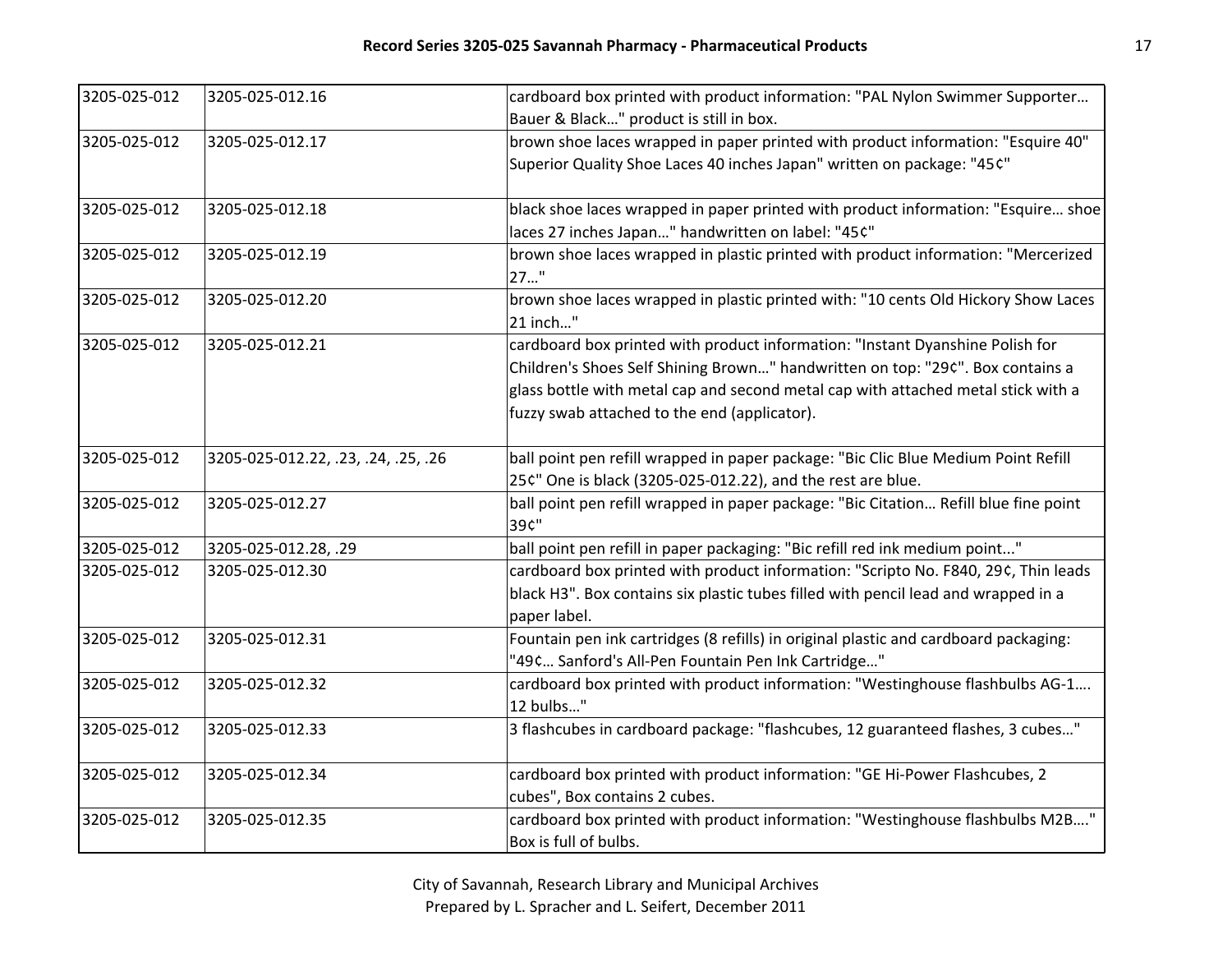| 3205-025-012 | 3205-025-012.36 | cardboard box printed with product information: "Guaranteed Rhenium flashbulbs,      |
|--------------|-----------------|--------------------------------------------------------------------------------------|
|              |                 | General Electric 12 clear bulbs". Box is full of bulbs.                              |
| 3205-025-012 | 3205-025-012.37 | cardboard box printed with product information: "Twelve Guaranteed Flashbulbs        |
|              |                 | 5B" box contains flashbulbs.                                                         |
| 3205-025-013 | 3205-025-013.1  | cardboard box printed with product information: "Twelve Guaranteed Flashbulbs 5"     |
|              |                 | box is full of bulbs.                                                                |
| 3205-025-013 | 3205-025-013.2  | cellophane sheets wrapped in paper and tape. There is a printed paper label stuck to |
|              |                 | the paper: "DuPont Cellophane from H.D. Catty Corporation of NY, Inc. "              |
|              |                 | Cellophane sheets are probably stuck together.                                       |
| 3205-025-013 | 3205-025-013.3  | cardboard envelope printed with product information: "Dill's pipe cleaners"          |
|              |                 | Envelope is full of pipe cleaners.                                                   |
| 3205-025-013 | 3205-025-013.4  | blank, business card-sized pieces of paper wrapped in paper printed with product     |
|              |                 | information: "Hytone Social cards 10¢"                                               |
| 3205-025-013 | 3205-025-013.5  | blank index cards wrapped in paper printed with product information: "HyTone         |
|              |                 | Index Cards 10¢"                                                                     |
| 3205-025-013 | 3205-025-013.6  | Memo book paper wrapped in paper printed with product information: "HyTone           |
|              |                 | Bond10¢ No. 6127 Memo Book Paper" wrapper is torn, acidic.                           |
|              |                 |                                                                                      |
| 3205-025-013 | 3205-025-013.7  | heavy fork/comb-shaped item with 6 sharp tines of uneven length. Opposite end has    |
|              |                 | tang. Embossed in middle handle: "WILLIAMSON 10". Items has been painted gold,       |
|              |                 | paint has worn off tines. Possible tool for printing.                                |
| 3205-025-013 | 3205-025-013.8  | Father's day card with girl and poodle on the front, yellow envelope                 |
| 3205-025-013 | 3205-025-013.9  | Father's day card with child and small pink bird on front, yellow envelope           |
| 3205-025-013 | 3205-025-013.10 | Father's day card that is yellow/green with man in purple shirt on front, white      |
|              |                 | envelope                                                                             |
| 3205-025-013 | 3205-025-013.11 | Father's day card with mouth on front. Blue envelope                                 |
| 3205-025-013 | 3205-025-013.12 | Father's day card with giraffe on front, yellow envelope                             |
| 3205-025-013 | 3205-025-013.13 | Father's day card with white puppy and #1 ribbon on front, yellow envelope           |
|              |                 |                                                                                      |
| 3205-025-013 | 3205-025-013.14 | Father's day card with goat on front, yellow envelope                                |
| 3205-025-013 | 3205-025-013.15 | Father's day card with mill and water wheel on the front, white envelope             |
| 3205-025-013 | 3205-025-013.16 | Father's day card, green with orange kitten on front, white envelope                 |
| 3205-025-013 | 3205-025-013.17 | Father's day card blue with flowers on front, white envelope                         |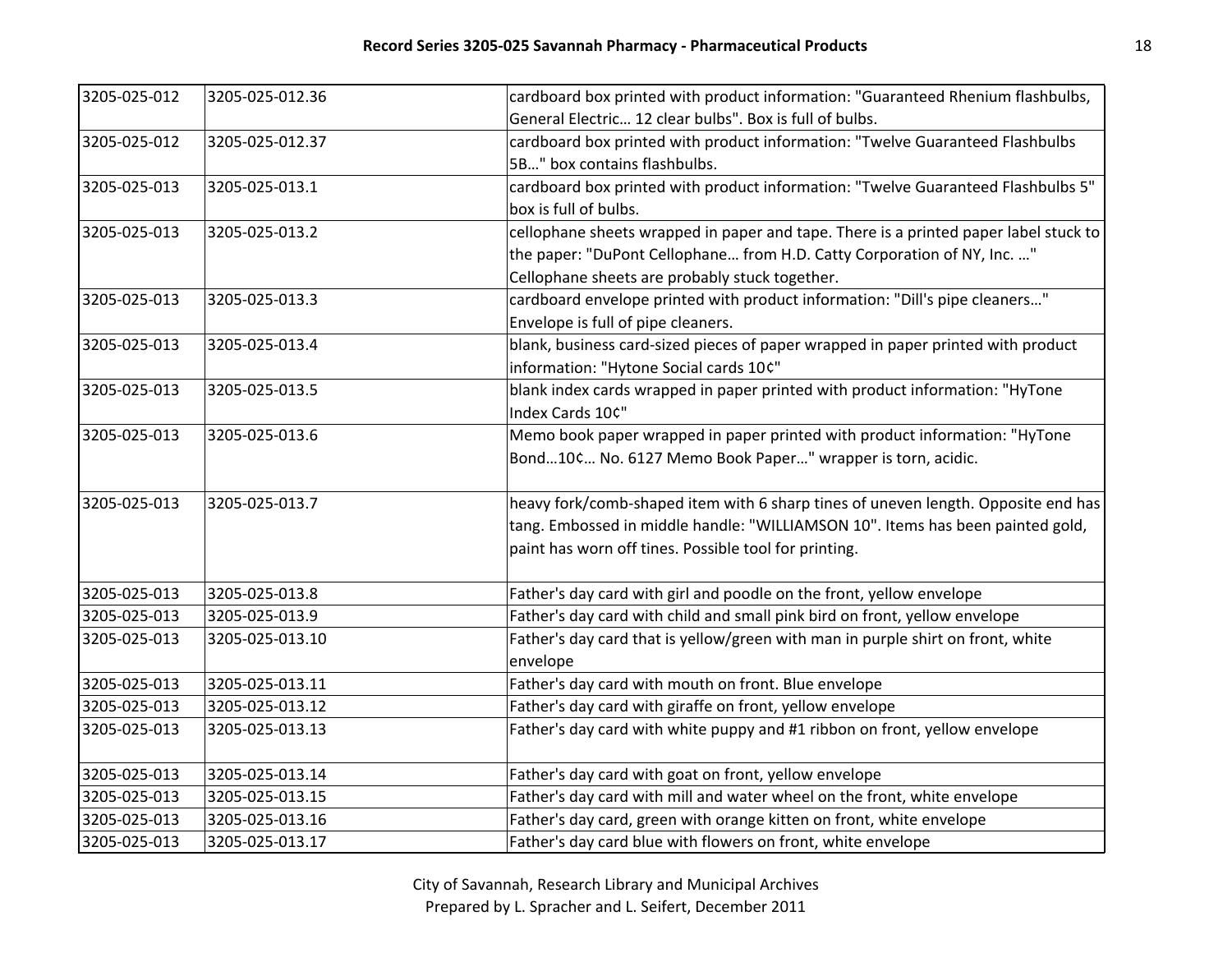| 3205-025-013 | 3205-025-013.18 | Father's day card with rooster on front, white envelope                                  |
|--------------|-----------------|------------------------------------------------------------------------------------------|
| 3205-025-013 | 3205-025-013.19 | Father's day card with fish on front, white envelope. Envelope is stuck to the inside    |
|              |                 | of the card.                                                                             |
| 3205-025-013 | 3205-025-013.20 | Father's day card, brown background with white flowers on front, white envelope          |
| 3205-025-013 | 3205-025-013.21 | Father's day card, brown with horses on front, white envelope                            |
| 3205-025-013 | 3205-025-013.22 | Father's day card, red front with gold shield, white envelope                            |
| 3205-025-013 | 3205-025-013.23 | Father's day card with couple on the front, no envelope                                  |
| 3205-025-013 | 3205-025-013.24 | Father's day card with knight on front, white envelope                                   |
| 3205-025-013 | 3205-025-013.25 | Father's day card with puppy on front, paper has "fabric" texture, green envelope        |
| 3205-025-013 | 3205-025-013.26 | Father's day card with different modes of transportation on the front, white<br>envelope |
| 3205-025-013 | 3205-025-013.27 | Father's Day card with puppy wearing a hat, yellow envelope                              |
| 3205-025-013 | 3205-025-013.28 | Father's Day card with woman on front, white envelope is stuck to the inside of the      |
|              |                 | card                                                                                     |
| 3205-025-013 | 3205-025-013.29 | Father's day card with clothed squirrel on front, white envelope                         |
| 3205-025-013 | 3205-025-013.30 | Father's day card with gold eagle on front, white envelope is stuck to the inside of     |
|              |                 | the card                                                                                 |
| 3205-025-013 | 3205-025-013.31 | Father's day card with tiger and blue birds on front, pink envelope                      |
| 3205-025-013 | 3205-025-013.32 | Father's day card with fuzzy textured cat tails on the front, white envelope             |
| 3205-025-013 | 3205-025-013.33 | Father's day card with flowers on front, made with onion-skin type paper, white          |
|              |                 | envelope                                                                                 |
| 3205-025-013 | 3205-025-013.34 | Father's day card, blue background with gold, antique car on front, white envelope       |
| 3205-025-013 | 3205-025-013.35 | Father's day card with flower bouquet and watch on front, white envelope                 |
| 3205-025-013 | 3205-025-013.36 | Father's day card with lion, clock, books, and beer stein on front, white envelope       |
| 3205-025-013 | 3205-025-013.37 | Father's day card with man fishing on front, blue envelope                               |
| 3205-025-013 | 3205-025-013.38 | Father's day card, blue with tools, white envelope                                       |
| 3205-025-013 | 3205-025-013.39 | Father's day card for "Grandpa" has man fishing in front, blue envelope                  |
| 3205-025-013 | 3205-025-013.40 | Father's day card with tiger and flowers on the front, white envelope                    |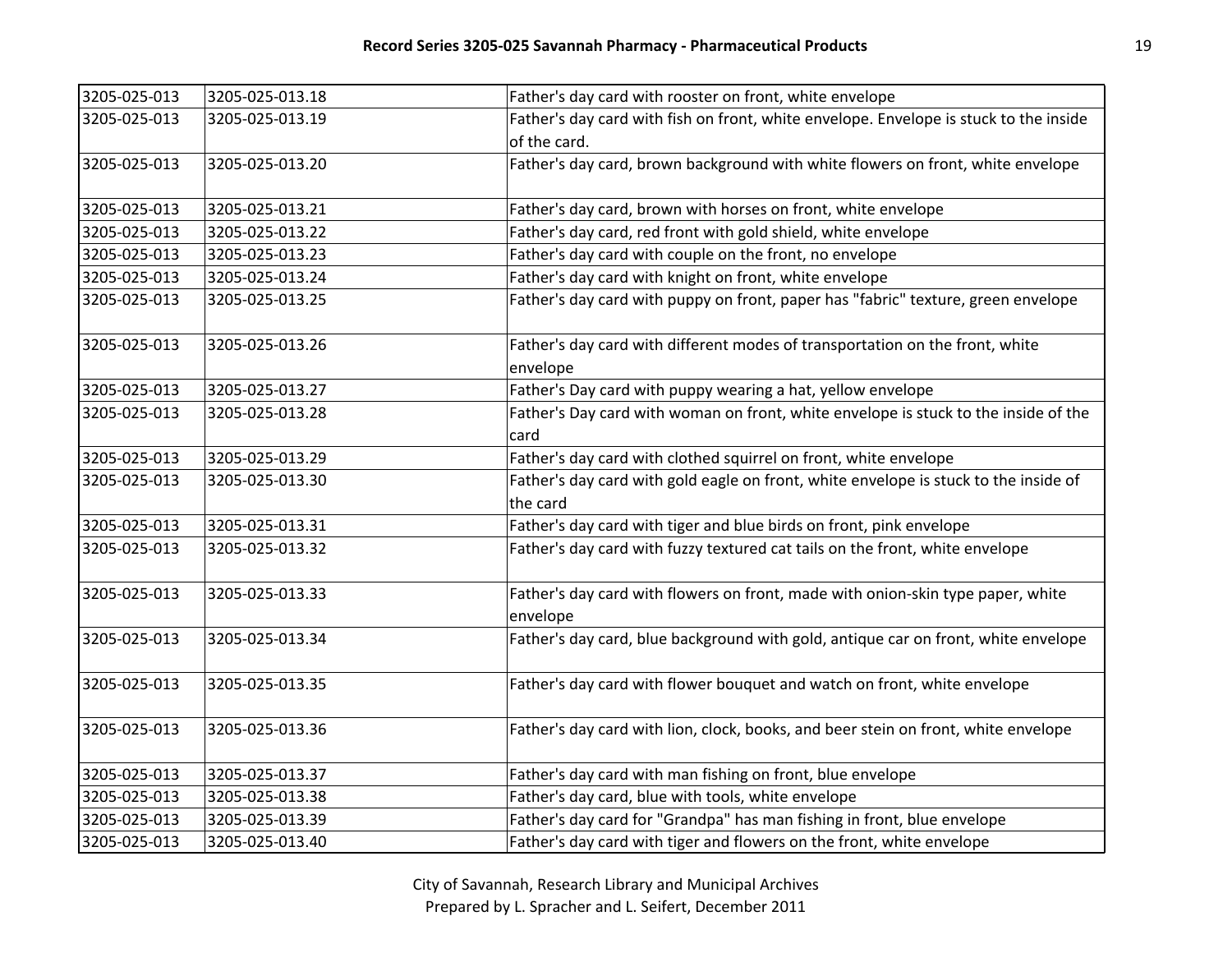| 3205-025-013 | 3205-025-013.41 | Father's day card, yellow with puppy in antique car, white envelope               |
|--------------|-----------------|-----------------------------------------------------------------------------------|
| 3205-025-013 | 3205-025-013.42 | Father's day card with train on front, green envelope                             |
| 3205-025-013 | 3205-025-013.43 | Father's day card printed with "wooden" sign, green envelope                      |
| 3205-025-013 | 3205-025-013.44 | Father's day card with golfing dog on the front, green envelope                   |
| 3205-025-013 | 3205-025-013.45 | Father's day card, red with gold shield, no envelope                              |
| 3205-025-013 | 3205-025-013.46 | oval-shaped colorless glass bottle with plastic cap and printed paper label: "S-P |
|              |                 | Prescription Formula Antihistamine cough syrup with Codeine"                      |
| 3205-025-013 | 3205-025-013.47 | oval-based colorless glass bottle with plastic cap and printed paper label: "S-P  |
|              |                 | Prescription formula Antihistamine Cough Syrup with Codeine"                      |
| N/A          | 3205-025-014    | white porcelain enamel bed pan, still in original cardboard packaging             |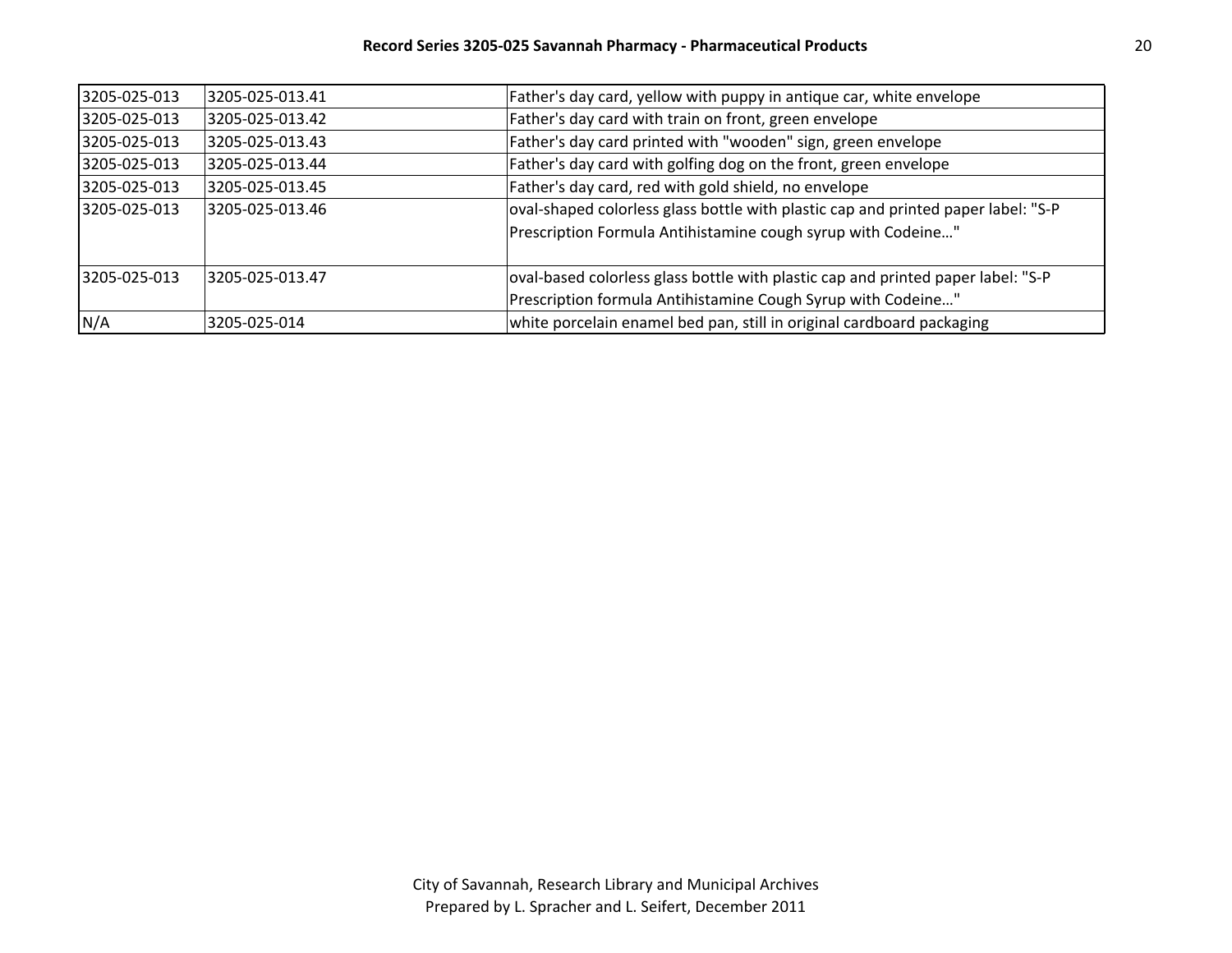| <b>Record Series #:</b> | 3205-026                                                                 |
|-------------------------|--------------------------------------------------------------------------|
| Name:                   | Savannah Pharmacy Records – Furniture, Architectural Elements, Artifacts |
| Dates:                  | 1957-1981. no date                                                       |
| Extent/Size:            | 61 items (10.0 cubic feet*)                                              |

Record Series 3205‐026, Savannah Pharmacy Records – Furniture, Architectural Elements, Artifacts (1957‐1981, no date) includes items used for display, advertising, product sale, etc. Of particular interest are original display cases and a neon sign for "Long Ease."

\*There are 61 items total in this record series. Out of that 61, 24 items are stored offsite with the originating department. The cubic footage represents only those 37 items housed in the Library & Archives.

#### *Inventory:*

See attached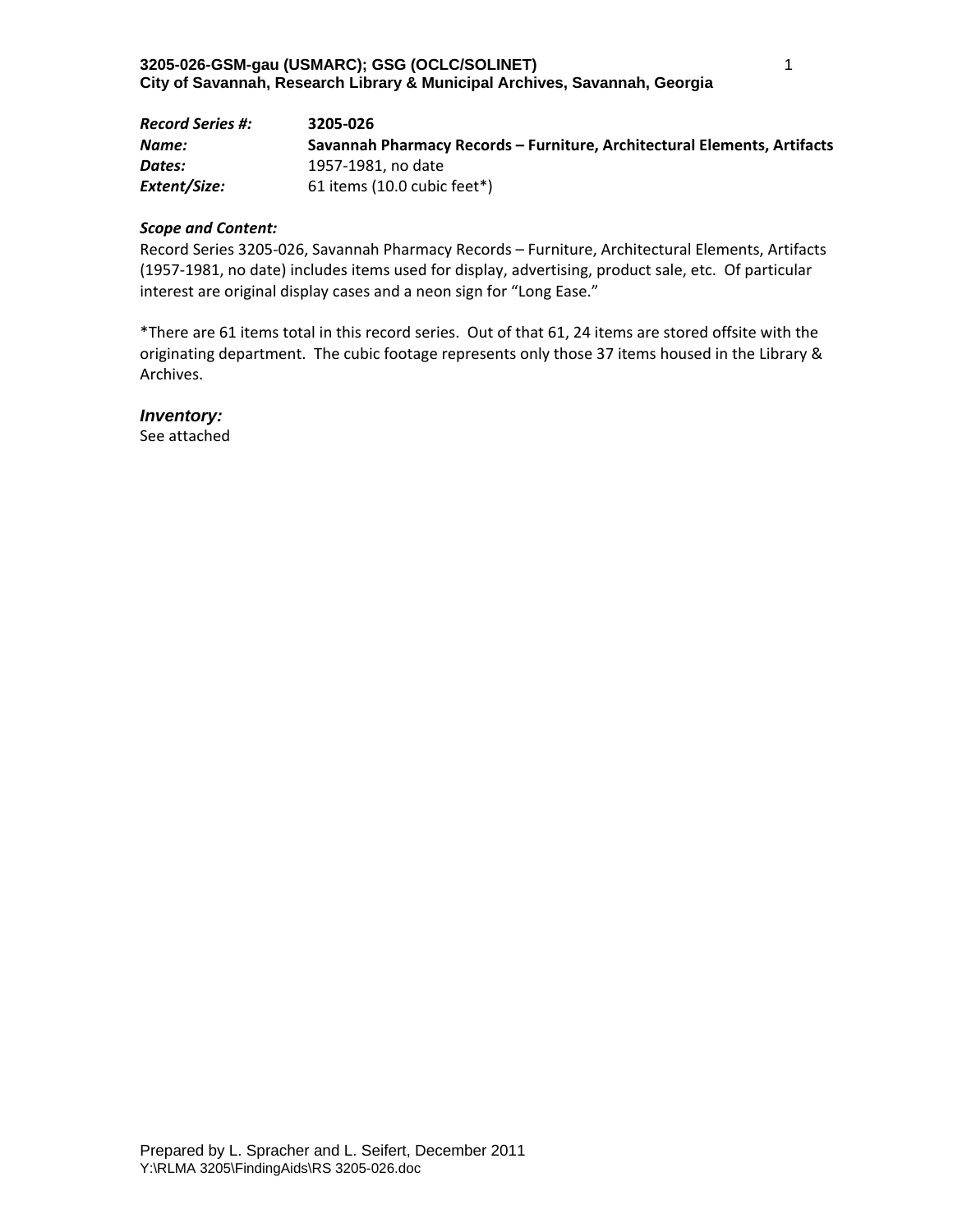| Box #        | Item#                  | <b>Description</b>                                                                                             |
|--------------|------------------------|----------------------------------------------------------------------------------------------------------------|
| N/A          | 3205-026-001           | Dolly/moving cart with two wheels. Some indistinct letters are painted on the arms: "NO C 199"?                |
|              |                        | and "CHATTANOOGA". Metal parts are rusted.                                                                     |
| N/A          | 3205-026-002           | large cash register (electronic)                                                                               |
| N/A          | 3205-026-003           | typewriter: Remington Noiseless Portable. Ribbon is intact. Both ferrous and cuprous metal is                  |
|              |                        | oxidizing and shedding rust.                                                                                   |
| N/A          | 3205-026-004           | scale. wood box base with stone slab top. Two, small, cuprous metal cups with indicators are at the            |
|              |                        | top. A knob at the front works as the tare.                                                                    |
| N/A          | 3205-026-005           | small wooden barrel with 6 metal hoops, a cork in the bunghole, and a metal tap at the base.                   |
| N/A          | 3205-026-006           | medium-sized barrel with four ferrous metal hoops. Metal is rusted and wood is molded. Damage                  |
|              |                        | suggests the barrel sat in water once. Cask was vacuumed to remove as much mold as possible.                   |
|              |                        | Cask has a wood disk resting on top, possibly used as a lid.                                                   |
| N/A          | 3205-026-007           | chair with metal frame and wood seat                                                                           |
| N/A          | 3205-026-008           | metal and plastic balance scale with lid and vinyl cover. Vinyl cover is crumpled and slightly                 |
|              |                        | decayed.                                                                                                       |
| N/A          | 3205-026-009           | plastic and metal utility scale. Front reads: "Hanson, capacity Pounds, utility scale, not legal for<br>trade" |
| N/A          | 3205-026-010           | metal and plastic check protector. Manual machine with vinyl cover. Cover reads: "F&E Check                    |
|              |                        | Protector, Made by The Hedman Company, Chicago 14, USA"                                                        |
| N/A          | 3205-026-011           | metal, glass, and ceramic utility scale. Face reads: "Weighs 25 lbs by ounces, Patented Oct 29, 1912,          |
|              |                        | Patented June 17, 1913. Other Patents Pending. Not Legal for Use in Trade". Platform for weighing              |
|              |                        | is ceramic, cracked in several places, and repaired with tape. Most of scale is ferrous metal and              |
|              |                        | heavily rusted.                                                                                                |
| N/A          | 3205-026-012           | small metal and rubber utility scale. Face reads: "Pelouze Mfg. Co, Chicago". Base reads: "Patented            |
|              |                        | June 2nd 1896, Mar 29th 1898, Mar 10th 1903, May 26th 1903, Patents Pending"                                   |
| N/A          | 3205-026-013           | Bowser measuring oil tank                                                                                      |
| 3205-026-014 | 3205-026-014.1         | roll of blank cash register (or calculator) paper                                                              |
| 3205-026-014 | 3205-026-014.2         | roll of blank cash register paper                                                                              |
| 3205-026-014 | 3205-026-014.3, .4, .5 | paper pages of price stickers. 014.3 reads: "Bisdol-Heet", 014.4 reads: "Jo-Cur", 014.5 reads:" Neet           |
|              |                        | Cream Neet Lotion"                                                                                             |
| 3205-026-014 | 3205-026-014.6         | paper price sticker with lickable/stickable backs, red print on white background                               |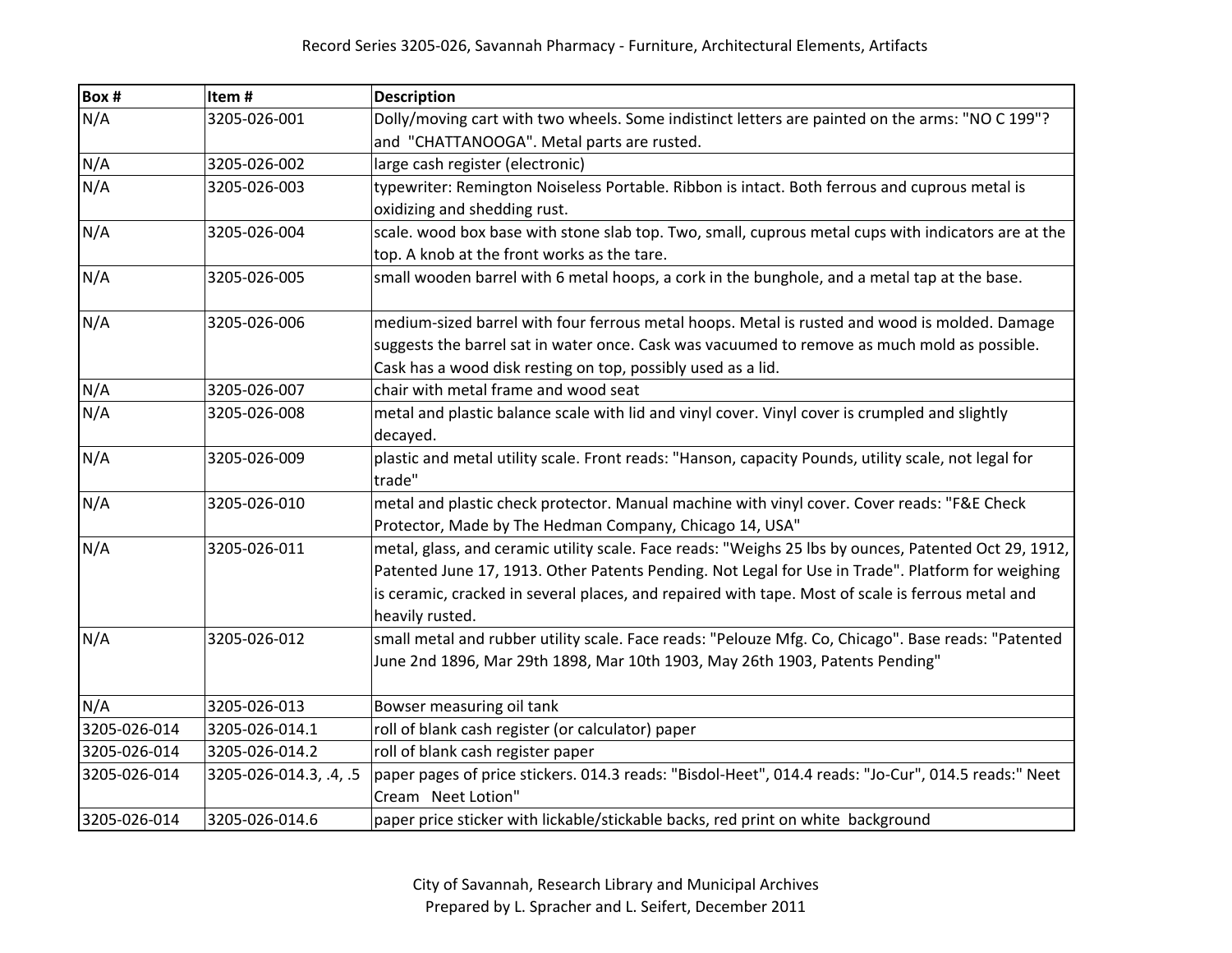| 3205-026-014 | 3205-026-014.7         | pocket adding machine. metal painted: "Imported from West Germany, Addiator Universal               |
|--------------|------------------------|-----------------------------------------------------------------------------------------------------|
|              |                        | World's Finest Pocket Adding Machine, Standard Model". Some paint is missing, very small amount     |
|              |                        | of rust.                                                                                            |
| 3205-026-014 | 3205-026-014.8         | plastic and metal black grease pencil, has athletic tape on the side and "FEF" written on the tape. |
|              |                        | Some curated products have prices (?) written on them with this type of pencil.                     |
|              |                        |                                                                                                     |
| 3205-026-014 | 3205-026-014.9         | letter opener. Blade is stainless steel; handle is sterling silver and is tarnished.                |
| 3205-026-014 | 3205-026-014.10        | metal, adjustable price stamp in cardboard box printed with product information: "Garvey            |
|              |                        | Pricemarking Kit No. 2" Box also contains plastic cap to ink bottle (no bottle though) and paper    |
|              |                        | printed with directions.                                                                            |
| 3205-026-014 | 3205-026-014.11        | set of small brass scale weights in plastic case. Outside of case reads: "OHAUS scale corporation"  |
|              |                        | Some oxidation is visible on metal weights.                                                         |
| 3205-026-014 | 3205-026-014.12        | set of small brass scale weights in plastic case. Outside of case reads: "Bristol Myers Products    |
|              |                        | Division" Case also contains aluminum tweezers.                                                     |
| 3205-026-014 | 3205-026-014.13, .14   | stamp for numbering (6 digits). Stamp reads: "Bates Numbering Machine Patented Wheels 6             |
|              |                        | Style A" Will stamp numbers consecutive, triplicate, repeat, and duplicate.                         |
| 3205-026-014 | 3205-026-014.15        | metal scale basin (cuprous metal)                                                                   |
| 3205-026-014 | 3205-026-014.16        | iron metal support/stand with three legs                                                            |
| 3205-026-014 | 3205-026-014.17        | metal triple hole punch                                                                             |
| 3205-026-014 | 3205-026-014.18        | metal two-hole punch, slightly rusted                                                               |
| 3205-026-014 | 3205-026-014.19        | metal two-hole punch and "clipboard" combination. Clipboard end has two hooks for hanging           |
|              |                        | punched paper.                                                                                      |
| 3205-026-015 | 3205-026-015.1         | metal box with brush inside, probably for applying paste to labels. Top reads: "Labelor No 202".    |
|              |                        | Metal is oxidizing, brush is full of dried paste.                                                   |
| 3205-026-015 | 3205-026-015.2         | "knuckle buster", metal and plastic manual credit card receipt maker                                |
| 3205-026-015 | 3205-026-015.3         | ferrous metal and paper sign for "Savannah Tribune", probably attached to newspaper dispensary      |
|              |                        | machine or rack                                                                                     |
| 3205-026-015 | 3205-026-015.4         | metal open/closed sign, discolored, some paint is worn off                                          |
| 3205-026-015 | 3205-026-015.5, .6, .7 | glass plates in a painted metal frame on three sides. Metal frame reads: "American Greetings",      |
|              |                        | probably part of a display                                                                          |
| N/A          | 3205-026-016           | plastic advertisement sign, reads: "Currier & Ives, Recreates the Era of Manly Elegance", for shave |
|              |                        | cream and lotion                                                                                    |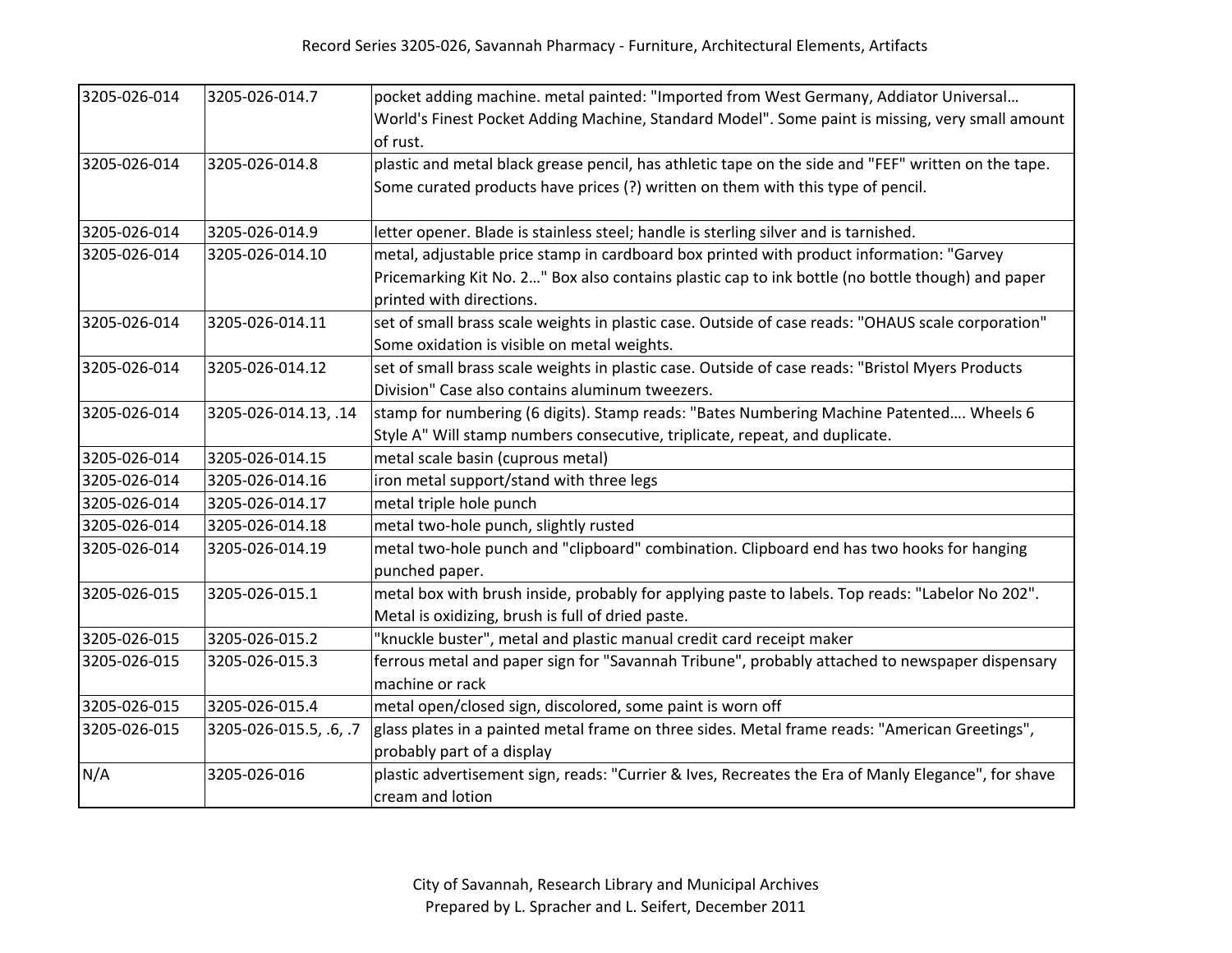| N/A          | 3205-026-017                             | advertisement sign, reads: 'Everready Batteries, Union Carbide" Has two leads and a gauge on the                                                                                                                                                                                                                                                                                    |
|--------------|------------------------------------------|-------------------------------------------------------------------------------------------------------------------------------------------------------------------------------------------------------------------------------------------------------------------------------------------------------------------------------------------------------------------------------------|
|              |                                          | front, seems to be a place to test your batteries. Metal sign with printed paper cover.                                                                                                                                                                                                                                                                                             |
| N/A          | 3205-026-018                             | large iron fan with built-in stand, unknown if it still works                                                                                                                                                                                                                                                                                                                       |
| N/A          | 3205-026-019, -020, -<br>021             | three matching chairs. Wood frame with orange-pink "pleather" padded seats and backs                                                                                                                                                                                                                                                                                                |
| N/A          | 3205-026-022                             | round table with central metal leg and square metal base. The round table top is Formica covered<br>wood (or similar material). Some rust on metal, missing one foot on the base.                                                                                                                                                                                                   |
| N/A          | 3205-026-023, -024, -<br>025, -026, -027 | Display cases with metal frame, glass on four sides, and a marble base. Sliding glass door access at<br>the back, tiered wood shelves. One has contact paper on two upper shelves.                                                                                                                                                                                                  |
| N/A          | 3205-026-028                             | wood cabinet with glass doors in front, some water damage                                                                                                                                                                                                                                                                                                                           |
| 3205-026-029 | 3205-026-029                             | Long-Ease neon sign, reads: "Long Ease for Colds"                                                                                                                                                                                                                                                                                                                                   |
| N/A          | 3205-026-030                             | plastic case for advertising/selling razors, front of case reads: "Gillette"                                                                                                                                                                                                                                                                                                        |
| N/A          | 3205-026-031                             | large display case with glassed-in display area and storage underneath. One of the doors to the<br>storage area has lists of cigars and tobacco available taped to the inside of the door                                                                                                                                                                                           |
| N/A          | 3205-026-032                             | wood shelves attached to the wall in the basement, very similar to 3205-026-033                                                                                                                                                                                                                                                                                                     |
| N/A          | 3205-026-033                             | wood shelves attached to the wall in the basement, very similar to 3205-026-032                                                                                                                                                                                                                                                                                                     |
| N/A          | 3205-026-034                             | small door with wood frame and glass center. Metal wheels on one side and two notches for<br>handles. Door is in good condition, but don't have the furniture it goes with. Items matches 3205-<br>026-035                                                                                                                                                                          |
| N/A          | 3205-026-035                             | small door with wood frame and glass center. Metal wheels on one side and two notches for<br>handles. Door is in good condition, but don't have the furniture it goes with. Items matches 3205-<br>026-034                                                                                                                                                                          |
| N/A          | 3205-026-036                             | R. C. Allen Business Machine, metal and plastic mechanical adding machine with flexible plastic<br>cover                                                                                                                                                                                                                                                                            |
| N/A          | 3205-026-037                             | metal floor safe from Mosler Safe Co, Hamilton Ohio. Has original inspection tag inside: "Mosler<br>Fire-Resistive Safe, Factory Order No 7-64-111, Product Description 3016CC, Product Code No.<br>301301, Date 8-18-64, Serial No. 16821-74". On the inside of the door: "Safe 704686, Relocking<br>device no. 768663". Tag on outside of door: "Model No 12, Serial No 16821-74" |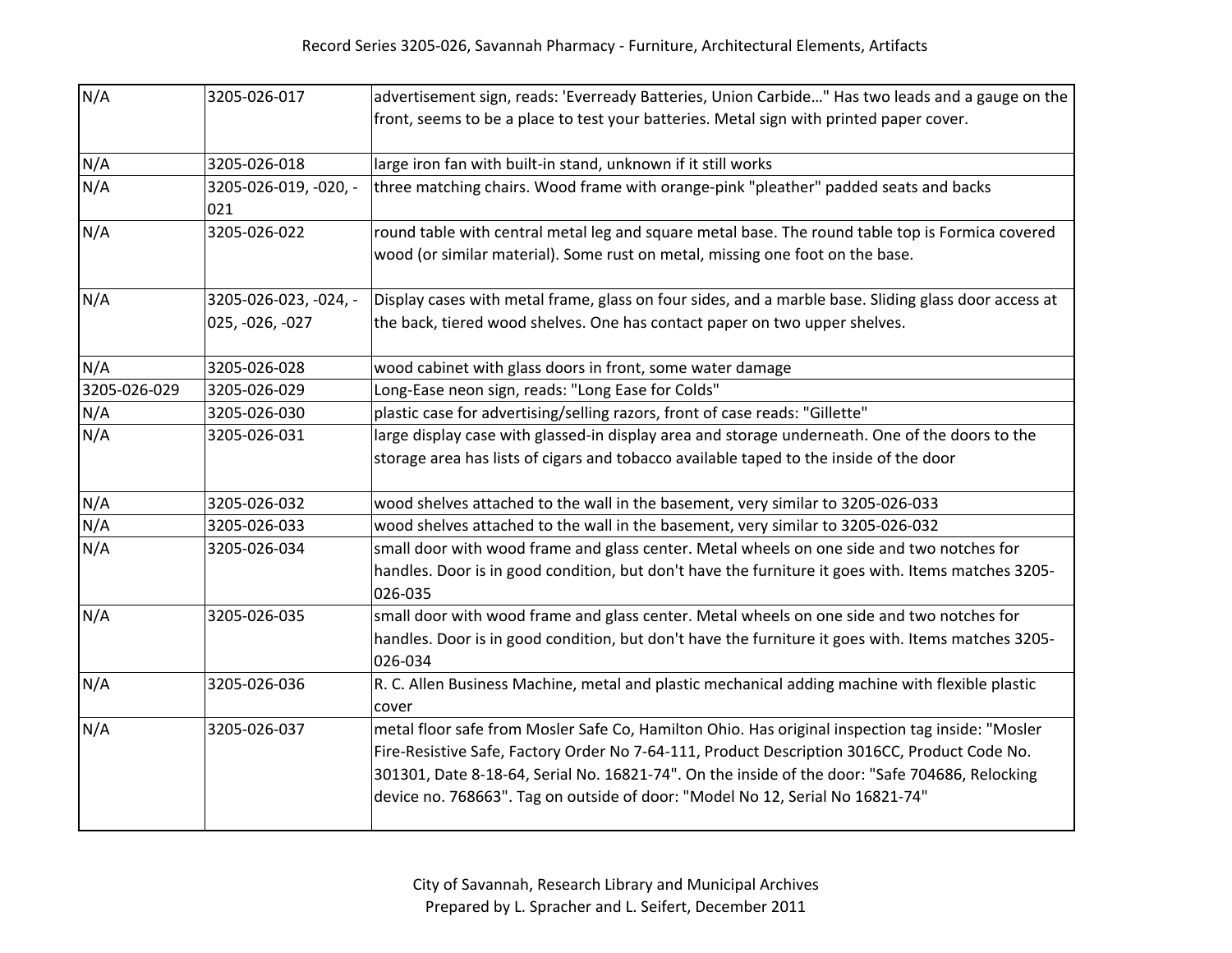| <b>Record Series #:</b> | 3205-027                                                                                                     |
|-------------------------|--------------------------------------------------------------------------------------------------------------|
| Name:                   | Fonvielle Family Papers – Photographs and Artwork                                                            |
| Dates:                  | 1900 (circa), 1914-2004, no date                                                                             |
| Extent/Size:            | 1 document case, 1/2 document case, 1 oversize archival box, 1 oversize folder<br>$(1.5 \text{ cubic feet})$ |

Record Series 3205‐027, Fonvielle Family Papers – Photographs and Artwork (1900 circa, 1914‐2004, no date) includes photographs of the Fonvielle family, including Joseph E. Fonvielle, Frances Fonvielle, and William Earl Fonvielle, Jr., as well as photographs of the Savannah Pharmacy buildings at 719 West Broad Street and 916 West Broad Street.

### *Arrangement:* chronologically

*Note: Other photographs relating to the Savannah Pharmacy can be found in* Record Series 1121‐041 Research Library & Municipal Archives – Photograph Collection, Box 1121‐041‐4, Folder 5*. The file includes photographs of records, artifacts, and furniture left behind from the Savannah Pharmacy business, December 8, 2010. Photographs taken by Research Library & Municipal Archives' staff (46 items; digital files available).*

## *Inventory:*

| Box 3205-027-1 |                                                                                                                                       |
|----------------|---------------------------------------------------------------------------------------------------------------------------------------|
| Folder 1       | Black and White Portraits, circa 1900                                                                                                 |
|                | Item 1: Black and white photograph, circa 1900, Penciled writing on back that is difficult<br>to read                                 |
|                | Item 2: Black and white photograph, circa 1900                                                                                        |
| Folder 2       | Black and White Portraits, circa 1900-1940                                                                                            |
|                | Item 1: black and white portrait, circa 1900                                                                                          |
|                | Item 2: black and white portrait of a man and woman                                                                                   |
|                | Item 3: black and white portrait of a man, early 1900s, penciled on back: "Dr. Fonvielle"<br>Item 4: wedding photograph               |
|                | Item 5: photograph of two women on steps, stamped on back: "May 10 1937"                                                              |
|                | Item 6: small photograph in three pieces, written on back: "As ever, Marge"                                                           |
| Folder 3       | Restored black and white portrait                                                                                                     |
|                | Item 1: Restored black and white portrait, restored November 2004, no date for original                                               |
| Folder 4       | 719 W. Broad St. Photographs, 1960-1961                                                                                               |
|                | Item 1: photographs showing window display of Savannah Pharmacy at 719 W. Broad<br>Street, printed on side: "Apr 1961"                |
|                | Item 2: photographs showing window display of Savannah Pharmacy at 719 W. Broad<br>Street, printed on side: "Aug 1960"                |
|                | Item 3: photograph shows close-up of window display in Savannah Pharmacy (719 W.<br>Broad St), printed on side: "Apr 1961"            |
|                | Item 4: photograph of man standing inside Savannah Pharmacy (719 W. Broad St).<br>Probably Dr. Fonvielle, printed on side: "Apr 1961" |
|                | Item 5: photograph of interior of Savannah Pharmacy (719 W. Broad St)                                                                 |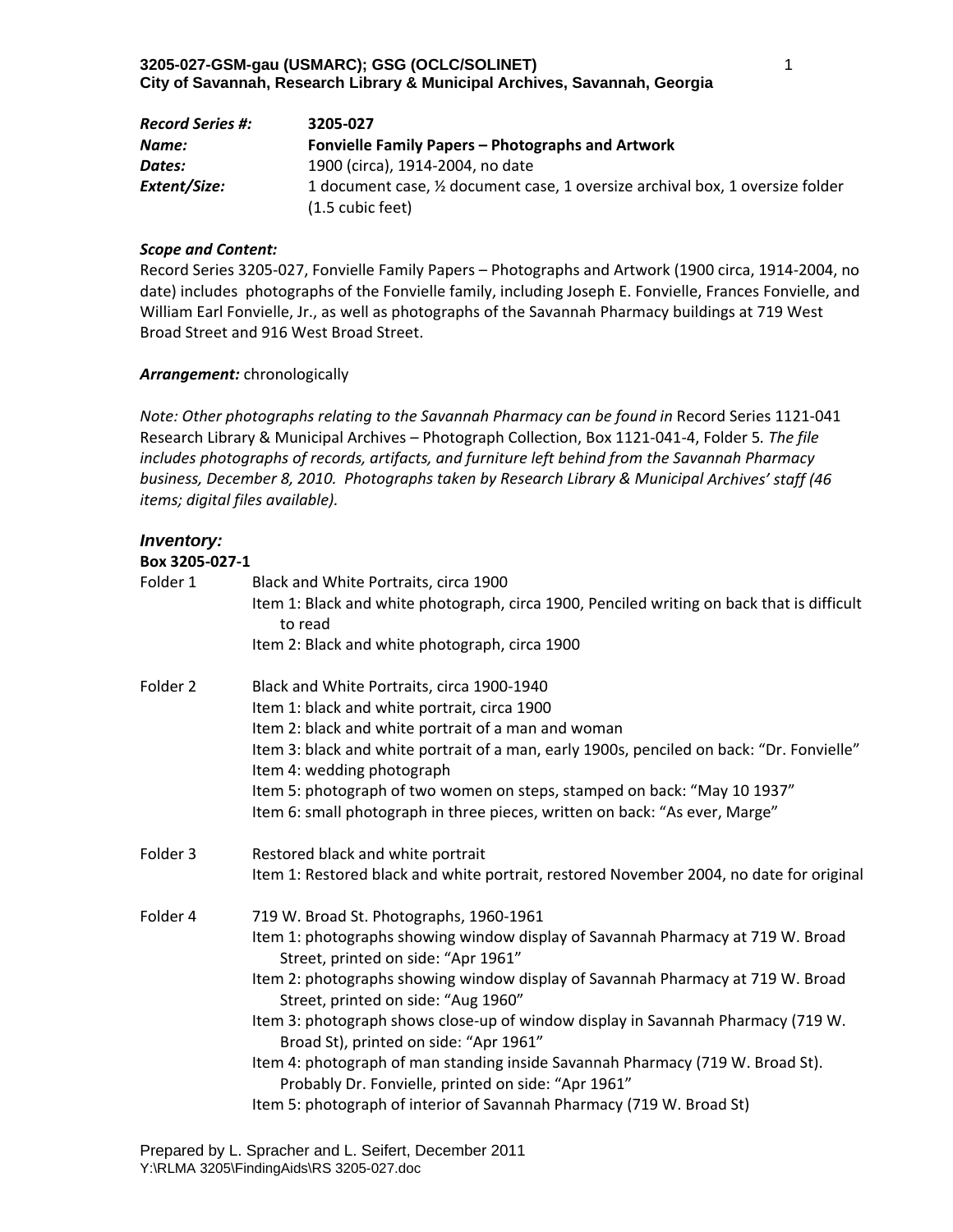|          | 3205-027-GSM-gau (USMARC); GSG (OCLC/SOLINET)<br>City of Savannah, Research Library & Municipal Archives, Savannah, Georgia                                                                                                                                                                                                                     | $\overline{2}$ |
|----------|-------------------------------------------------------------------------------------------------------------------------------------------------------------------------------------------------------------------------------------------------------------------------------------------------------------------------------------------------|----------------|
|          | Item 6: photograph of interior of Savannah Pharmacy (719 W. Broad St)                                                                                                                                                                                                                                                                           |                |
| Folder 5 | Fonvielle Family Photographs, 1960<br>Items 1-9: black and white photographs of marching soldiers, printed on side: "Apr<br>1960"                                                                                                                                                                                                               |                |
|          | Items 10-13: Fonvielle Family Photographs, Apr-May 1960<br>Items 14-17: Fonvielle Family photographs                                                                                                                                                                                                                                            |                |
| Folder 6 | Fonvielle Office Building, 1964, no date<br>Item 1: small color photograph showing the outside of the Savannah Pharmacy (916 W.<br>Broad St)                                                                                                                                                                                                    |                |
|          | Item 2: black and white photograph of Frances Fonvielle, unidentified location<br>Item 3: black and white photograph of Frances Fonvielle in the Savannah Pharmacy (916<br>W. Broad St)                                                                                                                                                         |                |
|          | Item 4: black and white photograph of the Fonvielle Office Building being built, printed<br>on side: "May 1964" taken from the front                                                                                                                                                                                                            |                |
|          | Item 5: black and white photograph of the Fonvielle Office Building being built, printed<br>on side: "May 1964" taken from the back                                                                                                                                                                                                             |                |
|          | Item 6: black and white photograph of the Fonvielle Office Building<br>Item 7: color photograph of inside of the Savannah Pharmacy (916 W. Broad St)                                                                                                                                                                                            |                |
| Folder 7 | Miscellaneous Photographs, 1964, 1965<br>Item 1: black and white photograph of three children, written on back are three names<br>that are difficult to read: "Lisa Geam, Larry Telford, Sandra Massa"?, circa mid-1900s<br>Item 2: portrait of child, written on back: to Ginny and Frances Love Julie Ann", stamped<br>on back: "Nov 10 1965" |                |
|          | Items 3-5: color photograph of the side of a house, printed on side: "Jul 64", written on<br>back: "Taken June 19 1964 Eugene" Last word is indistinct.                                                                                                                                                                                         |                |
| Folder 8 | Fonvielle Family Photographs, circa 1970s<br>Item 1: black and white photograph of a group of women<br>Item 2: color photograph of a woman with a car. The woman is probably Lillian<br>Fonvielle; the picture was found with her funeral church bulletin. Picture is circa<br>1970s.                                                           |                |
|          | Item 3: black and white photograph of baby. The picture is also a postcard addressed to<br>William Fonvielle, March 1976.                                                                                                                                                                                                                       |                |
|          | Item 4: black and white photograph of young girl and the back is a blank postcard.<br>Item 5: small black and white photo portrait, written on back: "Gaylord Age 14 1965"<br>Item 6: small black and white photo portrait                                                                                                                      |                |
|          | Item 7: small black and white portrait, looks like a magazine clipping<br>Item 8: tiny small black and white photo portrait, written on back: "Thelma Mercedes<br>Marks"                                                                                                                                                                        |                |
|          | Item 9: black and white photo portrait of a child, in cardboard folder with a sticker on<br>front that reads: "Belk Studio, T.G. Martin, Belk, Oglethorpe Mall, Savannah,<br>Georgia"                                                                                                                                                           |                |
|          | Items 10-20: color photographs, Fonvielle Family pictures circa 1970s<br>Item 21: black and white photograph of a child, possible taken in the office in the<br>Savannah Pharmacy (916 W. Broad St)                                                                                                                                             |                |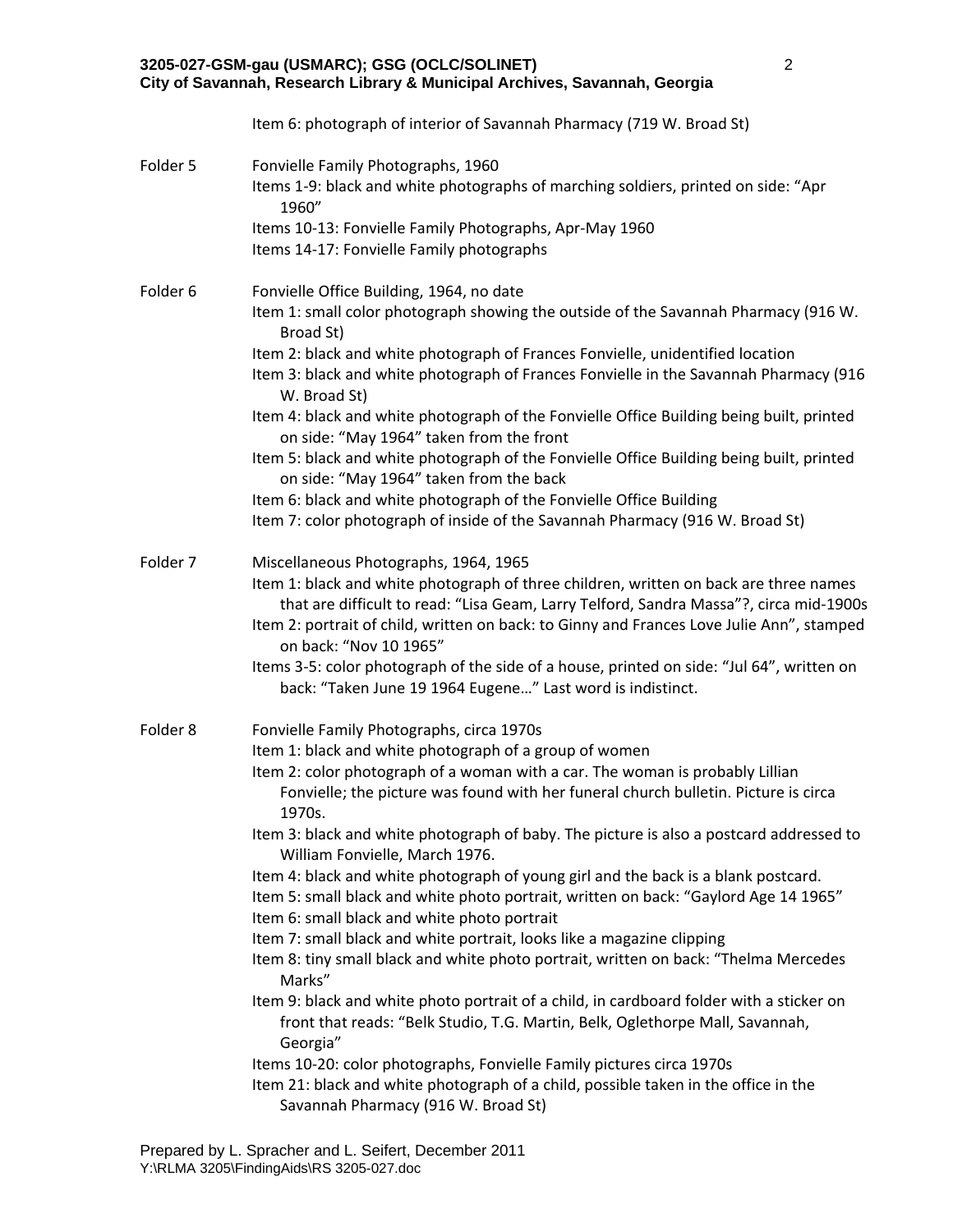|           | Item 22: color photograph, portrait of a woman graduate, probably reprinted in the mid<br>1990s                                                                                                                                                |
|-----------|------------------------------------------------------------------------------------------------------------------------------------------------------------------------------------------------------------------------------------------------|
|           | Item 23: black and white photo portrait of a baby<br>Item 24: black and white photo portrait, two of same picture together, probably William<br>Earl or Clay Fonvielle as an early teenager. Some damage to the photograph.                    |
|           | Item 25: black and white photograph of a group of women, mid-1900s<br>Item 26: black and white photo portrait of a woman, damaged photograph                                                                                                   |
|           | Item 27, 28: film negatives with four pictures                                                                                                                                                                                                 |
| Folder 9  | Fonvielle Wedding and Family Photographs, 1971<br>Items 1-14: color photographs of Fonvielle family wedding, probably Earl and Carol<br>Fonvielle. Printed on side: "Jan 71", some duplicates<br>Items 15-17: color photographs of individuals |
|           |                                                                                                                                                                                                                                                |
| Folder 10 | Wedding Photographs and Holiday Cards, circa 1970s<br>Items 1-7: color photographs of a wedding                                                                                                                                                |
|           | Item 8: photo Christmas card printed with: "Merry Christmas, The Henry M. Colliers, Jr."<br>Item 9: photo card with family picture, printed with "Peace", written on bottom: "The<br>Fineas Family"                                            |
| Folder 11 | Fonvielle Family Photographs and Negatives, late 1970s to early 1980s<br>Items 1-2: color photograph of woman working, possibly Frances Fonvielle                                                                                              |
|           | Items 3-26: Fonvielle Family Photographs<br>Items 27-34: Fonvielle Family Photograph negative strips                                                                                                                                           |
| Folder 12 | Color Portrait, circa 1970s                                                                                                                                                                                                                    |
|           | Item 1: Color portrait with glass plate in front, some water damage, circa 1970s                                                                                                                                                               |
| Folder 13 | Color Portrait Photograph, circa 1970s                                                                                                                                                                                                         |
|           | Item 1: Color portrait photograph with glass plate in front, heavily damaged, name<br>written on back: "Kiyauni Rivers"                                                                                                                        |
| Folder 14 | Color Portrait Photograph, circa 1970s                                                                                                                                                                                                         |
|           | Item 1: Color portrait photograph with glass plate in front, heavily damaged                                                                                                                                                                   |
| Folder 15 | Fonvielle Family Polaroids, Color Slide, circa late 1970s                                                                                                                                                                                      |
|           | Item 1: Doberman pinscher puppy, picture appears to have been taken in the Savannah<br>Pharmacy                                                                                                                                                |
|           | Item 2: photograph of Doberman pinscher puppy<br>Items 3-19: Fonvielle family photograph (Polaroids)                                                                                                                                           |
|           | Item 20: color slide, pharmaceutical product promotion                                                                                                                                                                                         |
| Folder 16 | Large Color Portraits, circa late 1970s and early1980s                                                                                                                                                                                         |
|           | Items 1-4: 8"x10" color portraits, heavily damaged, circa1980s<br>Items 5-6: large color photographs of child's birthday party, heavily damaged                                                                                                |
|           | Item 7: large color photograph of child's birthday party, cake reads: "Happy Birthday<br>Kiyauni", heavily damaged                                                                                                                             |
|           | Items 8-11: large color portrait photographs, heavily damaged                                                                                                                                                                                  |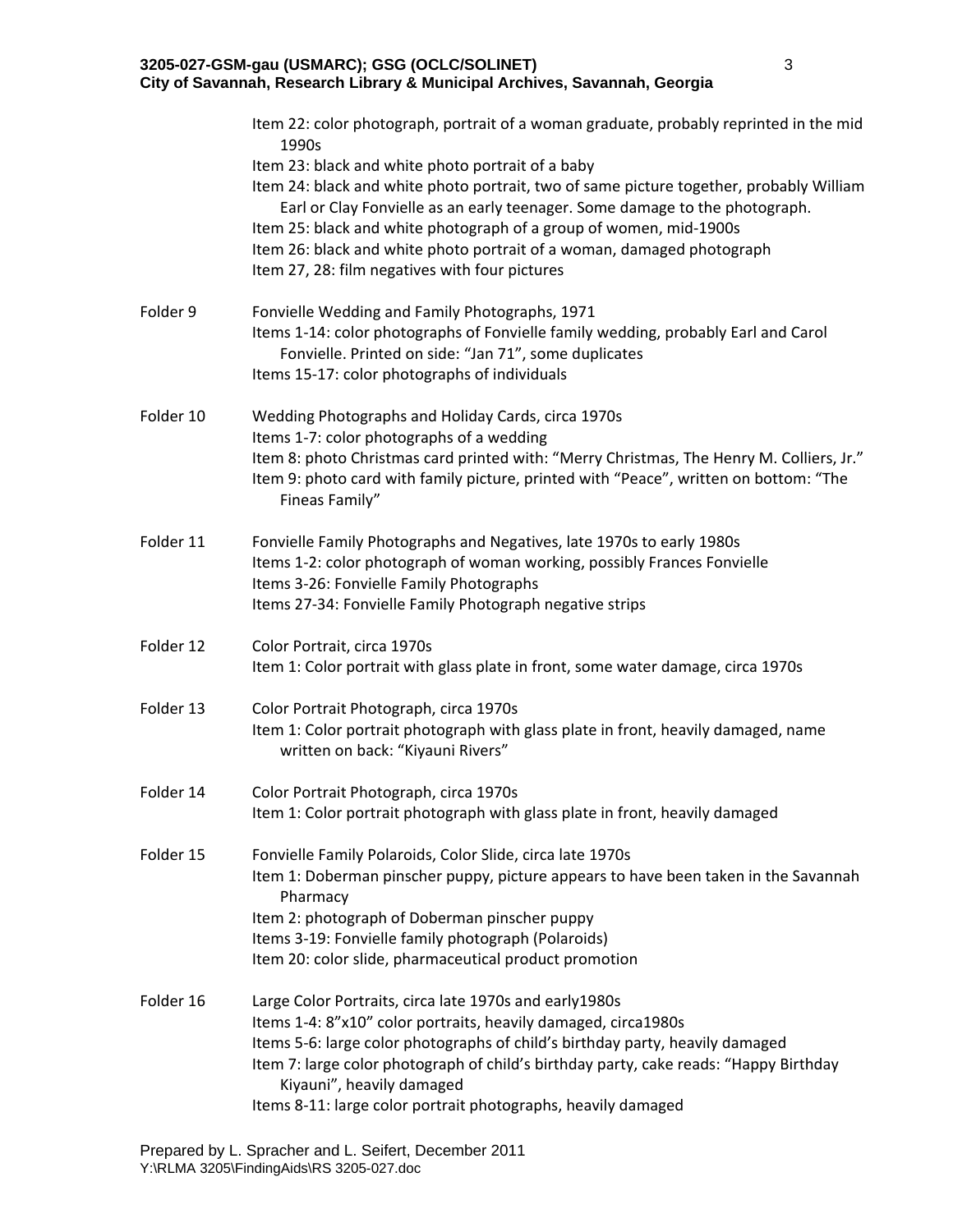| Folder 17      | Fonvielle Family Photographs and Negatives, circa 1980s and 1990s<br>Item 1: Color photograph showing adult and child, written on back: "24, Martin Gray,<br>Easter '84, 2 3/4 years"<br>Items 2-42: Fonvielle family and friends photographs<br>Items 43-86: Fonvielle family and friends vacation photographs<br>Items 87-96: Fonvielle family gathering and events, circa 1990s, 2000s<br>Items 97-101: Fonvielle family and friends negatives                   |
|----------------|---------------------------------------------------------------------------------------------------------------------------------------------------------------------------------------------------------------------------------------------------------------------------------------------------------------------------------------------------------------------------------------------------------------------------------------------------------------------|
| Folder 18      | Color Photographs, circa 1980s and 1990s<br>Items 1-6: Color photographs<br>Item 7: color photograph, written on back: "1995 Christmas", heavily damaged<br>Items 8-20: book of color photographs, circa 1980s, each photograph is separately<br>labeled                                                                                                                                                                                                            |
| Box 3205-027-2 |                                                                                                                                                                                                                                                                                                                                                                                                                                                                     |
| Folder 1       | Polaroids of North Carolina Mutual trash, 1989<br>Items 1-3: Polaroid picture of a dumpster and trash, written on bottom of each picture:<br>"1/16/89 N.C. Mutual trash". Photos are damaged.                                                                                                                                                                                                                                                                       |
| Folder 2       | Fonvielle Family Photographs, circa 1980s and 1990s<br>Items 1-4: small color portraits<br>Items 5-21: color photographs with some damage<br>Items 22-27: Fonvielle family pictures, probably a Guardsmen event, circa mid to late<br>1990s                                                                                                                                                                                                                         |
|                | Item 28: picture of a group of people printed on plain paper                                                                                                                                                                                                                                                                                                                                                                                                        |
| Folder 3       | Color Portrait of a Group (includes Earl Fonvielle), 1998<br>Item 1: large color photograph and associated paperwork for retouching and reprinting<br>photograph                                                                                                                                                                                                                                                                                                    |
| Folder 4       | Earl Fonvielle and Loretta McNeir Color Photographs, 2000-2004<br>Item 1: Earl Fonvielle and Loretta McNeir, damaged photograph<br>Items 2-11: Earl Fonvielle, Loretta McNeir, and family color photographs<br>Items 12-16: Earl Fonvielle and Loretta McNeir pictures removed from note card, circa<br>2000-2011<br>Items 17-39: Earl Fonvielle and Loretta McNeir pictures removed from note card dated<br>2003<br>Item 40: Note card associated with Items 17-39 |
| Folder 5       | Fonvielle Family Photographs, circa 2000-2004<br>Items 1-6: Fonvielle family photographs from a party in 2004(some duplicates)<br>Items 7-11 Earl Fonvielle and Loretta McNeir photographs from Valentines' Day<br>celebration, circa 2000s<br>Items 12-26: Earl Fonvielle, Loretta McNeir, and friends photographs from a party, circa<br>2000s, some duplicates                                                                                                   |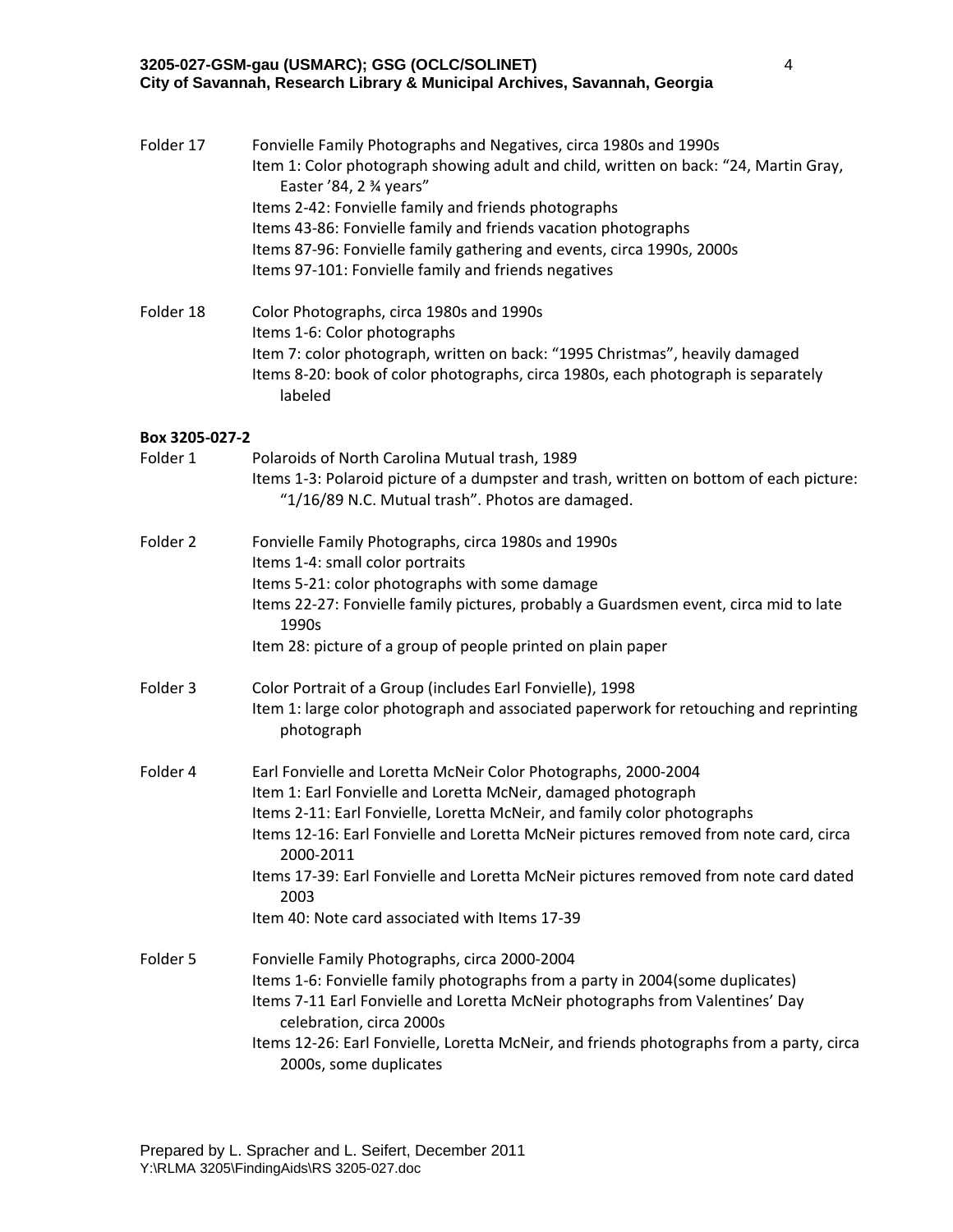| Folder 6       | Fonvielle Family Photographs, circa 2000s<br>Note: These photographs are from a disposable camera found in the Savannah<br>Pharmacy. City of Savannah archival staff had the pictures developed.<br>Item 1: thumbnail master<br>Items 2-15: color photographs of a party<br>Items 16-18: negatives from developing the disposable camera                                                                                                  |
|----------------|-------------------------------------------------------------------------------------------------------------------------------------------------------------------------------------------------------------------------------------------------------------------------------------------------------------------------------------------------------------------------------------------------------------------------------------------|
| Folder 7       | Fonvielle Family Photographs, circa 2000s<br>Note: These photographs are from a disposable camera found in the Savannah<br>Pharmacy. City of Savannah archival staff had the pictures developed.<br>Item 1: Thumbnail master<br>Items 2-27: color photographs of a birthday party for Dionne (according to the cake in<br>the picture), possible held at Rosette's Lounge<br>Items 28-33: negatives from developing the disposable camera |
| Folder 8       | Fonvielle Family Photographs, circa 2000s<br>Note: These photographs are from a disposable camera found in the Savannah<br>Pharmacy. City of Savannah archival staff had the pictures developed.<br>Item 1: Thumbnail master<br>Items 2-24: color photographs of a party, possibly at Rosette's Lounge<br>Items 25-30: negatives from developing the disposable camera                                                                    |
| Folder 9       | Fonvielle Family Photographs: Wedding, circa 2000s<br>Note: These photographs are from a disposable camera found in the Savannah<br>Pharmacy. City of Savannah archival staff had the pictures developed.<br>Item 1: Thumbnail master<br>Items 2-18: color photographs of a wedding<br>Items 19-22: negatives from developing the disposable camera                                                                                       |
| Box 3205-027-3 |                                                                                                                                                                                                                                                                                                                                                                                                                                           |
| Folder 1       | Portrait of a Woman, circa 1900<br>Item 1: Large black and white photograph, portrait of a woman circa 1900                                                                                                                                                                                                                                                                                                                               |
| Folder 2       | Portrait of a Man: Black and White Photograph<br>Item 1: Large black and white photograph, portrait of a man, circa 1900, some pencil<br>writing on the back that is difficult to read                                                                                                                                                                                                                                                    |
| Folder 3       | Portrait of Four people: Black and White Photograph, circa 1900<br>Item 1: Large, matted black and white photograph, portrait of a four people, circa 1900                                                                                                                                                                                                                                                                                |
| Folder 4       | Black and White Photograph Howard University Pharmaceutical Class, 1914<br>Item 1: Composite photograph of the 1914 Howard University Pharmaceutical Class                                                                                                                                                                                                                                                                                |
| Folder 5       | Black and White Photograph Howard University College of Pharmacy Class, 1946<br>Item 1: Composite photograph of the 1946 Howard University Pharmaceutical Class                                                                                                                                                                                                                                                                           |
|                |                                                                                                                                                                                                                                                                                                                                                                                                                                           |

### **Oversize Folder # 3205‐027‐4**

Watercolor painting of figure and landscape, artist unknown, no date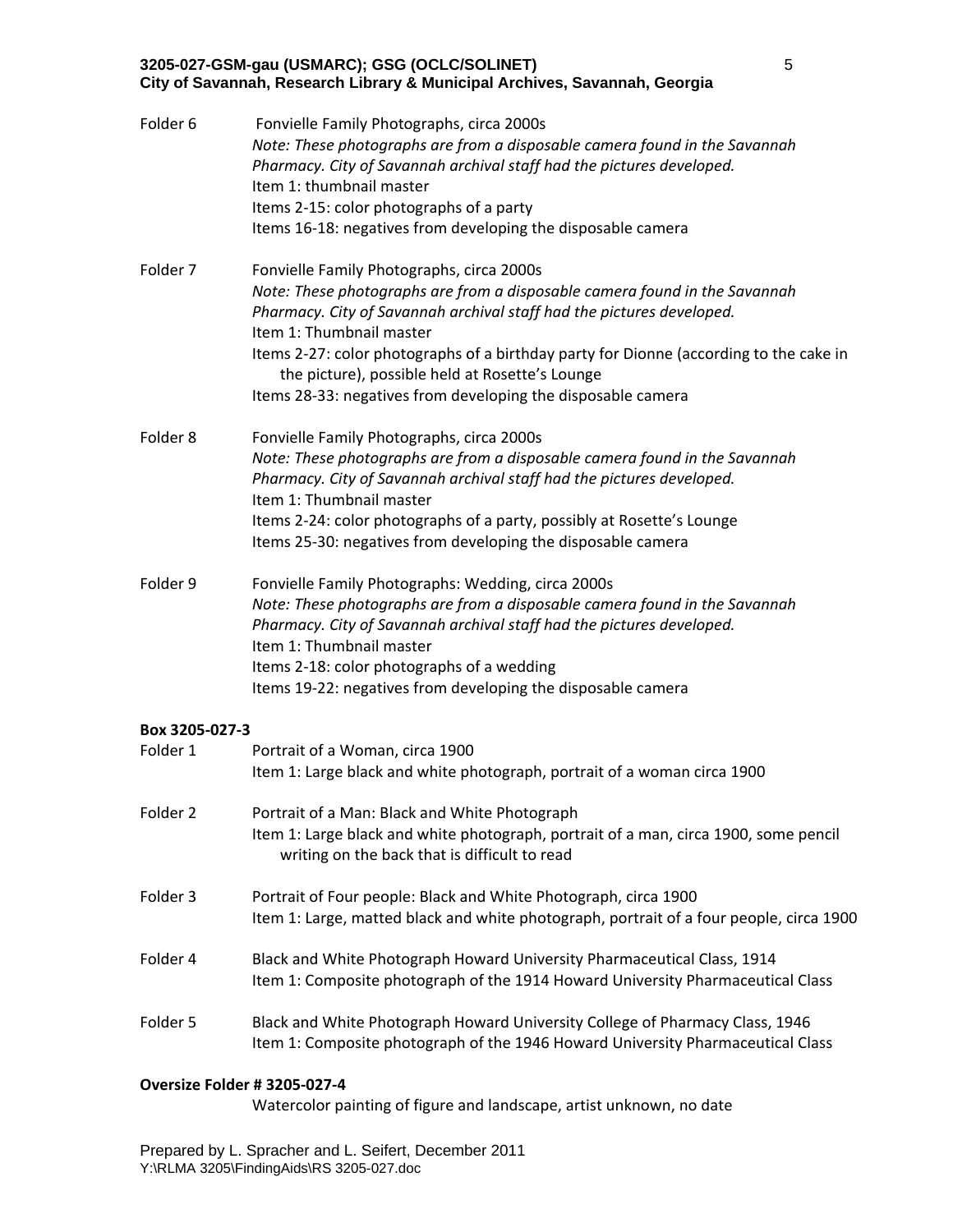| <b>Record Series #:</b> | 3205-028                                        |
|-------------------------|-------------------------------------------------|
| Name:                   | <b>Fonvielle Family Papers - Correspondence</b> |
| Dates:                  | 1942-2008, no date                              |
| Extent/Size:            | 1 records carton, 1 folder (1.1 cubic feet)     |

Record Series 3205‐028, Fonvielle Family Papers – Correspondence (1942‐2008, no date) includes general correspondence written and received by the Fonvielle family, as well greeting cards, guest book and scrapbook from William Earl Fonvielle, Jr.'s 50<sup>th</sup> birthday party.

### *Arrangement:* chronologically

## *Inventory:*

| Box 3205-028-1 |                                                                                  |
|----------------|----------------------------------------------------------------------------------|
| Folder 1       | 1942-1955                                                                        |
| Folder 2       | 1960-1969                                                                        |
| Folder 3       | 1976-1988                                                                        |
| Folder 4       | 1991-1997                                                                        |
| Folder 5       | Earl Fonvielle's 50 <sup>th</sup> Birthday, 1997 (Greeting cards and guest book) |
| Folder 6       | 1997-1999                                                                        |
| Folder 7       | 2000-2001                                                                        |
| Folder 8       | 2002                                                                             |
| Folder 9       | 2003                                                                             |
| Folder 10      | 2004                                                                             |
| Folder 11      | 2005-2008                                                                        |
| Folder 12      | no date                                                                          |
| Folder 13      | no date                                                                          |
| Folder 14      | Business cards, identification cards, no date                                    |
| Folder 15      | Caribbean Travel Brochures and Correspondence, 1960                              |

### **Box 3205‐028‐2 [housed in Box 3205‐000‐5]**

Folder 1 Scrapbook from William Earl Fonvielle's 50<sup>th</sup> Birthday, June 1997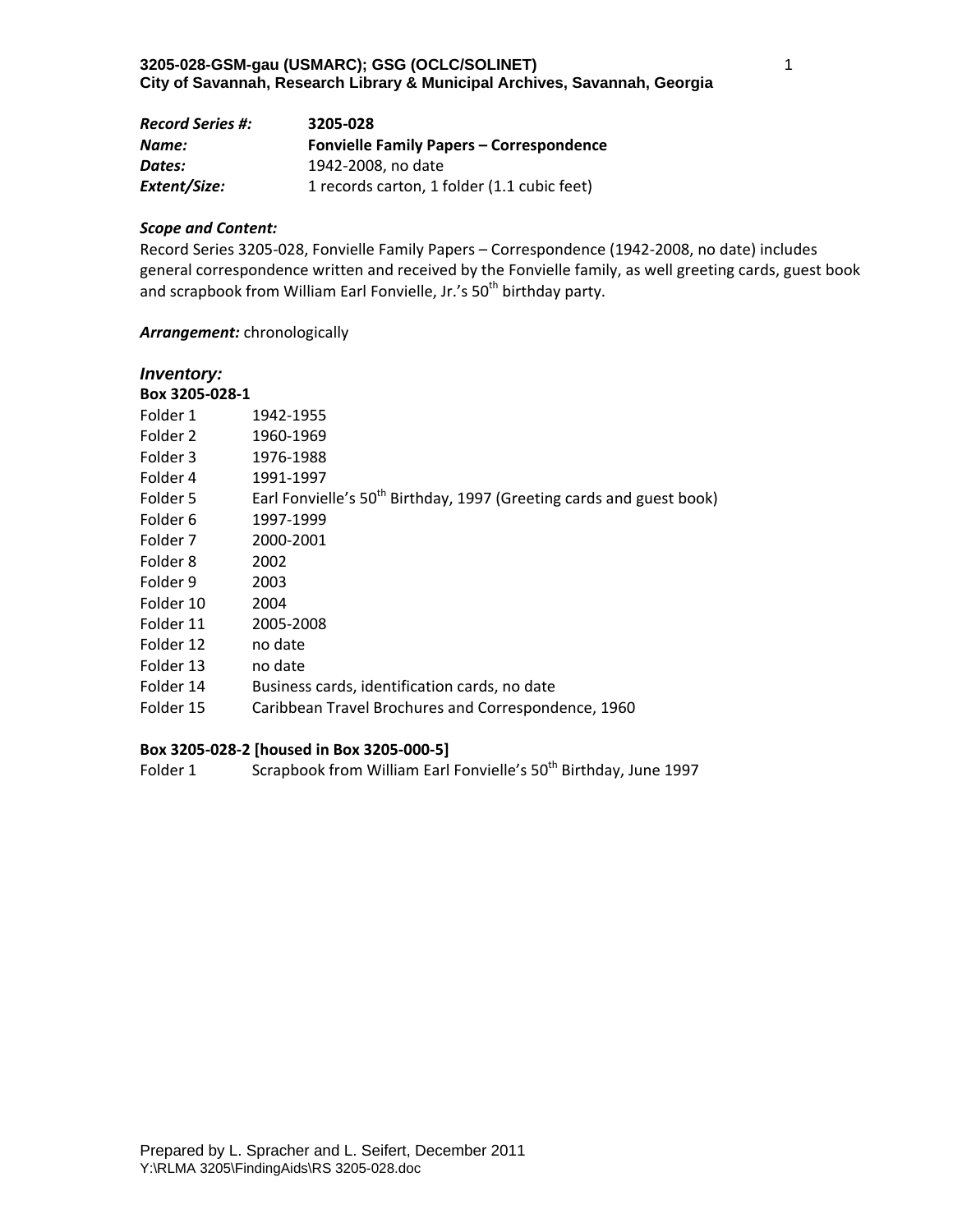| <b>Record Series #:</b> | 3205-029                                       |
|-------------------------|------------------------------------------------|
| Name:                   | <b>Fonvielle Family Papers - Legal Records</b> |
| Dates:                  | 1874-1876, 1921-2007, no date                  |
| Extent/Size:            | 13 folders (0.45 cubic feet)                   |

Record Series 3205‐029, Fonvielle Family Papers – Legal Records (1874‐1876, 1921‐2007, no date) includes legal records maintained by the Fonvielle family regarding property, wills and estates, births, military service, insurance, family disputes and miscellaneous legal proceedings.

**RESTRICTED ACCESS:** To protect the privacy of living individuals, parts of this series are closed for 75 years [O.C.G.A. 50‐18‐72(a)(13). These restrictions will be reviewed in 2032.

*Arrangement:* by topic or subject, and then roughly chronologically

### *Inventory:*

#### **Box 3205‐029‐1 [Folders 1‐11 housed in Box 3205‐000‐3]**

| Folder 1 | Deeds, Wills, Birth Certificate, and other Legal Correspondence, 1923-1979 |
|----------|----------------------------------------------------------------------------|
|----------|----------------------------------------------------------------------------|

- Deed to Secure Debt, J. E. Fonvielle purchasing Lot 6, East half of Lot 7 in Demere Ward for \$5,000, 1923
- Warranty Deed, J.E. Fonvielle purchasing plots from Lincoln Memorial Cemetery Association for \$40, 1936
- Collateral Note, J.E. Fonvielle loaned \$71 to Purvis Henderson, Office Furniture is listed as collateral, 1946
- Will of Joseph E. Fonvielle, (copy), 29 November 1951
- Probate Will of Louis Emanuel Martin, 5 February, 1952
- Certificate as to Authority, J.E. Fonvielle named Executor of Louis Emanuel Martin's Will, February 13, 1952
- Trustee's Deed for Lot 9, Demere Ward, Savannah, 1964
- Two copies of Birth certificate for William Earl Fonvielle, June 18, 1947
- Warranty Deed‐ Lillian Fonvielle purchased plots from Lincoln Memorial Cemetery, 1964
- Quit Claim Deed: the Mayor and Alderman of the City of Savannah to Lillian P. Fonvielle and Frances E. Fonvielle regarding northeast part of Lot 7 in Demere Ward, Savannah, 1972 [Document is in poor condition]
- Invoice from Orion L. Douglass and Ronald W. Young from W.E. Fonvielle for Divorce, 1979

### Folder 2 Property Deeds Demere Ward, 1921, 1926

- Warranty Deed, J.E. Fonvielle purchased Lot 6 and the East half of Lot 7 in Demere Ward, 1921
- Leon Dunn Purchases Lot 80, Demere Ward, 1926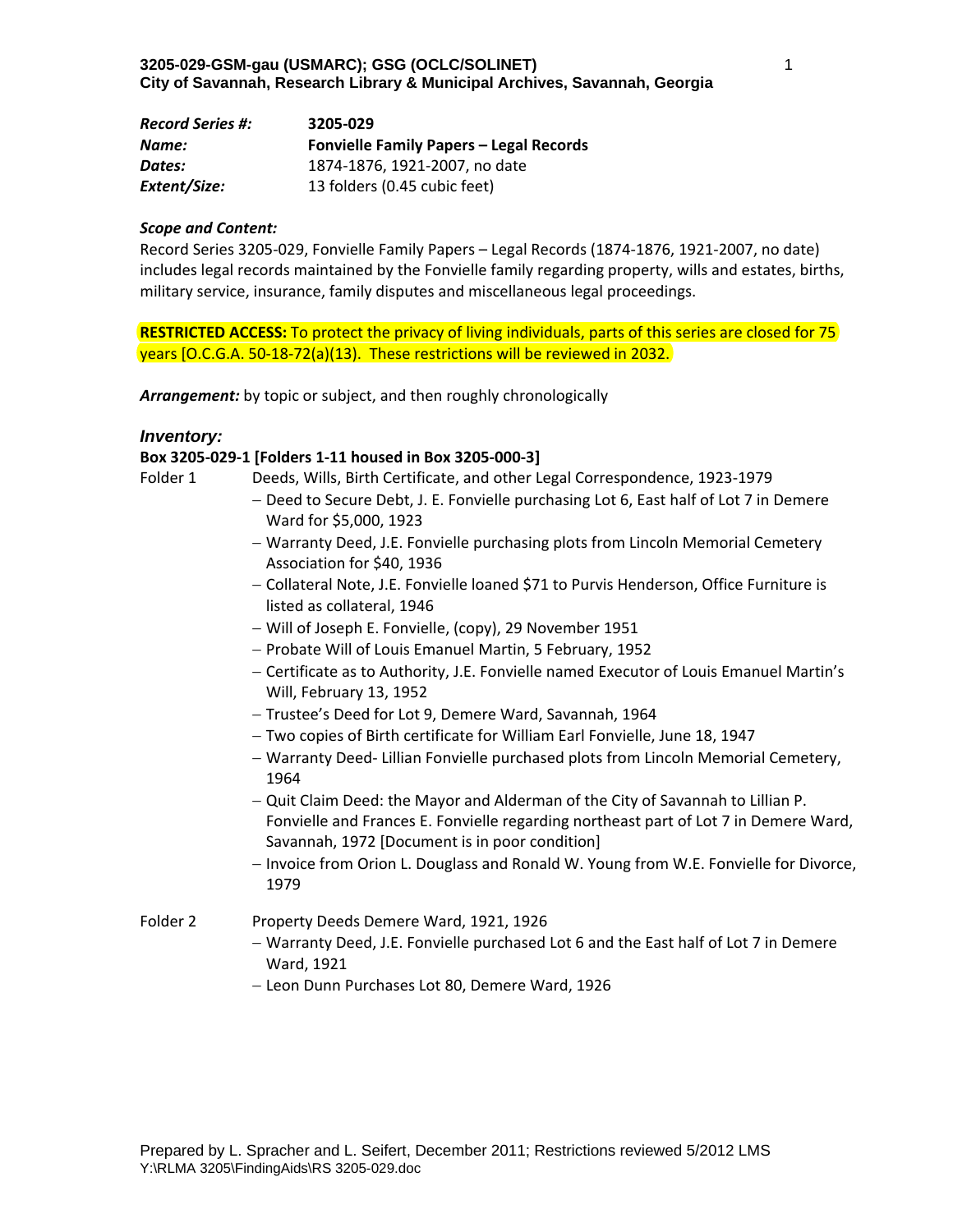- Folder 3 North Carolina Property Deeds and Insurance, 1874-1947 - Handwritten agreement, Polk Fonvielle purchases property in Wayne County, NC,
	- 1874
	- Warranty Deed, Bettie Fonvielle purchases land in Wayne County, NC, 1876
	- $-$  Deed, Mary E. Dillard, Pope K. Fonvielle, Herman F. Fonvielle, and Joseph E. Fonvielle purchase property at the corner of Spruce and Denmark Streets in Goldsboro, Wayne County, NC, 1926
	- Receiver Certificate of Proof of Claim, Mrs. M.E. Dillard, 1932
	- Receiver Certificate of Proof of Claim, Mrs. M.E. Dillard, Administratrix of Estate of P.K. Fonvielle, 1933
	- Letter of Administration, Mary E. Dillard appointed Administratrix of Polk K. Fonvielle's Estate, 1932
	- Correspondence to M.E. Dillard from Wayne National Bank, 1934‐1935
	- Bankers Fire Insurance Company Policy on property at 600 E. Spruce St, Goldsboro, Estate of ‐Mary E. Dillard, JE Fonvielle, Executor, 1944‐1947
	- Bankers Fire Insurance Company Policy on property at 318 Denmark St, Goldsboro, JE Fonvielle, 1944‐1947
	- North Carolina Mutual Life Insurance Company, Life insurance policy on Reginald Fonville, Beneficiary: Florence Fonville [sic], 1947

# Folder 4 Correspondence Regarding Sgt. William E. Fonvielle's Army Discharge , 1945

- Correspondence Regarding Sgt. William E. Fonvielle's Army discharge to relieve his father at the Savannah Pharmacy, 1945.
- Discharge papers
- $-$  Discharge papers [Duplicate]
- Discharge papers [Duplicate]

# Folder 5 Fonvielle Family Life Insurance, 1927‐2003

**RESTRICTED:** To protect the privacy of living individuals, this folder is closed for 75 years [O.C.G.A. 50‐ 18‐72(a)(13). These restrictions will be reviewed in 2032.

- Metropolitan Life Insurance Company policies, 1927, 1928
- Two Loan Certificates and Assignments of Policy for Metropolitan Life Insurance Company, 1932
- Check Stub for Loan‐ Metropolitan Life Insurance Company, 1932
- National Benefit Life Insurance Company Premium receipt, 1933
- Loan Certificate and Assignment of Policy from Metropolitan Life Insurance Company, 1933
- Interest due notice from Metropolitan Life Insurance Company, 1938
- Atlanta Life Insurance Company Receipt, 1938
- Metropolitan Life Insurance Company receipt, 1941
- Metropolitan Life Insurance Company receipt, 1943
- Provisional receipt from Metropolitan Life Insurance Company, 1943
- Provisional receipt from Metropolitan Life Insurance Company, 1943
- Notice of Loan Repayment Metropolitan Life Insurance Company, 1943
- Correspondence with Metropolitan Life Insurance Company, 1944
- Atlanta Life Insurance Company‐ final notice for payment, 1949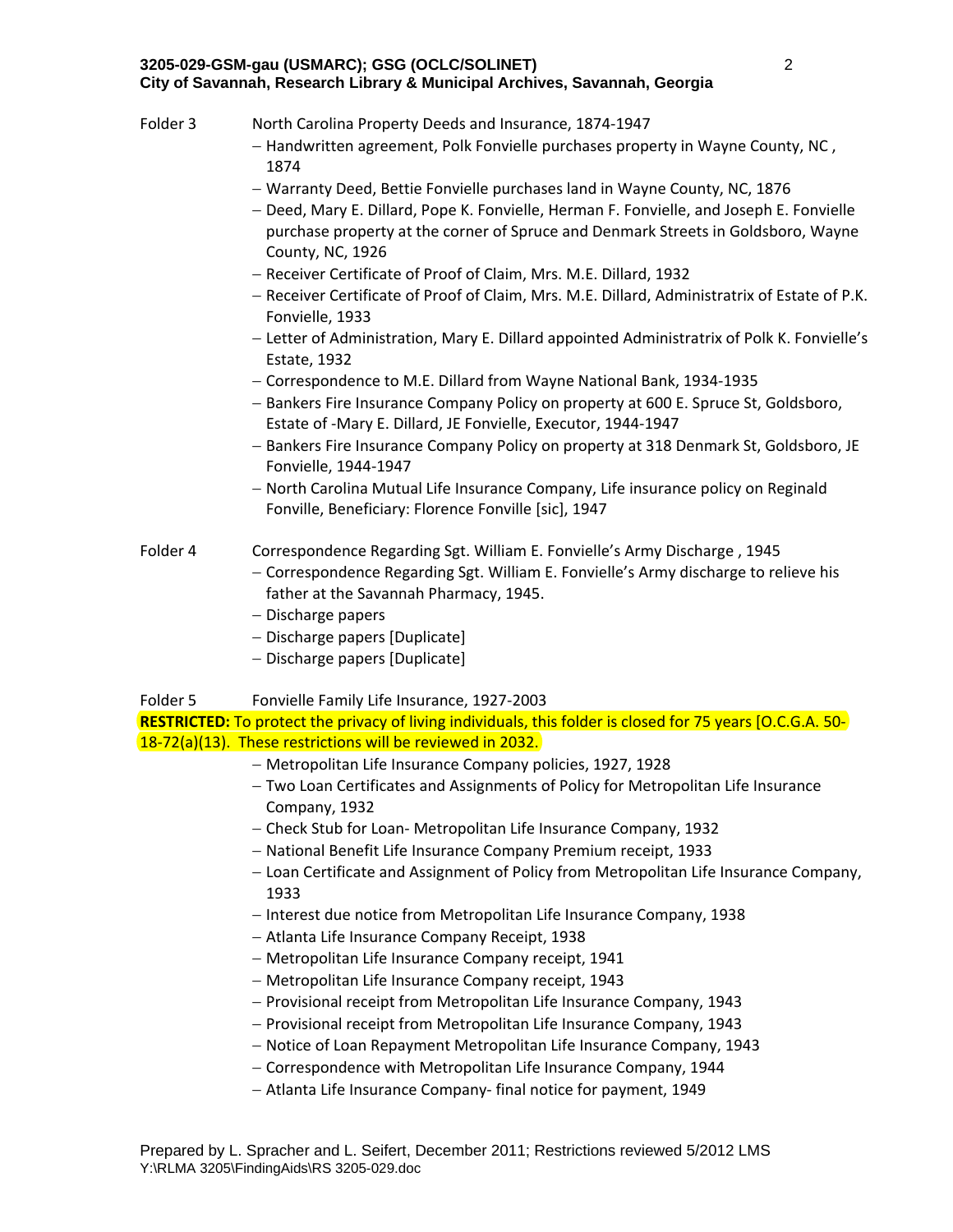|          | - Afro-American Life Insurance Company, receipt, 1950                                      |
|----------|--------------------------------------------------------------------------------------------|
|          | - Metropolitan Life Insurance Company, Advance notification of loan, 1953                  |
|          | - Metropolitan Life Insurance Company, registration notification, 1953                     |
|          | - Metropolitan Life Insurance Company receipt, 1953                                        |
|          | - Metropolitan Life Insurance Company, approval of claim, 1954                             |
|          | - Receipt for Policies Surrendered with Proofs of Death, 1954                              |
|          | - Atlanta Life Insurance Company, premium receipt, 1954                                    |
|          | - Correspondence with Metropolitan Life Insurance Company, 1954                            |
|          | - North Carolina Mutual Life Insurance Company, 1959                                       |
|          | - North Carolina Mutual Life Insurance Company, 1967                                       |
|          | - North Carolina Mutual Life Insurance Company, 1969                                       |
|          | - North Carolina Mutual Life Insurance Company, 1970                                       |
|          | - North Carolina Mutual Life Insurance Company, 1975                                       |
|          | - Authorization for automatic payment with Integon Life Insurance Company, 1982            |
|          | - Conditional Receipt from Integon Life Insurance Company, 1982                            |
|          | - Correspondence with Integon Life Insurance Company, 1982                                 |
|          | - Receipt from The Old Line Life Insurance Company of America, 1985                        |
|          | - Assignment and contract between William Earl Fonvielle and Old Line Life Insurance       |
|          | Company, 1985                                                                              |
|          | - North Carolina Mutual Life Insurance Company, correspondence about claim, 1998           |
|          | - Copy of check, North Carolina Mutual Life Insurance Company, 1998                        |
|          | - AllState correspondence, policy, and forms, 2003                                         |
| Folder 6 | Subpoena and Miscellaneous Documents, 1957                                                 |
|          | - Unidentified Portuguese Item                                                             |
|          | - Criminal Subpoena for Frances Fonvielle to testify at the murder trial of William        |
|          | Golden and Cecil Bobbie Green, 1957                                                        |
| Folder 7 | Estate of Frances E. Fonvielle, 1998-1999                                                  |
|          | - Correspondence regarding sale of stock, 1998                                             |
|          | - William Earl Fonvielle declared administrator of Joseph E. Fonvielle's estate, 1998      |
|          | - William Earl Fonvielle declared administrator of Frances E. Fonvielle's estate, 1998     |
|          | - William Earl Fonvielle declared administrator of Frances E. Fonvielle's estate, 1998     |
|          | [duplicate]                                                                                |
|          | - William Earl Fonvielle declared administrator of Lillian P. Fonvielle's estate, 1998     |
|          | - Legal invoice, 1998                                                                      |
|          | - Copy of Death Certificate for Frances E. Fonvielle, 1998                                 |
|          | - William Earl Fonvielle discharged as administrator of Frances E. Fonvielle's estate,     |
|          | 1999                                                                                       |
|          | - William Earl Fonvielle discharged as administrator of Joseph E. Fonvielle's estate, 1999 |
|          | - Invoice from Clark and Clark about estate of Frances E. Fonvielle, 1999                  |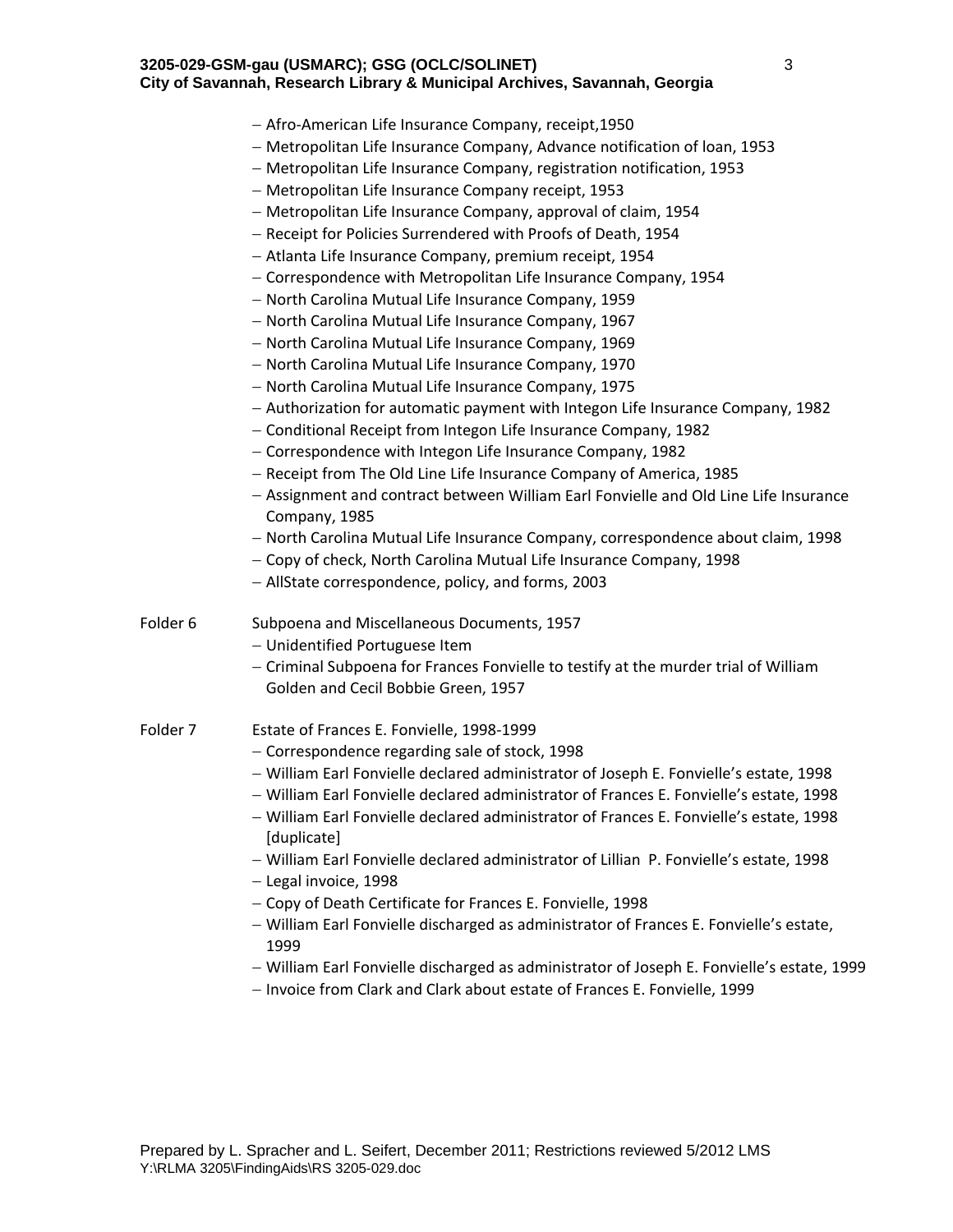Folder 8 Fonvielle Family Disputes, 2003‐2006 **RESTRICTED:** To protect the privacy of living individuals, this folder is closed for 75 years [O.C.G.A. 50‐ 18‐72(a)(13). These restrictions will be reviewed in 2032. - Receipt from Superior Court of Chatham County for Civil Divorce, 2003 - Handwritten receipt from Earl Fonvielle to G. Fortson Waring (\$900) Employment agreement between Earl Fonvielle and Gwendolyn Fortson Waring, 2003 - Invoice for Earl Fonvielle for legal services, May 2004 - Invoice for Earl Fonvielle for legal services, June 2004 - Invoice for Earl Fonvielle for legal services, August 2004 - Past due invoices, Gwen Fortson Waring Legal Services, 2004 Respondent's Response in Carol Fonvielle vs. William E. Fonvielle, 2005 Financial Power of Attorney, Barbara Bobby Ann C. Davis appointed William Earl Fonvielle and Kenneth Bryant power of attorney, 2006 Folder 9 Fonvielle Family Legal Records, 1981‐1991 - Bankruptcy records for the Mansfield Tire and Rubber Company, Pennsylvania Tire and Rubber Company of Mississippi Inc., and Pennsylvania Tire Company, 1983, 1986 - Receipt from Chatham County Probate Court, 1989 - Letters testamentary from Lillian Fonvielle's probate - Legal correspondence - Deed of Assent  $-$  Car title - Savannah Police Property receipt Folder 10 Fonvielle Family Legal Records, 1997‐2006, no date **RESTRICTED:** To protect the privacy of living individuals, this folder is closed for 75 years [O.C.G.A. 50‐ 18‐72(a)(13). These restrictions will be reviewed in 2032. - Power of attorney agreement Frances Fonvielle's Will (2 copies) - Savannah Police Department records

- Legal correspondence
- Administrator's Deed
- Invoices from lawyers
- Petition for Discharge
- Copy of deposition
- Divorce/mediation records
- Default judgment against Carol Fonvielle
- Handwritten agreement for Doberman Pinscher and AKC registration papers

## Folder 11 Estates of Lillian P. and Joseph E. Fonvielle, 1951‐1985

- Will of Joseph E Fonvielle, 1951
- Two copies of Certificate of Death, Joseph E Fonvielle, 1954
- Lillian P. and Frances E. Fonvielle declared Executrices of Joseph E. Fonvielle's estate, 1957
- Probate petition for estate of Lillian P. Fonvielle, 1981
- Three letters regarding Keane Tracers, 1981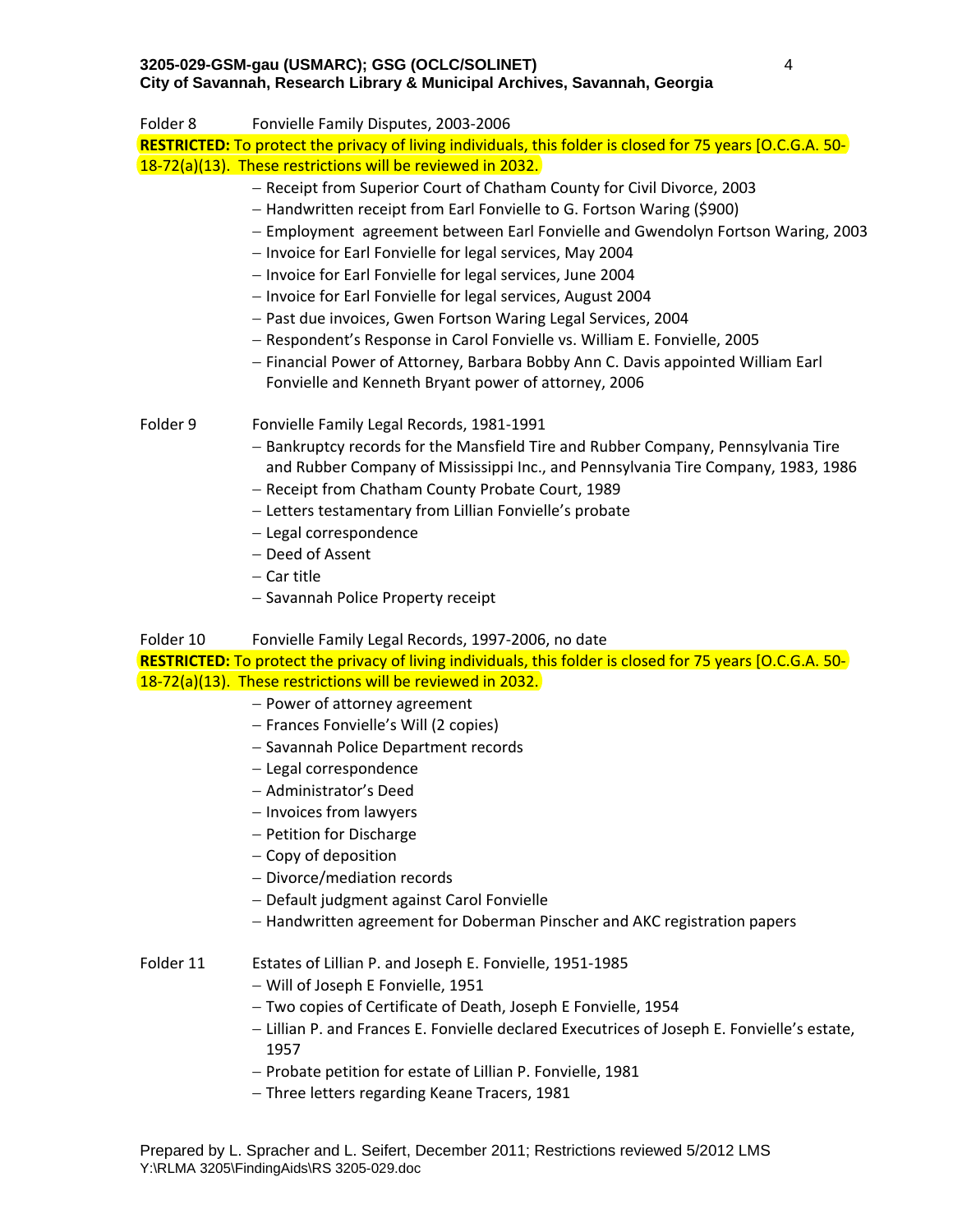- Receipt for Letters of Testamentary, 1985
- Legal correspondence about the Estates of Lillian P. and Joseph E. Fonvielle, no date
- Rough draft of letter to Manufacturers Hanover Trust Company, no date
- Note: many of these documents are in poor condition

#### **[Folders 12‐13 housed in Box 3205‐017‐23]**

Folder 12 Fonvielle Family Homeowner's Insurance 1957‐2001 **RESTRICTED:** To protect the privacy of living individuals, this folder is closed for 75 years [O.C.G.A. 50‐ 18‐72(a)(13). These restrictions will be reviewed in 2032.

- Invoice from Bell, Inglesby, and Backus 1951
- Great American Insurance Company of New York policy, 1951
- Acme Insurance Agency Invoice, 1957
- American Druggists' Fire Insurance Company 913 W  $36<sup>th</sup>$  St, Savannah, 1957
- Metropolitan Casualty Insurance Company Endorsement, 1957
- Atlantic Fire Insurance Company, policy for 917 W  $36<sup>th</sup>$  St, 1957
- Atlantic Fire Insurance Company, policy for 917 W  $36<sup>th</sup>$  St, 1957 [duplicate]
- Acme Insurance Agency Invoice, 1969
- Atlantic Mutual Fire Insurance Company policy, 1969
- Atlantic Mutual Fire Insurance Company policy, 1972
- Atlantic Mutual Fire Insurance Company policy, 1975
- Atlantic Mutual Fire Insurance Company invoice, 1982
- Pennsylvania Millers Mutual Insurance Company invoice and receipt, 1987
- Correspondence from Atlantic Lombard Insurance Agency, Inc. circa 1990
- Correspondence from Atlantic Lombard Insurance Agency, Inc. circa 1990 [duplicate]
- Central Mutual Insurance Company invoice, policy, and correspondence about claim 1991
- Central Mutual Insurance Company policy, 1992
- Central Mutual Insurance Company invoice, 1993 (three)
- Central Mutual Insurance Company invoice and policy, 1994
- Central Mutual Insurance Company invoice and policy, 1995
- Central Mutual Insurance Company policy, 1995
- Central Mutual Insurance Company notice of nonrenewal, 1996
- Georgia Underwriting Association correspondence and policy 1997
- Correspondence from Atlantic Insurance Broker, 1998
- Official Georgia Farm Bureau Membership Card, 1999
- Georgia Underwriting Association invoice and policy, 2000
- Georgia Underwriting Association policy, 2000
- ACE American Insurance Company‐ Disaster Mortgage Payment Protections invoice and policy, 2000
- Georgia Underwriting Association policy, 2001
- Georgia Farm Bureau Mutual Insurance Company, Certificate of Insurance, no date

Folder 13 Fonvielle Family Automobile Insurance and correspondence, 1957-2007, no date **RESTRICTED:** To protect the privacy of living individuals, this folder is closed for 75 years [O.C.G.A. 50‐ 18‐72(a)(13). These restrictions will be reviewed in 2032.

- Acme Insurance Agency invoice, 1957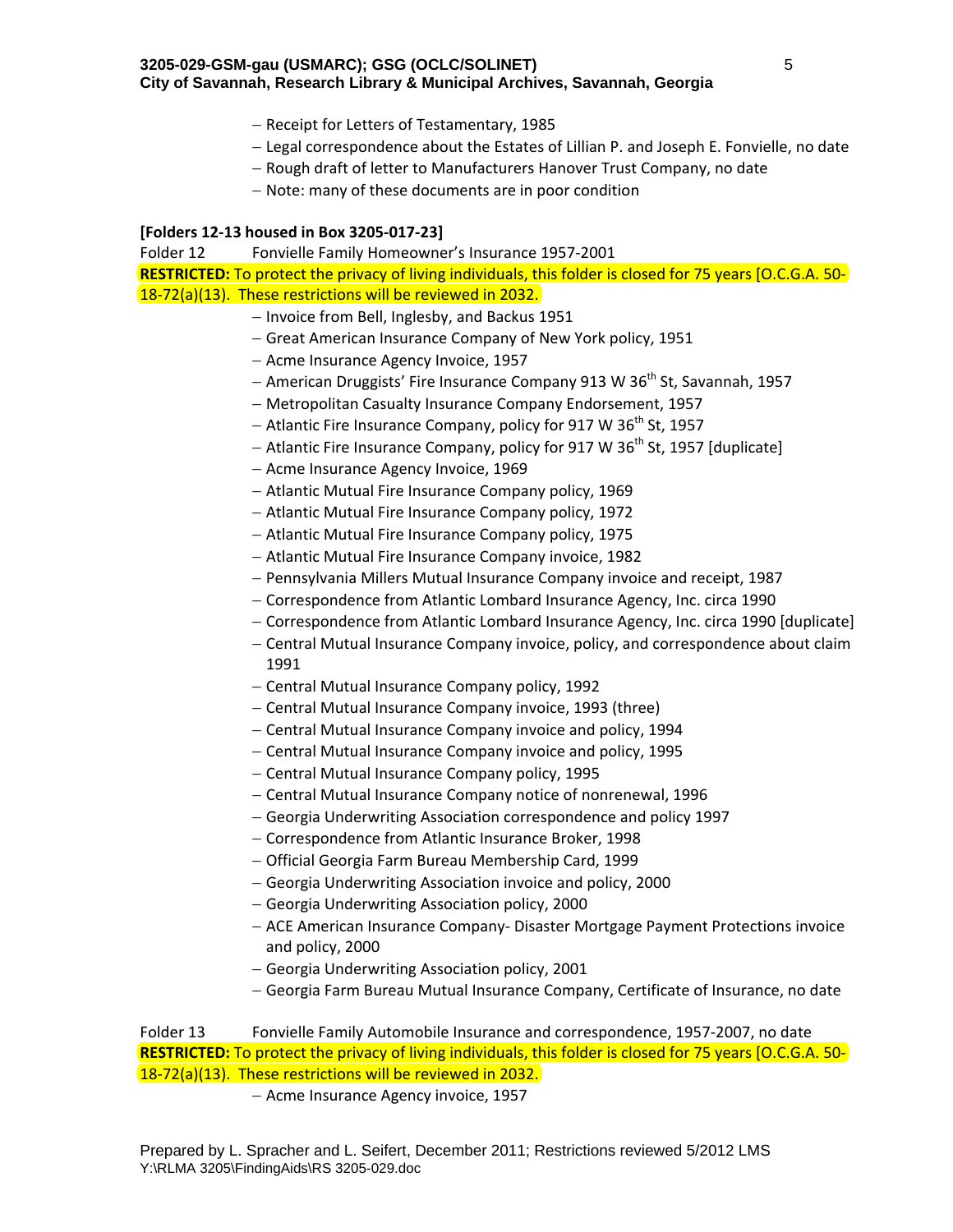- Caledonian American Insurance Company, 1957
- New Amsterdam Casualty Company, 1958
- Southern General Insurance Company, 1958
- The Netherlands Insurance Company, 1958
- Acme Insurance Agency amendment, 1958
- Acme Insurance Agency, 1959
- Southern General Insurance Company endorsement, 1959
- Southern General Insurance Company, 1959
- Southern Fidelity Fire Insurance Company, 1959
- Southern General Insurance Company, 1960
- Acme Insurance Agency, 1960
- Southern General Insurance Company endorsement, 1960
- Southeastern Fidelity Fire Insurance Company, 1960
- Southeastern Fidelity endorsement, 1961
- Southeastern Fidelity Fire Insurance Company policy, 1961
- Buffalo Insurance Company policy, 1961
- Buffalo Insurance Company policy, 1962
- The Netherlands Insurance Company policy, 1963
- Buffalo Insurance Company endorsement, 1963
- Acme Insurance Agency invoice, 1963
- Netherlands Insurance Company endorsement, 1963
- Buffalo Insurance Company policy, 1963
- Acme Insurance Agency invoice, 1963
- Netherlands Insurance Company Policy, 1964
- Acme Insurance Agency invoice, 1964
- Acme Insurance Agency invoice, 1964
- Buffalo Insurance Company policy, 1964
- Acme Insurance Agency invoice, 1965
- Buffalo Insurance Company endorsement, 1965
- Atlantic Insurance and Investment Company endorsement, 1965
- Acme Insurance Agency invoice, 1965
- Acme Insurance Agency invoice, 1965
- Buffalo Insurance Company Policy, 1966
- Acme Insurance Agency invoice, 1966
- $-$  The Continental Insurance Companies policy, 1966
- Fireman's Insurance Company of Newark, New Jersey endorsement, 1966
- Continental Insurance Companies, 1967
- Acme Insurance Agency invoice, 1967
- Continental Insurance Companies, 1967
- Acme Insurance Agency invoice, 1967
- Continental Insurance Companies policy, 1967
- 1967 Chevrolet Warranty for Frances Fonvielle, 1967
- The Shelby Mutual Insurance Companies policy, 1968
- Acme Insurance Agency invoice, 1968
- Acme Insurance Agency invoice, 1968
- Firemen's Insurance Company of Newark, New Jersey policy, 1968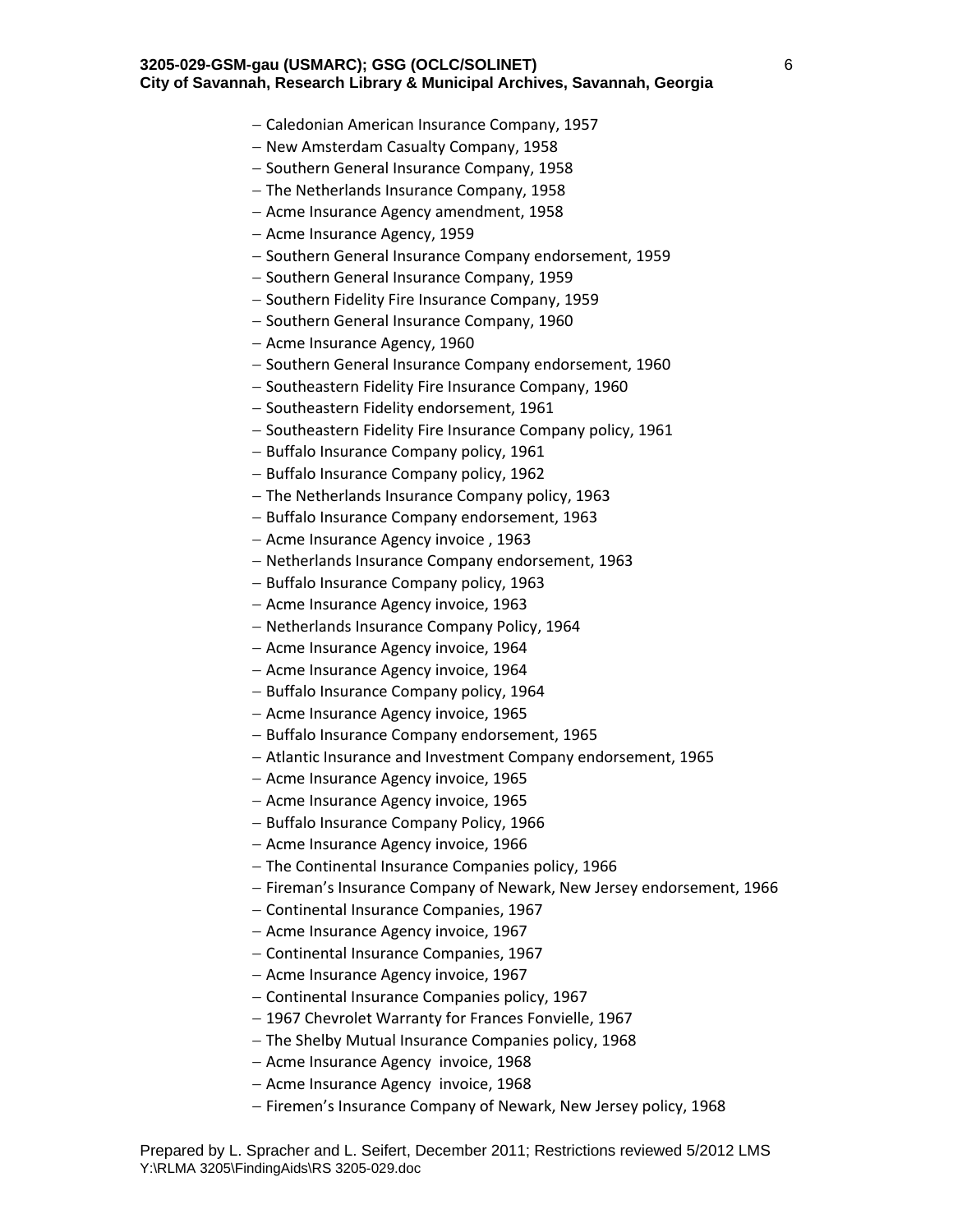- Acme Insurance Agency invoice, 1969
- Firemen's Insurance Company of Newark, New Jersey policy, 1969
- Firemen's Insurance Company of Newark, New Jersey policy, 1970
- Acme Insurance Agency invoice, 1970
- Firemen's Insurance Company of Newark, NewJersey, 1970
- Firemen's Insurance Company of Newark, New Jersey, 1971
- Acme Insurance Agency invoice, 1971
- Firemen's Insurance Company of Newark, New Jersey 1971
- Firemen's Insurance Company of Newark, New Jersey, 1972
- Firemen's Insurance Company of Newark, New Jersey, 1973
- Firemen's Insurance Company of Newark, New Jersey, 1973
- Firemen's Insurance Company of Newark, New Jersey, 1977
- Firemen's Insurance Company of Newark, New Jersey, 1978
- Automobile Club Insurance Company invoice, 1985
- Automobile Club Insurance Company invoice, 1986
- Mutual of Omaha Insurance Company, 1986
- Notice of Insurance expiration, 1993
- "Geico Gram" about claim, 1995
- Receipt from Wilkes' Body Shop, Inc., 1995
- State Farm Insurance invoice, 1998
- Geico invoice and check, 2000
- Geico invoice and check, 2000
- Geico Notice of Cancelation, 2000
- Geico invoice, 2001
- Geico invoice, 2003
- Geico invoice, 2003
- Geico invoice, 2005
- Geico invoice and policy, 2007
- Buffalo Insurance Company policy, no date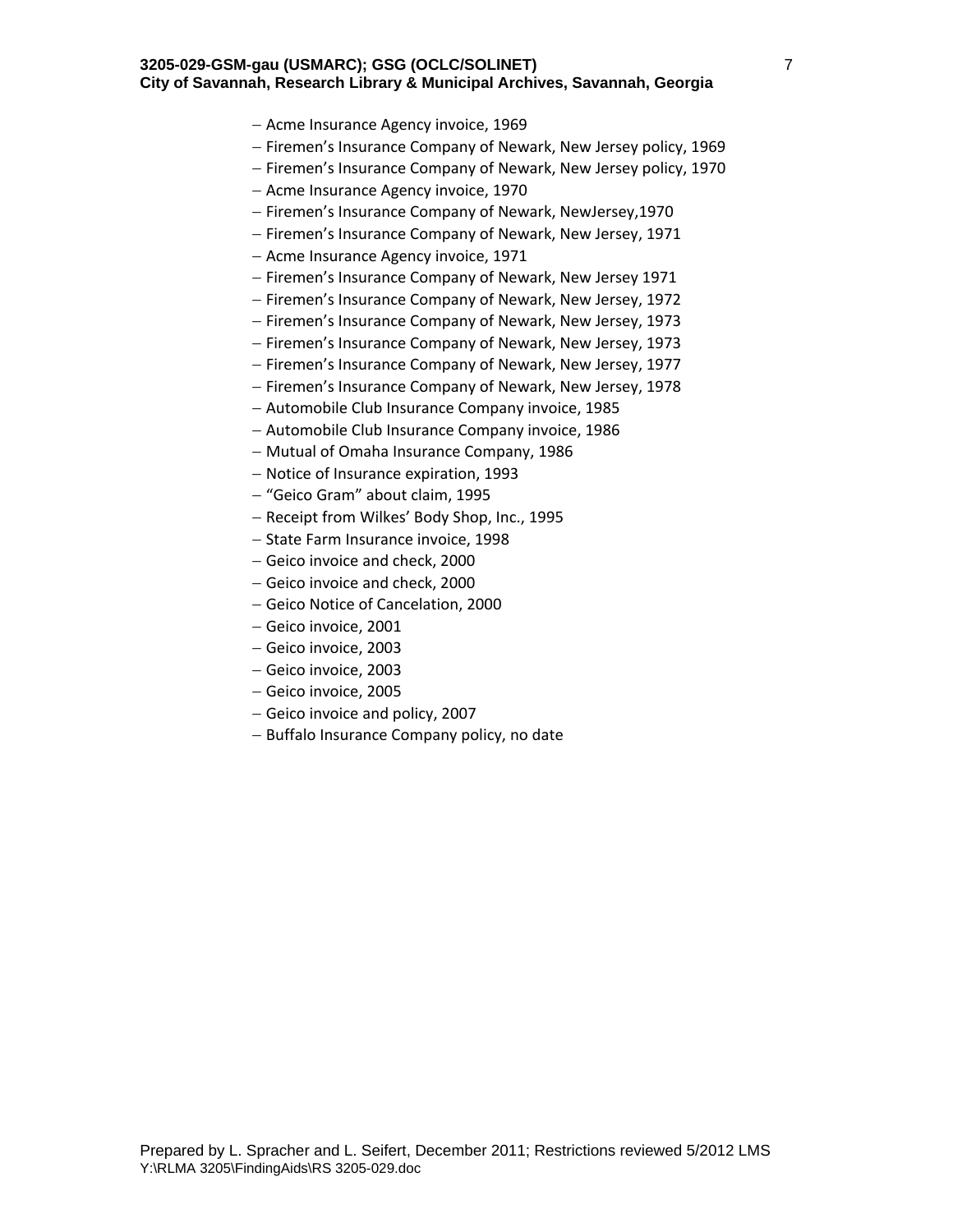| <b>Record Series #:</b> | 3205-030                                           |
|-------------------------|----------------------------------------------------|
| Name:                   | <b>Fonvielle Family Papers - Financial Records</b> |
| Dates:                  | 1927-2007, no date                                 |
| Extent/Size:            | 4 records cartons (4.0 cubic feet)                 |

Record Series 3205‐030, Fonvielle Family Papers – Financial Records (1927‐2007, no date) includes general financial records maintained by the Fonvielle family related to bank and credit accounts, real estate, utilities, medical insurance, automobiles, loans and mortgages, stocks and investments, etc.

**RESTRICTED ACCESS:** To protect the privacy of living individuals, parts of this series are closed for 75 years [O.C.G.A. 50‐18‐72(a)(13). Please note restrictions listed in inventory. These restrictions will be reviewed in 2032.

*Arrangement:* by type of record and then chronologically within category:

Financial Accounts Bank Statements Check Registers **Utilities** Medical Records Vehicles/Automobiles Household Invoices Rental Properties Wolves Events Loans and Mortgages Credit Cards Stocks and Investments North Carolina Property Records Miscellaneous Records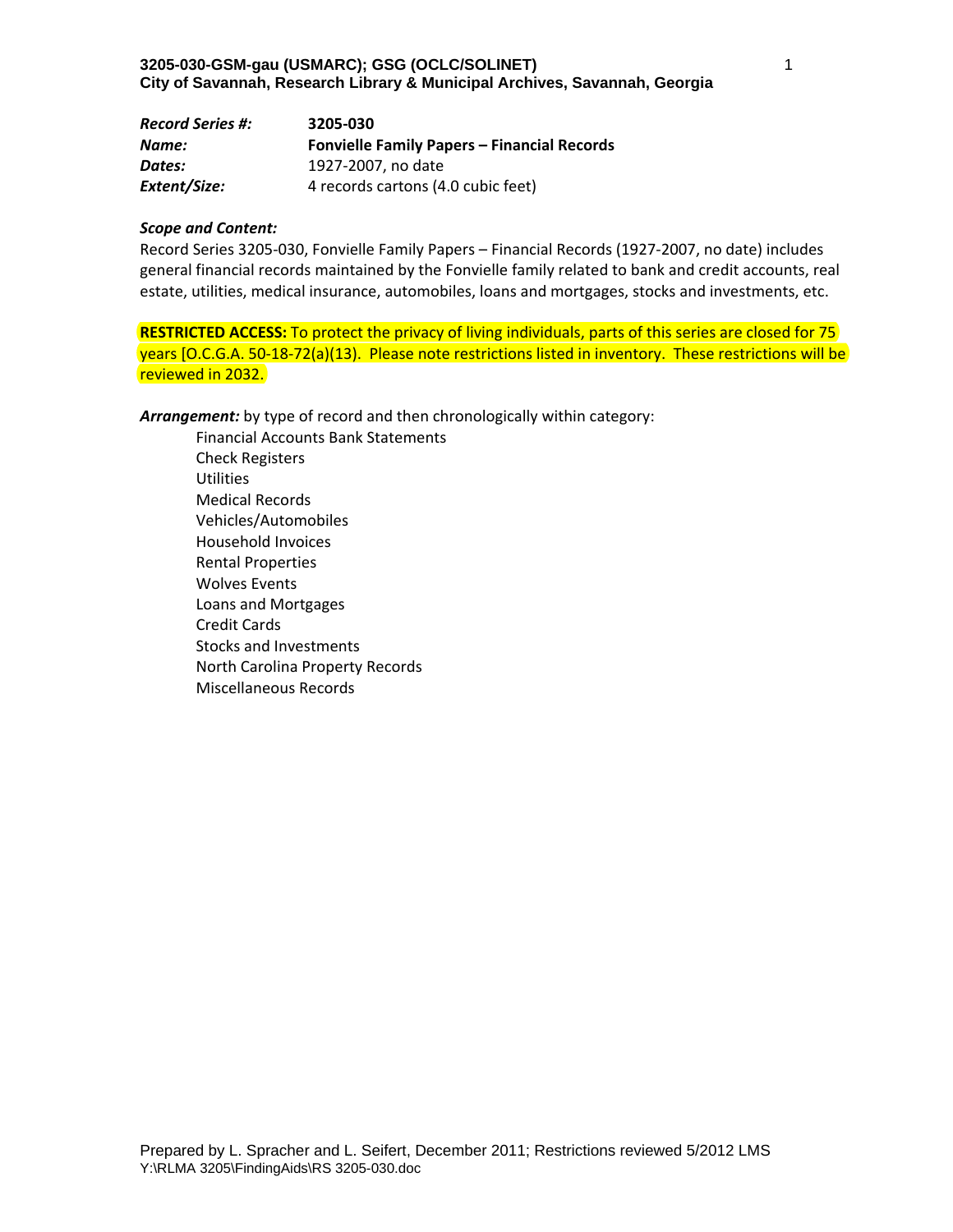# *Inventory:*

**Box 3205‐030‐1**

## *Financial Accounts Bank Statements, 1940‐1999:*

Citizens & Southern National Bank, Estate of J. E. Fonvielle, 913 W. 36<sup>th</sup> Street, L. P. Fonvielle and F. E. *Fonvielle, Executrices:*

- Folder 1 January-December 1959
- Folder 2 January-December 1960
- Folder 3 January‐December 1961
- Folder 4 January-December 1962
- Folder 5 Account #324-88-009, August-September 1966; Account #324-870845, Miss F. E. Fonvielle or Mrs. L. P. Fonvielle, September 1966
- Folder 6 Savannah Bank & Trust Company, Miss F. E. Fonvielle, October 1960-November 1962
- Folder 7 Trust Company Bank of Savannah, F. E. Fonvielle, Account #1511770213, February 1987-October 1989
- Folder 8 Trust Company Bank of Savannah and SunTrust, F. E. Fonvielle, Account #1512457274, December 1994‐April 1996
- Folder 9 SunTrust, Frances E. Fonvielle, Account #1541071435 (name changed to William E. Fonvielle), January 1997‐April 1999
- Folder 10 Various savings accounts, F. E. Fonvielle, December 1973‐December 1988
- Folder 11 Nations Bank savings "Special Account," F. E. Fonvielle, Account #258‐42‐9673 then #024‐791‐2076, December 1994‐November 1997

*Nations Bank, checking account, F. E. Fonvielle, Account #258‐42‐9673 then #020‐601‐7776:*

- Folder 12 April 1993‐August 1995
- Folder 13 September 1995‐May 1996
- Folder 14 June 1996‐July 1998
- Folder 15 August 1998‐June 1999

## **Box 3205‐030‐2**

*Nations Bank, checking account, F. E. Fonvielle, Account #258‐42‐9673 then #020‐601‐7776:*

- Folder 1 August 1999-March 2000
- Folder 2 Nations Bank, F. E. Fonvielle and Estate, Miscellaneous Accounts, October 1995-October 1999
- Folder 3 Safety Deposit Boxes, 1983-1989
- Folder 4 Citizens & Southern National Bank Account Book, J. E. Fonvielle, 1940‐1948

## *Check Registers, 1950‐1994, no date:*

- Folder 5 July 17, 1950‐December 17, 1950; May 14, 1954‐February 1, 1955
- Folder 6 April 17, 1955‐June 30, 1959

*Estate of J. E. Fonvielle:*

| Folder 7 | 1959-1960 |
|----------|-----------|
| Folder 8 | 1960-1961 |
| Folder 9 | 1962-1963 |

*F.E. Fonvielle and L. P. Fonvielle:* Folder 10 1961‐1963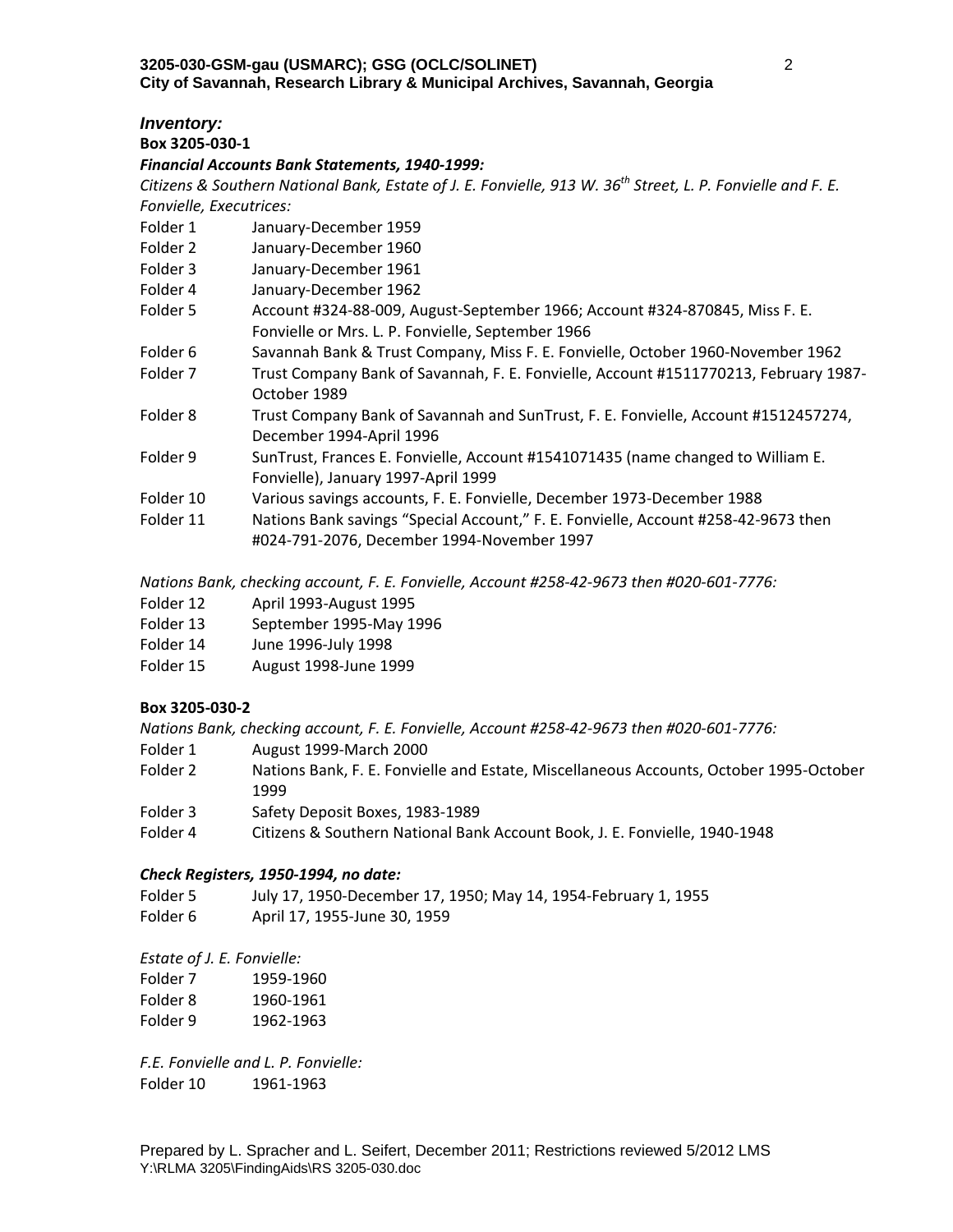Folder 11 1981, no date (includes sample of Citizens & Southern National Bank checks, F. E. Fonvielle, Executrix for Lillian P. Fonvielle)

*Frances E. Fonvielle:*

Folder 12 1983‐1994, no date

### **Box 3205‐030‐3**

### *Utilities, 1974‐2006, no date:*

- Folder 1 Bell South, 1974‐2005
- Folder 2 Phone bills and receipts, 1986-2001
- Folder 3 Cingular, 2002‐2006
- Folder 4 City of Savannah, 1974‐2001, no date
- Folder 5 Savannah Electric, 1986‐1988, 1993‐2002
- Folder 6 Gas bills, 1986‐2005
- Folder 7 Cable bills, 1994-2005
- Folder 8 Miscellaneous bills (including United Alarm Systems, City of Savannah Parking Services), 1995‐2005

### *Medical Records, 1950‐2007, no date:*

|           | <b>RESTRICTED:</b> To protect the privacy of living individuals, all Medical Records are closed for 75 years            |
|-----------|-------------------------------------------------------------------------------------------------------------------------|
|           | [O.C.G.A. 50-18-72(a)(13). These restrictions will be reviewed in 2032.                                                 |
| Folder 9  | Fonvielle Family, 1950-1979                                                                                             |
|           | - Medical insurance policies, 1951-1952                                                                                 |
|           | - Bills and receipts for medical work, 1947, 1950-1952, 1955, 1961, 1965, 1968-1973,<br>1975-1976, 1979                 |
|           | - Plane ticket 1950                                                                                                     |
|           | - Insurance identification cards, 1970                                                                                  |
| Folder 10 | Fonvielle Family, 1978-1979                                                                                             |
|           | - Insurance policy, 1978                                                                                                |
|           | - Bills and receipts, 1978-1979                                                                                         |
|           | - Note: documents are in extremely poor condition from water and mold damage                                            |
| Folder 11 | Fonvielle Family, 1980-1996                                                                                             |
|           | - Explanations and invoices, correspondence, statements of benefits, copies of<br>insurance cards, doctors instructions |
| Folder 12 | Fonvielle Family, 1997                                                                                                  |
|           | - Explanation of benefits, prescription invoices, doctor's instructions, correspondence                                 |
| Folder 13 | Fonvielle Family, 1998                                                                                                  |
|           | - United Healthcare Insurance Company/AARP Medicare Supplement policy                                                   |
|           | - Invoices, explanation of benefits                                                                                     |
|           | - Consent form, correspondence                                                                                          |
|           | - Doctor instructions                                                                                                   |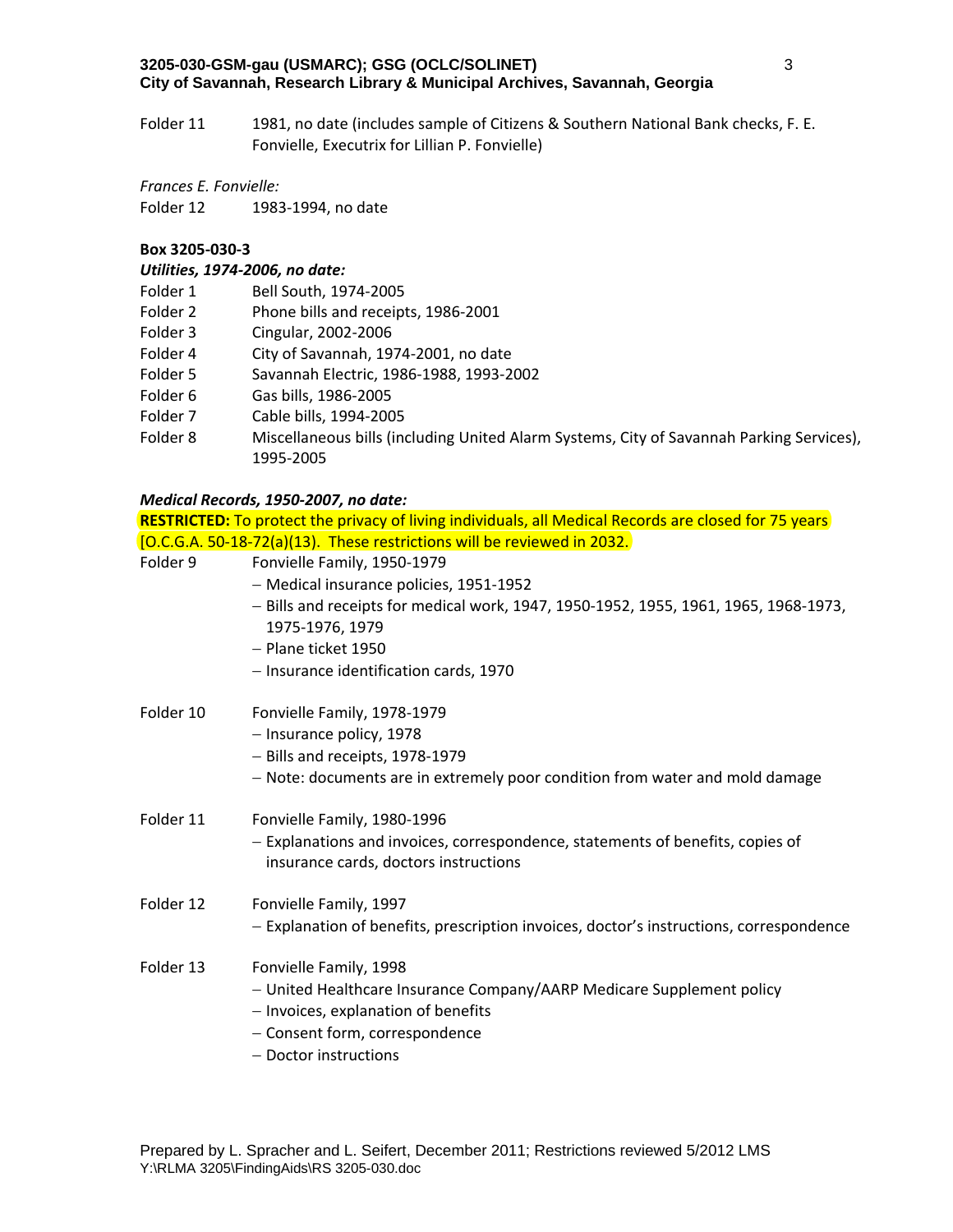| Folder 14 | Fonvielle Family, 1999-2003, 2005, 2007<br>- Correspondence, explanation of benefits, invoices, prescription history, prescriptions,<br>medical insurance |
|-----------|-----------------------------------------------------------------------------------------------------------------------------------------------------------|
| Folder 15 | Fonvielle Family, no date<br>- Bills, doctor instruction, health insurance renewal kit, blank form                                                        |
| Folder 16 | Romayne Clay Medical Records, 1999-2001<br>$-$ Explanation of benefits                                                                                    |

## *Vehicles/Automobiles, 1927‐2006:*

Folder 17 Fonvielle Family Vehicle Records, 1927, 1947‐1999

- Driver's license, sales contracts, installment payment stubs, invoices for repairs, registrations, AAA membership card
- Folder 18 Fonvielle Family Vehicle Records, 2000‐2006 Car insurance invoices, repair invoices, AAA cards, sales contracts and warranties, installment plan payment stubs

## *Household Invoices, 1936‐2006:*

| Folder 19 | Fonvielle Family Household invoices, 1936-1989      |
|-----------|-----------------------------------------------------|
| Folder 20 | Fonvielle Family Household Invoices, 1991-2006      |
| Folder 21 | Fonvielle Family Interior Decorating Invoices, 1998 |

## *Rental Properties, 1955‐1964:*

Folder 22 Rental Collections for 917 W.36<sup>th</sup> St, 1955, 1958-1964

- Toomer Real Estate Company 1955, 1958‐1964
- DJ Hill Real Estate Agency , 1958‐1963
- Invoices for repairs 1958-1959

## *Wolves Events, 1995‐2005:*

Folder 23 Invoices and Receipts for Wolves Events, 1995, 1997-1998, 2005

## *Loans and Mortgages, 1954‐2003:*

**RESTRICTED:** To protect the privacy of living individuals, personal loan records are closed for 75 years [O.C.G.A. 50‐18‐72(a)(13). These restrictions will be reviewed in 2032.

Folder 24 Fonvielle Family Loans and Mortgages, 1954‐2003

- Loan agreements, receipts, statements, correspondence

## *Credit Cards, 1983‐2005:*

**RESTRICTED:** To protect the privacy of living individuals, all credit card account records are closed for 75 years [O.C.G.A. 50‐18‐72(a)(13). These restrictions will be reviewed in 2032.

Folder 25 Fonvielle Family Credit Cards, 1983‐2001

- VISA bills, 1980, 1983‐1988
- MasterCard bills 1984, 1987‐1988
- VISA Gold bills, 1995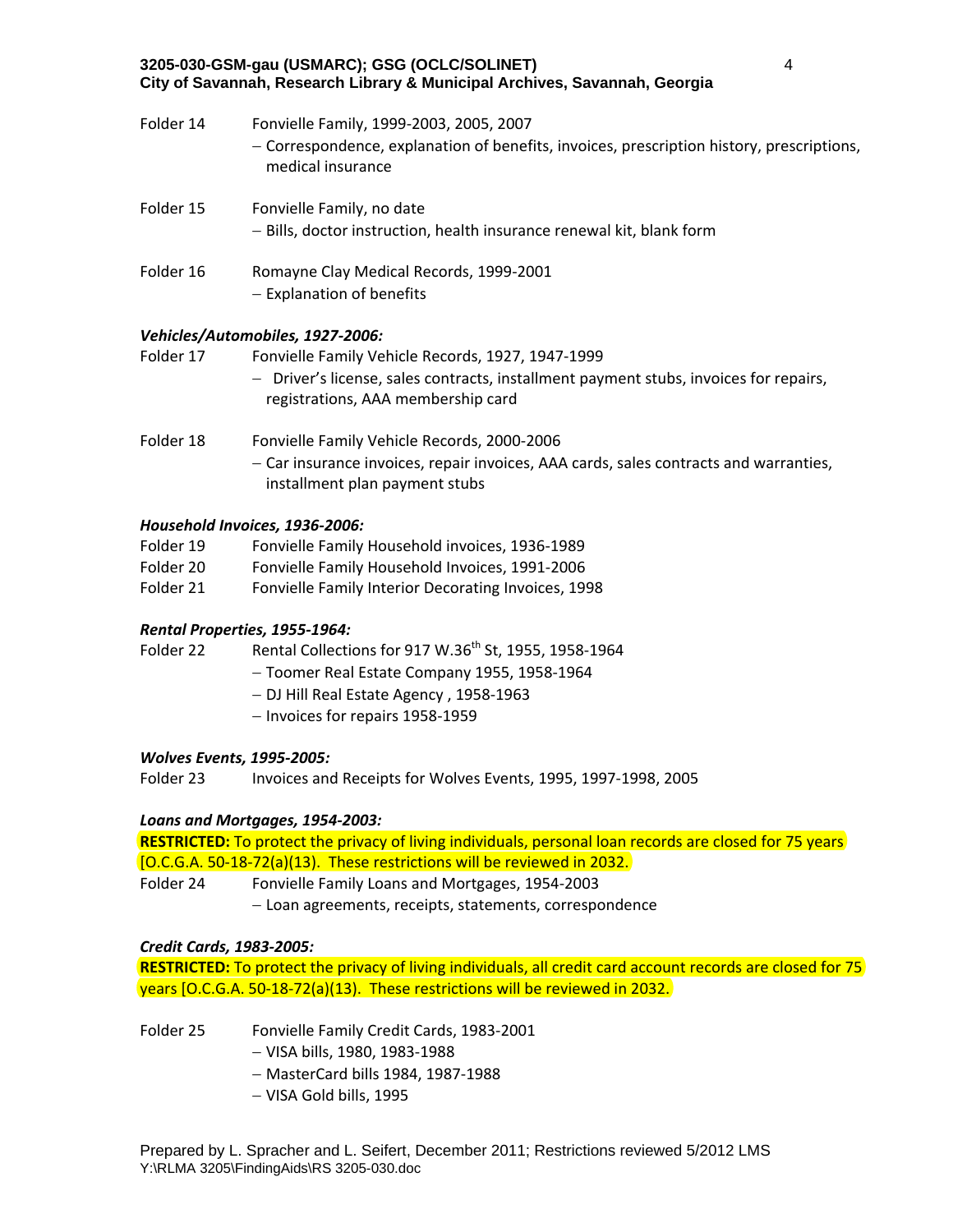- First Card bills, 1995‐1998, 2000‐2001
- First Card correspondence, 1996, 1998
- AARP VISA Gold bills, 1996‐1998, 2000
- Folder 26 Fonvielle Family Credit Cards, 1999‐2005
	- First USA credit card bills, 1999‐2002
	- Providian MasterCard bills 2001‐2003, 2005
	- Providian MasterCard correspondence, 2001-2002, 2005

## **Box # 3205‐030‐4**

Folder 1 Fonvielle Family Store Credit Cards 1985‐2005

- Belk credit card bills 1985, 1995‐2005
- Amoco and Amoco/BP bills 1985‐1986, 1992, 1994‐1998, 2000‐2003
- JC Penney bills 1986, 1995‐1998, 2001‐2002
- Sears credit card bills 1994, 1996‐2002
- JB White account bills 1997‐1998
- Rich's credit card bills 1998‐2003
- Unidentified credit card bills, 1999‐2000, 2002
- Dillard's credit card bills, 2000‐2002
- Credit card correspondence, 2000

## *Stocks and Investments, 1928‐1998:*

**RESTRICTED:** To protect the privacy of living individuals, all investment records are closed for 75 years [O.C.G.A. 50‐18‐72(a)(13). These restrictions will be reviewed in 2032.

Folder 2 Fonvielle Family Stocks and Investments, 1928, 1959‐1998

- Certificate of shares in Savannah Savings and Real Estate Corporation, 1928
- Certificate of shares in The Mansfield Tire and Rubber Company, 1983
- $-$  Savannah Sugar Refining Corporation Statements 1959-1962, 1983-1985, 1989, 1991-1994, 1997
- Savannah Sugar Refining Corporation Correspondence 1963, 1982, 1985, 1989‐1990, 1994
- Photocopies of share certificates from Savannah Sugar Refining Corporation 1983, 1985, 1989‐1991, 1994
- Olin Corporation Statements and correspondence, 1963‐1964, 1974, 1976‐1977, 1983‐1985, 1988
- Merck & Company Inc. statements and correspondence 1964, 1983, 1987-1990, 1992-1995, 1998

## Folder 3 Fonvielle Family Stocks and Investments, 1959‐1998

- $-$  Massachusetts Investors Trust statements and correspondence, 1958, 1962, 1964, 1974, 1981‐1985, 1987‐1988, 1992, 1994, 1997
- $-$  Bristol-Myers Squibb Company statements and correspondence 1982-1985, 1988-1989, 1991‐1995, 1997‐1998
- Bibb Manufacturing Company check stubs and correspondence 1959, 1982-1985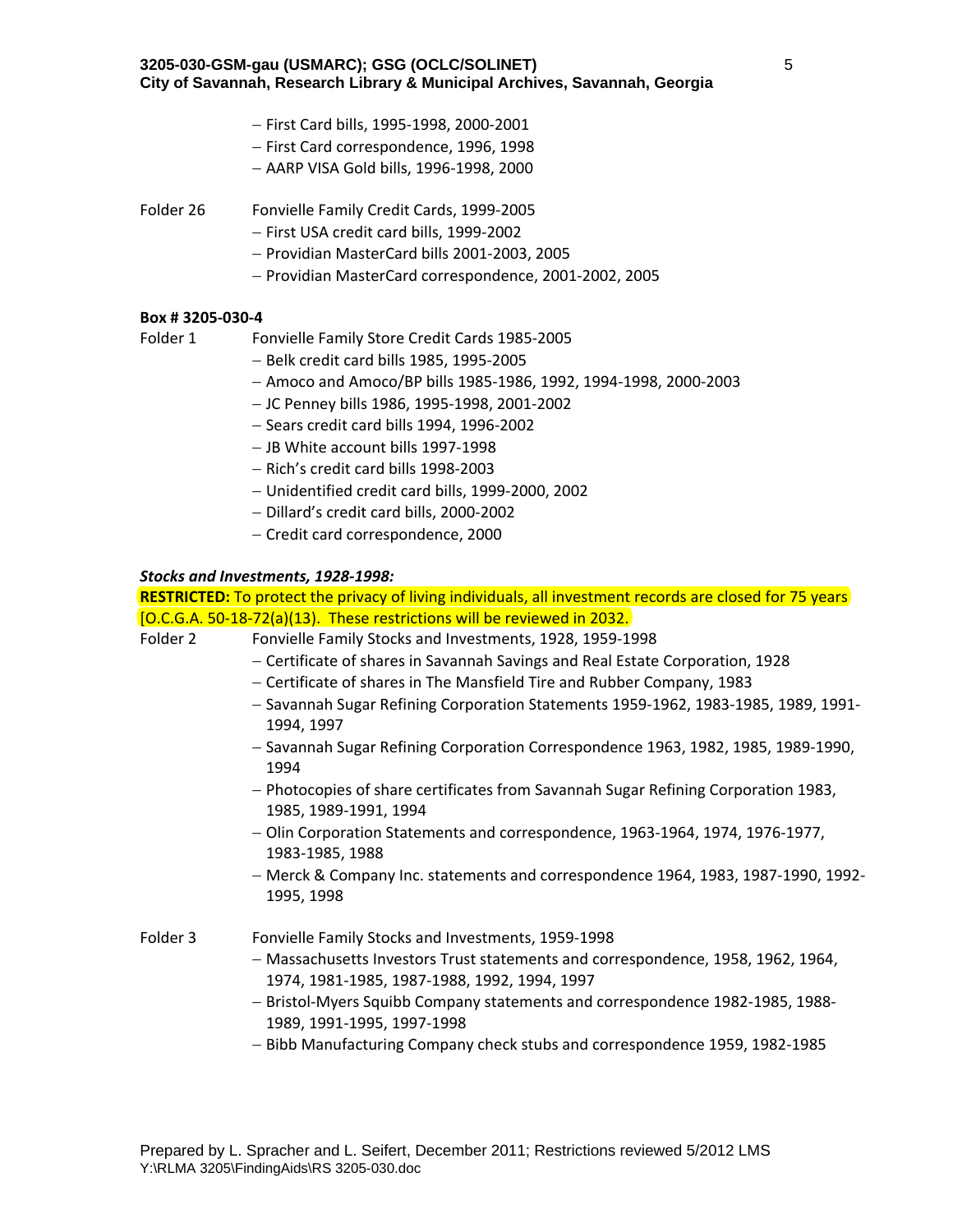| Folder 4 | Fonvielle Family Stocks and Investments 1983-1993<br>- Shearson (American Express Inc and Shearson Lehman Brothers) statements and<br>correspondence, 1983-1985, 1987-1988, 1990-1991<br>- Liquid Capital Income Trust statements and correspondence 1983-1984, 1988<br>- Textron Inc. statements and correspondence, 1984, 1987<br>- Morgan Shareholders Services correspondence, 1987<br>- Manville Corporation correspondence, 1988, 1992-1993<br>- Robinson-Humphry Company Inc. correspondence 1983, 1987-1989 |
|----------|---------------------------------------------------------------------------------------------------------------------------------------------------------------------------------------------------------------------------------------------------------------------------------------------------------------------------------------------------------------------------------------------------------------------------------------------------------------------------------------------------------------------|
| Folder 5 | Fonvielle Family Stocks and Investments, 1954-1998<br>- Miscellaneous documents and statements, handwritten notes                                                                                                                                                                                                                                                                                                                                                                                                   |
| Folder 8 | North Carolina Property Records, 1936-1982, no date:<br>Goldsboro, NC House Rentals, 1936-1973<br>- Monthly rental statements, invoices for repairs                                                                                                                                                                                                                                                                                                                                                                 |
| Folder 9 | Goldsboro, NC House Rentals, 1952-1982, no date<br>- Summaries of rentals collected 1952-1969<br>- Correspondence over North Carolina House rentals 1959-1982, no date<br>- Note: some of these documents are in very poor condition due to water and mold<br>damage                                                                                                                                                                                                                                                |

### *Miscellaneous Records, 1935‐2002, no date:*

Folder 6 Fonvielle Family Miscellaneous Bank Records, 1935‐2002 **RESTRICTED:** To protect the privacy of living individuals, this folder is closed for 75 years [O.C.G.A. 50‐ 18‐72(a)(13). These restrictions will be reviewed in 2032.

- Checks, bank statements, deposit slips, check registers, correspondence

Folder 7 Bank Merchandise, no date

- Citizens & Southern National Bank bank bag

 $-$  Savannah Bank & Trust document envelope

Citizens & Southern Bank money envelope

Folder 10 Fonvielle Family Out-of-State Taxes, 1936-2000, no date **RESTRICTED:** To protect the privacy of living individuals, this folder is closed for 75 years [O.C.G.A. 50‐ 18‐72(a)(13). These restrictions will be reviewed in 2032.

Folder 11 Fonvielle Family Miscellaneous Financials, 1946, 1972‐1998, no date **RESTRICTED:** To protect the privacy of living individuals, this folder is closed for 75 years [O.C.G.A. 50‐ 18‐72(a)(13). These restrictions will be reviewed in 2032.

Folder 12 Bank bags from Carver State Bank, no date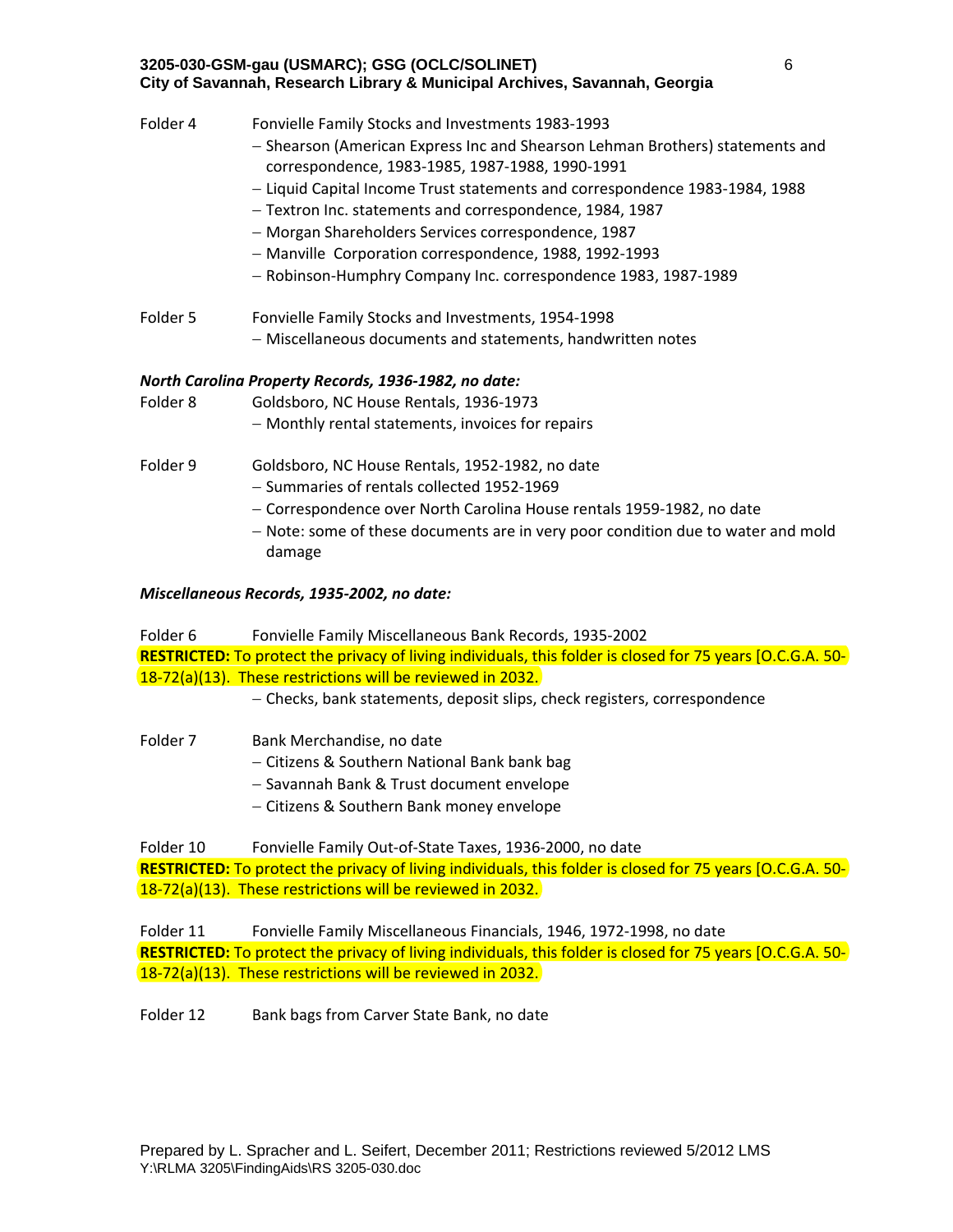| <b>Record Series #:</b> | 3205-031                                                    |
|-------------------------|-------------------------------------------------------------|
| Name:                   | Fonvielle Family Papers – Certificates, Awards and Diplomas |
| Dates:                  | 1903-1977. no date                                          |
| Extent/Size:            | 1 records carton, 1 oversize archival box (2.0 cubic feet)  |

Record Series 3205‐031, Fonvielle Family Papers – Certificates, Awards and Diplomas (1903‐1977, no date) includes diplomas and awards presented to members of the Fonvielle family. Of particular interest is Frances Fonvielle's diploma from the Howard University pharmacy program.

#### *Arrangement:* chronological

### *Inventory:*

### **Box 3205‐031‐1 [oversize box]**

- Folder 1 Livingstone College Baccalaureate of Arts Diploma for Mariam Fonvielle, 27 May 1903 [Diploma is in Latin with gold seal and two ribbons. Paper has suffered water and mold damage and probably some insect damage along the edges.]
- Folder 2 Livingstone College Baccalaureate of Arts Diploma for Joseph Fonvielle, 25 May 1905 [Diploma is in Latin with gold seal and two ribbons. Glass from original frame is stuck to the front of the diploma. Glass is cracked and held together with tape. Paper has suffered water and mold damage and possibly some insect damage along the edges.]
- Folder 3 Livingstone College Diploma from the Normal Department for Joseph Fonvielle, 31 May 1905 [Diploma is in English and has a seal with two ribbons. Paper is stained with some mold damage.]
- Folder 4 Howard University Baccalaureate of Science in Pharmacy Diploma for Frances Fonvielle, 8 June 1946 [Diploma is in Latin and has a gold seal. Good condition, slight water damage near top.]

### **Box 3205‐031‐2**

| Item 3205-031-002.1 | YMCA Century Club plaque for Mrs. J. E. Fonvielle, 1968                                                                                                                                             |
|---------------------|-----------------------------------------------------------------------------------------------------------------------------------------------------------------------------------------------------|
| Item 3205-031-002.2 | Tau Beta Sigma Chapter of Phi Beta Sigma Fraternity Inc. Bigger and Better<br>Business Award for Miss. F. E. Fonvielle, 1969                                                                        |
| Item 3205-031-002.3 | Achievement Award presented to Dr. Frances E. Fonvielle by First A.B. Church<br>and Church School, 1969                                                                                             |
| Item 3205-031-002.4 | Plaque Presented to Miss Frances E. Fonvielle in Recognition of Outstanding<br>Accomplishment, Area of Pharmacy by Nu Chapter, Iota Phi Lambda Sorority,<br>Inc. National Business Week, April 1971 |
| Item 3205-031-002.5 | Plaque, Certificate of Life Membership for the Savannah Emancipation Assn. to<br>National Association for the Advancement of Colored People, February 1977                                          |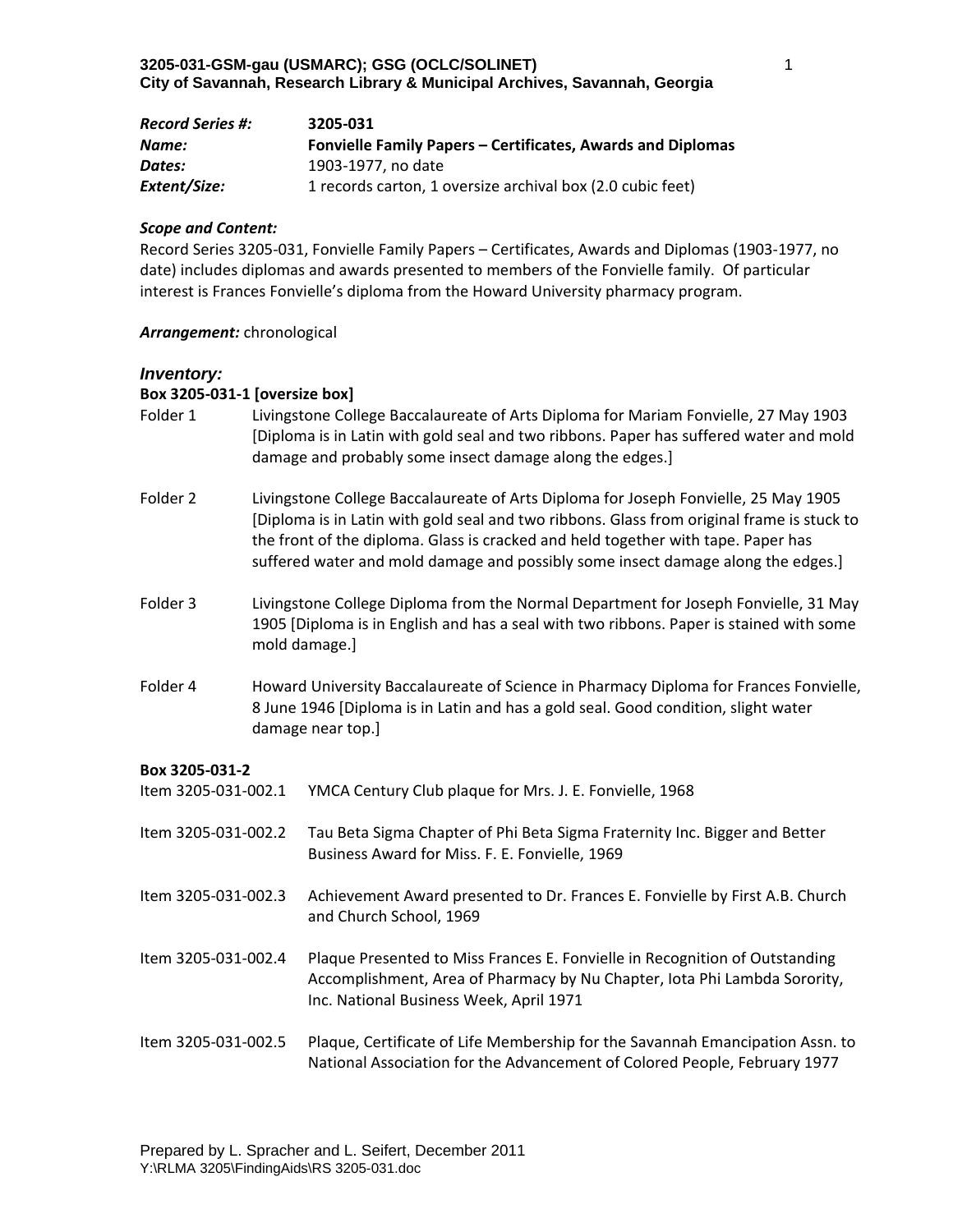Item 3205‐031‐002.6 Membership Plaque, Savannah Pharmacy is a member of the Young Men's Christian Association, no date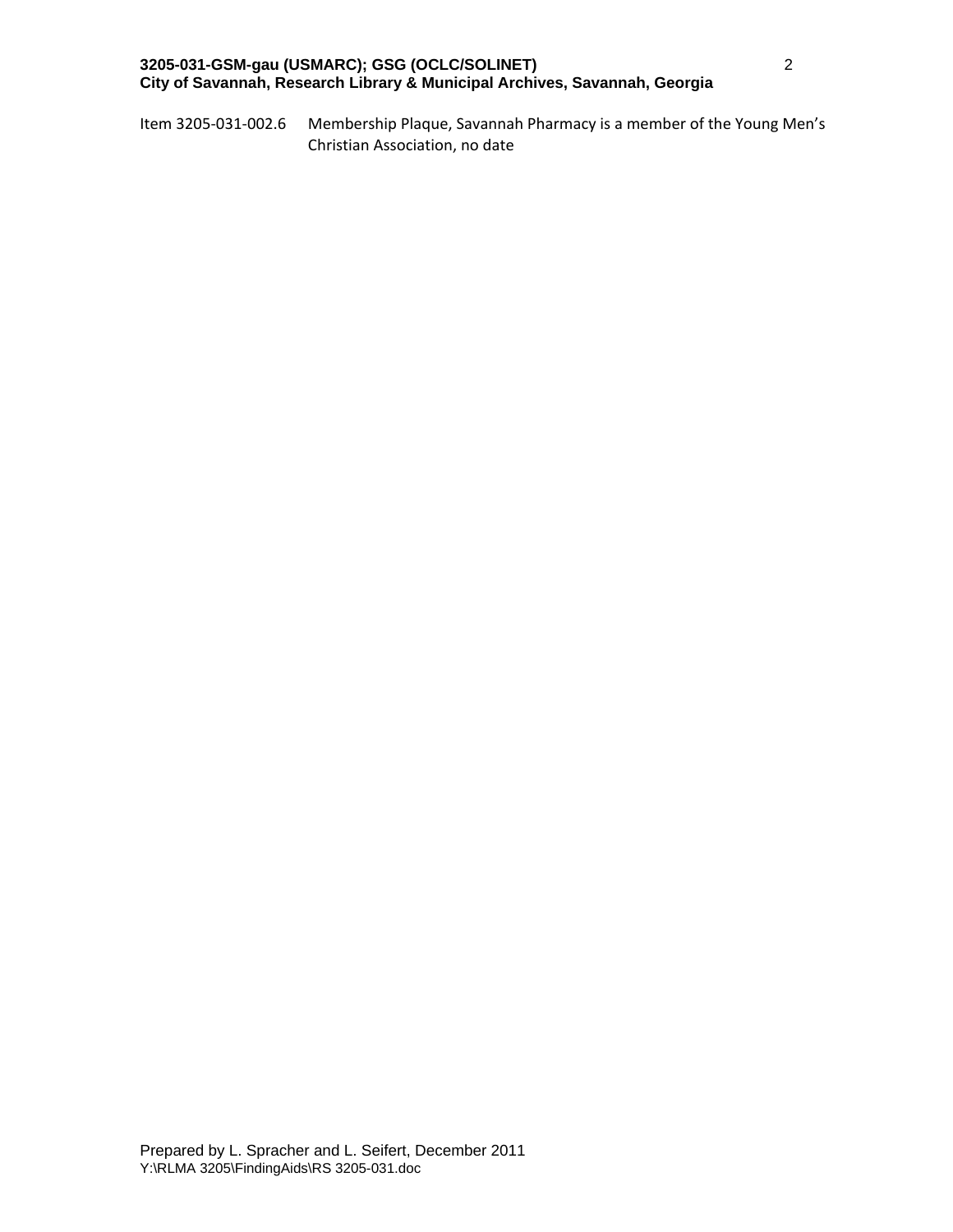| <b>Record Series #:</b> | 3205-033                                                     |
|-------------------------|--------------------------------------------------------------|
| Name:                   | <b>Fonvielle Family Records - Sheet Music and Recordings</b> |
| Dates:                  | 1910-1962, no date                                           |
| Extent/Size:            | 1 records carton and 2 oversize folders (1.2 cubic feet)     |

Record Series 3205‐033, Fonvielle Family Records – Sheet Music and Recordings (1910‐1962, no date) includes sheet music that has been collected and hand‐numbered. The majority of the sheet music is for the piano, but there is also sheet music for the trumpet, saxophone, trombone, vocals, etc. The dates provided in the inventory reflect the most recent copyright years cited on the sheet music.

*Arrangement:* numerically and alphabetically by title

#### *Inventory:*

Numbered Sheet Music: handwritten numbers on sheets (some numbers repeat) [in numerical order] **Box 3205‐033‐1**

Folder 1 Numbered Sheet Music #1-9:

1 – Cha‐Cha‐Cha, 1954

- 2 Cha‐Cha‐Cha No. 5, 1954
- 3 Not Too Fast, 1955
- 4 Un Poquito De Tu Amor, 1948
- 4 The Huckle‐Buck, 1949
- 5 Early Autumn, 1952
- 6 Autumn Leaves, 1950
- 7 Moonlight in Vermont, 1945
- 8 Like Young, 1959
- 8 Unchained Melody, 1955
- 9 Siboney, 1929
- 9 Compadre Pedro Juan, 1955

## Folder 2 Numbered Sheet Music #10-19:

10 – Mambo Inn, 1952

- 11 I'll Remember April, 1944
- 11 I Can't Stop Loving You, 1962
- 12 All the Things You Are, 1939
- 13 Why Do Fools Fall In Love?, 1956
- 13 Take the "A" Train, 1943
- 14 Por Favor, Please, 1955
- 15 Love Is Here To Stay, 1951
- 15 All My Love, 1950
- 16 Blueberry Hill, 1940
- 16 The Song Is You, 1955
- 16 Tico‐Tico, 1943
- 17 Smoke Gets In Your Eyes, 1959
- 17A Bernie's Tune, 1954
- 17B Freeway, 1954
- 18 Canadian Sunset, 1956
- 18A Lover's Leap, 1946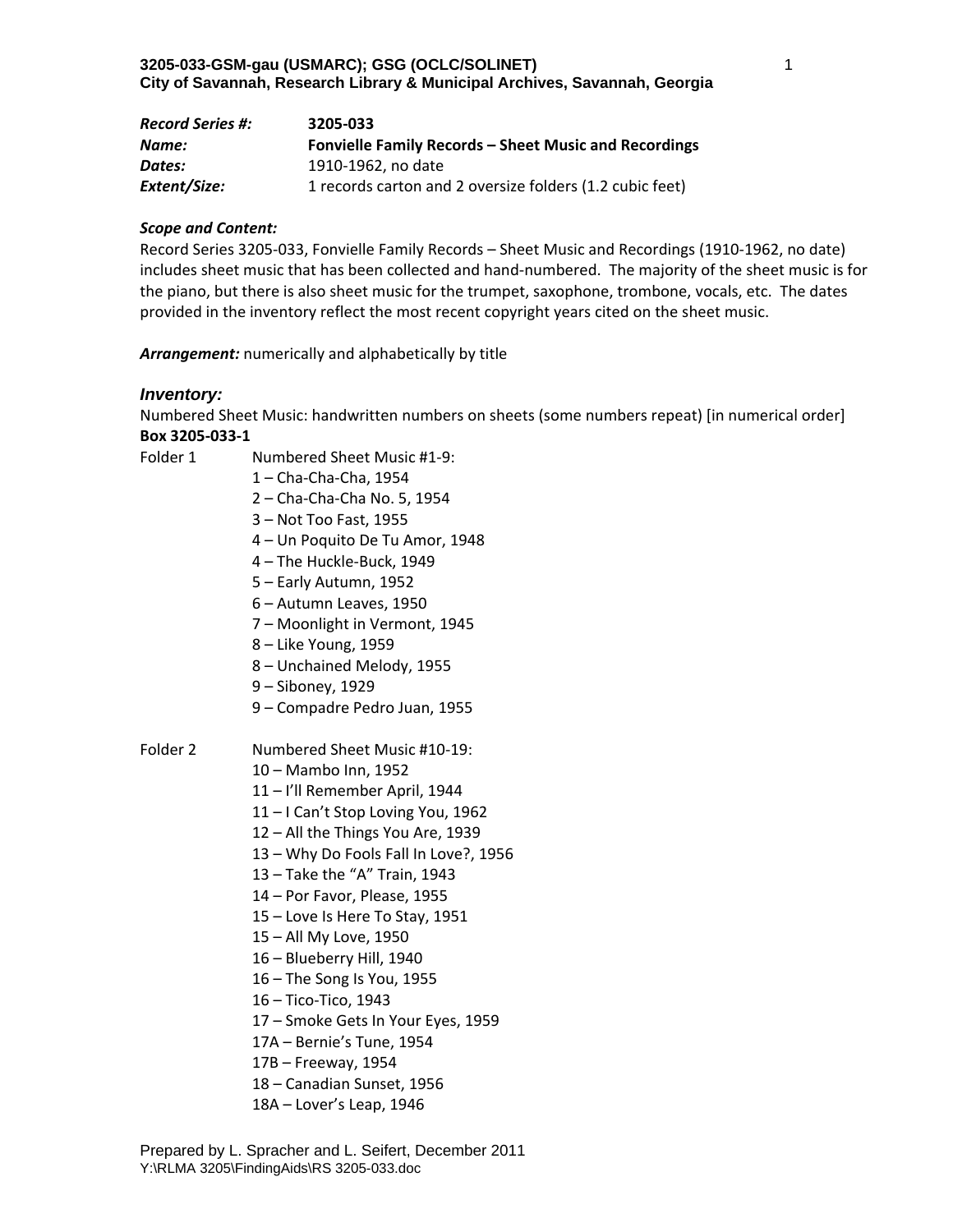– Anastasia, 1957 – I Wanna Be Loved, 1934 19A – Manhattan, 1925

- Folder 3 Numbered Sheet Music #20-29:
	- Move, 1956
	- Tennessee Waltz, 1948
	- Moonglow, 1956
	- Baila Mi Cha Cha Cha, 1954
	- Mambo Jambo, 1950
	- Charmaine, 1926
	- Tremendo Cha‐Cha‐Cha, 1954
	- The Speak Up Mambo, 1955
	- Cuban Mambo, 1950
	- Picnic, 1956
	- Goodnight, Irene, 1950
	- Donde Estabas Tu, 1950
	- La Maricutana, 1955
	- Four Brothers, 1948
	- I'll Get By (As Long As I Have You), 1943
	- Stompin' At the Savoy, 1953
	- The Night is Young; And You're So Beautiful, 1950
	- Cinco Robles, 1936
	- Dream a Little Dream of Me, 1931
	- All of Me, 1931
	- Pan Con Queso (Bread and Cheese), 1956

Folder 4 Numbered Sheet Music #30-39:

- My Blue Heaven, 1948
- Night Train, 1955
- Cocktail Hour, 1956
- Paso Merengue, 1955
- Two Bass Hit, 1949
- Tammy, 1957
- 34B Around the World, 1957
- The Swingin' Shepherd Blues, 1958
- Bim Bam Bum, 1941
- 920 Special, 1942
- The Peanut Vendor, 1941
- It's Not For Me to Say, 1956
- Mama Inez, 1941
- Mangos, 1957
- 37A Tangerine Cha‐Cha, 1959
- What A Difference A Day Made, 1954
- Minor Riff, 1947
- 38A Patricia, 1958
- Cumparsita (The Masked One), 1937
- Oh Babe!, 1950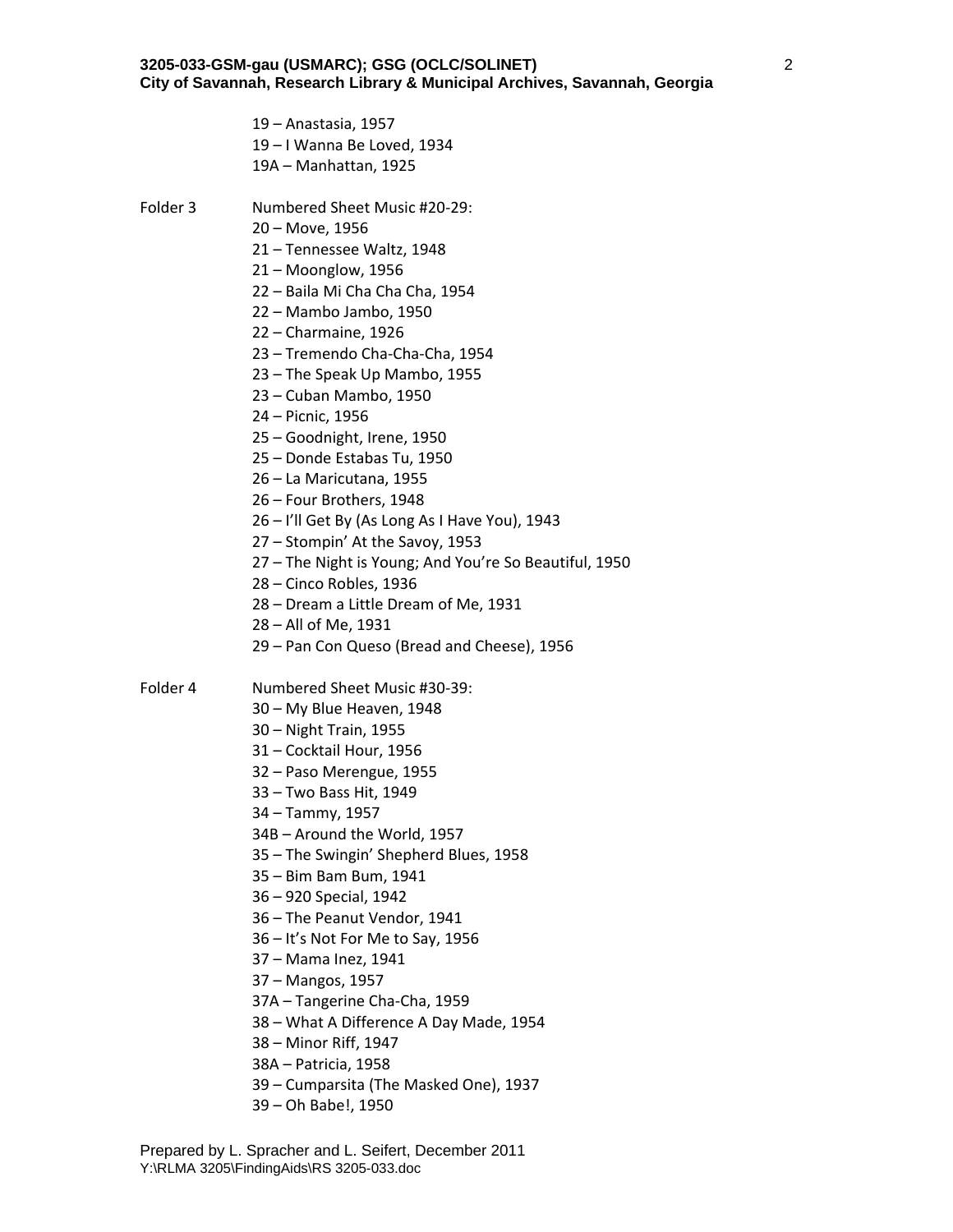- Folder 5 Numbered Sheet Music #40-49:
	- Tango of Roses, 1938
	- Teardrops from My Eyes, 1950
	- Tequila, 1958
	- Come Closer to Me, 1945
	- Mambo En Sax, 1950
	- You're Just In Love, 1950
	- Time Out For Tears, 1948
	- Volare, 1958
	- Why Wait?, 1958
	- Jet, 1951
	- Man Teca, 1949
	- Opus No. 1, 1943
	- Stella by Starlight, 1946
	- (It's No) Sin, 1951
	- All the Way, 1957
- Folder 6 Numbered Sheet Music #50-69:
	- And So to Sleep Again, 1951
	- El Bodeguero, 1956
	- Because, 1948
	- Blue Danube, 1939
	- Doin' the Cha‐Cha‐Cha, 1955
	- Undecided, 1951
	- That Cuban Cha‐Cha‐Cha, 1956
	- Amor, 1943
	- Misty, 1959
	- Fly Me to the Moon (In Other Words), 1954
	- [no #56]
	- Charmaine, 1926
	- What Kind of Fool Am I?, 1961
	- Because of You, 1940
	- Intermission Riff, 1947
	- In the Mood, 1939
	- Moon River, 1956
	- DeSafinado (Slightly Out of Tune), 1962
	- Manhattan, 1941
	- As Long As He Needs Me, 1960
	- Wheel of Fortune, 1952
	- The Blacksmith Blues, 1952
	- Tuxedo Junction, 1940
	- [no #66‐69]
- Folder 7 Numbered Sheet Music #70-117: [no #70‐77] – Yours, 1941 – Blue Tango, 1952

Prepared by L. Spracher and L. Seifert, December 2011 Y:\RLMA 3205\FindingAids\RS 3205-033.doc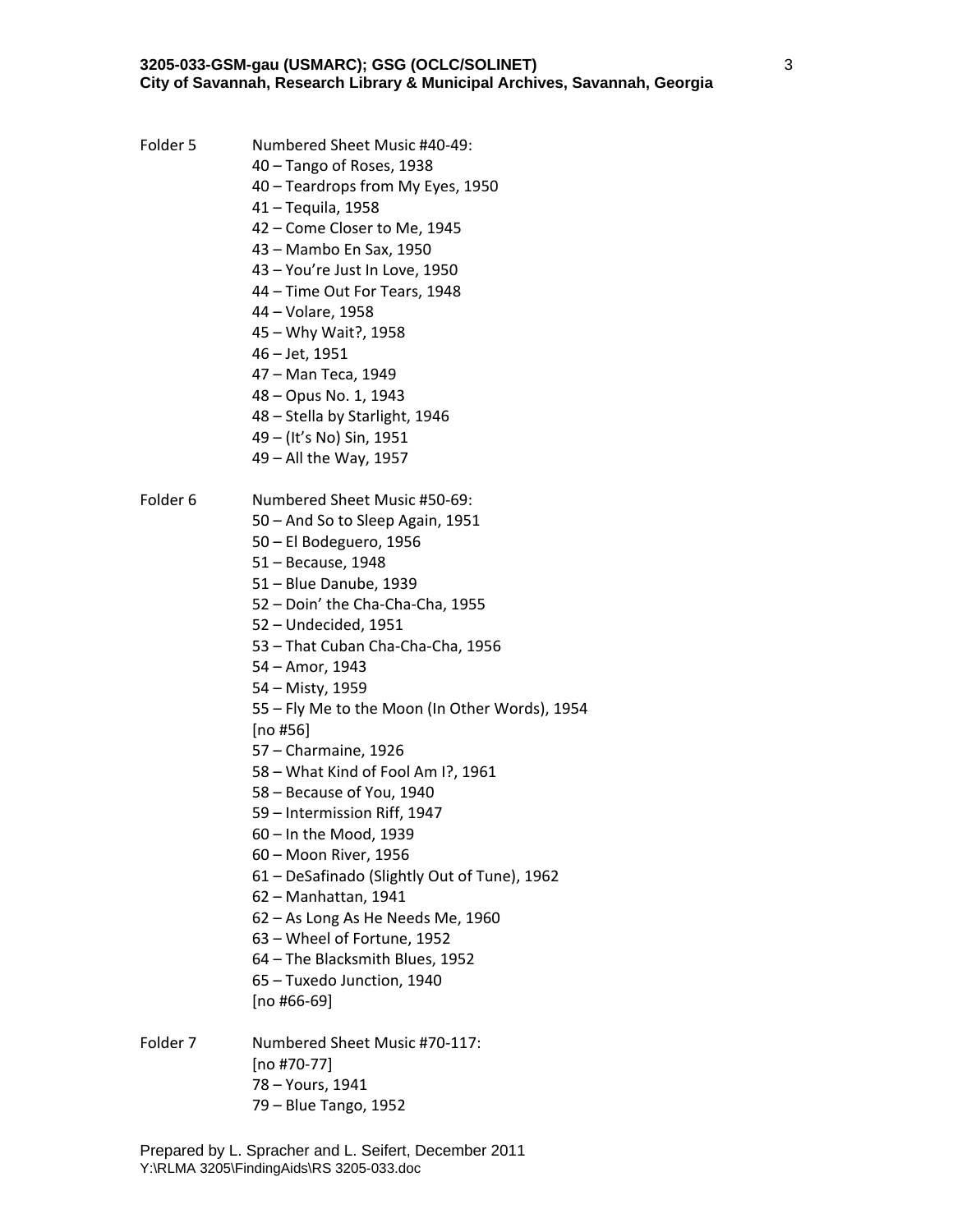– You Belong to Me, 1952 – Early Autumn, 1952 [no #82] – Brazil, 1942 – Adios, 1941 – Leave Us Leap, 1945 – Wonderful Copenhagen, 1951 – Why Don't You Believe Me, 1952 – Wish You Were Here, 1952 – Keep It a Secret, 1952 [no #90] – Have You Heard, 1952 – Pretend, 1952 – Till I Waltz Again with You, 1952 [no #94] – The Merry Widow, 1940 – They Were Doin' the Mambo, 1954 – Three Coins in the Fountain, 1954 – Wanted, 1954 – Anything Can Happen‐Mambo, 1944 – Esto Es Felicidad (Happiness Is This), 1951 – The Bunny Hop, 1953 – Lullaby of Birdland, 1952 – Papa Loves Mambo, 1954 [no #104] – Let Me Go, Lover!, 1954 – Mambo Italiano, 1954 – Mister Sandman, 1954 – The Man with the Horn, 1946 – Anna, 1953 – Sh‐Boom (Life Could Be a Dream), 1954 [no #111] – Skokiaan (South African Song), 1954 – Cherry Pink and Apple Blossom White, 1955 – La Pachanga, 1959 – The Charanga, 1961 – Earth Angel (Will You Be Mine), 1954 – Melody of Love, 1955 – But Not For Me, 1959 – The Wallflower (Dance with Me Henry), 1955 – Harbor Lights, 1950

Unnumbered Sheet Music [alphabetical order]

Folder 8 Unnumbered Sheet Music (smaller sized) [alphabetical order by title]: After You've Gone, 1942 Big Mamou, 1953 Dance Ballerina Dance, 1947 Do I Hear A Waltz?, 1965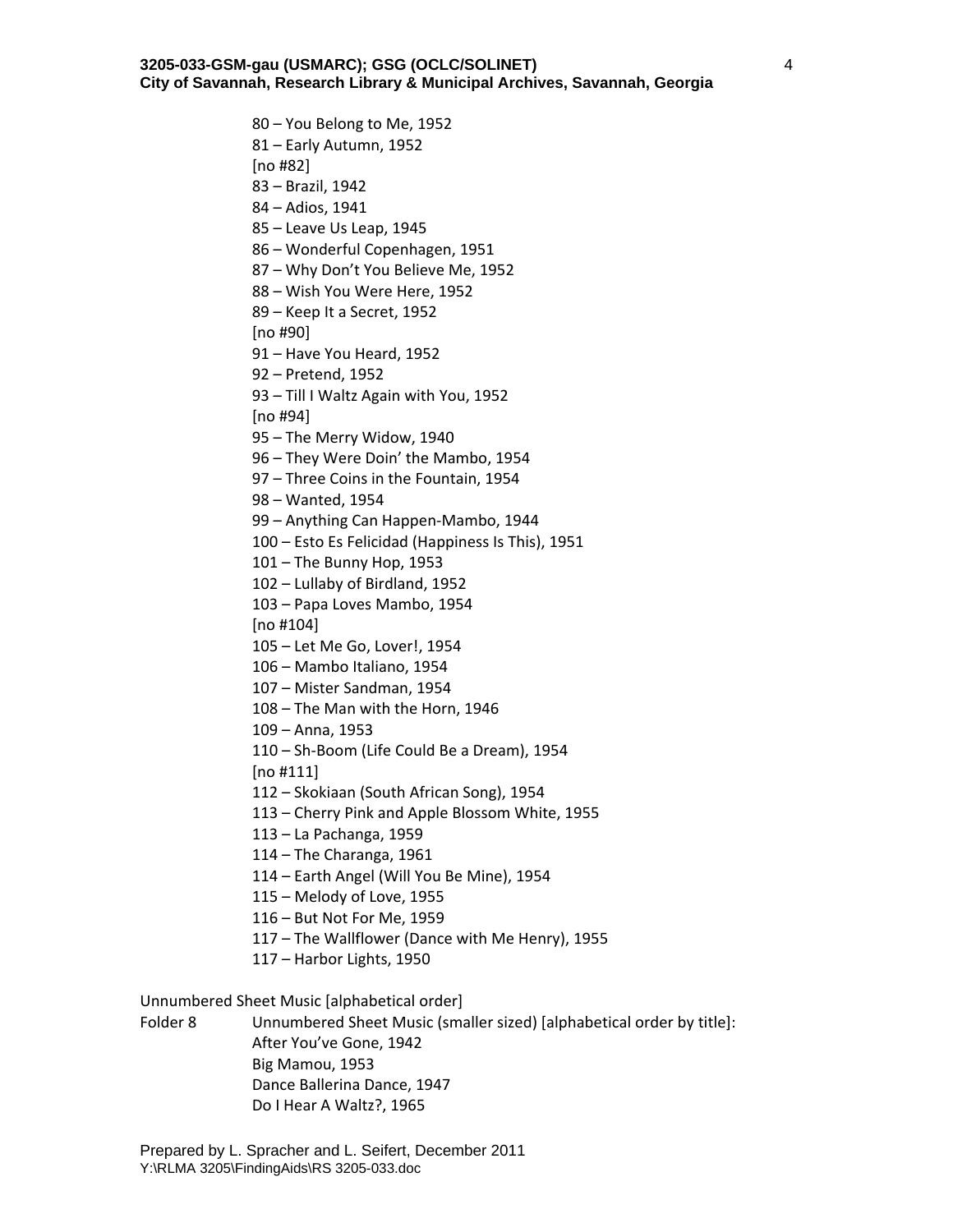### **3205-033-GSM-gau (USMARC); GSG (OCLC/SOLINET) City of Savannah, Research Library & Municipal Archives, Savannah, Georgia**

El Marinero, 1955 Embraceable You, 1948 Fascination, 1957 Flying Home, 1945 Hey There, 1954 I'm in the Mood for Love, 1947 Jim, 1941 La Canada, 1955 Melody of Love, 1955 Mood Indigo, 1931 Rosalie, 1937 Society Mambo, 1951 Summertime, 1946 Whatever Will Be Will Be (Que Sera Sera), 1955 Unknown – single sheet detached from cover, no date Folder 9 Unnumbered Sheet Music (medium sized) [alphabetical order by title]: From the Vine Came the Grape (From the Grape Came the Wine), 1949 The Gang that Sang "Heart of My Heart," 1946 I Give My Heart, 1932 Kiss Me Again, 1921 Malaguena, 1932 [name written on cover "Gloria Gupee" (last name spelling?)] May‐Day Carol, 1926 Play, Fiddle, Play, 1932 Rosslyn, no date They Are Giving My Sweetheart Away!, 1936 [in Greek and English] Folder 10 Sheet Music/Song Books [alphabetical order by title]: A Legend of Nacoochee, 1916 Le Tombeau de Couperin, 1919 Schirmer's Library of Musical Classics, Vol. 1047, 1932 Schirmer's Library of Musical Classics, unknown volume, no date 20 All‐Time Hit Paraders, No. 10, 1953

Folder 11 School of American Music Bulletin, 1949-1951

#### **Oversize Folder 3205‐033‐2 [housed in Box 3205‐031‐1]**

[fragile; items in this folder are brittle and crumbling] Sheet Music (oversized) [alphabetical order by title]: Opera Gems – Over the Summer Sea, 1910 Opera Gems – Three Little Maids from School, 1910 Opera Gems – Titwillow, 1910 Overture to "Faust," no date [partial; some missing]

#### **Oversize Folder 3205‐033‐3 [housed in Box 3205‐031‐1]**

Recording: "Robert Schumann; His Story and His Music," 1947 (Longplaying Microgroove 32 1/3 RPM vinyl record)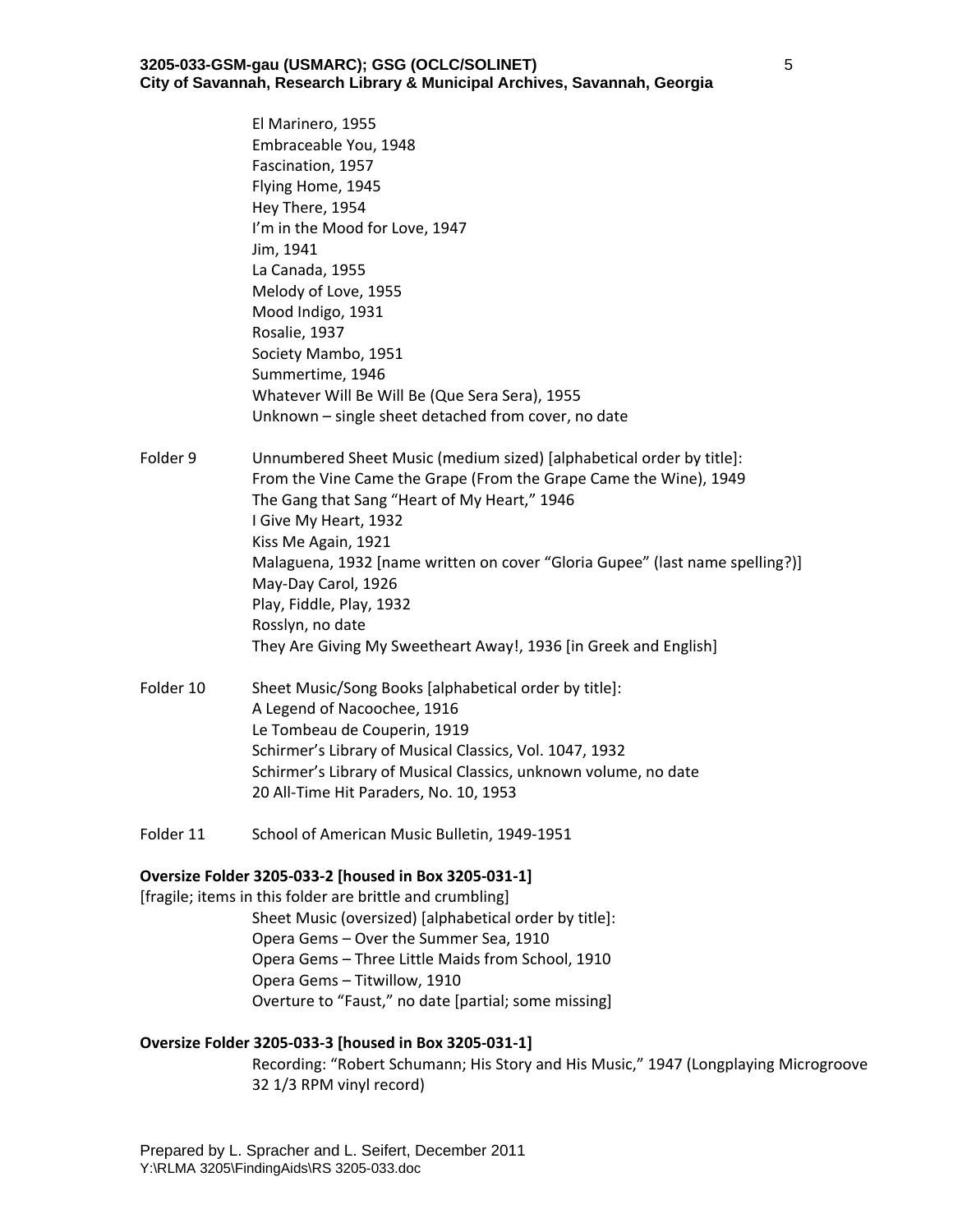| <b>Record Series #:</b> | 3205-034                                                          |
|-------------------------|-------------------------------------------------------------------|
| Name:                   | <b>Fonvielle Family Papers - Miscellaneous Businesses Records</b> |
| Dates:                  | 1949-1964, 1995-2006, no date                                     |
| Extent/Size:            | 13 folders (0.55 cubic feet)                                      |

Record Series 3205‐034, Fonvielle Family Papers – Miscellaneous Businesses Records (1949‐1964, 1995‐ 2006, no date) includes records from various businesses that the Fonvielle family was involved in, including Bradley Beach Motel, Fonco Industries, and Rosette's Lounge.

**RESTRICTED ACCESS:** To protect the privacy of living individuals, this series is closed for 75 years [O.C.G.A. 50‐18‐72(a)(13). These restrictions will be reviewed in 2032.

*Arrangement:* by business then chronologically

| <b>Inventory:</b><br>Box 3205-034-1 |                                                                                                                                                                                                         |
|-------------------------------------|---------------------------------------------------------------------------------------------------------------------------------------------------------------------------------------------------------|
|                                     | [Folders 1-8 are housed in Box 3205-000-4]                                                                                                                                                              |
| Folder 1                            | Leal J. Eide Business Records 1995-1997                                                                                                                                                                 |
|                                     | - Invoices, receipts, bills, bank records, handwritten notes                                                                                                                                            |
|                                     | - Note: most records are water and/or mold damaged                                                                                                                                                      |
| Folder 2                            | Leal J. Eide Business Records 1995-1997, no date                                                                                                                                                        |
|                                     | - Invoices, receipts, bank records, petition                                                                                                                                                            |
| Folder 3                            | Fonco Industries Inc. 1999-2000, 2005, no date                                                                                                                                                          |
|                                     | - Bank statements, returned cashed checks, invoices, blank checks, credit report                                                                                                                        |
|                                     | - Note: contains sensitive personal information                                                                                                                                                         |
| Folder 4                            | Fonco Legal Records 1999-2001, no date                                                                                                                                                                  |
|                                     | - Correspondence and Application for Incorporation, Fonco Industries, 1999                                                                                                                              |
|                                     | - Fonco Articles of Incorporation, 1999                                                                                                                                                                 |
|                                     | - Fonco Bylaws, 1999 (2copies)                                                                                                                                                                          |
|                                     | - Email regarding Fonco incorporation, 1999                                                                                                                                                             |
|                                     | - Bank of America versus Fonco Industries, 2000-2001, correspondence and deposition<br>- Correspondence from W. Earl Fonvielle to W. Clay Fonvielle to about resignation from<br>Fonco Industries, 2000 |
|                                     | - Correspondence about silk screen, embroidery, and fabric printing, 2000                                                                                                                               |
|                                     | - 2000 Corporation Annual Registration, Fonco Industries                                                                                                                                                |
|                                     | - 2001 Annual Corporation Registration reminder                                                                                                                                                         |
|                                     | - Fonco Industries, Inc. business card, no date                                                                                                                                                         |
| Folder 5                            | Fonco Correspondence, 2000                                                                                                                                                                              |
|                                     | - W. Earl Fonvielle to W. Clay Fonvielle about resignation as president of Fonco<br>Industries, 2000                                                                                                    |
|                                     | - Note: document is in extremely poor condition                                                                                                                                                         |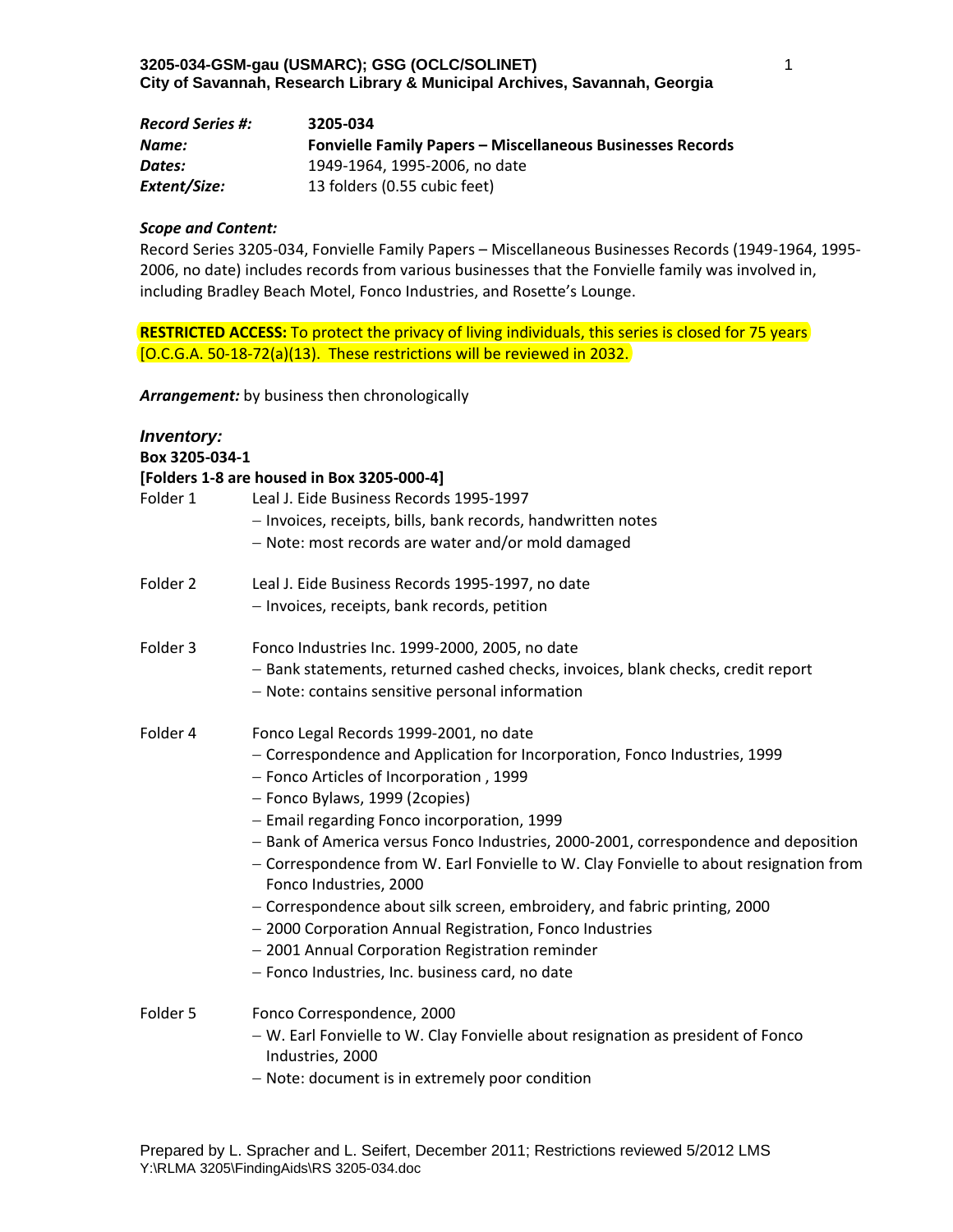| City of Savannah, Research Library & Municipal Archives, Savannah, Georgia |                                                                                                                                                                                                                                                                                                                                                                                                                            |
|----------------------------------------------------------------------------|----------------------------------------------------------------------------------------------------------------------------------------------------------------------------------------------------------------------------------------------------------------------------------------------------------------------------------------------------------------------------------------------------------------------------|
| Folder 6                                                                   | Fonco Industries Banking, 2000<br>- Check stub, tax documents, merchant application and agreement, two blank deposit<br>books from Bank of America                                                                                                                                                                                                                                                                         |
| Folder 7                                                                   | Rosette's Lounge, 2001, 2005-2006<br>- Commercial lease, order forms for alcoholic beverages, license to sell alcoholic<br>beverages (6 copies), receipts from seven-eleven amusements                                                                                                                                                                                                                                     |
| Folder 8                                                                   | Miscellaneous Business Records, 1999, 2006, no date<br>- Savannah Electric bill, Property insurance for Mr. D's Inc in Rome, GA, Ledger for<br>Corner Mall, notebook of fix-it jobs                                                                                                                                                                                                                                        |
|                                                                            | [Folders 9-13 are housed in Box 3205-017-23]                                                                                                                                                                                                                                                                                                                                                                               |
| Folder 9                                                                   | Savannah Central Railroad, no date                                                                                                                                                                                                                                                                                                                                                                                         |
|                                                                            | - Operating manual, no date                                                                                                                                                                                                                                                                                                                                                                                                |
| Folder 10                                                                  | Dococelt Corporation, 1949-1964<br>- Agreement between contractor and owner for building shopping center, 1949<br>- Citizens and Southern National Bank statement and canceled checks, 1961<br>- Correspondence and closing statements for loan, 1964                                                                                                                                                                      |
| Folder 11                                                                  | Bradley Beach Motel, Inc., 1959-1963<br>- Stock certificate for Frances Fonvielle<br>- Loan for Bradley Beach Motel Inc. from Savannah Bank and Trust Company of<br>Savannah, 1959<br>- Renewal application for South Carolina Retail License, 1962-1963<br>- Correspondence, 1962<br>- Payment slip for loan, Savannah Bank and Trust<br>- Savannah Bank and Trust Company bank statements and canceled checks, 1960-1962 |
| Folder 12                                                                  | Bradley Beach Motel, Inc., 1961-1962<br>- Register for hotel, 1961-1962<br>- Citizens and Southern National Bank deposit slips, 1962<br>- Palmetto Electric Cooperative, Inc. electricity bill, 1962<br>- Bills and invoices for maintenance, repair, and supplies, 1962<br>- Laundry receipts, 1962                                                                                                                       |

2

Folder 13 Receipt Book for Bradley Beach Motel, 1959-1961

**3205-034-GSM-gau (USMARC); GSG (OCLC/SOLINET)**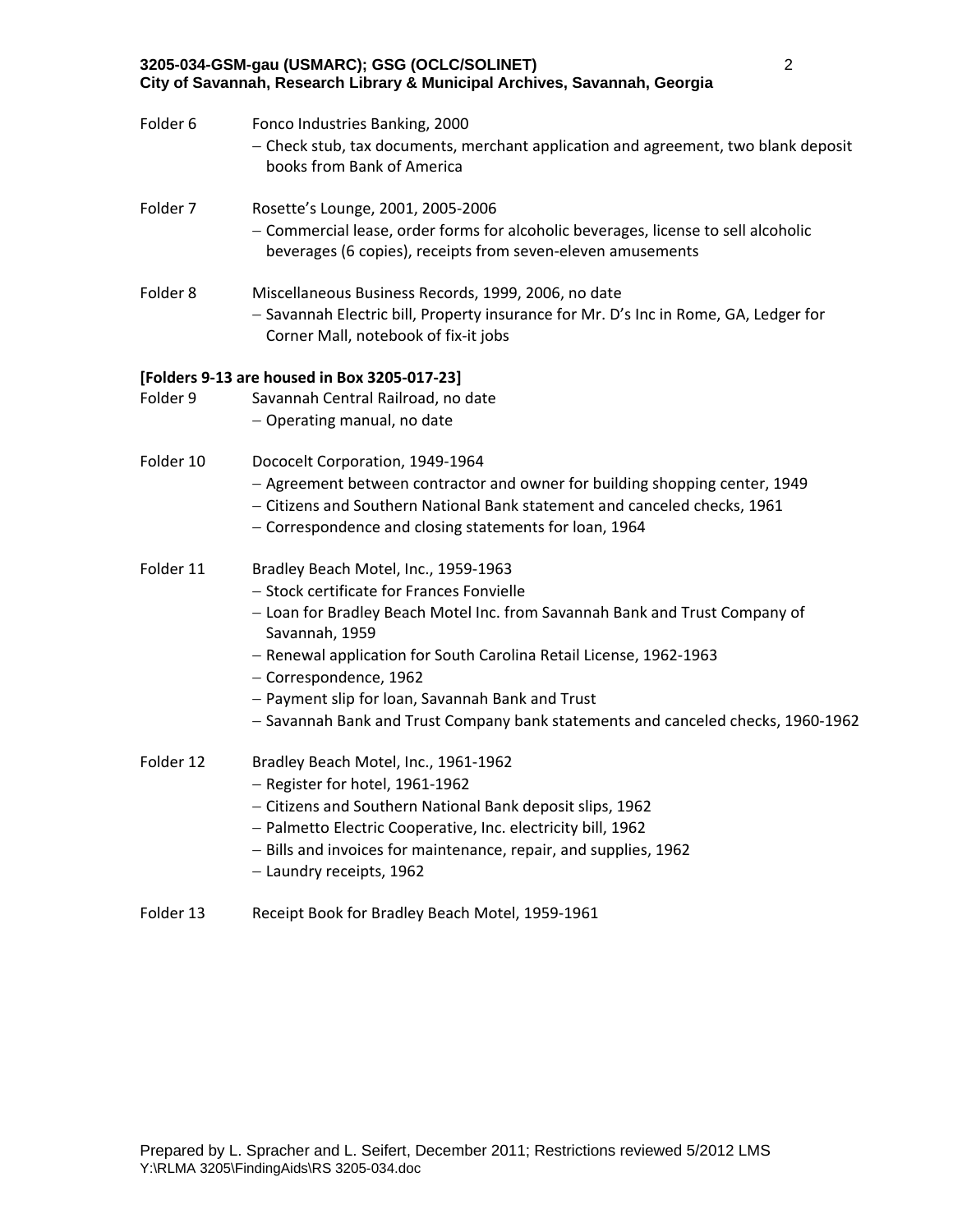| <b>Record Series #:</b> | 3205-035                                                             |
|-------------------------|----------------------------------------------------------------------|
| Name:                   | <b>Fonvielle Family Papers - Fonvielle Office Building Records</b>   |
| Dates:                  | 1917-2005, no date                                                   |
| Extent/Size:            | 1 records carton, 3 folders, and 1 oversized folder (1.3 cubic feet) |

Record Series 3205‐035, Fonvielle Family Papers– Fonvielle Office Building Records (1917‐2005, no date) includes records related to the construction, maintenance, and tenants of the Fonvielle Office Building, including the Fonvielle Building Fund account records and building drawings and specifications. The Fonvielle Office Building was built by Frances Fonvielle in 1963‐1964 to house the Savannah Pharmacy business. There may be related records in the Savannah Pharmacy Records, including property maintenance records.

*Arrangement:* by topic or subject and then roughly chronological

| <b>Inventory:</b>   |                                                                                                                                                                                        |
|---------------------|----------------------------------------------------------------------------------------------------------------------------------------------------------------------------------------|
| Box 3205-035-1      |                                                                                                                                                                                        |
| Folder 1            | Leases and Correspondence Regarding Leases, 1963-1997                                                                                                                                  |
|                     | - Lease Correspondence (some in poor condition)                                                                                                                                        |
|                     | - Lease for North Carolina Mutual Life Insurance Company 1963-1987, 1990-1993,                                                                                                         |
|                     | 1997-2000                                                                                                                                                                              |
|                     | - General Release, North Carolina Mutual Life Insurance Company 2000                                                                                                                   |
|                     | - Lease for James R. Moore 1966-1969                                                                                                                                                   |
|                     | - Lease for American Bakery and Confectionary Workers International Union AFL-CIO,<br>1968                                                                                             |
|                     | - Lease for Savannah State College, 1978-1979                                                                                                                                          |
|                     | - Lease for Acme Insurance Agency, 1981                                                                                                                                                |
|                     | - Lease for Afro American Life Insurance Company, 1985                                                                                                                                 |
|                     | - Lease for MLK Jr. Observance Day Association Inc./Dr. Carol W. Brown, 1997                                                                                                           |
| Folder 2            | Bank Statements for Fonvielle Building Fund and Canceled Checks, 1982-1995<br>- November-December 1982                                                                                 |
|                     | - December 1982- January 1983, Savannah Bank and Trust Company                                                                                                                         |
|                     | - July 1985- September 1995, Trust Company Bank of Savannah                                                                                                                            |
| Folder 3            | Bank Statements and Canceled Checks for Fonvielle Building Fund, 1993-1996                                                                                                             |
|                     | - January 1993- June 1996, Nations Bank                                                                                                                                                |
|                     |                                                                                                                                                                                        |
| Folder 4            | Bank Statements and Canceled Checks for Fonvielle Building Fund, 1996-2000<br>$-$ June 1996- January 2000                                                                              |
| Folder 5            | Bank Records for Fonvielle Building Fund II, 1964, 1995-2004<br>- Bank statements, notice of insufficient funds, blank books of checks, cashed checks,<br>voided checks, deposit slips |
| Folder <sub>6</sub> | Check Book and Register Fonvielle Building Fund II, 1988-1995                                                                                                                          |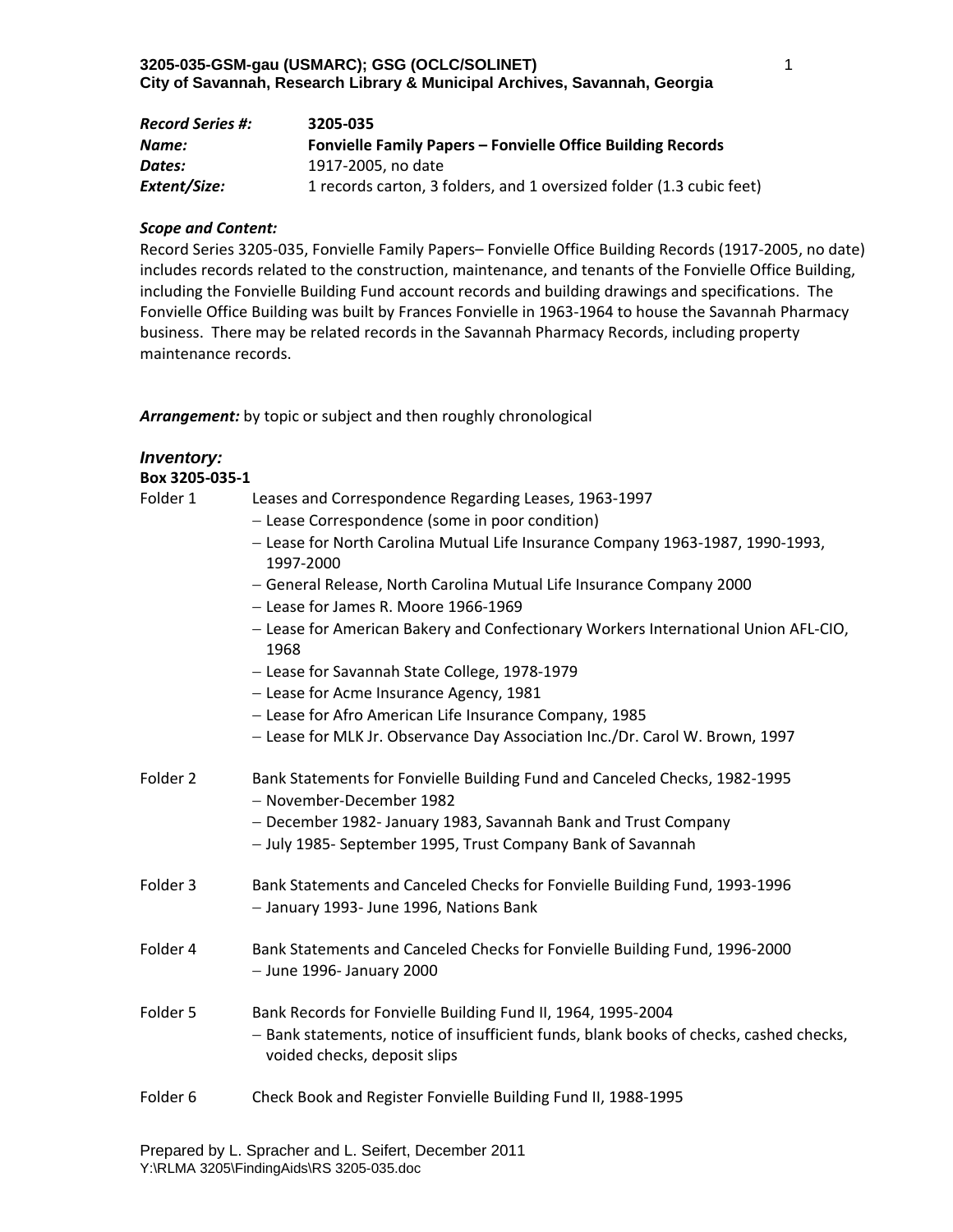|                     | 3205-035-GSM-gau (USMARC); GSG (OCLC/SOLINET)<br>City of Savannah, Research Library & Municipal Archives, Savannah, Georgia                                                                                                                                                                                                                                                                                                                                                                                                                                                                                                                                                                                                                                                                                                                                                                                                                                                                                                                                                                                                                                                  | $\overline{2}$ |
|---------------------|------------------------------------------------------------------------------------------------------------------------------------------------------------------------------------------------------------------------------------------------------------------------------------------------------------------------------------------------------------------------------------------------------------------------------------------------------------------------------------------------------------------------------------------------------------------------------------------------------------------------------------------------------------------------------------------------------------------------------------------------------------------------------------------------------------------------------------------------------------------------------------------------------------------------------------------------------------------------------------------------------------------------------------------------------------------------------------------------------------------------------------------------------------------------------|----------------|
|                     | - Check book and register, FE Fonvielle and Fonvielle Building Fund, 1988-1989<br>- Check Book and Register, Trust Company Bank of Savannah, NA 1994-1995, fully used                                                                                                                                                                                                                                                                                                                                                                                                                                                                                                                                                                                                                                                                                                                                                                                                                                                                                                                                                                                                        |                |
| Folder 7            | Book of Checks for Fonvielle Building Fund<br>- Blank checks, WE Fonvielle/ Fonvielle Building Fund, Wachovia<br>- Book of checks WE Fonvielle/ Fonvielle Building Fund, Wachovia                                                                                                                                                                                                                                                                                                                                                                                                                                                                                                                                                                                                                                                                                                                                                                                                                                                                                                                                                                                            |                |
| Folder <sub>8</sub> | Check Registers and Blank Checks, 1981-1988, no date<br>- Book containing: Check Register 1983-1988, Check Register 1988, Blank checks and<br>deposit slips from the Fonvielle Building Fund at Savannah Bank and Trust Company<br>1981-1983<br>- Punch card for Manville Corporation preferred stock<br>- Unidentified Check register, no date<br>- Unidentified Check register, no date                                                                                                                                                                                                                                                                                                                                                                                                                                                                                                                                                                                                                                                                                                                                                                                    |                |
| Folder 9            | Correspondence about Building, Check Stubs, Deposit Slips, 1952-2000, no date<br>- Receipt from BMC Realty Insurance Department, 1952<br>- Receipt from R.A. Harper for evicting tenant at 501 Maple Lane, 1959<br>- Receipt from Municipal Court of Savannah, 1959<br>- Correspondence about Rentals at 914-916-918 W. Broad St., 1962-1963<br>- Correspondence from attorney about constructing the building, 1963<br>- Six construction loans from Savannah Bank and Trust Company, 1964<br>- Six notices of loan payment 1964-1965<br>- Correspondence about leaving 719 W. Broad, 1964<br>- Correspondence regarding Mortgage loan, 1965, 1970<br>- Unsigned loan between Romayne Clay and Fonvielle Building Fund, 1983<br>- Check stubs for rent, Afro American Life Insurance Company, 1984-1986<br>- Deposit slips from Nations Bank, 1997-1999<br>- Deposit slips from SunTrust, 1997-1999<br>- Correspondence about North Carolina Mutual lease at Fonvielle Building. 2000<br>- Un-cashed check to "Farmville Building Fund" from Observance Day Association, Inc.,<br>2006<br>- Handwritten notes on expenses from rental property (in poor condition), no date |                |
| Folder 10           | Invoices and Correspondence regarding construction of Fonvielle Office Building, 1963-<br>1965, no date                                                                                                                                                                                                                                                                                                                                                                                                                                                                                                                                                                                                                                                                                                                                                                                                                                                                                                                                                                                                                                                                      |                |
| Folder 11           | Fonvielle Office Building Drawings and Specifications, 1964-1965<br>- Certificate of Appraisal from North Carolina Mutual Life Insurance Company 1964<br>- Specifications of the Fonvielle Office Building, 3 copies, no date<br>- Blueprint of the Fonvielle Office Building second floor (copy)<br>- Plat of the North half of Lot 6 and Lots 7, 8, and 9 in Elliott Ward, City of Savannah,<br>1965<br>- Copy of sketch: "Block Back of Brick, Steel Framing"                                                                                                                                                                                                                                                                                                                                                                                                                                                                                                                                                                                                                                                                                                             |                |

2

Folder 12 Invoices for work on Fonvielle Office Building 1964-2004, no date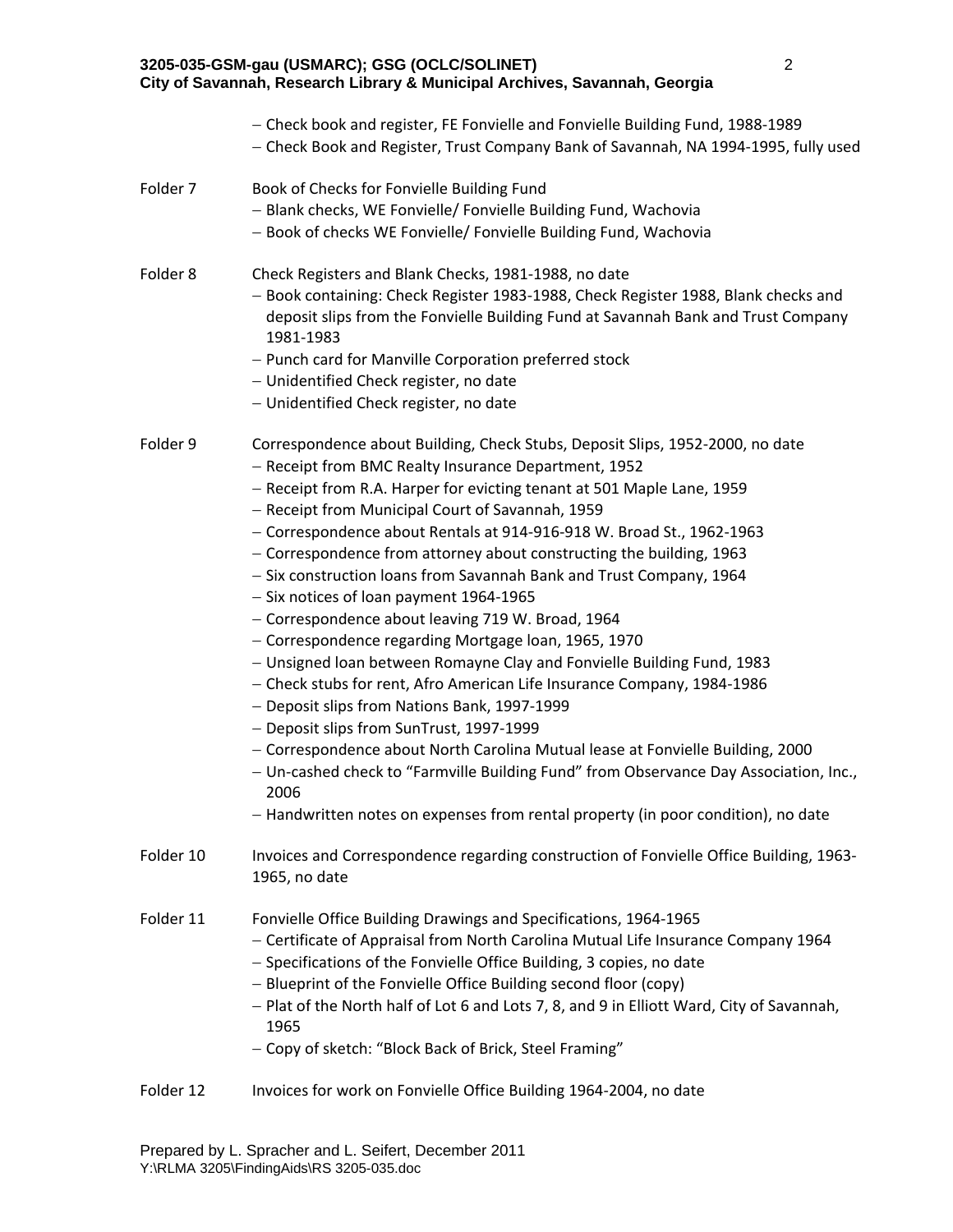## **3205-035-GSM-gau (USMARC); GSG (OCLC/SOLINET) City of Savannah, Research Library & Municipal Archives, Savannah, Georgia**

| Folder 13 | Inspection Report and Manuals for Building Equipment, 1963-2005<br>- Inspection report for cash register, 1963<br>- HVAC manual circa 2003-2005<br>- Window Air Conditioning Unit, 1989, no date<br>- Humphrey Gas Unit Heaters, no date<br>- Schermack Transparent Plastic Sanitary Postage Machines<br>- Note: some documents have water and/or mold damage                                                                                                                                                                                                                                                                               |
|-----------|---------------------------------------------------------------------------------------------------------------------------------------------------------------------------------------------------------------------------------------------------------------------------------------------------------------------------------------------------------------------------------------------------------------------------------------------------------------------------------------------------------------------------------------------------------------------------------------------------------------------------------------------|
| Folder 14 | Invoices and Correspondence from United Alarm Systems, 1990-2003<br>- Invoices and Correspondence from United Alarm Systems, 1990-2003<br>- Copies of county property records in Elliott Ward<br>- Notice from City Sanitation to FE Fonvielle about overgrown property with map<br>highlighting property, 1988                                                                                                                                                                                                                                                                                                                             |
| Folder 15 | Leases, 1977-2000<br>- Dr. SM McDew, 1977<br>- Mrs. Louise Phillips DBA Alterations, 1977-1981<br>- Minnie Anderson and Louise Phillips DBA The Stitchery Shop, 1983-1985<br>- Minnie Anderson DBA The Stitchery Shop, 1984<br>- Sherretta and Carolyn Blackshear, 1991 (very poor condition)<br>- Estella and Yusef Shabazz, 1993 (very poor condition)<br>- Correspondence with Estella Shabazz about late rent, 1993<br>- Correspondence with Al Mingledorff DBA AA Insurance Company about late rent,<br>1993<br>- Correspondence to Building tenants, notice of new late charge, 2000<br>- Correspondence to NAACP about rent increase |
| Folder 16 | Manuals and Invoices for Criterion Beverage Station, 1917-1975<br>- Fountain Prices July 27, 1917 (copy)<br>- Parts Catalog, 1955<br>- Knight Criterion Food Service Equipment Catalog, 1961<br>- Installation and Service Manual for Criterion Beverage Station, no date<br>- Compressor Warranty, 1964<br>- Invoices from the Borden Company, 1964<br>- Invoice from Stanley Knight Corporation, 1966<br>- Invoice from Stanley Knight Corporation, 1968<br>- Inspection Report of Food Service Establishments, 1968<br>- Typed recipes for ice cream treats, with prices, no date                                                        |
| Folder 17 | Installation and Operating Manuals, circa 1990s<br>- Operating Manual for gas furnace, Circa 1990s<br>- Lanier Service Manual (for copier) 1991-1992                                                                                                                                                                                                                                                                                                                                                                                                                                                                                        |
| Folder 18 | Polaroids on Paper with Notes, 1984                                                                                                                                                                                                                                                                                                                                                                                                                                                                                                                                                                                                         |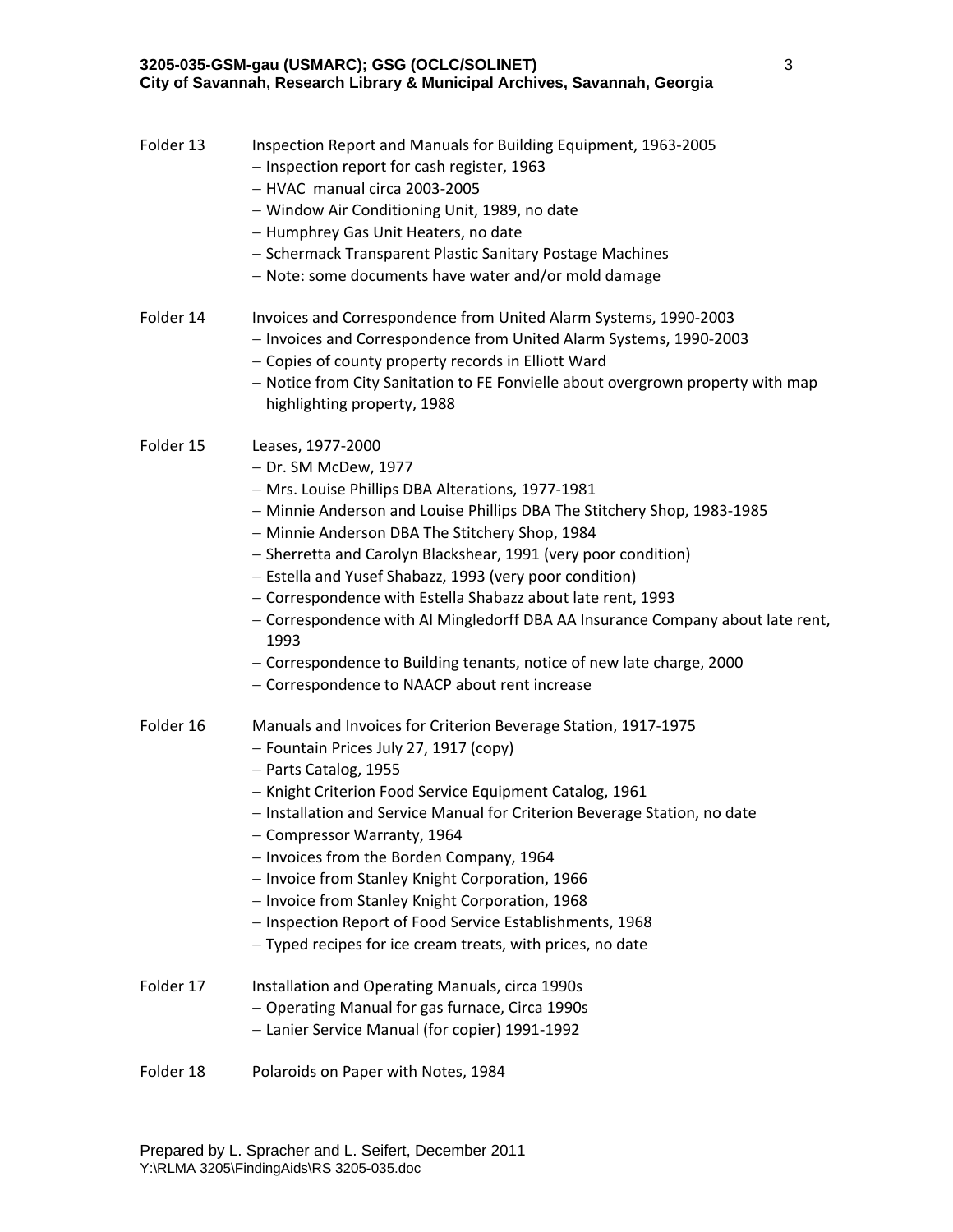Loose Polaroids photographs and Polaroid photographs taped and glued to paper with typed notes pertaining to photographs. Notes and photos detail problems with tenant, NC Mutual Insurance. Some water damage.

### **Box 3205‐035‐2 [housed in Box 3205‐000‐1]**

Folder 1 Building Rental Reports and Repair Receipts, 1955, 1958‐1963

- From DJ Hill Real Estate Agency
- For 719 West Broad St.
- $-$  For 501-503 Maple Lane
- Folder 2 Building Rental Reports and Repair Receipts, 1962-1964, 1986
	- From Lynes Realty Company
	- For 914‐916‐918 West Broad St
	- For 419 West Bolton St
- Folder 3 Correspondence regarding mortgage on Fonvielle Office Building, 1963-1972 - Documents are in very poor condition

## **Oversize Folder 3205‐035‐3 [housed in Box 3205‐000‐6]**

Yearly Accounting Summaries:

- Balance Sheet Dec. 31, 1963
- Cash Flow Projection for Fonvielle Office Building, 1964
- Fonvielle Office Building Loan Plan, 1964
- Handwritten notes about projected rentals
- Fonvielle Building Yearly Summary, 1982
- Fonvielle Building Yearly Summary, 1986
- Fonvielle Building Yearly Summary, 1988 (2 copies)
- Fonvielle Building Yearly Summary, 1989
- Fonvielle Building Yearly Summary, 1990 (2 copies, one is water damaged)
- Fonvielle Building Yearly Summary, 1991
- Fonvielle Building Yearly Summary, 1993
- Fonvielle Building Yearly Summary, 1994 (3 copies)
- Fonvielle Building Yearly Summary, 1995 (2 copies)
- Fonvielle Building Yearly Summary, 1996
- Fonvielle Building Yearly Summary, no date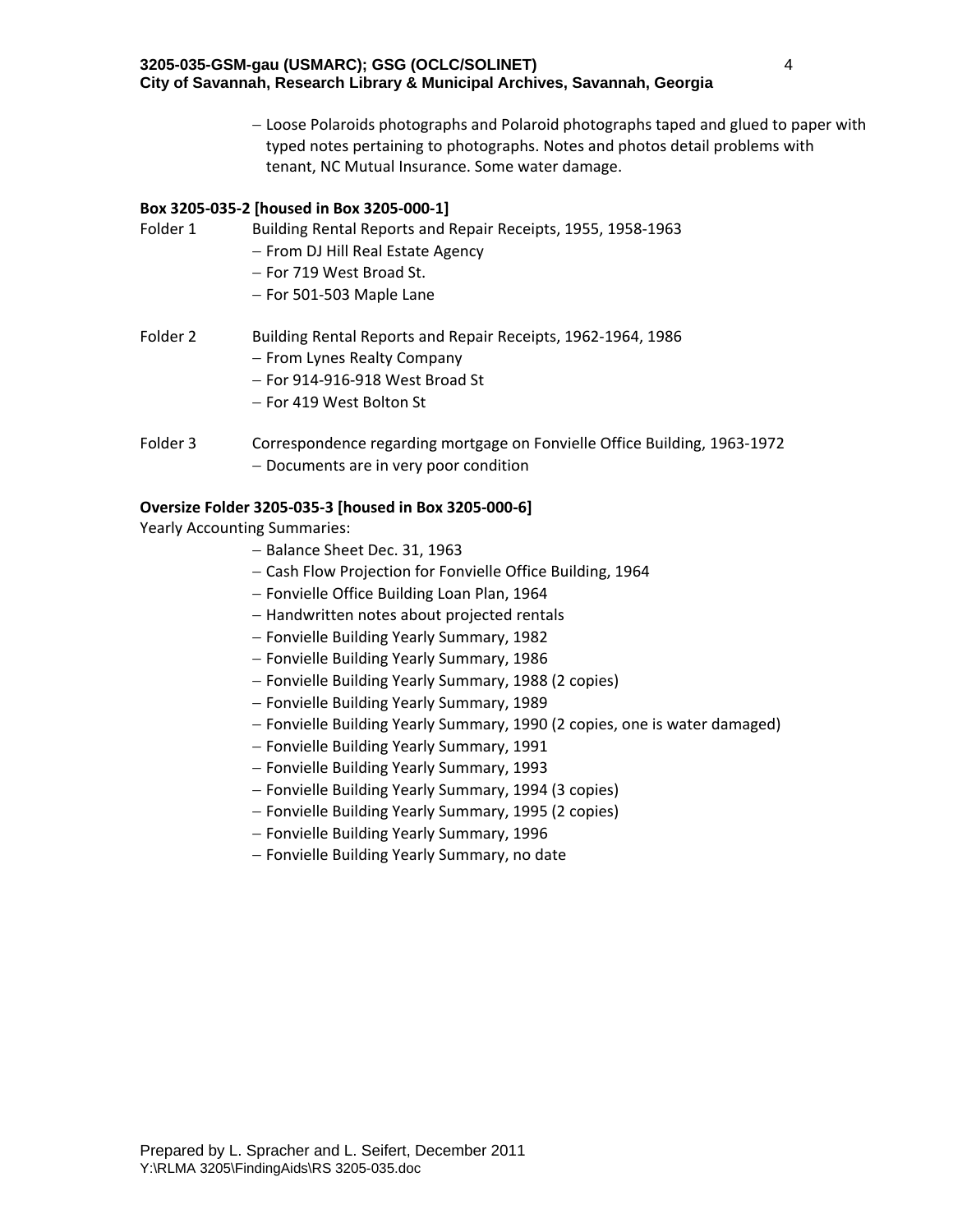| <b>Record Series #:</b> | 3205-036                                     |
|-------------------------|----------------------------------------------|
| Name:                   | Savannah Pharmacy Records – Product Catalogs |
| Dates:                  | 1943-2006, no date                           |
| Extent/Size:            | 7 folders (0.5 cubic feet)                   |

Record Series 3205‐036, Savannah Pharmacy Records – Product Catalogs (1943‐2006, no date) includes pharmaceutical product catalogs for goods carried by the Savannah Pharmacy business.

### *Arrangement:* chronological

#### *Inventory:*

# **Box 3205‐036‐1 [housed in Box 3205‐000‐1]**

| Folder 1 | Product Catalogs and Order Forms, 1943-1964 |
|----------|---------------------------------------------|
| Folder 2 | Product Catalogs and Order Forms, 1964-1987 |
| Folder 3 | Product Catalogs and Order Forms, 1993-1998 |
| Folder 4 | Product Catalogs and Order Forms, 1998-1999 |
| Folder 5 | Product Catalogs and Order Forms, 2000-2003 |
| Folder 6 | Product Catalogs and Order Forms, 2004-2006 |
| Folder 7 | Product Catalogs and Order Forms, no date   |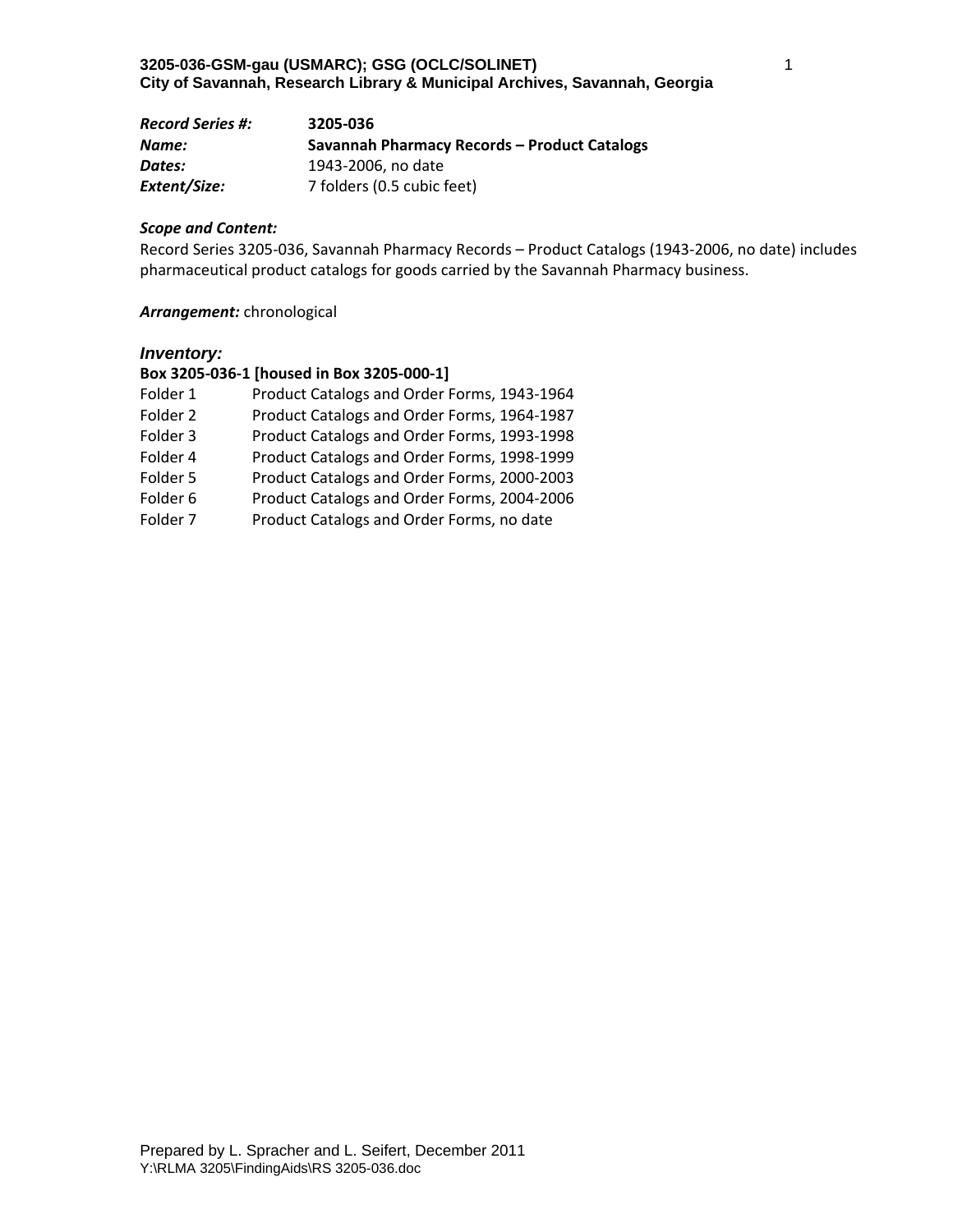| <b>Record Series #:</b> | 3205-037                                                               |
|-------------------------|------------------------------------------------------------------------|
| Name:                   | Savannah Pharmacy Records – Savannah Development and Renewal Authority |
| Dates:                  | 1996-2006                                                              |
| Extent/Size:            | 1 records carton (1.0 cubic feet)                                      |

Record Series 3205‐037, Savannah Pharmacy Records – Savannah Development and Renewal Authority (1996‐2006) includes records related to William Earl Fonvielle, Jr.'s involvement with the Savannah Development and Renewal Authority (SDRA) as a business owner and SDRA board member (starting in 2001). Fonvielle's records include meeting notices and general correspondence, information about the Board of Directors, the MLK Jr. Blvd Revolving Loan Fund, the Martin Luther King Jr. Blvd and Montgomery Street Corridor Revitalization Plan, and the MLK/Montgomery Street Business Association.

*Arrangement:* by topic or subject and then chronologically

| <b>Inventory:</b><br>Box 3205-037-1 |                                                                                                                                                               |
|-------------------------------------|---------------------------------------------------------------------------------------------------------------------------------------------------------------|
| Folder 1                            | SDRA Correspondence about Meetings, 1996, 2000                                                                                                                |
| Folder 2                            | SDRA Correspondence about Meetings, 2001                                                                                                                      |
| Folder 3                            | SDRA Correspondence about Meetings, 2002-2005                                                                                                                 |
| Folder 4                            | SDRA Correspondence about Meetings, 2006                                                                                                                      |
| Folder 5                            | Correspondence about MLK Jr. Revolving Loan Fund, 2000                                                                                                        |
| Folder 6                            | Correspondence about MLK Jr. Revolving Loan Fund, 2001                                                                                                        |
| Folder 7                            | Correspondence about MLK Jr. Revolving Loan Fund, 2002                                                                                                        |
| Folder 8                            | Correspondence about MLK Jr. Revolving Loan Fund, 2003                                                                                                        |
| Folder 9                            | SDRA Board of Directors Handbook, 2001<br>- Savannah Development and Renewal Authority Board of Directors/Technical Advisory<br>Board Handbook 2001           |
| Folder 10                           | Information Packet on Savannah's Downtown, 1998<br>- "Downtown: Savannah's Business Center" by SDRA                                                           |
| Folder 11                           | Revitalization Plan Final Report, 1998<br>- "Martin Luther King, Jr. Blvd and Montgomery Street Corridor Revitalization Plan Final<br>Report 1998" by SDRA    |
| Folder 12                           | Correspondence about Phase II Advisory Committee, 1999-2000<br>- Martin Luther King Jr. Blvd/Montgomery Street Corridor Study, Phase II Advisory<br>Committee |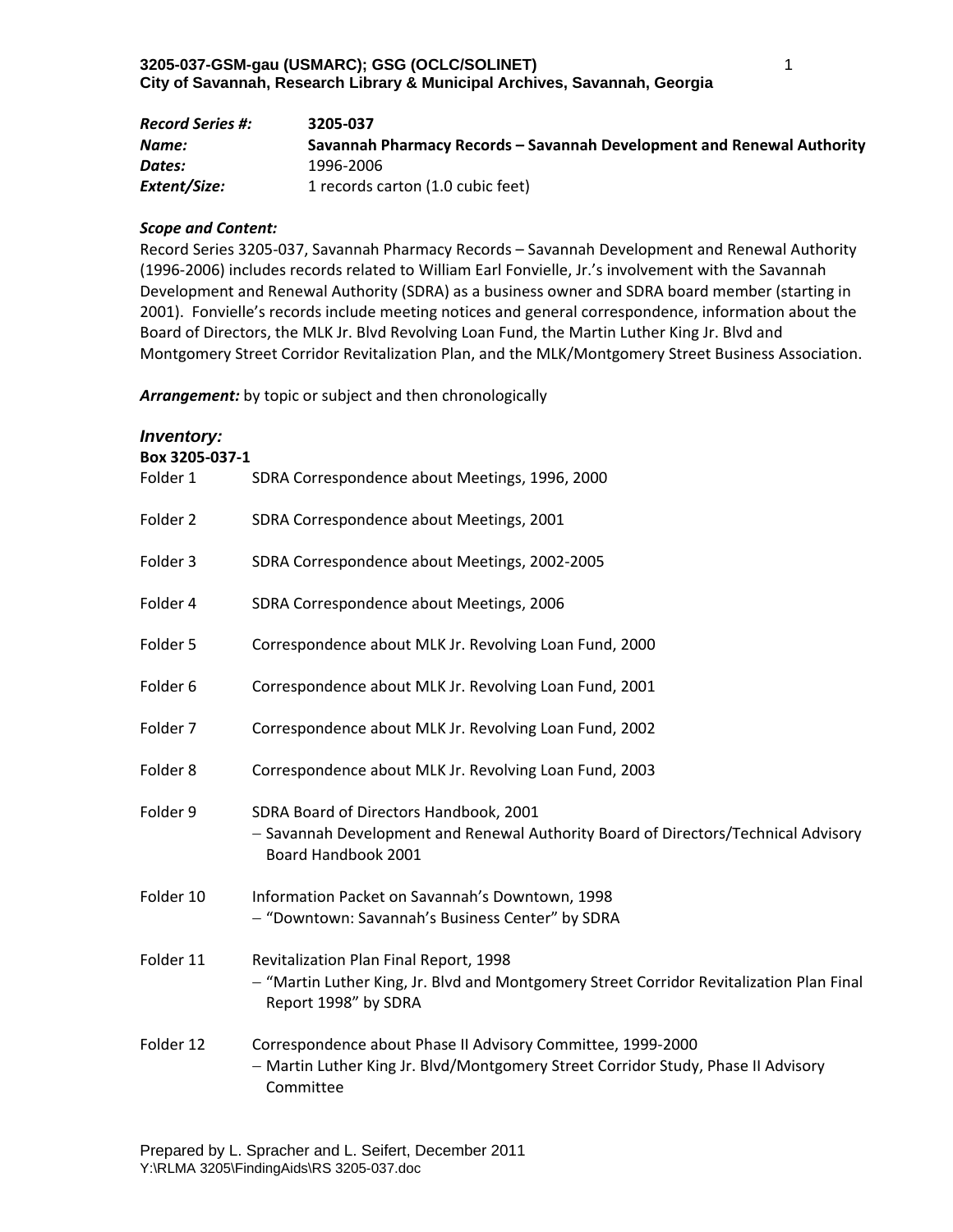| Folder 13 | Urban Redevelopment Plan Pre-Final Draft, 2001<br>- "Pre-Final Draft Urban Redevelopment Plan for the Martin Luther King, Jr. Blvd. and<br>Montgomery Street Corridor, South of Gwinnett Street, City of Savannah, Georgia"                                                                                  |
|-----------|--------------------------------------------------------------------------------------------------------------------------------------------------------------------------------------------------------------------------------------------------------------------------------------------------------------|
| Folder 14 | Urban Redevelopment Plan, 2002<br>- "Urban Redevelopment Plan for the Martin Luther King, Jr. Blvd. and Montgomery<br>Street Corridor, South of Gwinnett Street, City of Savannah, Georgia"                                                                                                                  |
| Folder 15 | Supplement to the Urban Redevelopment Plan, 2002<br>- Supplement to the Urban Redevelopment Plan for the Martin Luther King, Jr. Blvd and<br>Montgomery Street Corridor, South of Gwinnett Street, City of Savannah, Georgia"                                                                                |
| Folder 16 | Correspondence about MLK/Montgomery Street Business Association, 2000-2004                                                                                                                                                                                                                                   |
| Folder 17 | Correspondence on AIA Georgia Legacy Charrette, 2001<br>- Correspondence on American Institute of Architects Georgia Legacy Charrette<br>- October 2001 Update to the Urban Redevelopment Plan<br>- "Management Plan for the Uptown Columbus City Business Improvement District,<br>Columbus, Georgia", 1999 |

**3205-037-GSM-gau (USMARC); GSG (OCLC/SOLINET)** 

**City of Savannah, Research Library & Municipal Archives, Savannah, Georgia**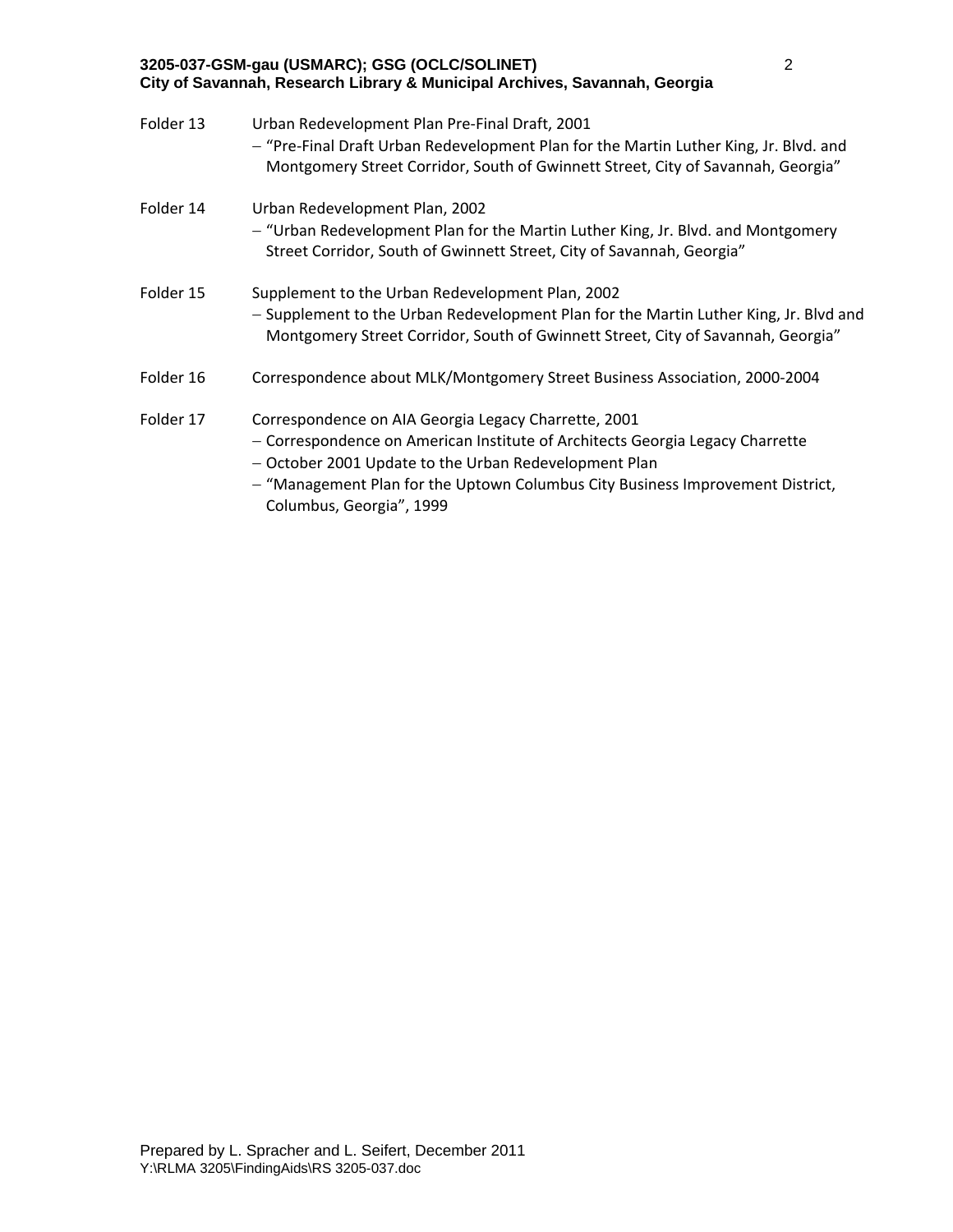| <b>Record Series #:</b> | 3205-038                                                |
|-------------------------|---------------------------------------------------------|
| Name:                   | Fonvielle Family Papers – Guardsmen of Savannah Records |
| Dates:                  | 1991-2008                                               |
| Extent/Size:            | 16 folders (0.65 cubic feet)                            |

Record Series 3205‐038, Fonvielle Family Papers – Guardsmen of Savannah Records (1991‐2008) includes records of the National Association of Guardsmen, Inc. Savannah Chapter kept by William Earl Fonvielle, Jr., a member and Savannah Chapter officer. The records include programs, correspondence, rosters, minutes, treasurer's reports, etc.

## *Arrangement:* chronological

## *Inventory:*

### **Box 3205‐038‐1 [housed in Box 3205‐000‐2]**

| Folder 1 | Guardsmen 1991<br>- Program for 25 <sup>th</sup> Anniversary Weekend Savannah Chapter of the Guardsmen, Inc.<br>- Pictures and biographies for Christmas party and Guardsmen memory book                                                                                                  |
|----------|-------------------------------------------------------------------------------------------------------------------------------------------------------------------------------------------------------------------------------------------------------------------------------------------|
| Folder 2 | Guardsmen 1992<br>- Correspondence, roster, pictures and biographies for Guardsmen Yearbook, Yearbook<br>1992                                                                                                                                                                             |
| Folder3  | Guardsmen 1994<br>- Program for Detroit Guardsmen Inc. National Weekend, April 1994<br>- Program for Atlanta Guardsmen Inc. National Weekend, June-July 1994<br>- Program for Manhattan Guardsmen Inc. National Weekend, September 1994<br>- Folder on North General Hospital in New York |
| Folder 4 | Guardsmen 1995<br>- Meeting minutes, IRS paperwork, correspondence, programs, invitations                                                                                                                                                                                                 |
| Folder 5 | Guardsmen 1996<br>- Correspondence, organizational chart, meeting minutes, newspaper clipping,<br>programs, treasurer's report, invitations                                                                                                                                               |
| Folder 6 | Guardsmen 1997<br>- Correspondence, meeting minutes, contact lists, officer lists, treasurer reports,<br>agendas, programs, invoices                                                                                                                                                      |
| Folder 7 | Guardsmen 1998<br>- Minutes, correspondence, invoices, member list, treasurer's report                                                                                                                                                                                                    |
| Folder 8 | Guardsmen 1999<br>- Correspondence, agendas, minutes, programs, invitations to join Guardsmen                                                                                                                                                                                             |
| Folder 9 | Guardsmen 2000-2001                                                                                                                                                                                                                                                                       |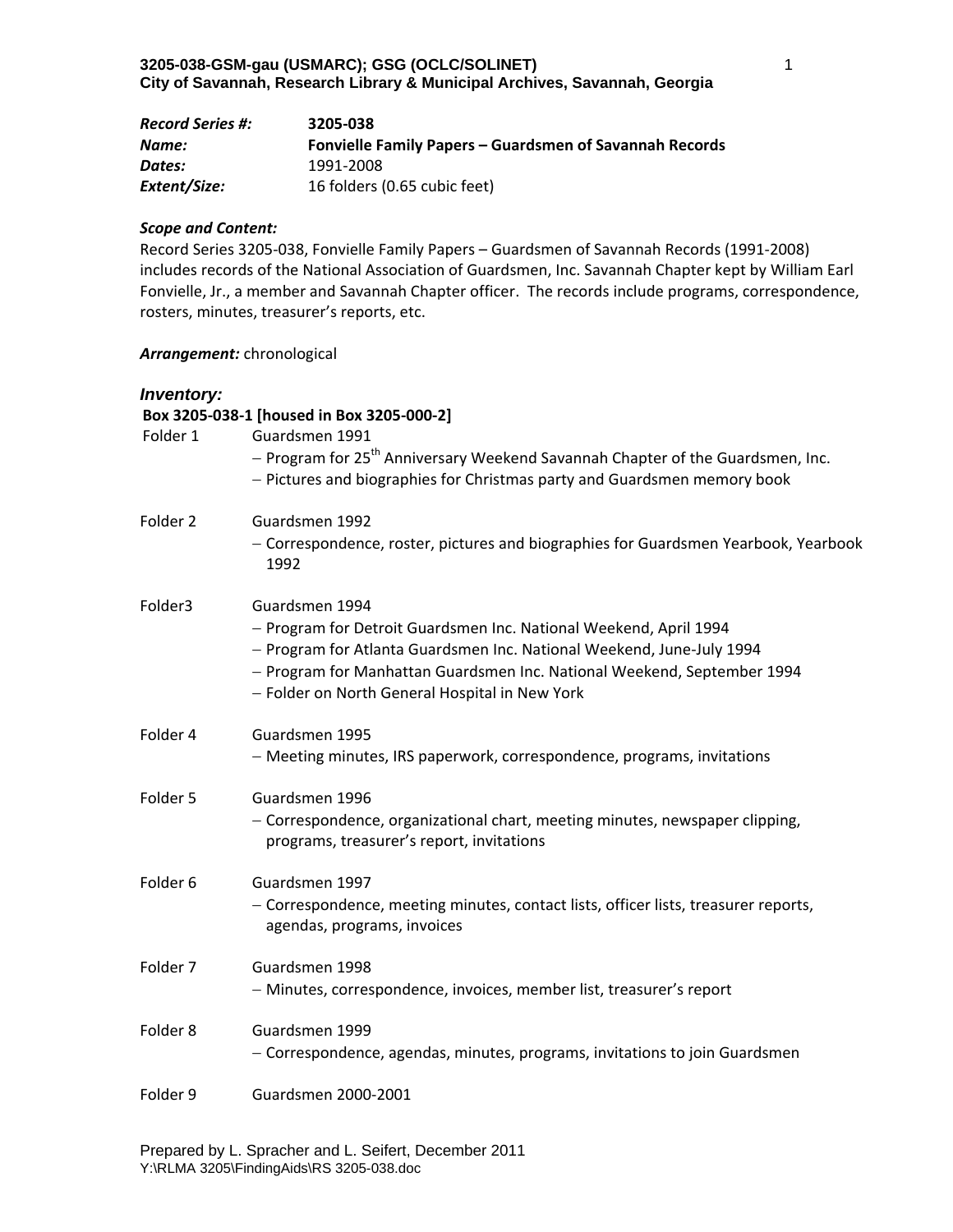| City of Savannah, Research Library & Municipal Archives, Savannah, Georgia |                                                                                                                                                                                                                                                                                                                                                                                                                                                                                                                                                                                                                                                                                                          |  |
|----------------------------------------------------------------------------|----------------------------------------------------------------------------------------------------------------------------------------------------------------------------------------------------------------------------------------------------------------------------------------------------------------------------------------------------------------------------------------------------------------------------------------------------------------------------------------------------------------------------------------------------------------------------------------------------------------------------------------------------------------------------------------------------------|--|
|                                                                            | - Meeting minutes, agendas, correspondence, invitations                                                                                                                                                                                                                                                                                                                                                                                                                                                                                                                                                                                                                                                  |  |
| Folder 10                                                                  | Guardsmen 2002<br>- Membership directory                                                                                                                                                                                                                                                                                                                                                                                                                                                                                                                                                                                                                                                                 |  |
| Folder 11                                                                  | Guardsmen 2002<br>- Planning documents and budgets for the Savannah Chapter's National Weekend<br>- Notebook, correspondence<br>- Three pins that read: "National Association of Guardsmen Inc. Savannah Chapter<br>March 21-24, 2002"                                                                                                                                                                                                                                                                                                                                                                                                                                                                   |  |
| Folder 12                                                                  | Guardsmen 2003<br>- Program, agenda, correspondence, roster                                                                                                                                                                                                                                                                                                                                                                                                                                                                                                                                                                                                                                              |  |
| Folder 13                                                                  | Guardsmen 2004<br>- Program and reservation forms, directory                                                                                                                                                                                                                                                                                                                                                                                                                                                                                                                                                                                                                                             |  |
| Folder 14                                                                  | Guardsmen 2005<br>- Agenda, minutes, treasurer's report, reservation forms                                                                                                                                                                                                                                                                                                                                                                                                                                                                                                                                                                                                                               |  |
| Folder 15                                                                  | Guardsmen 2006 and 2008<br>- Correspondence, program, 2006<br>- Committee assignments, 2008                                                                                                                                                                                                                                                                                                                                                                                                                                                                                                                                                                                                              |  |
| Folder 16                                                                  | Guardsmen National Documents, 1993-2005<br>- Blank correspondence<br>- Blank Membership certificate<br>- Ceremony templates<br>- National Archivist Report, 1998, 2000<br>- Constitutions of the National Association of Guardsmen, Inc., 1993, 1994, 1997, 2000,<br>2005, no date<br>- Constitutional edits and amendments, 1993, no date<br>- Small plastic plaque printed with National Association of Guardsmen seal and "William<br>Earl Fonvielle". Plaque has clip, as if it was supposed to be worn on a shirt pocket.<br>[Note: a metal box containing RSVP cards for the April 1996 Guardsmen event held in<br>Savannah was discarded due to poor condition. The cards were heavily molded and |  |

cracked, and the metal box was rusting.]

**3205-038-GSM-gau (USMARC); GSG (OCLC/SOLINET)**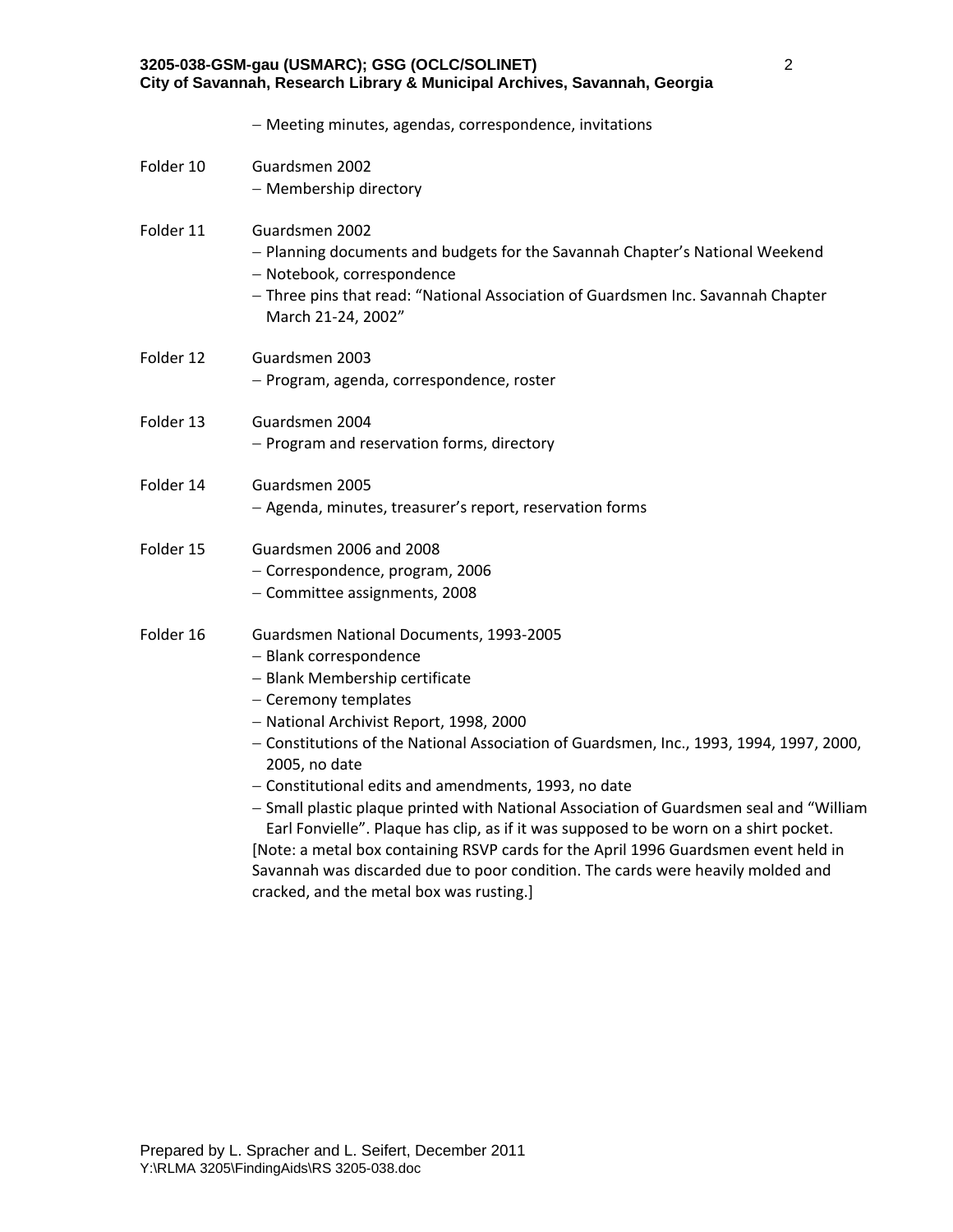| <b>Record Series #:</b> | 3205-039                                   |
|-------------------------|--------------------------------------------|
| Name:                   | <b>Fonvielle Family Papers - Artifacts</b> |
| Dates:                  | 1935 circa-2002, no date                   |
| Extent/Size:            | 97 items (0.9 cubic feet)                  |

Record Series 3205‐039, Fonvielle Family Papers – Artifacts (1935 circa‐2002, no date) includes items collected by the Fonvielle family, including postage stamps, dog tags, pocket knives, and a recorded interview with William Earl Fonvielle, Jr.

## *Inventory:*

See attached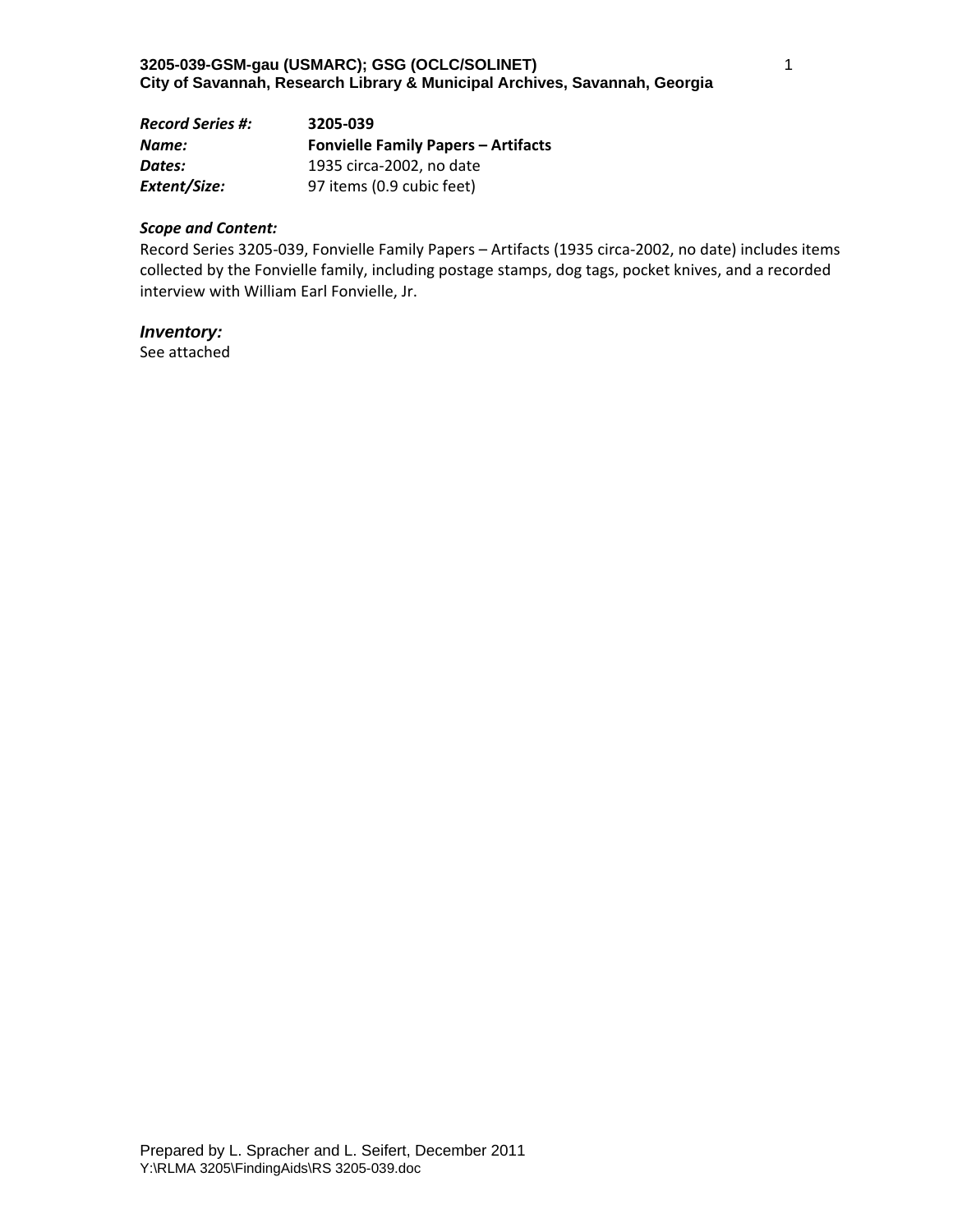| Box #       | Item#               | <b>Description</b>                                                                                                                                                                                                           |
|-------------|---------------------|------------------------------------------------------------------------------------------------------------------------------------------------------------------------------------------------------------------------------|
| 3205-000-05 | 3205-039-001.1      | Four Roses Blended Whiskey glass bottle, full and sealed. Based on bottle construction (Owens' scar                                                                                                                          |
|             |                     | and embossed federal law requirement) the bottle dates between 1935 and 1950                                                                                                                                                 |
| 3205-000-05 | 3205-039-001.2      | 10 cent war stamps (47 individual stamps, mostly in blocks in four). Stamps are in an envelope                                                                                                                               |
| 3205-000-05 | 3205-039-001.3      | group of loose stamps and pages of stamps ranging in value from 2 cents to 39 cents. 50 stamps total                                                                                                                         |
| 3205-000-05 | 3205-039-001.4      | metal clip painted with product information: "Peacock Reservoir Ends, Dean Rubber Mfg Co, North<br>Kansas City, Missouri"                                                                                                    |
| 3205-000-05 | 3205-039-001.5&.6   | two dog tags, almost identical. Shaped like a dog's head. Both read: "Savannah Dog Tax 1964" One<br>tag is embossed with "548" and the other with "549"                                                                      |
| 3205-000-05 | 3205-039-001.7&.8   | two match boxes: item 7 is a molding matchbook printed with an advertisment for Guaranty Life<br>Insurance Company. Item 8 is a sliding matchbox. The top has "Frances" written in it in Frances<br>Fonvielle's handwriting. |
| 3205-000-05 | 3205-039-001.9      | electrical fuse, 15 amps, 250 volts                                                                                                                                                                                          |
| 3205-000-05 | 3205-039-001.10     | plastic holder for flints. Plastic reads: "5 Ronson Flints, Best for every lighter, Extra Strength", only a<br>small portion of one flint is left.                                                                           |
| 3205-000-05 | 3205-039-001.11     | gold-colored tie clip                                                                                                                                                                                                        |
| 3205-000-05 | 3205-039-001.12     | small pocket knife with two knives. Materials: metal and plastic (or mother of pearl)                                                                                                                                        |
| 3205-000-05 | 3205-039-001.13     | folding knife in excellent shape. Materials: plastic and metal                                                                                                                                                               |
| 3205-000-05 | 3205-039-001.14-.25 | matching brass buttons engraved with : "W.E.F". 7 small buttons and 4 larger buttons. All have shank<br>on the back.                                                                                                         |
| 3205-000-05 | 3205-039-001.26-.89 | Assortment of small keys. No information available on what the keys unlock. 63 keys total.                                                                                                                                   |
| 3205-000-05 | 3205-039-001.90     | Nameplate for a desk. Stone with brass plate that reads: "Earl Happy 50th Birthday 1997", paper<br>taped to back reads: "Happy Birthday with lots of love from your friends, The Moores, June 1997"                          |
| 3205-000-05 | 3205-039-001.91     | rock collection in a red bag, mostly quartz rocks                                                                                                                                                                            |
| 3205-000-05 | 3205-039-001.92     | "Characteristics of a Wolf", business card-sized card from the Wolves Club, Inc.                                                                                                                                             |
| 3205-000-05 | 3205-039-001.93     | cream-colored notecard stationary. front of notecard reads: "WEF". Also has matching envelopes.                                                                                                                              |
|             |                     | Notecards have a 1998 copyright date on them.                                                                                                                                                                                |